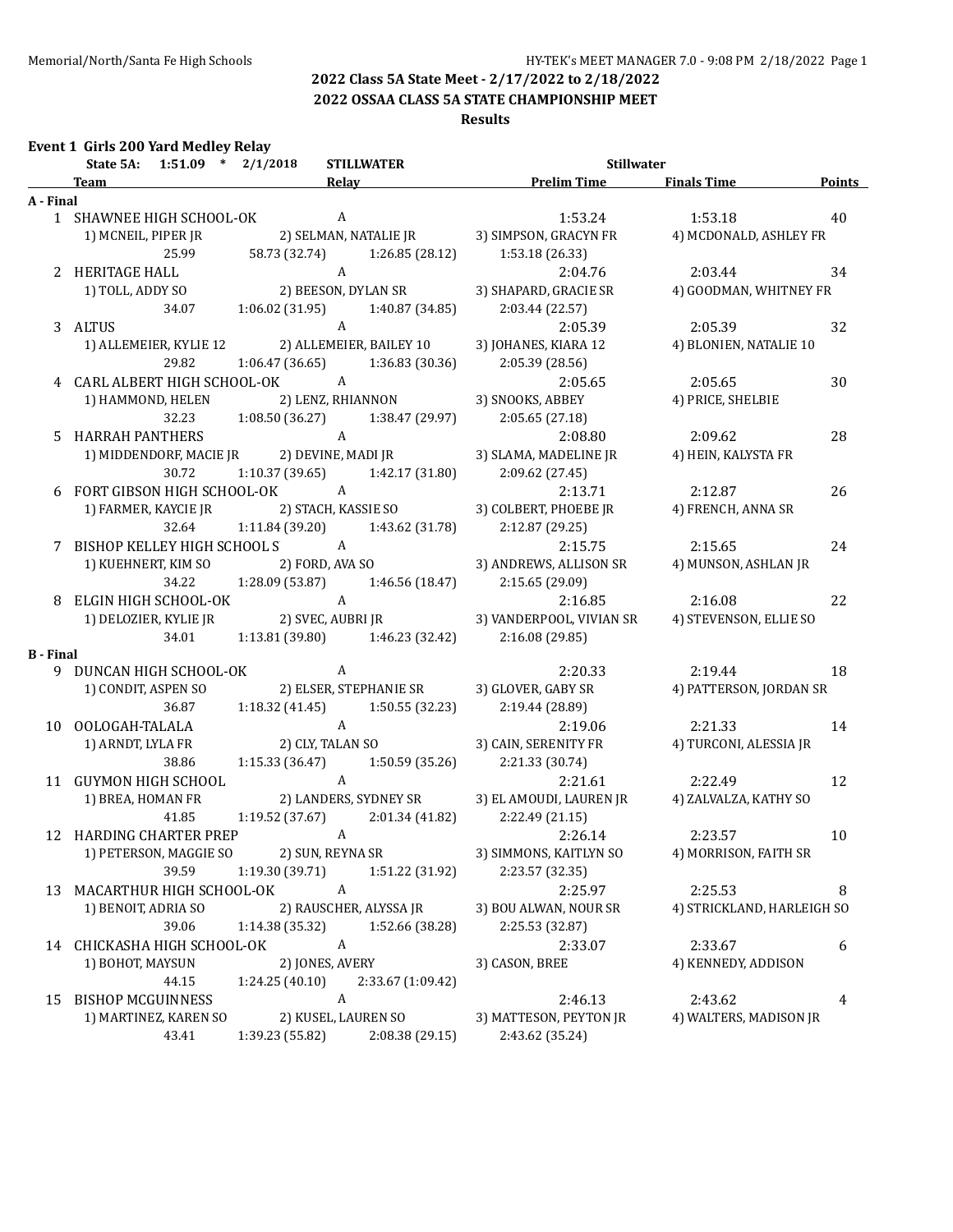**2022 OSSAA CLASS 5A STATE CHAMPIONSHIP MEET**

#### **Results**

#### **Event 1 Girls 200 Yard Medley Relay**

|    | State 5A: 1:51.09 * 2/1/2018   | <b>STILLWATER</b>                                            | Stillwater                              |                                    |
|----|--------------------------------|--------------------------------------------------------------|-----------------------------------------|------------------------------------|
|    | Team                           | <b>Relay</b><br>the control of the control of the control of | <b>Example 15 Seed Time</b> Prelim Time |                                    |
|    | <b>Preliminaries</b>           |                                                              |                                         |                                    |
|    | 1 SHAWNEE HIGH SCHOOL-OK       | $\overline{A}$                                               | 1:54.62                                 | 1:53.24 $q$                        |
|    | 1) MCNEIL, PIPER JR            | 2) SELMAN, NATALIE JR                                        | 3) SIMPSON, GRACYN FR                   | 4) MCDONALD, ASHLEY FR             |
|    | 26.38                          | 58.88 (32.50)<br>1:26.89 (28.01)                             | 1:53.24(26.35)                          |                                    |
|    | 2 HERITAGE HALL                | A                                                            | 2:05.70                                 | $2:04.76$ q                        |
|    | 1) TOLL, ADDY SO               | 2) BEESON, DYLAN SR                                          | 3) SHAPARD, GRACIE SR                   | 4) GOODMAN, WHITNEY FR             |
|    | 34.20                          | $1:06.33(32.13)$ $1:43.24(36.91)$                            | 2:04.76 (21.52)                         |                                    |
|    | 3 ALTUS                        | A                                                            | 2:06.05                                 | $2:05.39$ q                        |
|    |                                | 1) ALLEMEIER, KYLIE 12 2) ALLEMEIER, BAILEY 10               | 3) JOHANES, KIARA 12                    | 4) BLONIEN, NATALIE 10             |
|    | 29.56                          | $1:06.56(37.00)$ $1:44.55(37.99)$                            | 2:05.39 (20.84)                         |                                    |
|    |                                | 4 CARL ALBERT HIGH SCHOOL-OK A                               | 2:06.14                                 | $2:05.65$ q                        |
|    |                                | 1) HAMMOND, HELEN 2) LENZ, RHIANNON                          | 3) SNOOKS, ABBEY                        | 4) PRICE, SHELBIE                  |
|    | 32.16                          | $1:08.21(36.05)$ $1:38.53(30.32)$                            | 2:05.65 (27.12)                         |                                    |
|    | 5 HARRAH PANTHERS              |                                                              | 2:10.29                                 | $2:08.80$ q                        |
|    |                                |                                                              | 3) SLAMA, MADELINE JR                   | 4) HEIN, KALYSTA FR                |
|    |                                | 31.18 1:17.07 (45.89) 1:42.06 (24.99)                        | 2:08.80(26.74)                          |                                    |
|    |                                |                                                              | 2:17.15                                 | $2:13.71$ q                        |
|    |                                |                                                              | 3) COLBERT, PHOEBE JR                   | 4) FRENCH, ANNA SR                 |
|    | 32.49                          | $1:12.21(39.72)$ $1:44.09(31.88)$                            | 2:13.71 (29.62)                         |                                    |
|    | 7 BISHOP KELLEY HIGH SCHOOL SA |                                                              | 2:18.98                                 | $2:15.75$ q                        |
|    | 1) KUEHNERT, KIM SO            | $A$<br>2) FORD, AVA SO                                       | 3) ANDREWS, ALLISON SR                  | 4) MUNSON, ASHLAN JR               |
|    |                                | $1:18.46$ () $1:47.06$ (28.60)                               | 2:15.75(28.69)                          |                                    |
|    | 8 ELGIN HIGH SCHOOL-OK         | $\mathbf{A}$                                                 | 2:18.67                                 | $2:16.85$ q                        |
|    | 1) DELOZIER, KYLIE JR          | 2) SVEC, AUBRI JR                                            | 3) VANDERPOOL, VIVIAN SR                | 4) STEVENSON, ELLIE SO             |
|    | 34.63                          | $1:14.62$ (39.99) $1:47.04$ (32.42)                          | 2:16.85 (29.81)                         |                                    |
|    | 9 OOLOGAH-TALALA               | $\mathbf{A}$                                                 | 2:20.22                                 | $2:19.06$ q                        |
|    | 1) ARNDT, LYLA FR              | 2) CLY, TALAN SO                                             | 3) WAKE, KENDRA JR                      | 4) CAIN, SERENITY FR               |
|    | 37.73                          | 1:15.33 (37.60)<br>1:47.36 (32.03)                           | 2:19.06(31.70)                          |                                    |
|    | 10 DUNCAN HIGH SCHOOL-OK       | A <sub>1</sub>                                               | 2:21.04                                 | $2:20.33$ q                        |
|    | 1) CONDIT, ASPEN SO            | 2) ELSER, STEPHANIE SR                                       | 3) GLOVER, GABY SR                      | 4) PATTERSON, JORDAN SR            |
|    | 38.31                          | 1:18.77 (40.46)<br>1:50.92 (32.15)                           | 2:20.33 (29.41)                         |                                    |
|    | 11 GUYMON HIGH SCHOOL          | $\overline{A}$                                               | 2:23.14                                 | $2:21.61$ q                        |
|    | 1) BREA, HOMAN FR              | 2) LANDERS, SYDNEY SR                                        | 3) EL AMOUDI, LAUREN JR                 | 4) ZALVALZA, KATHY SO              |
|    | 41.34                          | 1:19.37 (38.03)<br>2:00.89 (41.52)                           | 2:21.61 (20.72)                         |                                    |
|    |                                | 12 MACARTHUR HIGH SCHOOL-OK A                                | 2:26.87                                 | $2:25.97$ q                        |
|    |                                | 1) BENOIT, ADRIA SO 2) RAUSCHER, ALYSSA JR                   | 3) BOU ALWAN, NOUR SR                   | 4) STRICKLAND, HARLEIGH SO         |
|    |                                | 40.13 1:14.10 (33.97) 1:52.40 (38.30) 2:25.97 (33.57)        |                                         |                                    |
|    | 13 HARDING CHARTER PREP        | A                                                            | 2:28.35                                 | $2:26.14$ q                        |
|    | 1) PETERSON, MAGGIE SO         | 2) SUN, REYNA SR                                             | 3) SIMMONS, KAITLYN SO                  | 4) MORRISON, FAITH SR              |
|    | 40.03                          | 1:21.79(41.76)<br>1:52.83 (31.04)                            | 2:26.14 (33.31)                         |                                    |
|    | 14 CHICKASHA HIGH SCHOOL-OK    | $\boldsymbol{A}$                                             | 2:33.11                                 |                                    |
|    |                                | 2) JONES, AVERY                                              |                                         | $2:33.07$ q<br>4) KENNEDY, ADDISON |
|    | 1) BOHOT, MAYSUN               |                                                              | 3) CASON, BREE<br>2:33.07 (26.16)       |                                    |
|    | 56.82                          | 1:26.46 (29.64)<br>2:06.91 (40.45)                           |                                         |                                    |
| 15 | <b>BISHOP MCGUINNESS</b>       | A                                                            | 2:35.24                                 | $2:46.13$ q                        |
|    | 1) MARTINEZ, KAREN SO          | 2) KUSEL, LAUREN SO                                          | 3) MATTESON, PEYTON JR                  | 4) WALTERS, MADISON JR             |
|    | 42.14                          | 2:09.37()                                                    | 2:46.13 (36.76)                         |                                    |
|    | BETHANY HIGH SCHOOL-OK         | A                                                            | 2:26.26                                 | <b>DQ</b>                          |
|    | 1) KERR, AIDAN SR              | 2) MARTIN, BAILEY FR                                         | 3) CARIKER, CHLOE JR                    | 4) CLIFTON, ALAINA SO              |
|    | 40.18                          | 1:18.02 (37.84)<br>1:55.20 (37.18)                           |                                         |                                    |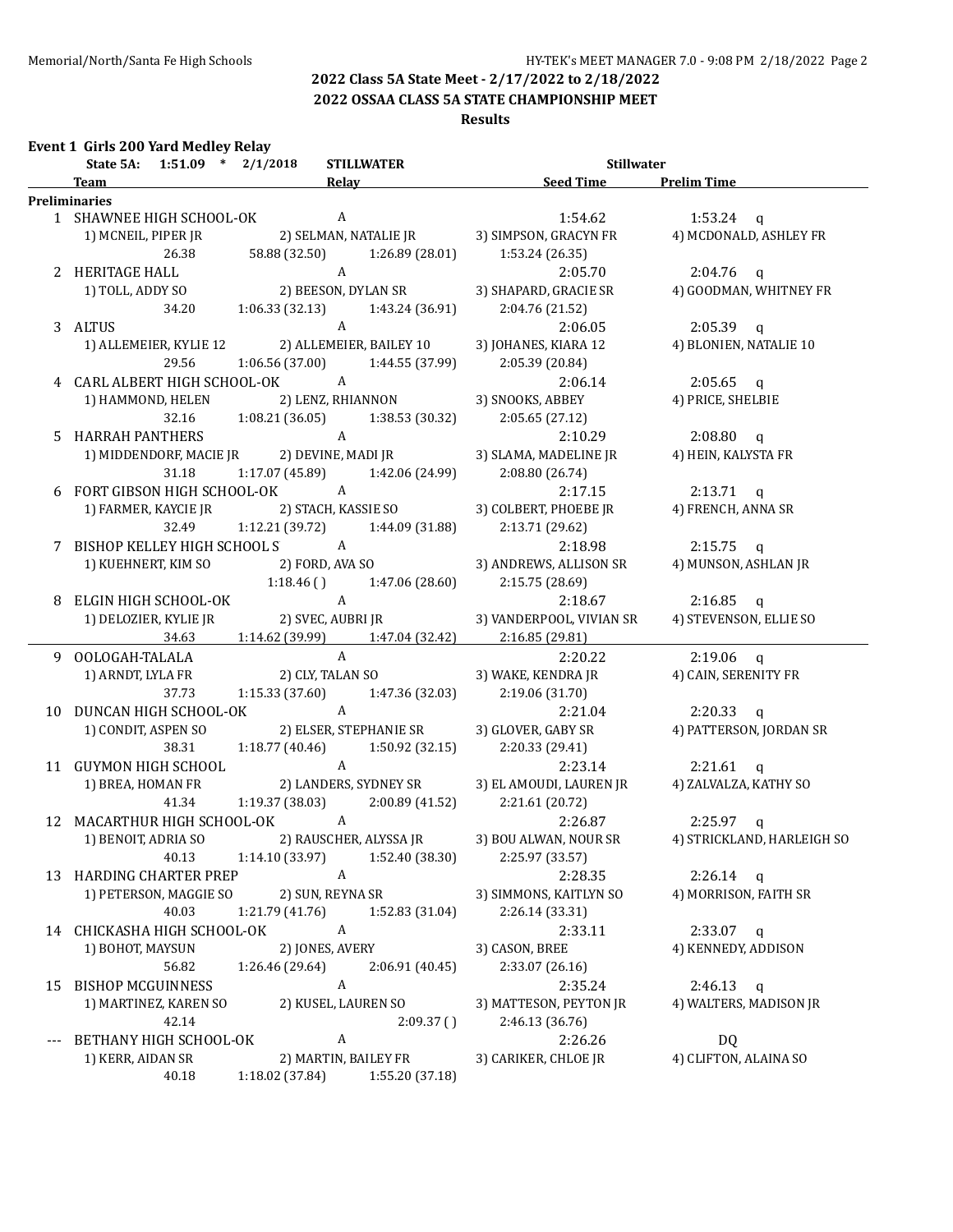#### **2022 OSSAA CLASS 5A STATE CHAMPIONSHIP MEET**

#### **Results**

#### **Event 2 Boys 200 Yard Medley Relay**

|                  | $1:39.91$ * $2/20/2016$<br>State 5A:    |                 | <b>ALTUS BULLDOGS</b>                | <b>Altus</b>                                                          |                         |               |
|------------------|-----------------------------------------|-----------------|--------------------------------------|-----------------------------------------------------------------------|-------------------------|---------------|
|                  |                                         |                 | W Sacco, K Croft, C Hubbard, D Brown |                                                                       |                         |               |
|                  | <b>Team</b>                             |                 |                                      | Relay Prelim Time                                                     | <b>Finals Time</b>      | <b>Points</b> |
| A - Final        |                                         |                 |                                      |                                                                       |                         |               |
|                  | 1 ALTUS                                 |                 | $\mathbf{A}$                         | 1:43.03                                                               | 1:42.86                 | 40            |
|                  | 1) CLENDENNEN, TREY 12                  |                 | 2) BAIN, CANYON 12                   | 3) HAMON, GUNNER 11                                                   | 4) SOCHA, GEORGE 11     |               |
|                  | 27.34                                   |                 |                                      | 53.27 (25.93) 1:18.86 (25.59) 1:42.86 (24.00)                         |                         |               |
|                  | 2 BISHOP KELLEY HIGH SCHOOL S           | A               |                                      | 1:44.97                                                               | 1:43.84                 | 34            |
|                  | 1) ANDERSON, OWEN JR                    |                 | 2) GILBERT, CALEB JR                 | 3) HOANG, PRESTON JR                                                  | 4) FROHNAPFEL, COGAN SR |               |
|                  | 27.88                                   |                 |                                      | 57.67 (29.79) 1:21.96 (24.29) 1:43.84 (21.88)                         |                         |               |
|                  | 3 FORT GIBSON HIGH SCHOOL-OK            | $\overline{A}$  |                                      | 1:45.01                                                               | 1:45.45                 | 32            |
|                  | 1) ROSS, DALTON SR 2) MASSAD, BRODEY SO |                 |                                      | 3) MARTIN, COLIN SR                                                   | 4) HARDY, ZACH SR       |               |
|                  | 25.58                                   |                 |                                      | 55.29 (29.71) 1:21.90 (26.61) 1:45.45 (23.55)                         |                         |               |
| 4                | SHAWNEE HIGH SCHOOL-OK A                |                 |                                      | 1:45.64                                                               | 1:46.21                 | 30            |
|                  | 1) HOLTER, BRYCE SR 2) TASH, VINCENT JR |                 |                                      | 3) OLLER, ETHAN JR                                                    | 4) LEE, THURMAN JR      |               |
|                  | 28.10                                   |                 |                                      | 59.36 (31.26) 1:23.62 (24.26) 1:46.21 (22.59)                         |                         |               |
| $5^{\circ}$      | <b>BISHOP MCGUINNESS</b>                |                 | $\mathbf{A}$                         | 1:46.97                                                               | 1:47.85                 | 28            |
|                  | 1) MOAD, JACOB JR                       |                 |                                      |                                                                       | 4) ISON, HENRY JR       |               |
|                  | 27.92                                   |                 |                                      | 56.92 (29.00) 1:22.85 (25.93) 1:47.85 (25.00)                         |                         |               |
|                  | 6 CARL ALBERT HIGH SCHOOL-OK A          |                 |                                      | 1:48.89                                                               | 1:48.18                 | 26            |
|                  | 1) GARCIA, DYLAN                        | 2) LAM, BRIAN   |                                      | 3) BALES, JACKSON                                                     | 4) RAYMER IV, VANCE     |               |
|                  | 29.17                                   |                 |                                      | 57.81 (28.64) 1:24.16 (26.35) 1:48.18 (24.02)                         |                         |               |
|                  | 7 MACARTHUR HIGH SCHOOL-OK A            |                 |                                      | 2:00.17                                                               | 1:59.94                 | 24            |
|                  |                                         |                 |                                      | 1) STRICKLAND, SCOTTY SR 2) BENTLEY, HAYDEN JR 3) BLACKMON, WALKER SR | 4) SALIBA, DANIEL JR    |               |
|                  | 28.19                                   |                 |                                      | $1:04.71(36.52)$ $1:33.76(29.05)$ $1:59.94(26.18)$                    |                         |               |
| 8                | OOLOGAH-TALALA                          | $\overline{A}$  |                                      | 2:05.02                                                               | 2:06.07                 | 22            |
|                  | 1) AUSTIN, ELIJAH SO                    |                 | 2) GIERTZ, CARSON FR                 | 3) BOURBONNAIS, JOSH FR                                               | 4) LANGBEHN, BRADEN JR  |               |
|                  | 34.85                                   |                 | $1:09.81(34.96)$ $1:39.63(29.82)$    | 2:06.07(26.44)                                                        |                         |               |
| <b>B</b> - Final |                                         |                 |                                      |                                                                       |                         |               |
|                  | 9 HARRAH PANTHERS                       |                 | A                                    | 2:05.72                                                               | 2:07.05                 | 18            |
|                  | 1) WATSON, REINES SR                    |                 |                                      | 2) JONES, JACE SO 3) BELL, LOGAN JR                                   | 4) LONGLEY, LANDRY JR   |               |
|                  | 36.90                                   | 1:10.77 (33.87) | 1:41.04(30.27)                       | 2:07.05(26.01)                                                        |                         |               |

#### **Event 2 Boys 200 Yard Medley Relay**

|    | $\ast$<br>State 5A:<br>1:39.91 | 2/20/2016            | <b>ALTUS BULLDOGS</b>                | <b>Altus</b>           |                         |
|----|--------------------------------|----------------------|--------------------------------------|------------------------|-------------------------|
|    |                                |                      | W Sacco, K Croft, C Hubbard, D Brown |                        |                         |
|    | Team                           | Relav                |                                      | <b>Seed Time</b>       | <b>Prelim Time</b>      |
|    | Preliminaries                  |                      |                                      |                        |                         |
|    | 1 ALTUS                        | A                    |                                      | 1:43.76                | 1:43.03<br>q            |
|    | 1) CLENDENNEN, TREY 12         | 2) BAIN, CANYON 12   |                                      | 3) HAMON, GUNNER 11    | 4) SOCHA, GEORGE 11     |
|    | 27.47                          | 53.92 (26.45)        | 1:19.45(25.53)                       | 1:43.03 (23.58)        |                         |
|    | BISHOP KELLEY HIGH SCHOOL S    | A                    |                                      | 1:47.64                | 1:44.97<br>$\mathbf{q}$ |
|    | 1) ANDERSON, OWEN JR           | 2) GILBERT, CALEB JR |                                      | 3) HOANG, PRESTON JR   | 4) FROHNAPFEL, COGAN SR |
|    | 28.49                          | 58.47 (29.98)        | 1:22.68 (24.21)                      | 1:44.97 (22.29)        |                         |
| 3  | FORT GIBSON HIGH SCHOOL-OK     | A                    |                                      | 1:47.39                | 1:45.01<br>$\alpha$     |
|    | 1) ROSS, DALTON SR             |                      | 2) MASSAD, BRODEY SO                 | 3) MARTIN, COLIN SR    | 4) HARDY, ZACH SR       |
|    | 25.56                          | 55.06 (29.50)        | 1:21.12(26.06)                       | 1:45.01 (23.89)        |                         |
| 4  | SHAWNEE HIGH SCHOOL-OK         | A                    |                                      | 1:48.29                | 1:45.64<br>$\alpha$     |
|    | 1) HOLTER, BRYCE SR            | 2) TASH, VINCENT JR  |                                      | 3) OLLER, ETHAN JR     | 4) LEE, THURMAN JR      |
|    |                                | 58.72()              | 1:23.35 (24.63)                      | 1:45.64 (22.29)        |                         |
| 5. | <b>BISHOP MCGUINNESS</b>       | A                    |                                      | 1:47.26                | 1:46.97<br>a            |
|    | 1) MOAD, JACOB JR              | 2) BUNNAG, MAX JR    |                                      | 3) HERNANDEZ, DAVID SR | 4) ISON, HENRY JR       |
|    | 28.03                          | 56.14 (28.11)        | 1:21.86 (25.72)                      | 1:46.97(25.11)         |                         |
|    |                                |                      |                                      |                        |                         |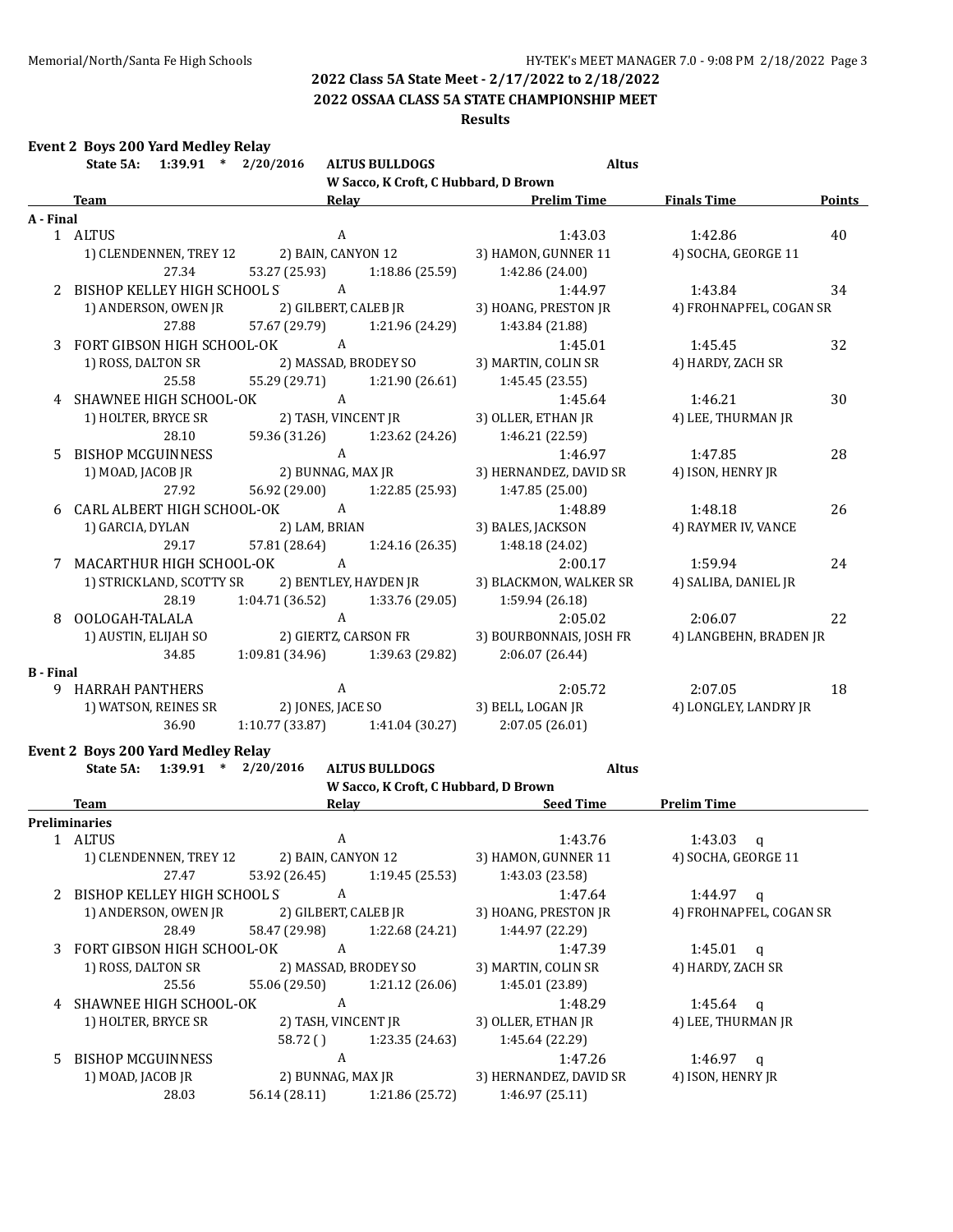# **2022 OSSAA CLASS 5A STATE CHAMPIONSHIP MEET**

### **Results**

#### **Preliminaries ... (Event 2 Boys 200 Yard Medley Relay)**

|   | <b>Team</b>                                   | Relay                                 | <b>Seed Time</b>                                                                           | <b>Prelim Time</b>                                                                       |
|---|-----------------------------------------------|---------------------------------------|--------------------------------------------------------------------------------------------|------------------------------------------------------------------------------------------|
|   | 6 CARL ALBERT HIGH SCHOOL-OK                  | A                                     | 1:49.70                                                                                    | 1:48.89 g                                                                                |
|   | 1) GARCIA, DYLAN 2) LAM, BRIAN                |                                       | 3) STEELE, ELI                                                                             | 4) RAYMER IV, VANCE                                                                      |
|   | 29.06                                         |                                       | 57.55 (28.49) 1:24.73 (27.18) 1:48.89 (24.16)                                              |                                                                                          |
|   | MACARTHUR HIGH SCHOOL-OK A                    |                                       | 2:01.39                                                                                    | $2:00.17$ q                                                                              |
|   |                                               |                                       | 1) STRICKLAND, SCOTTY SR 2) BENTLEY, HAYDEN JR 3) BLACKMON, WALKER SR 4) SALIBA, DANIEL JR |                                                                                          |
|   | 27.83                                         | $1:04.99(37.16)$ $1:34.09(29.10)$     | 2:00.17(26.08)                                                                             |                                                                                          |
| 8 | OOLOGAH-TALALA A                              |                                       | 2:09.57                                                                                    | $2:05.02$ q                                                                              |
|   |                                               |                                       |                                                                                            | 1) AUSTIN, ELIJAH SO 2) GIERTZ, CARSON FR 3) BOURBONNAIS, JOSH FR 4) LANGBEHN, BRADEN JR |
|   |                                               | 34.21 1:09.25 (35.04) 1:39.45 (30.20) | 2:05.02 (25.57)                                                                            |                                                                                          |
| 9 | <b>HARRAH PANTHERS</b>                        | $\mathbf{A}$                          | 2:04.32                                                                                    | $2:05.72$ q                                                                              |
|   | 1) WATSON, REINES SR                          | 2) JONES, JACE SO                     | 3) BELL, LOGAN JR                                                                          | 4) LONGLEY, LANDRY JR                                                                    |
|   | 33.69                                         | $1:07.32(33.63)$ $1:38.48(31.16)$     | 2:05.72 (27.24)                                                                            |                                                                                          |
|   | DUNCAN HIGH SCHOOL-OK                         | A                                     | 1:59.53                                                                                    | DQ                                                                                       |
|   | 1) RAMSEY, CODY SO 2) MORRIS, LOGAN SR        |                                       | 3) CANTERO, LUCAS SR                                                                       | 4) LOCKE, AIDEN JR                                                                       |
|   | 32.07                                         | $1:06.28(34.21)$ $1:33.37(27.09)$     |                                                                                            |                                                                                          |
|   | MOUNT ST MARY                                 | A                                     | 2:18.01                                                                                    | DQ                                                                                       |
|   | 1) AMSLER, RILEY JR 2) RIEGER, TRAVIS JR      |                                       | 3) LASSITER, KEEGAN SO 4) RODRIGUEZ, JUAN FR                                               |                                                                                          |
|   | 38.67                                         | $1:19.63(40.96)$ $1:47.28(27.65)$     |                                                                                            |                                                                                          |
|   | ELGIN HIGH SCHOOL-OK                          | A                                     | 2:26.56                                                                                    | DQ                                                                                       |
|   | 1) CHRISTENSEN, PEYTON SO 2) NUNEZ, ARAMIS SR |                                       | 3) FORD, TONY SR                                                                           | 4) BRONKEMA, NOAH SO                                                                     |
|   | 36.61                                         | $1:16.92(40.31)$ $1:45.09(28.17)$     |                                                                                            |                                                                                          |

#### **Event 3 Girls 200 Yard Freestyle**

|                  |                      | State 5A: 1:51.13 * 2/18/2022 PIPER MCNEIL              |                                                       | <b>SHAWNEE</b>     |                    |               |
|------------------|----------------------|---------------------------------------------------------|-------------------------------------------------------|--------------------|--------------------|---------------|
|                  | Name                 | <b>Example 21 School</b> Press, 2016. The School        |                                                       | <b>Prelim Time</b> | <b>Finals Time</b> | <b>Points</b> |
| A - Final        |                      |                                                         |                                                       |                    |                    |               |
|                  |                      | 1 MCNEIL, PIPER JR SHAWNEE HIGH SCHOOL-OK 1:52.27       |                                                       |                    | $1:51.13*$         | 20            |
|                  | 25.69                |                                                         | 53.53 (27.84) 1:22.21 (28.68) 1:51.13 (28.92)         |                    |                    |               |
|                  | 2 LANE, ALEX         |                                                         | SO BISHOP KELLEY HIGH SCHOOL SWIM 2:00.52             |                    | 1:57.33            | 17            |
|                  | 27.08                |                                                         | 56.82 (29.74) 1:27.01 (30.19) 1:57.33 (30.32)         |                    |                    |               |
|                  | 3 CRANE, SAMANTHA    |                                                         | FR CASCIA HALL PREPARATORY SCHOOL 2:00.52             |                    | 1:58.83            | 16            |
|                  | 27.03                |                                                         | 56.96 (29.93) 1:28.28 (31.32) 1:58.83 (30.55)         |                    |                    |               |
|                  | 4 ALLEMEIER, KYLIE   | 12 ALTUS                                                |                                                       | 2:02.01            | 2:02.11            | 15            |
|                  | 27.95                |                                                         | 58.67 (30.72) 1:30.62 (31.95) 2:02.11 (31.49)         |                    |                    |               |
|                  |                      | 5 SELMAN, NATALIE JR SHAWNEE HIGH SCHOOL-OK 2:07.08     |                                                       |                    | 2:07.02            | 14            |
|                  | 28.76                |                                                         | 59.81 (31.05) 1:32.91 (33.10) 2:07.02 (34.11)         |                    |                    |               |
|                  |                      | 6 BROWN, SYDNEY JR MOUNT ST MARY 2:06.49                |                                                       |                    | 2:07.55            | 13            |
|                  | 28.94                | $1:00.65(31.71)$ $1:33.93(33.28)$                       | 2:07.55(33.62)                                        |                    |                    |               |
|                  | 7 PACKARD, GABRIELLE |                                                         | JR METRO CHRISTIAN 2:11.07                            |                    | 2:08.45            | 12            |
|                  | 29.10                |                                                         | $1:01.07(31.97)$ $1:34.78(33.71)$ $2:08.45(33.67)$    |                    |                    |               |
|                  | 8 RAMSEY, ANSLEY     | SO OOLOGAH-TALALA                                       | 2:11.42                                               |                    | 2:11.19            | 11            |
|                  | 30.14                | $1:02.43$ (32.29) $1:36.26$ (33.83)                     | 2:11.19(34.93)                                        |                    |                    |               |
| <b>B</b> - Final |                      |                                                         |                                                       |                    |                    |               |
|                  | 9 TOLL, ADDY         |                                                         | SO HERITAGE HALL 2:16.49                              |                    | 2:15.51            | 9             |
|                  | 31.54                |                                                         | $1:05.78(34.24)$ $1:40.99(35.21)$ $2:15.51(34.52)$    |                    |                    |               |
|                  | 10 OLLER, EMMA       |                                                         | SO SHAWNEE HIGH SCHOOL-OK                             | 2:17.54            | 2:17.13            | 7             |
|                  | 30.70                |                                                         | $1:04.69$ (33.99) $1:40.80$ (36.11) $2:17.13$ (36.33) |                    |                    |               |
|                  | 11 WARREN, MORGAN    | <b>IR MARLOW</b>                                        |                                                       | 2:25.21            | 2:21.12            | 6             |
|                  | 31.49                |                                                         | $1:07.68(36.19)$ $1:44.91(37.23)$ $2:21.12(36.21)$    |                    |                    |               |
|                  | 12 EL AMOUDI, LAUREN |                                                         | IR GUYMON HIGH SCHOOL 2:22.77                         |                    | 2:21.59            | 5             |
|                  | 32.81                |                                                         | $1:08.56(35.75)$ $1:45.94(37.38)$ $2:21.59(35.65)$    |                    |                    |               |
|                  |                      | 13 RAUSCHER, ALYSSA JR MACARTHUR HIGH SCHOOL-OK 2:24.13 |                                                       |                    | 2:21.62            | 4             |
|                  | 31.86                | $1:08.33(36.47)$ $1:45.57(37.24)$                       | 2:21.62 (36.05)                                       |                    |                    |               |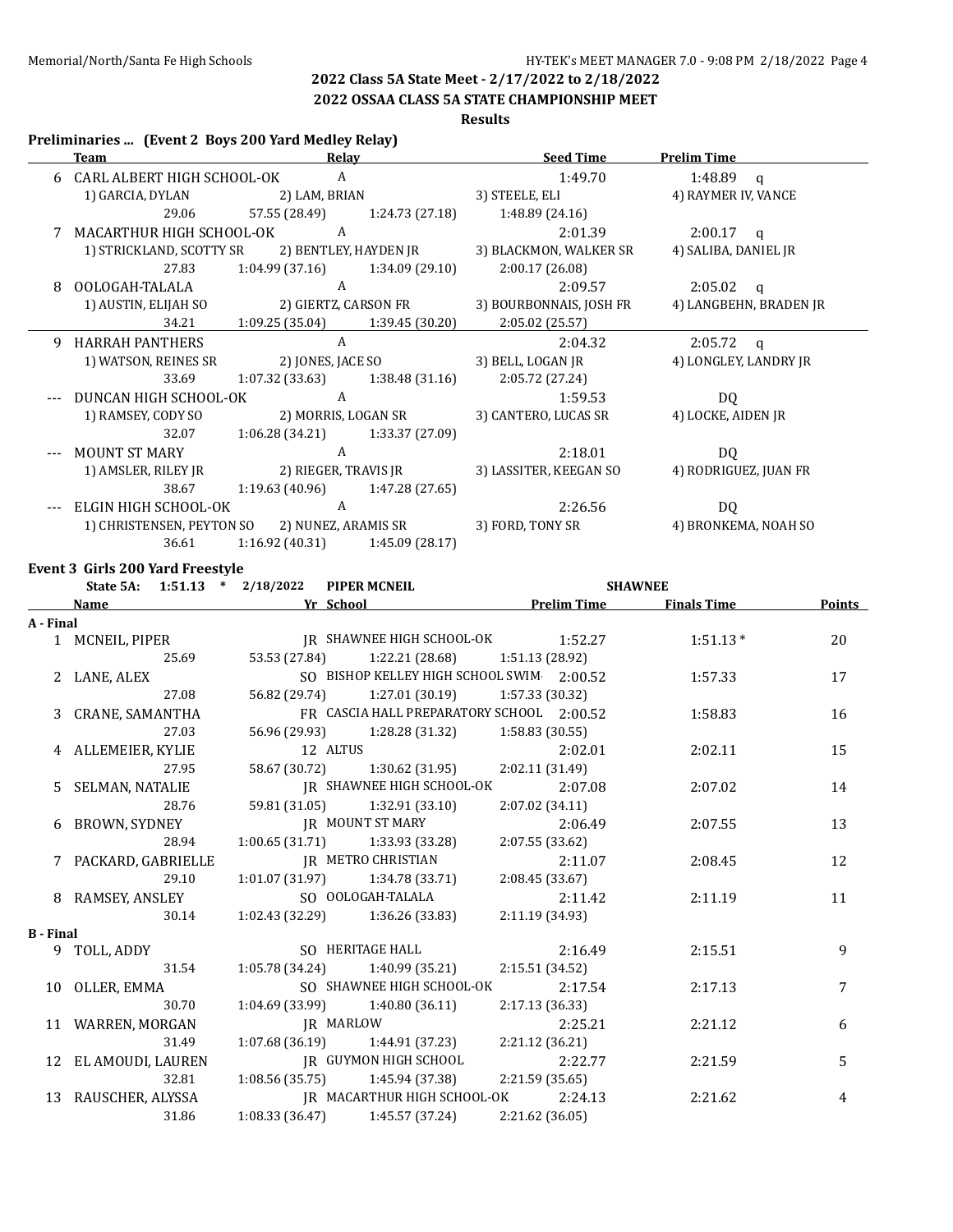**2022 OSSAA CLASS 5A STATE CHAMPIONSHIP MEET**

**Results**

# **B - Final ... (Event 3 Girls 200 Yard Freestyle)**

| Name               |                |                 | <b>Prelim Time</b>                               | <b>Finals Time</b>            | Points |
|--------------------|----------------|-----------------|--------------------------------------------------|-------------------------------|--------|
| WHITE, ASPEN       |                |                 | 2:25.73                                          | 2:26.07                       | 3      |
| 32.23              | 1:09.85(37.62) | 1:48.93 (39.08) | 2:26.07(37.14)                                   |                               |        |
| VANDERPOOL, VIVIAN |                |                 | 2:26.56                                          | 2:29.58                       | ∸      |
| 33.24              | 1:09.52(36.28) | 1:48.04 (38.52) | 2:29.58 (41.54)                                  |                               |        |
| DAVIS, CAISYN      |                |                 | 2:27.20                                          | 2:30.19                       |        |
| 31.89              | 1:10.02(38.13) | 1:50.17(40.15)  | 2:30.19 (40.02)                                  |                               |        |
|                    |                |                 | Yr School<br>SR ELGIN HIGH SCHOOL-OK<br>09 ALTUS | FR FORT GIBSON HIGH SCHOOL-OK |        |

#### **Event 3 Girls 200 Yard Freestyle**

|    | State 5A:             | $1:51.13$ * $2/18/2022$ | <b>PIPER MCNEIL</b>                       |                  | <b>SHAWNEE</b>     |              |
|----|-----------------------|-------------------------|-------------------------------------------|------------------|--------------------|--------------|
|    | Name                  |                         | Yr School                                 | <b>Seed Time</b> | <b>Prelim Time</b> |              |
|    | <b>Preliminaries</b>  |                         |                                           |                  |                    |              |
|    | 1 MCNEIL, PIPER       |                         | IR SHAWNEE HIGH SCHOOL-OK                 | 1:52.83          | 1:52.27            | $\mathbf q$  |
|    | 26.35                 | 54.88 (28.53)           | 1:23.48 (28.60)                           | 1:52.27 (28.79)  |                    |              |
| *2 | CRANE, SAMANTHA       |                         | FR CASCIA HALL PREPARATORY SCHOOL 2:00.69 |                  | 2:00.52            | q            |
|    | 26.98                 | 57.85 (30.87)           | 1:29.85(32.00)                            | 2:00.52 (30.67)  |                    |              |
| *2 | LANE, ALEX            |                         | SO BISHOP KELLEY HIGH SCHOOL SWIM 2:00.28 |                  | 2:00.52            | $\alpha$     |
|    | 27.38                 | 57.71 (30.33)           | 1:29.41 (31.70)                           | 2:00.52 (31.11)  |                    |              |
|    | 4 ALLEMEIER, KYLIE    |                         | 12 ALTUS                                  | 2:03.09          | 2:02.01            | q            |
|    | 28.32                 | 58.85 (30.53)           | 1:30.75 (31.90)                           | 2:02.01 (31.26)  |                    |              |
| 5  | BROWN, SYDNEY         |                         | <b>IR MOUNT ST MARY</b>                   | 2:08.34          | 2:06.49            | $\mathbf{q}$ |
|    | 29.51                 | 1:01.16 (31.65)         | 1:33.56 (32.40)                           | 2:06.49 (32.93)  |                    |              |
| 6  | SELMAN, NATALIE       |                         | <b>JR SHAWNEE HIGH SCHOOL-OK</b>          | 2:07.57          | 2:07.08            | $\mathbf q$  |
|    | 29.10                 | 1:01.07(31.97)          | 1:34.01 (32.94)                           | 2:07.08 (33.07)  |                    |              |
|    | 7 PACKARD, GABRIELLE  |                         | <b>JR METRO CHRISTIAN</b>                 | 2:14.38          | 2:11.07            | $\mathbf q$  |
|    | 29.33                 | 1:02.24(32.91)          | 1:37.37 (35.13)                           | 2:11.07 (33.70)  |                    |              |
|    | 8 RAMSEY, ANSLEY      |                         | SO OOLOGAH-TALALA                         | 2:16.79          | 2:11.42            | q            |
|    | 29.69                 | 1:02.95(33.26)          | 1:36.36 (33.41)                           | 2:11.42 (35.06)  |                    |              |
|    | 9 TOLL, ADDY          |                         | SO HERITAGE HALL                          | 2:20.58          | 2:16.49            | $\mathbf{q}$ |
|    | 32.02                 | 1:07.13(35.11)          | 1:42.27 (35.14)                           | 2:16.49 (34.22)  |                    |              |
| 10 | OLLER, EMMA           |                         | SO SHAWNEE HIGH SCHOOL-OK                 | 2:19.80          | 2:17.54            | $\mathbf q$  |
|    | 30.45                 | 1:04.54(34.09)          | 1:40.63 (36.09)                           | 2:17.54 (36.91)  |                    |              |
|    | 11 EL AMOUDI, LAUREN  |                         | <b>IR GUYMON HIGH SCHOOL</b>              | 2:23.26          | 2:22.77            | $\mathbf q$  |
|    | 32.51                 | 1:08.02 (35.51)         | 1:45.32 (37.30)                           | 2:22.77 (37.45)  |                    |              |
|    | 12 RAUSCHER, ALYSSA   |                         | IR MACARTHUR HIGH SCHOOL-OK               | 2:22.38          | 2:24.13            | $\mathbf q$  |
|    | 32.21                 | 1:08.51(36.30)          | 1:46.61(38.10)                            | 2:24.13 (37.52)  |                    |              |
|    | 13 WARREN, MORGAN     |                         | JR MARLOW                                 | 2:26.24          | 2:25.21            | $\mathbf q$  |
|    | 31.98                 | 1:09.18(37.20)          | 1:48.26 (39.08)                           | 2:25.21 (36.95)  |                    |              |
| 14 | WHITE, ASPEN          |                         | FR FORT GIBSON HIGH SCHOOL-OK             | 2:25.22          | 2:25.73            | $\mathbf q$  |
|    | 31.33                 | 1:08.37(37.04)          | 1:48.40 (40.03)                           | 2:25.73 (37.33)  |                    |              |
| 15 | VANDERPOOL, VIVIAN    |                         | SR ELGIN HIGH SCHOOL-OK                   | 2:25.42          | 2:26.56            | $\mathsf{q}$ |
|    | 33.88                 | 1:09.65(35.77)          | 1:48.08 (38.43)                           | 2:26.56 (38.48)  |                    |              |
|    | 16 DAVIS, CAISYN      |                         | 09 ALTUS                                  | 2:25.32          | 2:27.20            | $\mathsf{q}$ |
|    | 32.44                 | 1:10.33 (37.89)         | 1:49.78 (39.45)                           | 2:27.20 (37.42)  |                    |              |
|    | 17 DETERMAN, JACKLYNN |                         | <b>JR HARRAH PANTHERS</b>                 | 2:31.55          | 2:27.38            |              |
|    | 32.78                 | 1:10.55(37.77)          | 1:49.70 (39.15)                           | 2:27.38 (37.68)  |                    |              |
| 18 | SLATON, MELODY        |                         | SR HARRAH PANTHERS                        | 2:31.10          | 2:30.64            |              |
|    | 33.78                 | 1:11.93(38.15)          | 1:53.28 (41.35)                           | 2:30.64 (37.36)  |                    |              |
|    | 19 LANDERS, SYDNEY    |                         | SR GUYMON HIGH SCHOOL                     | 2:26.38          | 2:31.57            |              |
|    | 33.06                 | 1:10.96 (37.90)         | 1:51.50 (40.54)                           | 2:31.57 (40.07)  |                    |              |
|    | 20 ROE, JESSICA       |                         | CARL ALBERT HIGH SCHOOL-OK                | 2:29.44          | 2:32.35            |              |
|    | 32.51                 | 2:32.35 (1:59.84)       |                                           |                  |                    |              |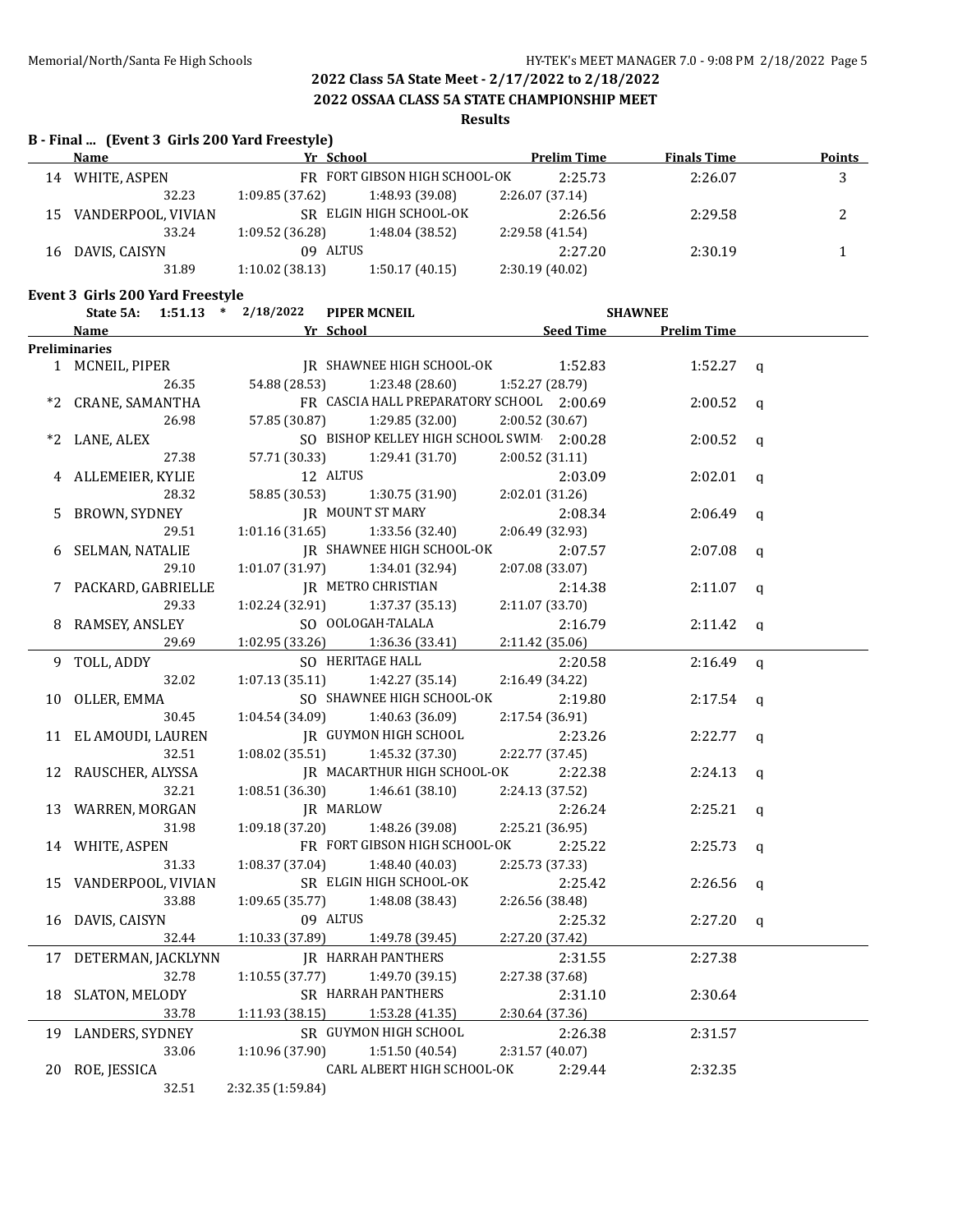#### **2022 OSSAA CLASS 5A STATE CHAMPIONSHIP MEET**

#### **Results**

#### **Preliminaries ... (Event 3 Girls 200 Yard Freestyle)**

|    | <b>Name</b>     | Yr School       |                            | <b>Seed Time</b> | <b>Prelim Time</b> |  |
|----|-----------------|-----------------|----------------------------|------------------|--------------------|--|
| 21 | HIATT, ALINA    | 12 ALTUS        |                            | 2:32.76          | 2:33.63            |  |
|    | 33.67           | 1:13.39 (39.72) | 1:54.05 (40.66)            | 2:33.63 (39.58)  |                    |  |
| 22 | DELOZIER, KYLIE |                 | IR ELGIN HIGH SCHOOL-OK    | 2:32.15          | 2:36.06            |  |
|    | 33.54           | 1:12.94 (39.40) | 1:55.03 (42.09)            | 2:36.06 (41.03)  |                    |  |
| 23 | CHARRON, TAYLOR |                 | CARL ALBERT HIGH SCHOOL-OK | 2:31.65          | 2:37.85            |  |
|    | 32.10           | 1:09.78(37.68)  | 1:52.05(42.27)             | 2:37.85 (45.80)  |                    |  |

#### **Event 4 Boys 200 Yard Freestyle**

|                  | State 5A: 1:40.60 * 2/21/2020 JACK CALLAN  |               |                                               |                                   | <b>BISHOP KELLEY</b> |               |
|------------------|--------------------------------------------|---------------|-----------------------------------------------|-----------------------------------|----------------------|---------------|
|                  | <b>Example 20 Yr School</b><br><b>Name</b> |               |                                               | <b>Example 12 Prelim Time</b>     | <b>Finals Time</b>   | <b>Points</b> |
| A - Final        |                                            |               |                                               |                                   |                      |               |
|                  | 1 PERRYMAN, JACOB                          | JR ADAIR      |                                               | 1:46.59                           | 1:45.31              | 20            |
|                  | 24.15                                      |               | 50.34 (26.19) 1:17.82 (27.48)                 | 1:45.31 (27.49)                   |                      |               |
|                  | 2 LASSITER, KEEGAN                         |               | SO MOUNT ST MARY                              | 1:50.48                           | 1:47.61              | 17            |
|                  | 24.73                                      |               | 51.27 (26.54) 1:18.31 (27.04)                 | 1:47.61 (29.30)                   |                      |               |
|                  | 3 LEE, THURMAN                             |               | IR SHAWNEE HIGH SCHOOL-OK                     | 1:52.98                           | 1:54.05              | 16            |
|                  | 26.25                                      | 55.13 (28.88) |                                               | $1:24.76(29.63)$ $1:54.05(29.29)$ |                      |               |
|                  | 4 TERRELL, KARSTEN                         |               | JR MARLOW                                     | 1:52.54                           | 1:54.07              | 15            |
|                  | 24.27                                      |               | 51.84 (27.57) 1:22.09 (30.25)                 | 1:54.07 (31.98)                   |                      |               |
|                  | 5 ANDERSON, OWEN                           |               | IR BISHOP KELLEY HIGH SCHOOL SWIM 1:55.63     |                                   | 1:54.10              | 14            |
|                  | 25.68                                      |               | 54.70 (29.02) 1:25.21 (30.51)                 | 1:54.10 (28.89)                   |                      |               |
|                  | 6 HARMS, JOSHUA                            |               | 09 ALTUS                                      | 1:57.71                           | 1:55.94              | 13            |
|                  | 26.73                                      |               | 56.48 (29.75) 1:27.06 (30.58) 1:55.94 (28.88) |                                   |                      |               |
|                  | 7 CLOWER, MATT                             |               | IR BISHOP KELLEY HIGH SCHOOL SWIM 1:57.05     |                                   | 1:57.05              | 12            |
|                  | 26.55                                      |               | 55.85 (29.30) 1:25.92 (30.07) 1:57.05 (31.13) |                                   |                      |               |
|                  | 8 DEAL, ZANE                               |               | FR WESLYAN CHRISTIAN-OK                       | 1:58.94                           | 1:58.60              | 11            |
|                  | 27.04                                      |               | 56.56 (29.52) 1:27.60 (31.04)                 | 1:58.60 (31.00)                   |                      |               |
| <b>B</b> - Final |                                            |               |                                               |                                   |                      |               |
|                  | 9 GILBERT, CALEB                           |               | IR BISHOP KELLEY HIGH SCHOOL SWIM 1:59.87     |                                   | 1:59.39              | 9             |
|                  | 27.28                                      |               | 57.16 (29.88) 1:28.33 (31.17) 1:59.39 (31.06) |                                   |                      |               |
|                  | 10 FINCH, LUKE                             |               | 12 ALTUS                                      | 2:00.90                           | 2:00.27              | 7             |
|                  | 27.50                                      |               | 57.73 (30.23) 1:29.34 (31.61)                 | 2:00.27 (30.93)                   |                      |               |
|                  | 11 GARCIA, DYLAN                           |               | CARL ALBERT HIGH SCHOOL-OK                    | 2:02.87                           | 2:00.93              | 6             |
|                  | 27.14                                      |               | 57.09 (29.95) 1:28.90 (31.81) 2:00.93 (32.03) |                                   |                      |               |
|                  | 12 RAYMER IV, VANCE                        |               | CARL ALBERT HIGH SCHOOL-OK                    | 2:02.77                           | 2:01.42              | 5             |
|                  | 26.67                                      | 57.77 (31.10) |                                               | 1:29.99 (32.22) 2:01.42 (31.43)   |                      |               |
|                  | 13 HOLTER, BRYCE                           |               | SR SHAWNEE HIGH SCHOOL-OK                     | 2:02.14                           | 2:01.46              | 4             |
|                  | 27.63                                      |               | 58.08 (30.45) 1:29.75 (31.67) 2:01.46 (31.71) |                                   |                      |               |
|                  | 14 STRICKLAND, SCOTTY                      |               | SR MACARTHUR HIGH SCHOOL-OK                   | 2:00.78                           | 2:02.87              | 3             |
|                  | 27.38                                      |               | 58.17 (30.79) 1:30.60 (32.43) 2:02.87 (32.27) |                                   |                      |               |
|                  | 15 PHILLIPS, COOPER                        |               | FR PLAINVIEW HIGH SCHOOL 2:03.49              |                                   | 2:05.09              | 2             |
|                  | 28.49                                      |               | 59.74 (31.25) 1:32.24 (32.50) 2:05.09 (32.85) |                                   |                      |               |
|                  | --- PHILBECK, JACOB                        |               | IR BISHOP KELLEY HIGH SCHOOL SWIM 2:00.62     |                                   | DQ                   |               |
|                  | 26.66                                      |               | 55.95 (29.29) 1:26.81 (30.86)                 |                                   |                      |               |

#### **Event 4 Boys 200 Yard Freestyle**

| 1:40.60<br>State 5A:<br>$\ast$ | 2/21/2020<br><b>JACK CALLAN</b>  | <b>BISHOP KELLEY</b>                   |  |
|--------------------------------|----------------------------------|----------------------------------------|--|
| Name                           | Yr School                        | <b>Prelim Time</b><br><b>Seed Time</b> |  |
| <b>Preliminaries</b>           |                                  |                                        |  |
| PERRYMAN, JACOB                | IR ADAIR                         | 1:47.26<br>$1:46.59$ q                 |  |
| 24.15                          | 50.38 (26.23)<br>1:18.02(27.64)  | 1:46.59(28.57)                         |  |
| 2 LASSITER, KEEGAN             | SO MOUNT ST MARY                 | 1:48.75<br>$1:50.48$ q                 |  |
| 25.83                          | 54.54 (28.71)<br>1:22.49 (27.95) | 1:50.48 (27.99)                        |  |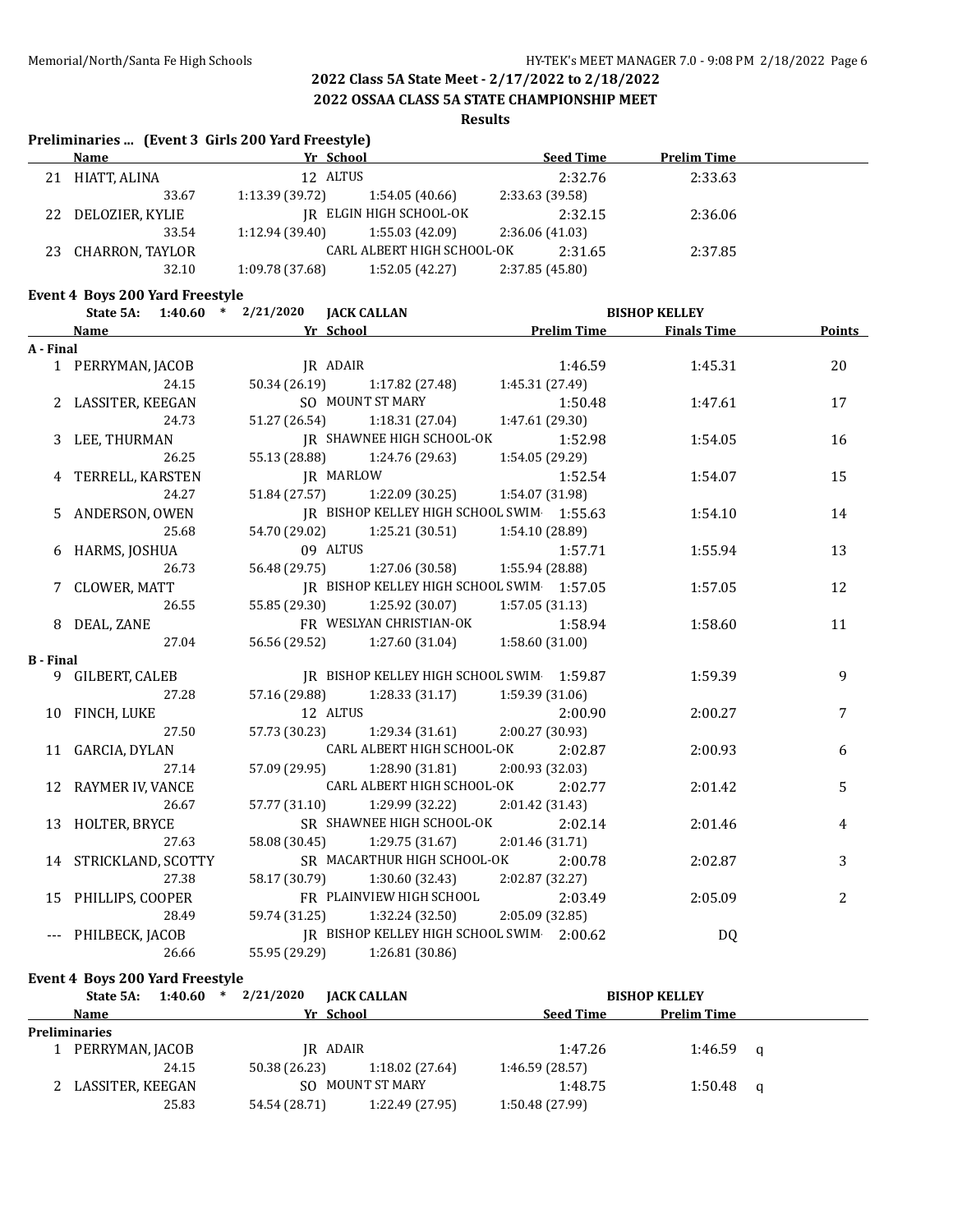**2022 OSSAA CLASS 5A STATE CHAMPIONSHIP MEET**

# **Results**

#### **Preliminaries ... (Event 4 Boys 200 Yard Freestyle)**

|           |                                | Name The Prelim Time Seed Time Prelim Time    |                                   |                    |               |
|-----------|--------------------------------|-----------------------------------------------|-----------------------------------|--------------------|---------------|
|           | 3 TERRELL, KARSTEN             | JR MARLOW                                     | 1:55.43                           | 1:52.54 $q$        |               |
|           | 24.69                          | 52.41 (27.72) 1:21.62 (29.21) 1:52.54 (30.92) |                                   |                    |               |
|           | 4 LEE, THURMAN                 | JR SHAWNEE HIGH SCHOOL-OK                     | 1:54.98                           | 1:52.98 $q$        |               |
|           | 25.18                          | 53.61 (28.43)<br>1:23.20 (29.59)              | 1:52.98 (29.78)                   |                    |               |
|           | ANDERSON, OWEN                 | JR BISHOP KELLEY HIGH SCHOOL SWIM 1:56.99     |                                   | 1:55.63 q          |               |
|           | 25.73                          | 54.94 (29.21)                                 | 1:25.38 (30.44)   1:55.63 (30.25) |                    |               |
| 6         | CLOWER, MATT                   | IR BISHOP KELLEY HIGH SCHOOL SWIM 2:03.34     |                                   | 1:57.05            | $\mathbf{q}$  |
|           | 26.89                          | 56.37 (29.48)<br>1:26.28 (29.91)              | 1:57.05(30.77)                    |                    |               |
|           | 7 HARMS, JOSHUA                | 09 ALTUS                                      | 1:59.26                           | 1:57.71 $q$        |               |
|           | 27.37                          | 57.37 (30.00)                                 | $1:28.39(31.02)$ $1:57.71(29.32)$ |                    |               |
| 8         | DEAL, ZANE                     | FR WESLYAN CHRISTIAN-OK                       | 2:01.46                           | $1:58.94$ q        |               |
|           | 27.28                          | 57.00 (29.72) 1:27.83 (30.83)                 | 1:58.94 (31.11)                   |                    |               |
| 9.        | GILBERT, CALEB                 | IR BISHOP KELLEY HIGH SCHOOL SWIM 2:01.51     |                                   | 1:59.87            | q             |
|           | 26.98                          | 56.67 (29.69) 1:28.04 (31.37)                 | 1:59.87 (31.83)                   |                    |               |
|           | 10 PHILBECK, JACOB             | JR BISHOP KELLEY HIGH SCHOOL SWIM 2:10.70     |                                   | $2:00.62$ q        |               |
|           | 27.39                          | 58.11 (30.72) 1:29.84 (31.73)                 | 2:00.62 (30.78)                   |                    |               |
|           | 11 STRICKLAND, SCOTTY          | SR MACARTHUR HIGH SCHOOL-OK                   | 2:06.87                           | $2:00.78$ q        |               |
|           | 27.04                          | 57.69 (30.65)<br>1:29.73 (32.04)              | 2:00.78 (31.05)                   |                    |               |
|           | 12 FINCH, LUKE                 | 12 ALTUS                                      | 2:01.65                           | $2:00.90$ q        |               |
|           | 27.42                          | 58.55 (31.13)<br>1:30.43 (31.88)              | 2:00.90 (30.47)                   |                    |               |
|           | 13 HOLTER, BRYCE               | SR SHAWNEE HIGH SCHOOL-OK                     | 2:02.41                           |                    |               |
|           | 26.44                          | 56.51 (30.07)                                 | 2:02.14 (33.32)                   | $2:02.14$ q        |               |
|           |                                | 1:28.82 (32.31)<br>CARL ALBERT HIGH SCHOOL-OK | 2:01.80                           |                    |               |
|           | 14 RAYMER IV, VANCE<br>26.54   |                                               |                                   | $2:02.77$ q        |               |
|           |                                | 58.19 (31.65)<br>1:30.45 (32.26)              | 2:02.77 (32.32)                   |                    |               |
|           | 15 GARCIA, DYLAN               | CARL ALBERT HIGH SCHOOL-OK                    | 2:02.92                           | $2:02.87$ q        |               |
|           | 27.76                          | 58.59 (30.83)<br>1:30.77 (32.18)              | 2:02.87 (32.10)                   |                    |               |
|           | 16 PHILLIPS, COOPER            | FR PLAINVIEW HIGH SCHOOL                      | 2:08.01                           | $2:03.49$ q        |               |
|           | 28.87                          | 59.29 (30.42) 1:31.07 (31.78)                 | 2:03.49 (32.42)                   |                    |               |
|           | 17 BATES, ZACKARY              | SO FORT GIBSON HIGH SCHOOL-OK                 | 2:05.95                           | 2:06.65            |               |
|           | 27.17                          | 58.22 (31.05)<br>1:31.97 (33.75)              | 2:06.65 (34.68)                   |                    |               |
|           | 18 POLLOCK, ASA                | SO DUNCAN HIGH SCHOOL-OK                      | 2:14.00                           | 2:06.89            |               |
|           | 27.79                          | 59.47 (31.68) 1:33.70 (34.23)                 | 2:06.89 (33.19)                   |                    |               |
|           | 19 ELLIOTT, TUCK               | 11 ALTUS                                      | 2:06.67                           | 2:07.34            |               |
|           | 28.76                          | 1:00.74(31.98)<br>1:34.38 (33.64)             | 2:07.34 (32.96)                   |                    |               |
|           | 20 BARTLETT, MADDOX            | CARL ALBERT HIGH SCHOOL-OK                    | 2:15.17                           | 2:12.11            |               |
|           | 29.65                          | 1:03.03 (33.38)<br>1:37.35 (34.32)            | 2:12.11 (34.76)                   |                    |               |
|           | 21 RAMSEY, CODY                | SO DUNCAN HIGH SCHOOL-OK 2:15.90              |                                   | 2:13.85            |               |
|           | 28.95                          | 1:02.06 (33.11)<br>1:37.48 (35.42)            | 2:13.85 (36.37)                   |                    |               |
| 22        | SMITH, MADDOX                  | <b>IR SHAWNEE HIGH SCHOOL-OK</b>              | 2:15.98                           | 2:13.88            |               |
|           | 28.85                          | 1:02.23(33.38)<br>1:38.28 (36.05)             | 2:13.88 (35.60)                   |                    |               |
|           | 23 WATSON, REINES              | SR HARRAH PANTHERS                            | 2:18.55                           | 2:19.88            |               |
|           | 32.03                          | 1:07.69(35.66)<br>1:44.22 (36.53)             | 2:19.88 (35.66)                   |                    |               |
|           | PARENT, ALEXANDER              | <b>JR BISHOP MCGUINNESS</b>                   | 2:12.73                           | DQ                 |               |
|           | 29.21                          | 1:35.79 (34.32)<br>1:01.47 (32.26)            |                                   |                    |               |
|           | Event 5 Girls 200 Yard IM      |                                               |                                   |                    |               |
|           | State 5A:<br>2:01.81<br>$\ast$ | 2/20/2019<br><b>HANNA NEWBY</b>               |                                   | <b>McGuiness</b>   |               |
|           | Name                           | Yr School                                     | <b>Prelim Time</b>                | <b>Finals Time</b> | <b>Points</b> |
| A - Final |                                |                                               |                                   |                    |               |
|           | 1 LEWIS, MACY                  | SO BISHOP MCGUINNESS                          | 2:10.64                           | 2:09.11            | 20            |
|           | 26.58                          | 56.82 (30.24)<br>1:37.85 (41.03)              | 2:09.11 (31.26)                   |                    |               |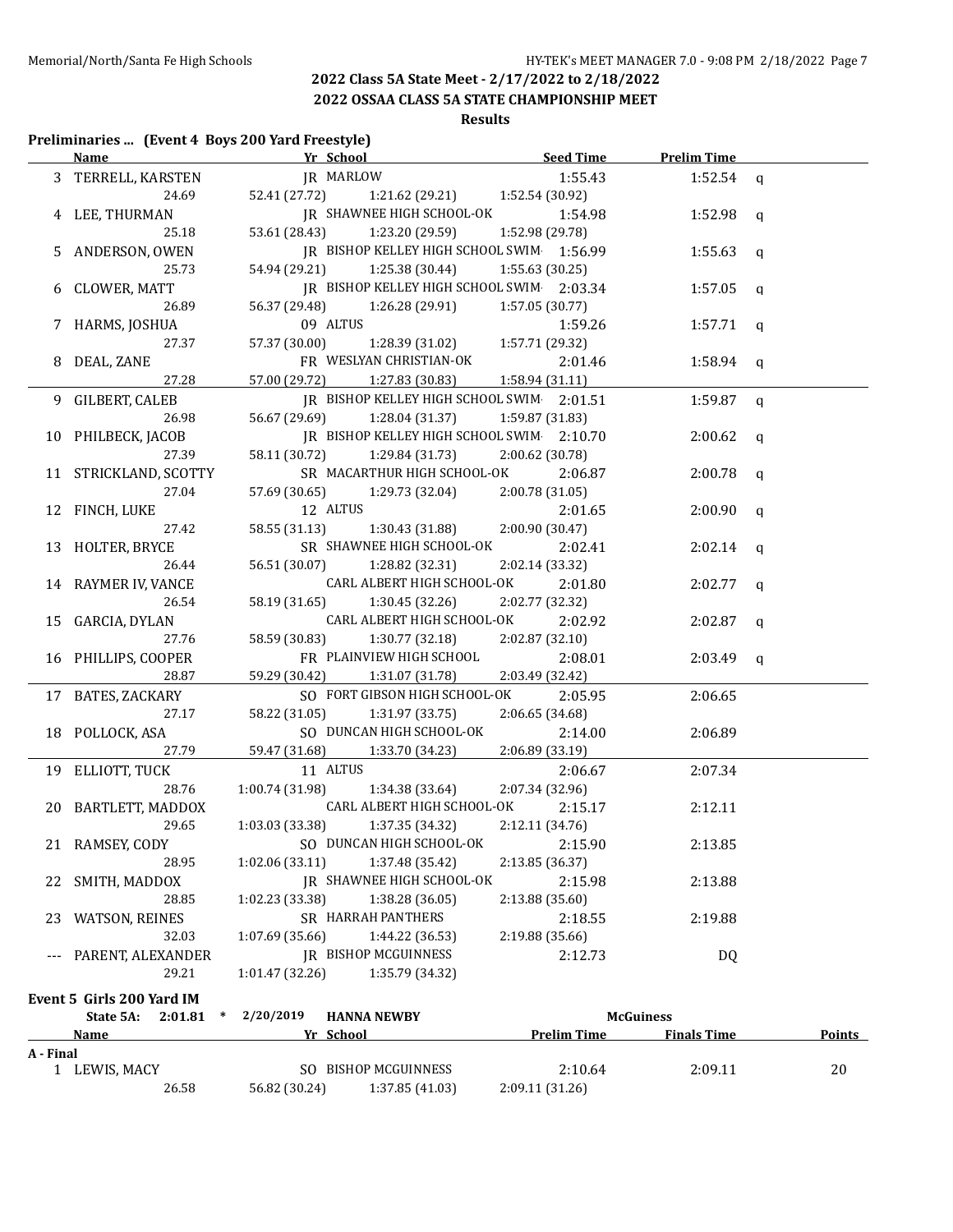**2022 OSSAA CLASS 5A STATE CHAMPIONSHIP MEET**

#### **Results**

#### **A - Final ... (Event 5 Girls 200 Yard IM)**

|                  | <b>Name</b>                               |                                                     | <b>The School Prelim Time</b>                 |                 |         | <b>Finals Time</b>    | Points       |
|------------------|-------------------------------------------|-----------------------------------------------------|-----------------------------------------------|-----------------|---------|-----------------------|--------------|
|                  | 2 WHITBECK, VICTORIA                      |                                                     | <b>IR BISHOP MCGUINNESS</b>                   |                 | 2:15.49 | 2:12.98               | 17           |
|                  | 27.07                                     |                                                     | 59.12 (32.05) 1:42.29 (43.17) 2:12.98 (30.69) |                 |         |                       |              |
|                  | 3 COOK, TAYLOR                            | FR INOLA                                            |                                               |                 | 2:16.79 | 2:14.91               | 16           |
|                  | 29.00                                     | $1:03.19(34.19)$ $1:42.64(39.45)$                   |                                               | 2:14.91 (32.27) |         |                       |              |
|                  | 4 NEWHOUSE, ELLA                          |                                                     | SO CASCIA HALL PREPARATORY SCHOOL 2:19.07     |                 |         | 2:17.50               | 15           |
|                  | 29.00                                     | 1:04.53 (35.53)                                     | 1:44.45 (39.92)                               | 2:17.50 (33.05) |         |                       |              |
|                  | 5 MCDONALD, ASHLEY                        |                                                     | FR SHAWNEE HIGH SCHOOL-OK                     |                 | 2:26.54 | 2:24.96               | 14           |
|                  | 30.26                                     | 1:06.98 (36.72)                                     | 1:49.20 (42.22)                               | 2:24.96 (35.76) |         |                       |              |
|                  | 6 WELLS, ABBY                             |                                                     | FR WESLYAN CHRISTIAN-OK                       |                 | 2:29.92 | 2:29.11               | 13           |
|                  | 31.53                                     | $1:08.22(36.69)$ $1:53.93(45.71)$                   |                                               | 2:29.11(35.18)  |         |                       |              |
|                  | 7 MIDDENDORF, MACIE                       | IR HARRAH PANTHERS                                  |                                               |                 | 2:33.11 | 2:32.91               | 12           |
|                  | 31.91                                     | $1:08.15(36.24)$ $1:56.53(48.38)$                   |                                               | 2:32.91 (36.38) |         |                       |              |
|                  | 8 ALLEMEIER, BAILEY                       | 10 ALTUS                                            |                                               |                 | 2:31.31 | 2:33.15               | 11           |
|                  | 32.47                                     | $1:12.27(39.80)$ $1:57.45(45.18)$                   |                                               | 2:33.15 (35.70) |         |                       |              |
| <b>B</b> - Final |                                           |                                                     |                                               |                 |         |                       |              |
|                  | 9 SLAMA, MADELINE                         | IR HARRAH PANTHERS                                  |                                               |                 | 2:41.79 | 2:37.99               | 9            |
|                  | 34.58                                     | $1:14.24(39.66)$ $2:01.58(47.34)$                   |                                               | 2:37.99 (36.41) |         |                       |              |
|                  | 10 TINKLE, MCKAYLA                        | <b>IR SHAWNEE HIGH SCHOOL-OK</b>                    |                                               |                 | 2:40.87 | 2:40.52               | 7            |
|                  | 32.12                                     | $1:11.76(39.64)$ $2:02.61(50.85)$                   |                                               | 2:40.52 (37.91) |         |                       |              |
|                  | 11 JOHANES, KIARA                         | 12 ALTUS                                            |                                               |                 | 2:44.42 | 2:42.21               | 6            |
|                  | 33.78                                     | 1:13.95 (40.17) $2:02.77$ (48.82) $2:42.21$ (39.44) |                                               |                 |         |                       |              |
|                  | 12 FIORITTO, ASHLEY                       |                                                     | 09 ALTUS                                      |                 | 2:45.04 | 2:42.30               | 5            |
|                  | 35.15                                     | $1:16.33(41.18)$ $2:05.83(49.50)$ $2:42.30(36.47)$  |                                               |                 |         |                       |              |
|                  | 13 ZIMMERMAN, BELLA                       | IR BISHOP KELLEY HIGH SCHOOL SWIM 2:47.23           |                                               |                 |         | 2:42.45               | 4            |
|                  | 35.06                                     | $1:18.96(43.90)$ $2:08.59(49.63)$ $2:42.45(33.86)$  |                                               |                 |         |                       |              |
|                  | 14 KUEHNERT, KIM                          |                                                     | SO BISHOP KELLEY HIGH SCHOOL SWIM 2:48.25     |                 |         | 2:46.66               | 3            |
|                  | 35.26                                     | 1:18.40 (43.14) 2:09.50 (51.10) 2:46.66 (37.16)     |                                               |                 |         |                       |              |
|                  | 15 DUKELOW, ABIE                          |                                                     | JR CASCIA HALL PREPARATORY SCHOOL 2:46.02     |                 |         | 2:47.23               | 2            |
|                  | 36.34                                     | 1:19.50 (43.16) $2:06.39$ (46.89) $2:47.23$ (40.84) |                                               |                 |         |                       |              |
|                  | 16 FRITZE, AVA                            |                                                     | CARL ALBERT HIGH SCHOOL-OK 2:52.93            |                 |         | 2:50.49               | $\mathbf{1}$ |
|                  | 37.41                                     | 1:18.43 (41.02) 2:10.22 (51.79) 2:50.49 (40.27)     |                                               |                 |         |                       |              |
|                  | Event 5 Girls 200 Yard IM                 |                                                     |                                               |                 |         |                       |              |
|                  | State 5A: 2:01.81 * 2/20/2019 HANNA NEWBY |                                                     |                                               |                 |         | <b>McGuiness</b>      |              |
|                  | Name                                      | Yr School                                           |                                               |                 |         | Seed Time Prelim Time |              |
|                  | Preliminaries                             |                                                     |                                               |                 |         |                       |              |
|                  |                                           |                                                     |                                               |                 |         |                       |              |

|   | 'reliminaries        |                 |                                           |                 |             |          |
|---|----------------------|-----------------|-------------------------------------------|-----------------|-------------|----------|
|   | 1 LEWIS, MACY        |                 | SO BISHOP MCGUINNESS                      | 2:12.48         | $2:10.64$ q |          |
|   | 27.23                |                 | 59.05 (31.82) 1:39.98 (40.93)             | 2:10.64(30.66)  |             |          |
|   | 2 WHITBECK, VICTORIA |                 | IR BISHOP MCGUINNESS                      | 2:18.71         | $2:15.49$ q |          |
|   | 28.01                | 1:00.88 (32.87) | 1:44.44 (43.56)                           | 2:15.49(31.05)  |             |          |
|   | 3 COOK, TAYLOR       | FR INOLA        |                                           | 2:16.40         | $2:16.79$ q |          |
|   | 29.04                | 1:04.31 (35.27) | 1:43.17 (38.86)                           | 2:16.79(33.62)  |             |          |
|   | 4 NEWHOUSE, ELLA     |                 | SO CASCIA HALL PREPARATORY SCHOOL 2:17.62 |                 | $2:19.07$ q |          |
|   | 29.79                | 1:05.70 (35.91) | 1:45.85 (40.15)                           | 2:19.07 (33.22) |             |          |
|   | 5 MCDONALD, ASHLEY   |                 | FR SHAWNEE HIGH SCHOOL-OK                 | 2:29.09         | $2:26.54$ q |          |
|   |                      | $1:04.33$ ()    | 1:49.43 (45.10)                           | 2:26.54(37.11)  |             |          |
| 6 | WELLS, ABBY          |                 | FR WESLYAN CHRISTIAN-OK                   | 2:35.88         | $2:29.92$ q |          |
|   | 31.73                | 1:09.49 (37.76) | 1:54.80 (45.31)                           | 2:29.92 (35.12) |             |          |
|   | 7 ALLEMEIER, BAILEY  | 10 ALTUS        |                                           | 2:33.74         | $2:31.31$ q |          |
|   | 32.79                | 1:12.80 (40.01) | 1:56.49 (43.69)                           | 2:31.31 (34.82) |             |          |
| 8 | MIDDENDORF, MACIE    |                 | IR HARRAH PANTHERS                        | 2:35.84         | 2:33.11     | $\alpha$ |
|   | 32.60                | 1:08.29(35.69)  | 1:56.88 (48.59)                           | 2:33.11 (36.23) |             |          |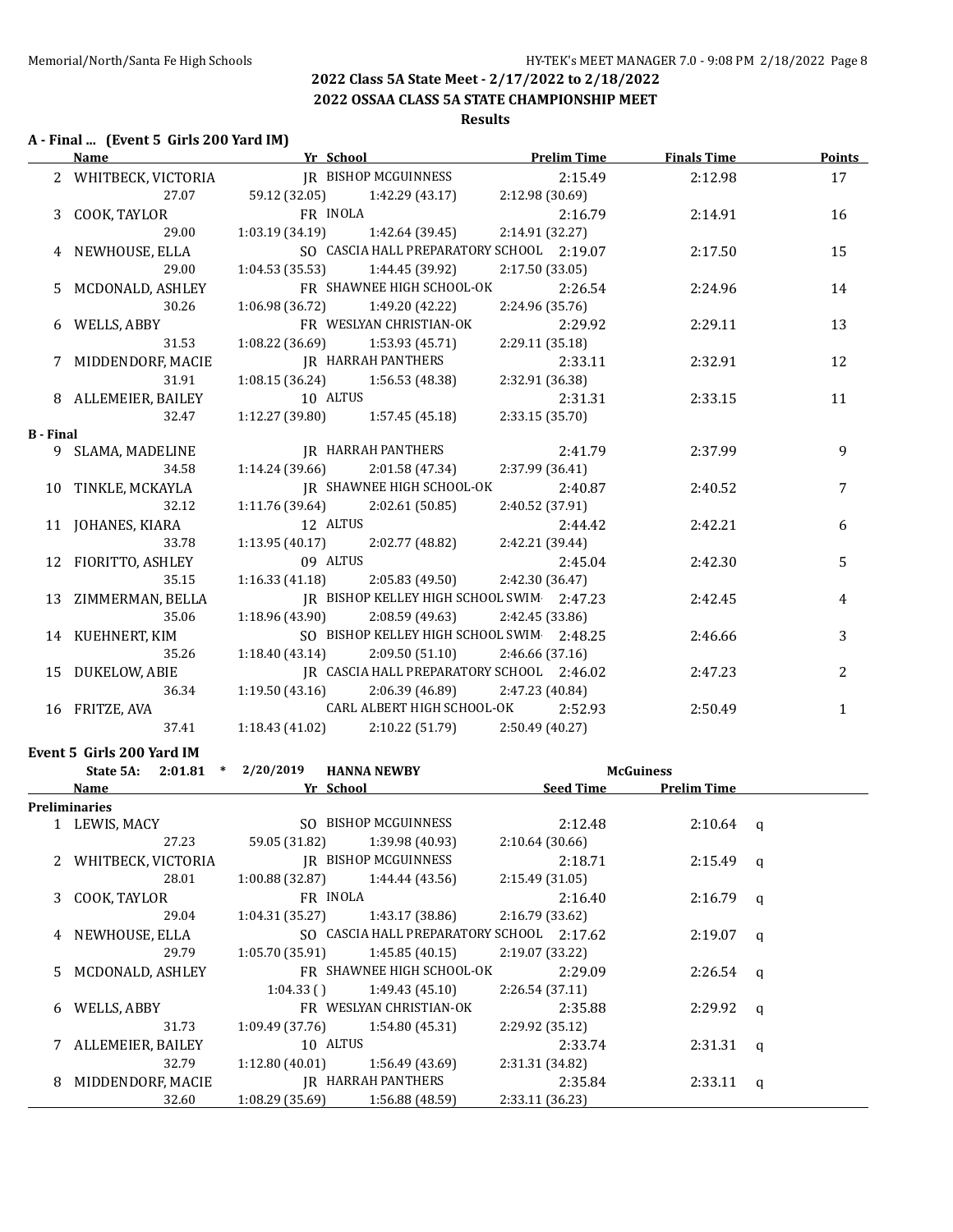**2022 OSSAA CLASS 5A STATE CHAMPIONSHIP MEET**

# **Results**

#### **Preliminaries ... (Event 5 Girls 200 Yard IM)**

|           | Name Seed Time Prelim Time                                                     |                 |                                                                                                                                                                                                                          |                 |         |             |              |
|-----------|--------------------------------------------------------------------------------|-----------------|--------------------------------------------------------------------------------------------------------------------------------------------------------------------------------------------------------------------------|-----------------|---------|-------------|--------------|
|           | 9 TINKLE, MCKAYLA                                                              |                 | JR SHAWNEE HIGH SCHOOL-OK 2:46.66                                                                                                                                                                                        |                 |         | $2:40.87$ q |              |
|           |                                                                                |                 |                                                                                                                                                                                                                          | 2:40.87 (37.58) |         |             |              |
|           | 10 SLAMA, MADELINE                                                             |                 |                                                                                                                                                                                                                          |                 | 2:42.19 | 2:41.79 $q$ |              |
|           |                                                                                |                 |                                                                                                                                                                                                                          | 2:41.79 (38.08) |         |             |              |
|           | 11 JOHANES, KIARA                                                              |                 |                                                                                                                                                                                                                          |                 | 2:42.17 | 2:44.42 $q$ |              |
|           |                                                                                |                 | AYLA JN<br>31.87 1:11.41 (39.54) 2:03.29 (51.88) 2:03.00<br>ELINE JR HARRAH PANTHERS<br>35.83 1:15.23 (39.40) 2:03.71 (48.48) 2:41.79 (3<br>ARA 12 ALTUS<br>33.81 1:16.83 (43.02) 2:05.43 (48.60) 2:44.42 (3<br>09 ALTUS | 2:44.42 (38.99) |         |             |              |
|           | 12 FIORITTO, ASHLEY                                                            |                 |                                                                                                                                                                                                                          |                 | 2:45.69 | $2:45.04$ q |              |
|           | 35.18                                                                          |                 | 1:15.52 (40.34) 2:05.99 (50.47)                                                                                                                                                                                          | 2:45.04(39.05)  |         |             |              |
|           | 13 DUKELOW, ABIE                                                               |                 | JR CASCIA HALL PREPARATORY SCHOOL 2:45.52                                                                                                                                                                                |                 |         | 2:46.02 q   |              |
|           | 35.70                                                                          |                 | $1:18.31(42.61)$ $2:05.43(47.12)$                                                                                                                                                                                        | 2:46.02 (40.59) |         |             |              |
|           | 14 ZIMMERMAN, BELLA                                                            |                 | IR BISHOP KELLEY HIGH SCHOOL SWIM 2:44.47                                                                                                                                                                                |                 |         | 2:47.23 q   |              |
|           |                                                                                |                 | $1:20.17$ () $2:12.38$ (52.21)                                                                                                                                                                                           |                 |         |             |              |
|           |                                                                                |                 |                                                                                                                                                                                                                          | 2:47.23 (34.85) |         |             |              |
|           | 15 KUEHNERT, KIM<br>35.19                                                      |                 | SO BISHOP KELLEY HIGH SCHOOL SWIM 2:49.71                                                                                                                                                                                |                 |         | 2:48.25     | $\mathsf{q}$ |
|           |                                                                                |                 | $1:17.49$ (42.30) $2:09.63$ (52.14) $2:48.25$ (38.62)                                                                                                                                                                    |                 |         |             |              |
|           | 16 FRITZE, AVA                                                                 |                 | CARL ALBERT HIGH SCHOOL-OK 2:49.92                                                                                                                                                                                       |                 |         | $2:52.93$ q |              |
|           | 39.29                                                                          |                 | $1:20.84(41.55)$ $2:12.75(51.91)$ $2:52.93(40.18)$                                                                                                                                                                       |                 |         |             |              |
|           | 17 STEVENSON, ELLIE                                                            |                 | SO ELGIN HIGH SCHOOL-OK                                                                                                                                                                                                  |                 | 2:56.68 | 2:56.12     |              |
|           | 37.76                                                                          |                 | 1:21.73 (43.97) 2:16.17 (54.44)                                                                                                                                                                                          | 2:56.12 (39.95) |         |             |              |
|           | 18 HAMMOND, HELEN                                                              |                 | CARL ALBERT HIGH SCHOOL-OK                                                                                                                                                                                               |                 | 3:04.34 | 2:56.81     |              |
|           | 39.25                                                                          |                 | $1:21.10(41.85)$ $2:16.72(55.62)$ $2:56.81(40.09)$                                                                                                                                                                       |                 |         |             |              |
|           | 19 TREJO, JAZMYNE                                                              | 10 ALTUS        |                                                                                                                                                                                                                          |                 | 2:58.29 | 2:59.37     |              |
|           | 40.23                                                                          |                 | 1:25.05 (44.82) 2:18.41 (53.36) 2:59.37 (40.96)                                                                                                                                                                          |                 |         |             |              |
|           | 20 CAIN, SERENITY                                                              |                 | FR OOLOGAH-TALALA 3:02.16                                                                                                                                                                                                |                 |         | 3:03.61     |              |
|           | 39.09                                                                          | 1:22.80 (43.71) | 3:03.61(1:40.81)                                                                                                                                                                                                         |                 |         |             |              |
|           | 21 ELSER, STEPHANIE                                                            |                 | SR DUNCAN HIGH SCHOOL-OK                                                                                                                                                                                                 |                 | 3:04.73 | 3:03.66     |              |
|           | 40.82                                                                          |                 | $1:28.45(47.63)$ $2:20.95(52.50)$                                                                                                                                                                                        | 3:03.66 (42.71) |         |             |              |
|           | 22 DEVINE, MADI                                                                |                 | JR HARRAH PANTHERS                                                                                                                                                                                                       |                 | 2:59.37 | 3:04.14     |              |
|           | 39.96                                                                          |                 | $1:27.45(47.49)$ $2:19.12(51.67)$                                                                                                                                                                                        | 3:04.14(45.02)  |         |             |              |
|           | 23 SUMMERS, KYLIE                                                              |                 | <b>CARL ALBERT HIGH SCHOOL-OK</b>                                                                                                                                                                                        |                 | 3:04.00 | 3:05.17     |              |
|           | 38.04                                                                          |                 | $1:23.64(45.60)$ $2:21.62(57.98)$                                                                                                                                                                                        | 3:05.17(43.55)  |         |             |              |
|           |                                                                                |                 | SR MACARTHUR HIGH SCHOOL-OK                                                                                                                                                                                              |                 |         |             |              |
|           | 24 BOU ALWAN, NOUR                                                             |                 |                                                                                                                                                                                                                          |                 | 3:11.07 | 3:06.89     |              |
|           | 40.89                                                                          |                 | $1:24.28(43.39)$ $2:21.81(57.53)$ $3:06.89(45.08)$                                                                                                                                                                       |                 |         |             |              |
|           | Event 6 Boys 200 Yard IM                                                       |                 |                                                                                                                                                                                                                          |                 |         |             |              |
|           | State 5A: 1:51.44 * 2/17/2018 PATRICK CALLAN-BISHOP KELLEY                     |                 |                                                                                                                                                                                                                          |                 | Kelley  |             |              |
|           | <b>Name Solution Property Property Pressure Prelim Time Finals Time Points</b> |                 |                                                                                                                                                                                                                          |                 |         |             |              |
| A - Final |                                                                                |                 |                                                                                                                                                                                                                          |                 |         |             |              |
|           | 1 FLYNN, OWEN SR HERITAGE HALL                                                 |                 |                                                                                                                                                                                                                          |                 | 2:05.25 | 1:58.62     | 20           |
|           | 26.11                                                                          | 56.11 (30.00)   | 1:29.70 (33.59)                                                                                                                                                                                                          | 1:58.62 (28.92) |         |             |              |
|           | HOANG, PRESTON                                                                 |                 | IR BISHOP KELLEY HIGH SCHOOL SWIM 2:05.26                                                                                                                                                                                |                 |         | 1:59.92     | 17           |
|           | 25.05                                                                          | 56.08 (31.03)   | 1:31.77 (35.69)                                                                                                                                                                                                          | 1:59.92 (28.15) |         |             |              |
| 3         | CONRAD, SAM                                                                    |                 | FR WESLYAN CHRISTIAN-OK                                                                                                                                                                                                  |                 | 2:02.75 | 2:02.15     | 16           |
|           | 25.49                                                                          | 56.69 (31.20)   | 1:32.94 (36.25)                                                                                                                                                                                                          | 2:02.15 (29.21) |         |             |              |
|           | HELGASON, CLIFFORD                                                             |                 | TULSA MEMORIAL-OK                                                                                                                                                                                                        |                 | 2:07.06 | 2:02.45     | 15           |
|           | 25.47                                                                          | 56.08 (30.61)   | 1:33.21 (37.13)                                                                                                                                                                                                          | 2:02.45 (29.24) |         |             |              |
| 5.        | OLLER, ETHAN                                                                   |                 | JR SHAWNEE HIGH SCHOOL-OK                                                                                                                                                                                                |                 | 2:07.42 | 2:07.46     | 14           |
|           | 25.36                                                                          | 58.37 (33.01)   | 1:38.01 (39.64)                                                                                                                                                                                                          | 2:07.46 (29.45) |         |             |              |
| 6         | MARTIN, COLIN                                                                  |                 | SR FORT GIBSON HIGH SCHOOL-OK                                                                                                                                                                                            |                 | 2:07.97 | 2:08.08     | 13           |
|           | 27.36                                                                          | 1:01.41 (34.05) | 1:37.75 (36.34)                                                                                                                                                                                                          | 2:08.08 (30.33) |         |             |              |
|           | 7 CLENDENNEN, TREY                                                             | 12 ALTUS        |                                                                                                                                                                                                                          |                 | 2:09.60 |             | 12           |
|           |                                                                                |                 |                                                                                                                                                                                                                          |                 |         | 2:09.06     |              |
|           | 27.69                                                                          | 59.97 (32.28)   | 1:38.54 (38.57)                                                                                                                                                                                                          | 2:09.06 (30.52) |         |             |              |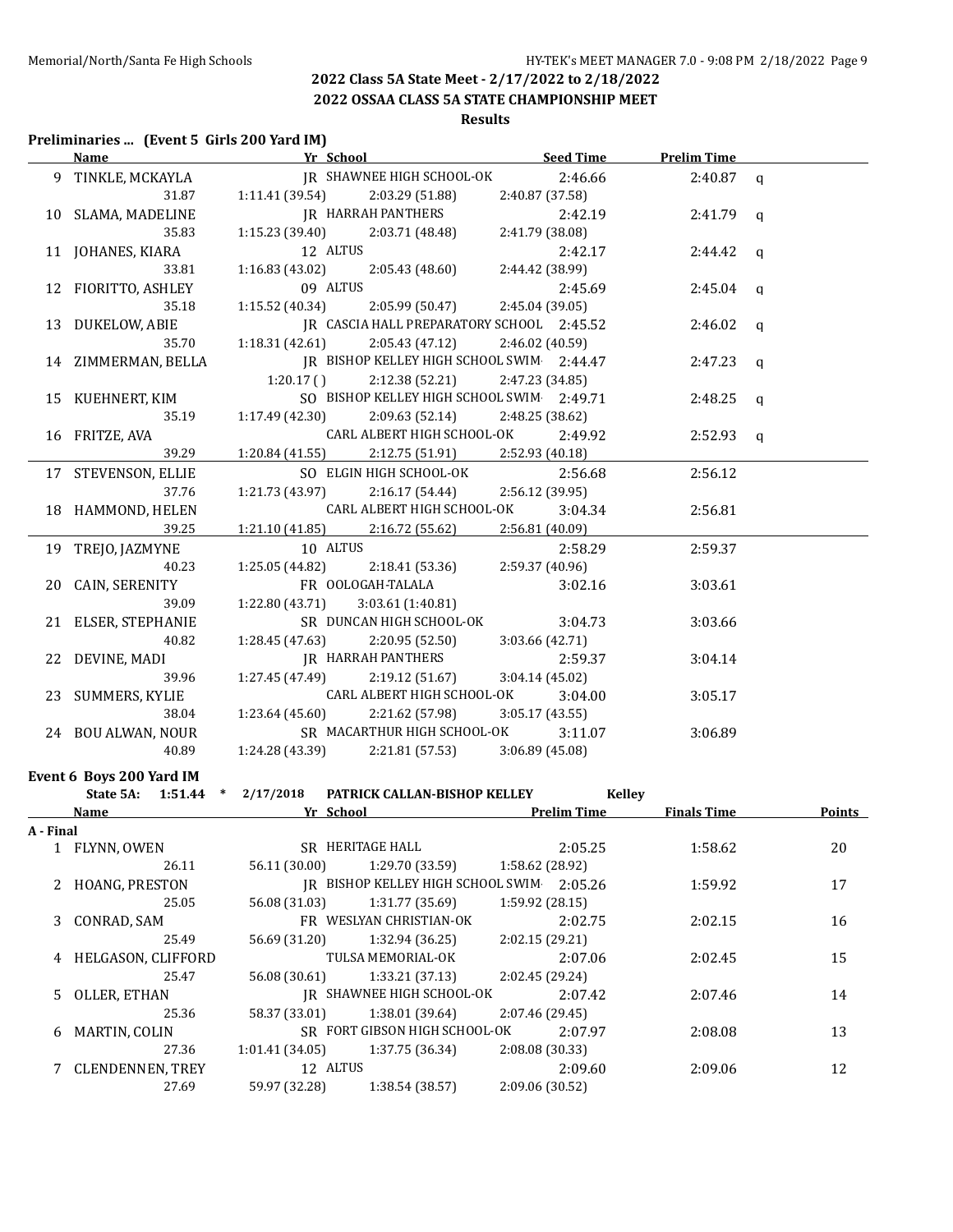#### **2022 OSSAA CLASS 5A STATE CHAMPIONSHIP MEET**

#### **Results**

#### **A - Final ... (Event 6 Boys 200 Yard IM)**

|                  | Name                |                 | Yr School                                 | <b>Prelim Time</b> | <b>Finals Time</b> | <b>Points</b>  |
|------------------|---------------------|-----------------|-------------------------------------------|--------------------|--------------------|----------------|
| 8                | KILLE, AIDEN        | 12 ALTUS        |                                           | 2:15.59            | 2:17.99            | 11             |
|                  | 26.55               | 1:01.35(34.80)  | 1:45.86 (44.51)                           | 2:17.99(32.13)     |                    |                |
| <b>B</b> - Final |                     |                 |                                           |                    |                    |                |
| 9                | KYSER, KEEGAN       |                 | 12 ALTUS                                  | 2:18.57            | 2:15.62            | 9              |
|                  | 29.34               | 1:05.05(35.71)  | 1:44.48 (39.43)                           | 2:15.62(31.14)     |                    |                |
| 10               | LAM, BRIAN          |                 | CARL ALBERT HIGH SCHOOL-OK                | 2:20.71            | 2:18.42            | 7              |
|                  | 29.37               | 1:05.80 (36.43) | 1:45.01 (39.21)                           | 2:18.42 (33.41)    |                    |                |
| 11               | HERNANDEZ, SANTIAGO |                 | SO BISHOP MCGUINNESS                      | 2:20.83            | 2:19.02            | 6              |
|                  | 30.22               | 1:05.70 (35.48) | $1:44.41(38.71)$ $2:19.02(34.61)$         |                    |                    |                |
| 12               | LORENZ, JACKSON     |                 | CARL ALBERT HIGH SCHOOL-OK                | 2:28.69            | 2:23.00            | 5              |
|                  | 30.03               | 1:09.23 (39.20) | 1:50.61 (41.38)                           | 2:23.00 (32.39)    |                    |                |
| 13               | KOLB, JACK          |                 | SO FORT GIBSON HIGH SCHOOL-OK             | 2:25.18            | 2:23.41            | 4              |
|                  | 29.52               | 1:08.03 (38.51) | 1:50.02 (41.99)                           | 2:23.41 (33.39)    |                    |                |
|                  | 14 CERVANTES, ADEN  |                 | SR SHAWNEE HIGH SCHOOL-OK                 | 2:20.38            | 2:24.09            | 3              |
|                  | 28.05               | 1:06.72 (38.67) | 1:50.75 (44.03)                           | 2:24.09 (33.34)    |                    |                |
| 15               | JONES, JACE         |                 | SO HARRAH PANTHERS                        | 2:23.04            | 2:24.12            | $\overline{2}$ |
|                  | 31.73               | 1:07.04(35.31)  | 1:51.32 (44.28)                           | 2:24.12 (32.80)    |                    |                |
| 16               | DENIS, RILEY        |                 | SR BISHOP KELLEY HIGH SCHOOL SWIM 2:28.92 |                    | 2:28.83            |                |
|                  | 29.51               | 1:07.64 (38.13) | 1:53.04 (45.40)                           | 2:28.83 (35.79)    |                    |                |
|                  |                     |                 |                                           |                    |                    |                |

#### **Event 6 Boys 200 Yard IM**

| Name Seed Time Prelim Time<br><b>Preliminaries</b><br>FR WESLYAN CHRISTIAN-OK 2:06.19<br>1 CONRAD, SAM<br>$2:02.75$ a<br>25.98<br>57.68 (31.70) 1:32.85 (35.17)<br>2:02.75 (29.90)<br>SR HERITAGE HALL<br>2 FLYNN, OWEN<br>2:06.10<br>$2:05.25$ q<br>26.73<br>58.59 (31.86) 1:34.42 (35.83) 2:05.25 (30.83)<br>3 HOANG, PRESTON JR BISHOP KELLEY HIGH SCHOOL SWIM 2:04.29<br>$2:05.26$ a<br>26.41<br>58.37 (31.96) 1:35.37 (37.00) 2:05.26 (29.89)<br>TULSA MEMORIAL-OK 2:08.40<br>4 HELGASON, CLIFFORD<br>$2:07.06$ q<br>58.74 (31.88) 1:36.36 (37.62) 2:07.06 (30.70)<br>26.86<br>N JR SHAWNEE HIGH SCHOOL-OK<br>25.86 59.53 (33.67) 1:37.27 (37.74) 2:07.42 (3<br>2:07.00<br>5 OLLER, ETHAN<br>$2:07.42$ q<br>59.53 (33.67) 1:37.27 (37.74) 2:07.42 (30.15)<br>SR FORT GIBSON HIGH SCHOOL-OK 2:12.36<br>6 MARTIN, COLIN<br>$2:07.97$ a<br>27.93<br>$1:02.66(34.73)$ $1:38.23(35.57)$<br>2:07.97 (29.74)<br>12 ALTUS<br>7 CLENDENNEN, TREY<br>2:11.74<br>$2:09.60$ q<br>$1:00.67(33.20)$ $1:38.51(37.84)$ $2:09.60(31.09)$<br>27.47<br>12 ALTUS<br>8 KILLE, AIDEN<br>2:20.73<br>$2:15.59$ q<br>26.07 59.84 (33.77) 1:44.47 (44.63)<br>2:15.59 (31.12)<br>9 KYSER, KEEGAN 12 ALTUS<br>2:20.19<br>$2:18.57$ q<br>29.81 1:05.29 (35.48) 1:45.25 (39.96)<br>2:18.57 (33.32)<br>10 CERVANTES, ADEN SR SHAWNEE HIGH SCHOOL-OK<br>2:26.22<br>$2:20.38$ q<br>27.56 1:05.04 (37.48) 1:48.64 (43.60)<br>2:20.38 (31.74)<br>CARL ALBERT HIGH SCHOOL-OK 2:23.04<br>11 LAM, BRIAN<br>$2:20.71$ q |
|---------------------------------------------------------------------------------------------------------------------------------------------------------------------------------------------------------------------------------------------------------------------------------------------------------------------------------------------------------------------------------------------------------------------------------------------------------------------------------------------------------------------------------------------------------------------------------------------------------------------------------------------------------------------------------------------------------------------------------------------------------------------------------------------------------------------------------------------------------------------------------------------------------------------------------------------------------------------------------------------------------------------------------------------------------------------------------------------------------------------------------------------------------------------------------------------------------------------------------------------------------------------------------------------------------------------------------------------------------------------------------------------------------------------------------------------------------------------------------------|
|                                                                                                                                                                                                                                                                                                                                                                                                                                                                                                                                                                                                                                                                                                                                                                                                                                                                                                                                                                                                                                                                                                                                                                                                                                                                                                                                                                                                                                                                                       |
|                                                                                                                                                                                                                                                                                                                                                                                                                                                                                                                                                                                                                                                                                                                                                                                                                                                                                                                                                                                                                                                                                                                                                                                                                                                                                                                                                                                                                                                                                       |
|                                                                                                                                                                                                                                                                                                                                                                                                                                                                                                                                                                                                                                                                                                                                                                                                                                                                                                                                                                                                                                                                                                                                                                                                                                                                                                                                                                                                                                                                                       |
|                                                                                                                                                                                                                                                                                                                                                                                                                                                                                                                                                                                                                                                                                                                                                                                                                                                                                                                                                                                                                                                                                                                                                                                                                                                                                                                                                                                                                                                                                       |
|                                                                                                                                                                                                                                                                                                                                                                                                                                                                                                                                                                                                                                                                                                                                                                                                                                                                                                                                                                                                                                                                                                                                                                                                                                                                                                                                                                                                                                                                                       |
|                                                                                                                                                                                                                                                                                                                                                                                                                                                                                                                                                                                                                                                                                                                                                                                                                                                                                                                                                                                                                                                                                                                                                                                                                                                                                                                                                                                                                                                                                       |
|                                                                                                                                                                                                                                                                                                                                                                                                                                                                                                                                                                                                                                                                                                                                                                                                                                                                                                                                                                                                                                                                                                                                                                                                                                                                                                                                                                                                                                                                                       |
|                                                                                                                                                                                                                                                                                                                                                                                                                                                                                                                                                                                                                                                                                                                                                                                                                                                                                                                                                                                                                                                                                                                                                                                                                                                                                                                                                                                                                                                                                       |
|                                                                                                                                                                                                                                                                                                                                                                                                                                                                                                                                                                                                                                                                                                                                                                                                                                                                                                                                                                                                                                                                                                                                                                                                                                                                                                                                                                                                                                                                                       |
|                                                                                                                                                                                                                                                                                                                                                                                                                                                                                                                                                                                                                                                                                                                                                                                                                                                                                                                                                                                                                                                                                                                                                                                                                                                                                                                                                                                                                                                                                       |
|                                                                                                                                                                                                                                                                                                                                                                                                                                                                                                                                                                                                                                                                                                                                                                                                                                                                                                                                                                                                                                                                                                                                                                                                                                                                                                                                                                                                                                                                                       |
|                                                                                                                                                                                                                                                                                                                                                                                                                                                                                                                                                                                                                                                                                                                                                                                                                                                                                                                                                                                                                                                                                                                                                                                                                                                                                                                                                                                                                                                                                       |
|                                                                                                                                                                                                                                                                                                                                                                                                                                                                                                                                                                                                                                                                                                                                                                                                                                                                                                                                                                                                                                                                                                                                                                                                                                                                                                                                                                                                                                                                                       |
|                                                                                                                                                                                                                                                                                                                                                                                                                                                                                                                                                                                                                                                                                                                                                                                                                                                                                                                                                                                                                                                                                                                                                                                                                                                                                                                                                                                                                                                                                       |
|                                                                                                                                                                                                                                                                                                                                                                                                                                                                                                                                                                                                                                                                                                                                                                                                                                                                                                                                                                                                                                                                                                                                                                                                                                                                                                                                                                                                                                                                                       |
|                                                                                                                                                                                                                                                                                                                                                                                                                                                                                                                                                                                                                                                                                                                                                                                                                                                                                                                                                                                                                                                                                                                                                                                                                                                                                                                                                                                                                                                                                       |
|                                                                                                                                                                                                                                                                                                                                                                                                                                                                                                                                                                                                                                                                                                                                                                                                                                                                                                                                                                                                                                                                                                                                                                                                                                                                                                                                                                                                                                                                                       |
|                                                                                                                                                                                                                                                                                                                                                                                                                                                                                                                                                                                                                                                                                                                                                                                                                                                                                                                                                                                                                                                                                                                                                                                                                                                                                                                                                                                                                                                                                       |
|                                                                                                                                                                                                                                                                                                                                                                                                                                                                                                                                                                                                                                                                                                                                                                                                                                                                                                                                                                                                                                                                                                                                                                                                                                                                                                                                                                                                                                                                                       |
|                                                                                                                                                                                                                                                                                                                                                                                                                                                                                                                                                                                                                                                                                                                                                                                                                                                                                                                                                                                                                                                                                                                                                                                                                                                                                                                                                                                                                                                                                       |
|                                                                                                                                                                                                                                                                                                                                                                                                                                                                                                                                                                                                                                                                                                                                                                                                                                                                                                                                                                                                                                                                                                                                                                                                                                                                                                                                                                                                                                                                                       |
|                                                                                                                                                                                                                                                                                                                                                                                                                                                                                                                                                                                                                                                                                                                                                                                                                                                                                                                                                                                                                                                                                                                                                                                                                                                                                                                                                                                                                                                                                       |
|                                                                                                                                                                                                                                                                                                                                                                                                                                                                                                                                                                                                                                                                                                                                                                                                                                                                                                                                                                                                                                                                                                                                                                                                                                                                                                                                                                                                                                                                                       |
| $1:05.26(36.03)$ $1:44.50(39.24)$<br>29.23<br>2:20.71 (36.21)                                                                                                                                                                                                                                                                                                                                                                                                                                                                                                                                                                                                                                                                                                                                                                                                                                                                                                                                                                                                                                                                                                                                                                                                                                                                                                                                                                                                                         |
| 12 HERNANDEZ, SANTIAGO<br>SO BISHOP MCGUINNESS<br>2:25.10<br>$2:20.83$ q                                                                                                                                                                                                                                                                                                                                                                                                                                                                                                                                                                                                                                                                                                                                                                                                                                                                                                                                                                                                                                                                                                                                                                                                                                                                                                                                                                                                              |
| $1:07.29$ (36.17) $1:46.56$ (39.27) $2:20.83$ (34.27)<br>31.12                                                                                                                                                                                                                                                                                                                                                                                                                                                                                                                                                                                                                                                                                                                                                                                                                                                                                                                                                                                                                                                                                                                                                                                                                                                                                                                                                                                                                        |
| SO HARRAH PANTHERS 2:26.48<br>13 JONES, JACE<br>$2:23.04$ q                                                                                                                                                                                                                                                                                                                                                                                                                                                                                                                                                                                                                                                                                                                                                                                                                                                                                                                                                                                                                                                                                                                                                                                                                                                                                                                                                                                                                           |
| $31.41$ $1:06.96(35.55)$ $1:51.10(44.14)$<br>2:23.04 (31.94)                                                                                                                                                                                                                                                                                                                                                                                                                                                                                                                                                                                                                                                                                                                                                                                                                                                                                                                                                                                                                                                                                                                                                                                                                                                                                                                                                                                                                          |
| SO FORT GIBSON HIGH SCHOOL-OK 2:23.28<br>14 KOLB, JACK<br>$2:25.18$ q                                                                                                                                                                                                                                                                                                                                                                                                                                                                                                                                                                                                                                                                                                                                                                                                                                                                                                                                                                                                                                                                                                                                                                                                                                                                                                                                                                                                                 |
| $1:08.85(39.32)$ $1:52.12(43.27)$ $2:25.18(33.06)$<br>29.53                                                                                                                                                                                                                                                                                                                                                                                                                                                                                                                                                                                                                                                                                                                                                                                                                                                                                                                                                                                                                                                                                                                                                                                                                                                                                                                                                                                                                           |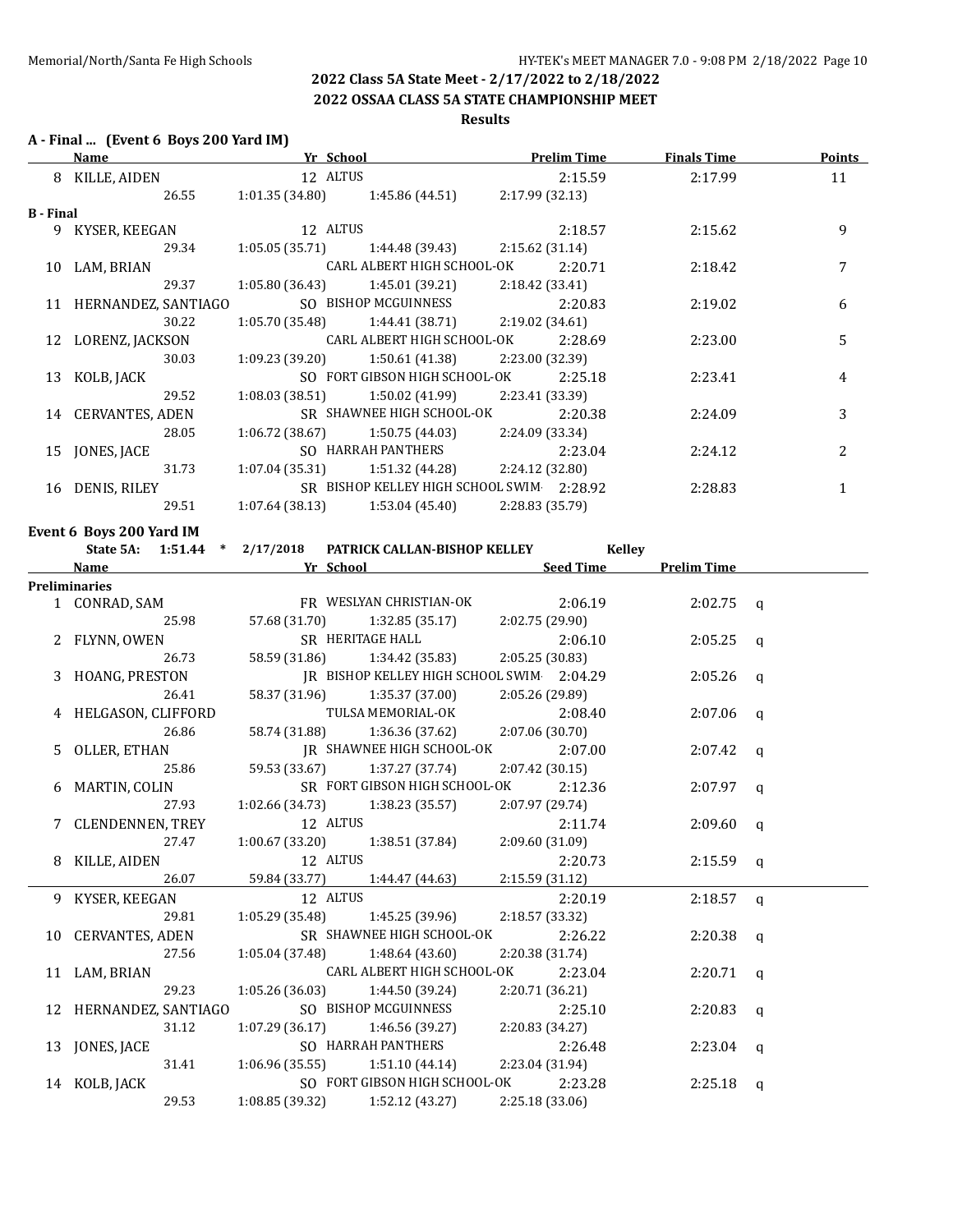**2022 OSSAA CLASS 5A STATE CHAMPIONSHIP MEET**

#### **Results**

#### **Preliminaries ... (Event 6 Boys 200 Yard IM)**

|    | <b>Name</b>        | Yr School                                            | <b>Seed Time</b> | <b>Prelim Time</b> |  |
|----|--------------------|------------------------------------------------------|------------------|--------------------|--|
|    | 15 LORENZ, JACKSON | CARL ALBERT HIGH SCHOOL-OK                           | 2:37.17          | $2:28.69$ q        |  |
|    | 31.49              | 1:55.53()                                            | 2:28.69 (33.16)  |                    |  |
|    | 16 DENIS, RILEY    | SR BISHOP KELLEY HIGH SCHOOL SWIM 2:35.73            |                  | $2:28.92$ q        |  |
|    | 28.99              | 1:07.85 (38.86)<br>1:53.57 (45.72)                   | 2:28.92 (35.35)  |                    |  |
|    | 17 STEELE, ELI     | CARL ALBERT HIGH SCHOOL-OK                           | 2:30.78          | 2:29.82            |  |
|    | 29.51              | $1:55.70(47.50)$ $2:29.82(34.12)$<br>1:08.20 (38.69) |                  |                    |  |
|    | 18 JACKSON, TRIPP  | SO FORT GIBSON HIGH SCHOOL-OK                        | 2:42.12          | 2:37.17            |  |
|    | 31.01              | 2:00.01 (49.72)<br>1:10.29 (39.28)                   | 2:37.17 (37.16)  |                    |  |
|    | 19 MORRIS, LOGAN   | SR DUNCAN HIGH SCHOOL-OK                             | 2:52.53          | 2:45.58            |  |
|    | 33.49              | 2:03.93 (47.33)<br>1:16.60(43.11)                    | 2:45.58 (41.65)  |                    |  |
|    | 20 CANTERO, LUCAS  | SR DUNCAN HIGH SCHOOL-OK                             | 2:56.03          | 2:48.24            |  |
|    | 28.76              | $1:08.89(40.13)$ $2:11.78(1:02.89)$                  | 2:48.24 (36.46)  |                    |  |
| 21 | GIERTZ, CARSON     | FR OOLOGAH-TALALA                                    | 2:52.99          | 2:48.78            |  |
|    |                    | 1:19.15(<br>2:08.05 (48.90)                          | 2:48.78 (40.73)  |                    |  |
| 22 | REGAN, TYLER       | SO BISHOP KELLEY HIGH SCHOOL SWIM                    | 3:02.55          | 3:00.06            |  |
|    | 35.61              | $1:25.62(50.01)$ $2:21.01(55.39)$                    | 3:00.06(39.05)   |                    |  |
|    | JENKINS, JOSHUA    | 10 ALTUS                                             | 2:37.17          | DQ                 |  |
|    | 31.76              | 1:13.05 (41.29)<br>1:59.70(46.65)                    |                  |                    |  |
|    |                    |                                                      |                  |                    |  |

# **Event 7 Girls 50 Yard Freestyle<br>State 54: 23.75**  $*$  **2011**

|                  | 2011<br>23.75<br>$\ast$<br>State 5A:   |     | <b>CHELSEA YE - CLASSEN</b>    |                    |                    |              |
|------------------|----------------------------------------|-----|--------------------------------|--------------------|--------------------|--------------|
|                  | Name                                   |     | Yr School                      | <b>Prelim Time</b> | <b>Finals Time</b> | Points       |
| A - Final        |                                        |     |                                |                    |                    |              |
|                  | 1 PENDLETON, MIA                       |     | SR OOLOGAH-TALALA              | 24.69              | 24.43              | 20           |
|                  | <b>BEESON, DYLAN</b>                   | SR. | HERITAGE HALL                  | 24.77              | 24.58              | 17           |
| 3                | LEWIS, ALLIE                           | IR  | <b>BISHOP MCGUINNESS</b>       | 24.99              | 24.63              | 16           |
| 4                | SHAPARD, GRACIE                        |     | SR HERITAGE HALL               | 24.98              | 24.81              | 15           |
| 5.               | RYLEIGH, WELLS                         |     | FR ADAIR                       | 25.58              | 25.39              | 14           |
| 6                | HOYT, REGAN                            | IR  | BISHOP KELLEY HIGH SCHOOL SWIM | 26.54              | 25.74              | 13           |
|                  | PRICE, SHELBIE                         |     | CARL ALBERT HIGH SCHOOL-OK     | 27.48              | 27.19              | 12           |
| 8                | GLOVER, GABY                           |     | SR DUNCAN HIGH SCHOOL-OK       | 27.53              | 27.46              | 11           |
| <b>B</b> - Final |                                        |     |                                |                    |                    |              |
| 9                | BOTTIN, YLONA                          | IR  | OOLOGAH-TALALA                 | 27.86              | 26.76              | 9            |
| 10               | HEIN, KALYSTA                          | FR. | HARRAH PANTHERS                | 28.09              | 27.40              | 7            |
| 11               | BABB, ABBY                             |     | SR OKLAHOMA CHRISTIAN SCHOOL   | 28.02              | 27.63              | 6            |
| 12               | STIERS, ASHLI                          |     | CARL ALBERT HIGH SCHOOL-OK     | 28.13              | 27.78              | 5            |
| 13               | GAVULA, LILIANNA                       | SR. | <b>BISHOP MCGUINNESS</b>       | 28.01              | 27.83              | 4            |
| 14               | DJIOTO, CHELSEA                        | IR  | OKLAHOMA CHRISTIAN SCHOOL      | 28.13              | 28.08              | 3            |
| 15               | JONES, BROOKLYN                        |     | CARL ALBERT HIGH SCHOOL-OK     | 28.44              | 28.48              | 2            |
| 16               | TONEY, BRYLEE                          |     | CARL ALBERT HIGH SCHOOL-OK     | 28.39              | 28.75              | $\mathbf{1}$ |
|                  | <b>Event 7 Girls 50 Yard Freestyle</b> |     |                                |                    |                    |              |
|                  | 2011<br>23.75<br>∗<br>State 5A:        |     | <b>CHELSEA YE - CLASSEN</b>    |                    |                    |              |

|    | State 5A:<br>23.75<br>∗ | 2011 | <b>CHELSEA YE - CLASSEN</b>    |                  |                    |   |
|----|-------------------------|------|--------------------------------|------------------|--------------------|---|
|    | Name                    |      | Yr School                      | <b>Seed Time</b> | <b>Prelim Time</b> |   |
|    | Preliminaries           |      |                                |                  |                    |   |
|    | PENDLETON, MIA          |      | SR OOLOGAH-TALALA              | 24.90            | 24.69              | q |
|    | BEESON, DYLAN           |      | SR HERITAGE HALL               | 26.06            | 24.77              | a |
|    | SHAPARD, GRACIE         | SR.  | HERITAGE HALL                  | 24.91            | 24.98              | a |
| 4  | LEWIS, ALLIE            | IR - | BISHOP MCGUINNESS              | 24.78            | 24.99              | a |
| 5. | RYLEIGH, WELLS          |      | FR ADAIR                       | 25.33            | 25.58              | a |
|    | HOYT, REGAN             | IR - | BISHOP KELLEY HIGH SCHOOL SWIM | 26.18            | 26.54              | a |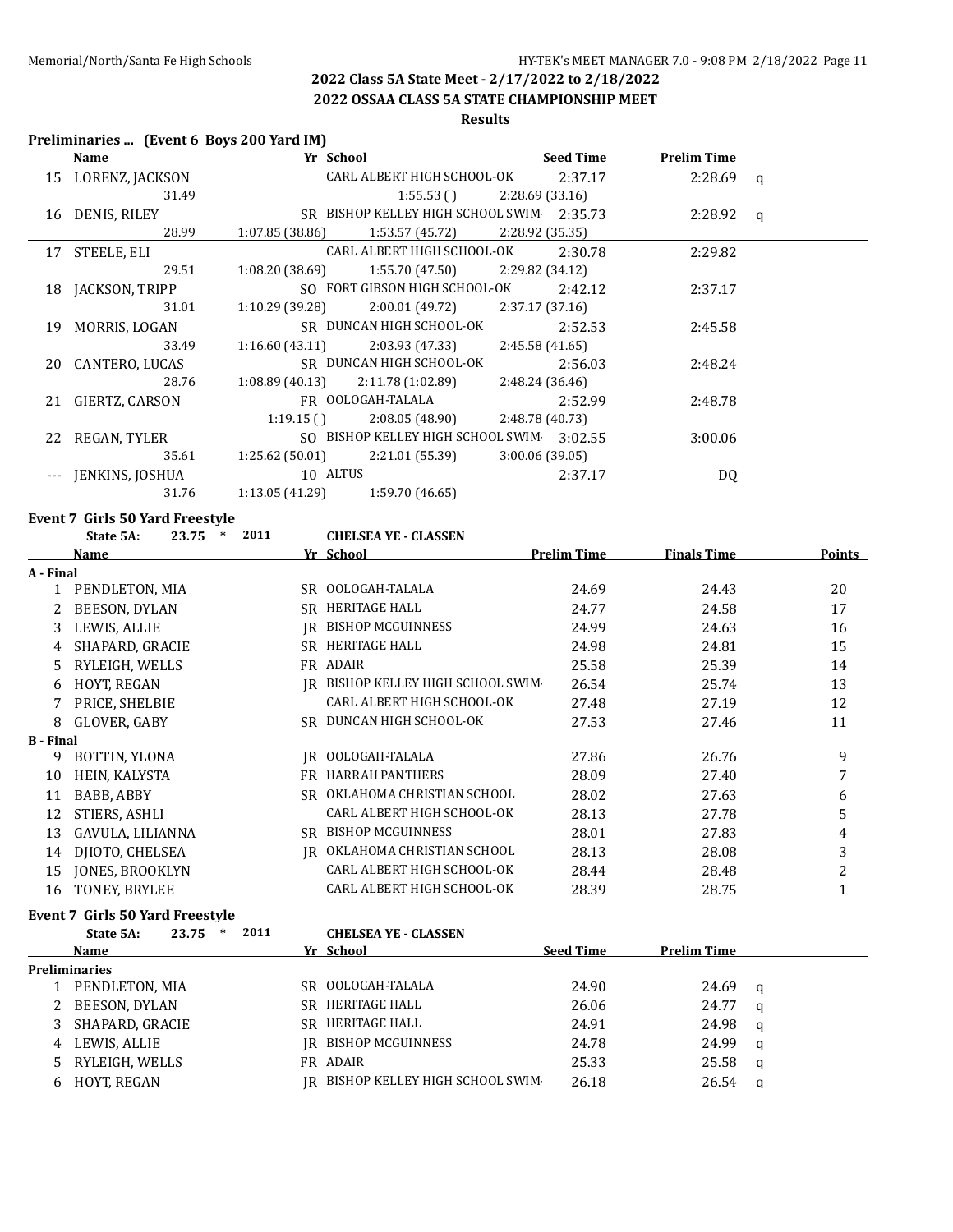**2022 OSSAA CLASS 5A STATE CHAMPIONSHIP MEET**

# **Results**

#### **Preliminaries ... (Event 7 Girls 50 Yard Freestyle)**

|                  | <b>Name</b>                           |                       | Yr School                                                         | <b>Seed Time</b>   | <b>Prelim Time</b>                                                |              |                |
|------------------|---------------------------------------|-----------------------|-------------------------------------------------------------------|--------------------|-------------------------------------------------------------------|--------------|----------------|
|                  | 7 PRICE, SHELBIE                      |                       | CARL ALBERT HIGH SCHOOL-OK                                        | 27.38              | 27.48                                                             | $\mathbf q$  |                |
|                  | 8 GLOVER, GABY                        |                       | SR DUNCAN HIGH SCHOOL-OK                                          | 27.88              | 27.53                                                             | $\mathsf{q}$ |                |
| 9                | BOTTIN, YLONA                         |                       | IR OOLOGAH-TALALA                                                 | 26.68              | 27.86                                                             | $\mathbf q$  |                |
|                  | 10 GAVULA, LILIANNA                   |                       | SR BISHOP MCGUINNESS                                              | 28.67              | 28.01                                                             | $\alpha$     |                |
|                  | 11 BABB, ABBY                         |                       | SR OKLAHOMA CHRISTIAN SCHOOL                                      | 28.67              | 28.02                                                             | q            |                |
|                  | 12 HEIN, KALYSTA                      |                       | FR HARRAH PANTHERS                                                | 26.52              | 28.09                                                             | q            |                |
|                  | *13 STIERS, ASHLI                     |                       | CARL ALBERT HIGH SCHOOL-OK                                        | 28.32              | 28.13                                                             | q            |                |
|                  | *13 DJIOTO, CHELSEA                   |                       | IR OKLAHOMA CHRISTIAN SCHOOL                                      | 28.74              | 28.13                                                             | q            |                |
|                  | 15 TONEY, BRYLEE                      |                       | CARL ALBERT HIGH SCHOOL-OK                                        | 27.92              | 28.39                                                             | q            |                |
|                  | 16 JONES, BROOKLYN                    |                       | CARL ALBERT HIGH SCHOOL-OK                                        | 29.25              | 28.44                                                             | $\mathsf{q}$ |                |
|                  | 17 MUNSON, ASHLAN                     |                       | IR BISHOP KELLEY HIGH SCHOOL SWIM                                 | 28.77              | 28.65                                                             |              |                |
|                  | 18 BONDS, NEELY                       |                       | 09 ALTUS                                                          | 28.77              | 28.72                                                             |              |                |
|                  | 19 ZALVALZA, KATHY                    |                       | SO GUYMON HIGH SCHOOL                                             | 28.86              | 29.65                                                             |              |                |
|                  | *20 ROUSE, ADDISON                    |                       | FR FORT GIBSON HIGH SCHOOL-OK                                     | 29.86              | 29.69                                                             |              |                |
|                  | *20 KUZNIAR, EMMA                     |                       | <b>IR HARRAH PANTHERS</b>                                         | 29.55              | 29.69                                                             |              |                |
|                  | 22 MILLER, JAYLAN                     |                       | SR BYNG HIGH SCHOOL-OK                                            | 29.16              | 29.71                                                             |              |                |
|                  | 23 GOODMAN, WHITNEY                   |                       | FR HERITAGE HALL                                                  | 30.03              | 29.91                                                             |              |                |
|                  | 24 CHRISTIAN, KENZIE                  |                       | SO COLLINSVILLE                                                   | 29.53              | 30.22                                                             |              |                |
|                  | <b>Event 8 Boys 50 Yard Freestyle</b> |                       |                                                                   |                    |                                                                   |              |                |
|                  | State 5A:                             | $20.78$ * $2/17/2018$ | PATRICK CALLAHAN                                                  |                    | <b>Bishop Kelley</b>                                              |              |                |
|                  | <b>Name</b>                           |                       | Yr School                                                         | <b>Prelim Time</b> | <b>Finals Time</b>                                                |              | <b>Points</b>  |
| A - Final        |                                       |                       |                                                                   |                    |                                                                   |              |                |
|                  | 1 WILSON, IAN                         |                       | SR BISHOP KELLEY HIGH SCHOOL SWIM                                 | 22.18              | 21.96                                                             |              | 20             |
|                  | 2 MUSSMAN, THOMAS                     |                       | SR GUYMON HIGH SCHOOL                                             | 22.77              | 22.31                                                             |              | 17             |
| 3                | FROHNAPFEL, COGAN                     |                       | SR BISHOP KELLEY HIGH SCHOOL SWIM                                 | 22.46              | 22.55                                                             |              | 16             |
| 4                | DAVOULT, GAGE                         |                       | <b>IR MARLOW</b>                                                  | 23.18              | 22.93                                                             |              | 15             |
| 5                | <b>BANKS, LUKE</b>                    |                       | <b>IR MARLOW</b>                                                  | 24.12              | 23.62                                                             |              | 14             |
| 6                | BALES, JACKSON                        |                       | CARL ALBERT HIGH SCHOOL-OK                                        | 24.17              | 24.04                                                             |              | 13             |
|                  | 7 WILLIAMSON, MALACHI                 |                       |                                                                   |                    |                                                                   |              | 12             |
|                  |                                       |                       | OKLAHOMA CHRISTIAN SCHOOL                                         | 23.97              | 24.14                                                             |              |                |
| <b>B</b> - Final | 8 MERWIN, MACKOBE                     |                       | SR GUYMON HIGH SCHOOL                                             | 24.21              | 24.54                                                             |              | 11             |
|                  |                                       |                       |                                                                   |                    |                                                                   |              |                |
|                  | 9 BERG, PATRICK                       |                       | FR BISHOP KELLEY HIGH SCHOOL SWIM                                 | 24.56              | 23.96                                                             |              | 9              |
| 10               | HARDY, ZACH                           |                       | SR FORT GIBSON HIGH SCHOOL-OK                                     | 24.31              | 24.30                                                             |              | 7              |
|                  | 11 LONG, TUCKER                       |                       | SR LONE GROVE HIGH SCHOOL                                         | 24.71              | 24.57                                                             |              | 6              |
|                  | 12 GILLIAM, MICHAEL                   |                       | CARL ALBERT HIGH SCHOOL-OK                                        | 24.28              | 24.58                                                             |              | 5              |
|                  | 13 COOK, COLTON                       |                       | SO OKLAHOMA CHRISTIAN SCHOOL                                      | 25.00              | 24.76                                                             |              | $\overline{4}$ |
|                  | 14 WEHMEYER, BRYCE                    |                       | 12 ALTUS                                                          | 24.59              | 24.78                                                             |              | 3              |
|                  | 15 BUNNAG, MAX                        |                       | <b>IR BISHOP MCGUINNESS</b>                                       | 25.35              | 25.06                                                             |              | $\overline{2}$ |
|                  | 16 CLENDENNEN, KADEN                  |                       | 09 ALTUS                                                          | 25.19              | 25.12                                                             |              | $\mathbf{1}$   |
|                  | <b>Event 8 Boys 50 Yard Freestyle</b> |                       |                                                                   |                    |                                                                   |              |                |
|                  | State 5A:<br>$\mathbf{M}$             | $20.78$ * $2/17/2018$ | PATRICK CALLAHAN<br>$V_{\text{eff}}$ $C_{\text{eff}}$ $\approx 1$ | Carola Minera      | <b>Bishop Kelley</b><br><b>Contract Contract District Only 19</b> |              |                |

|   | Name                | Yr School                         | <b>Seed Time</b> | <b>Prelim Time</b> |   |
|---|---------------------|-----------------------------------|------------------|--------------------|---|
|   | Preliminaries       |                                   |                  |                    |   |
|   | WILSON, IAN         | SR BISHOP KELLEY HIGH SCHOOL SWIM | 22.51            | 22.18              | a |
|   | 2 FROHNAPFEL, COGAN | SR BISHOP KELLEY HIGH SCHOOL SWIM | 22.49            | 22.46              |   |
|   | MUSSMAN, THOMAS     | SR GUYMON HIGH SCHOOL             | 22.44            | 22.77              |   |
| 4 | DAVOULT, GAGE       | IR MARLOW                         | 23.36            | 23.18              |   |
|   | WILLIAMSON, MALACHI | OKLAHOMA CHRISTIAN SCHOOL         | 24.81            | 23.97              |   |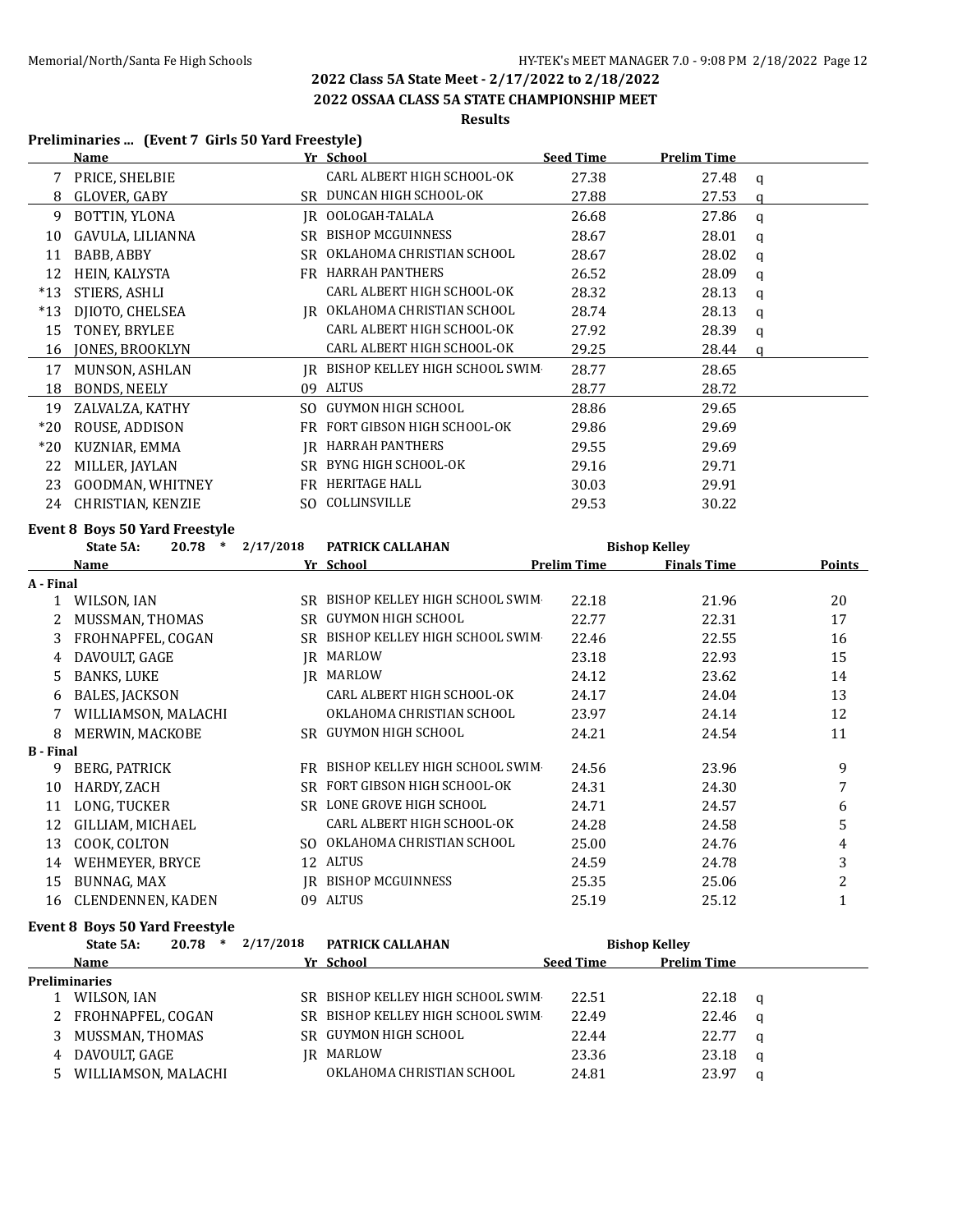**2022 OSSAA CLASS 5A STATE CHAMPIONSHIP MEET**

# **Results**

#### **Preliminaries ... (Event 8 Boys 50 Yard Freestyle)**

|                      | <b>Name</b>                                                      |                 | Yr School                         | <b>Seed Time</b>   | <b>Prelim Time</b> |              |        |
|----------------------|------------------------------------------------------------------|-----------------|-----------------------------------|--------------------|--------------------|--------------|--------|
| 6                    | BANKS, LUKE                                                      |                 | <b>IR MARLOW</b>                  | 24.36              | 24.12              | $\mathsf{q}$ |        |
| 7                    | <b>BALES, JACKSON</b>                                            |                 | CARL ALBERT HIGH SCHOOL-OK        | 24.17              | 24.17              | q            |        |
| 8                    | MERWIN, MACKOBE                                                  |                 | SR GUYMON HIGH SCHOOL             | 24.82              | 24.21              | q            |        |
| 9                    | GILLIAM, MICHAEL                                                 |                 | CARL ALBERT HIGH SCHOOL-OK        | 24.44              | 24.28              | $\mathbf q$  |        |
| 10                   | HARDY, ZACH                                                      |                 | SR FORT GIBSON HIGH SCHOOL-OK     | 24.30              | 24.31              | $\mathsf{q}$ |        |
| 11                   | BERG, PATRICK                                                    |                 | FR BISHOP KELLEY HIGH SCHOOL SWIM | 24.38              | 24.56              | $\mathbf q$  |        |
| 12                   | WEHMEYER, BRYCE                                                  |                 | 12 ALTUS                          | 25.12              | 24.59              | q            |        |
|                      | 13 LONG, TUCKER                                                  |                 | SR LONE GROVE HIGH SCHOOL         | 24.58              | 24.71              | q            |        |
|                      | 14 COOK, COLTON                                                  |                 | SO OKLAHOMA CHRISTIAN SCHOOL      | 25.37              | 25.00              | q            |        |
|                      | 15 CLENDENNEN, KADEN                                             |                 | 09 ALTUS                          | 25.89              | 25.19              | q            |        |
|                      | 16 BUNNAG, MAX                                                   |                 | JR BISHOP MCGUINNESS              | 25.37              | 25.35              | q            |        |
|                      | 17 DUNCAN, TODD                                                  |                 | 11 ALTUS                          | 26.21              | 25.46              |              |        |
|                      | 18 SCHOEFFLER, NICHOLAS                                          |                 | JR BISHOP MCGUINNESS              | 25.36              | 26.07              |              |        |
|                      | 19 LANGBEHN, BRADEN                                              |                 | IR OOLOGAH-TALALA                 | 26.02              | 26.18              |              |        |
|                      | 20 CROWL, LIAM                                                   |                 | CHICKASHA HIGH SCHOOL-OK          | 26.34              | 26.59              |              |        |
| $\scriptstyle\cdots$ | WATTS, BEN                                                       |                 | SR FORT GIBSON HIGH SCHOOL-OK     | 25.14              | DQ                 |              |        |
|                      | --- LOCKE, AIDEN                                                 |                 | IR DUNCAN HIGH SCHOOL-OK          | 24.00              | <b>NS</b>          |              |        |
|                      |                                                                  |                 |                                   |                    |                    |              |        |
|                      | Event 9 Girls 100 Yard Butterfly<br>State 5A:<br>55.22<br>$\ast$ | 2/17/2018       | <b>DEWI BLOSE-STILLWATER</b>      |                    | <b>Stillwater</b>  |              |        |
|                      | Name                                                             |                 | Yr School                         | <b>Prelim Time</b> | <b>Finals Time</b> |              | Points |
| A - Final            |                                                                  |                 |                                   |                    |                    |              |        |
|                      | 1 LEWIS, MACY                                                    |                 | SO BISHOP MCGUINNESS              | 57.01              | 56.30              |              | 20     |
|                      | 26.26                                                            | 56.30 (30.04)   |                                   |                    |                    |              |        |
|                      | 2 LEADER, ASHLEY                                                 |                 | SR NEWCASTLE HIGH SCHOOL-OK       | 59.67              | 59.63              |              | 17     |
|                      | 27.29                                                            | 59.63 (32.34)   |                                   |                    |                    |              |        |
| 3                    | COOK, TAYLOR                                                     |                 | FR INOLA                          | 1:01.70            | 1:00.79            |              | 16     |
|                      | 28.68                                                            | 1:00.79 (32.11) |                                   |                    |                    |              |        |
| 4                    | SIMPSON, GRACYN                                                  |                 | FR SHAWNEE HIGH SCHOOL-OK         | 1:02.92            | 1:02.37            |              | 15     |
|                      | 28.85                                                            | 1:02.37 (33.52) |                                   |                    |                    |              |        |
| 5.                   | WELLS, ABBY                                                      |                 | FR WESLYAN CHRISTIAN-OK           | 1:09.91            | 1:09.37            |              | 14     |
|                      | 31.75                                                            | 1:09.37 (37.62) |                                   |                    |                    |              |        |
| 6                    | <b>SCOTT, LEXIE</b>                                              |                 | 11 ALTUS                          | 1:10.39            | 1:12.02            |              | 13     |
|                      | 31.89                                                            | 1:12.02 (40.13) |                                   |                    |                    |              |        |
| 7                    | ANDREWS, ALLISON                                                 |                 | SR BISHOP KELLEY HIGH SCHOOL SWIM | 1:10.78            | 1:12.39            |              | 12     |
|                      | 33.11                                                            | 1:12.39 (39.28) |                                   |                    |                    |              |        |
| 8                    | TINKLE, MCKAYLA                                                  |                 | IR SHAWNEE HIGH SCHOOL-OK         | 1:10.88            | 1:13.01            |              | 11     |
|                      | 32.21                                                            | 1:13.01 (40.80) |                                   |                    |                    |              |        |
| <b>B</b> - Final     |                                                                  |                 | IR OOLOGAH-TALALA                 |                    |                    |              |        |
|                      | 9 WAKE, KENDRA<br>31.39                                          | 1:08.46 (37.07) |                                   | 1:11.38            | 1:08.46            |              | 9      |
| 10                   | <b>COLBERT, PHOEBE</b>                                           |                 | JR FORT GIBSON HIGH SCHOOL-OK     | 1:11.73            | 1:11.38            |              | 7      |
|                      | 32.56                                                            | 1:11.38 (38.82) |                                   |                    |                    |              |        |
| 11                   | TIMMONS, CLARA                                                   |                 | SO SHAWNEE HIGH SCHOOL-OK         | 1:12.26            | 1:12.72            |              | 6      |
|                      | 32.09                                                            | 1:12.72 (40.63) |                                   |                    |                    |              |        |
| 12                   | GLOVER, GABY                                                     |                 | SR DUNCAN HIGH SCHOOL-OK          | 1:12.52            | 1:14.22            |              | 5      |
|                      | 34.80                                                            | 1:14.22 (39.42) |                                   |                    |                    |              |        |
|                      | 13 FARMER, KAYCIE                                                |                 | IR FORT GIBSON HIGH SCHOOL-OK     | 1:12.73            | 1:15.35            |              | 4      |
|                      | 34.05                                                            | 1:15.35 (41.30) |                                   |                    |                    |              |        |
|                      | 14 STIERS, ASHLI                                                 |                 | CARL ALBERT HIGH SCHOOL-OK        | 1:20.22            | 1:16.33            |              | 3      |
|                      | 33.31                                                            | 1:16.33 (43.02) |                                   |                    |                    |              |        |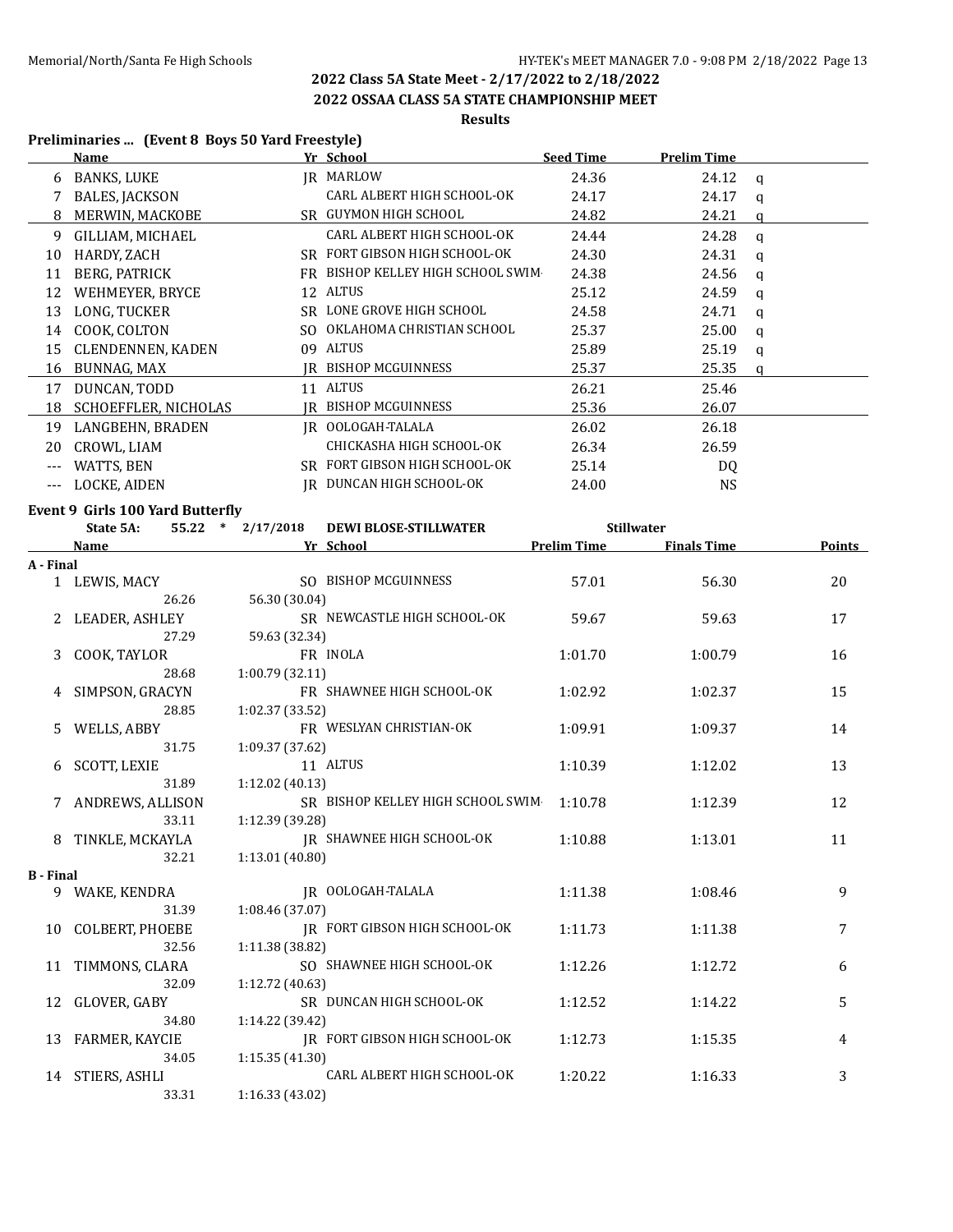#### **2022 OSSAA CLASS 5A STATE CHAMPIONSHIP MEET**

#### **Results**

|    | B - Final  (Event 9 Girls 100 Yard Butterfly)<br><b>Name</b> |                   | Yr School                         | <b>Prelim Time</b> | <b>Finals Time</b> |   | <b>Points</b> |
|----|--------------------------------------------------------------|-------------------|-----------------------------------|--------------------|--------------------|---|---------------|
|    | 15 DJIOTO, CHELSEA                                           |                   | JR OKLAHOMA CHRISTIAN SCHOOL      | 1:15.93            | 1:16.87            |   | 2             |
|    | 35.80                                                        | 1:16.87(41.07)    |                                   |                    |                    |   |               |
|    | 16 FIORITTO, ASHLEY                                          |                   | 09 ALTUS                          | 1:18.99            | 1:18.22            |   | 1             |
|    | 36.82                                                        | 1:18.22 (41.40)   |                                   |                    |                    |   |               |
|    | <b>Event 9 Girls 100 Yard Butterfly</b>                      |                   |                                   |                    |                    |   |               |
|    | State 5A:                                                    | 55.22 * 2/17/2018 | <b>DEWI BLOSE-STILLWATER</b>      |                    | <b>Stillwater</b>  |   |               |
|    | <u>Name</u>                                                  |                   | Yr School                         | Seed Time          | <b>Prelim Time</b> |   |               |
|    | <b>Preliminaries</b>                                         |                   |                                   |                    |                    |   |               |
|    | 1 LEWIS, MACY                                                |                   | SO BISHOP MCGUINNESS              | 57.35              | $57.01 \quad q$    |   |               |
|    | 27.00                                                        | 57.01 (30.01)     |                                   |                    |                    |   |               |
|    | LEADER, ASHLEY                                               |                   | SR NEWCASTLE HIGH SCHOOL-OK       | 59.77              | 59.67              | q |               |
|    | 27.31                                                        | 59.67 (32.36)     |                                   |                    |                    |   |               |
|    | COOK, TAYLOR                                                 |                   | FR INOLA                          | 1:01.96            | 1:01.70            | q |               |
|    | 28.92                                                        | 1:01.70 (32.78)   |                                   |                    |                    |   |               |
|    | SIMPSON, GRACYN                                              |                   | FR SHAWNEE HIGH SCHOOL-OK         | 1:02.09            | 1:02.92            | q |               |
|    | 29.19                                                        | 1:02.92 (33.73)   |                                   |                    |                    |   |               |
|    | WELLS, ABBY                                                  |                   | FR WESLYAN CHRISTIAN-OK           | 1:11.95            | 1:09.91            | q |               |
|    | 31.92                                                        | 1:09.91 (37.99)   |                                   |                    |                    |   |               |
|    | SCOTT, LEXIE                                                 |                   | 11 ALTUS                          | 1:10.62            | 1:10.39            | q |               |
|    | 32.42                                                        | 1:10.39 (37.97)   |                                   |                    |                    |   |               |
|    | ANDREWS, ALLISON                                             |                   | SR BISHOP KELLEY HIGH SCHOOL SWIM | 1:13.02            | 1:10.78            | q |               |
|    | 33.39                                                        | 1:10.78 (37.39)   |                                   |                    |                    |   |               |
|    | TINKLE, MCKAYLA                                              |                   | JR SHAWNEE HIGH SCHOOL-OK         | 1:10.01            | 1:10.88            | q |               |
|    | 32.59                                                        | 1:10.88 (38.29)   |                                   |                    |                    |   |               |
|    | 9 WAKE, KENDRA                                               |                   | JR OOLOGAH-TALALA                 | 1:14.33            | 1:11.38            | q |               |
| 10 | COLBERT, PHOEBE                                              |                   | JR FORT GIBSON HIGH SCHOOL-OK     | 1:12.90            | 1:11.73            | q |               |
|    | 31.92                                                        | 1:11.73 (39.81)   |                                   |                    |                    |   |               |
| 11 | TIMMONS, CLARA                                               |                   | SO SHAWNEE HIGH SCHOOL-OK         | 1:10.07            | 1:12.26            | q |               |
|    | 32.21                                                        | 1:12.26 (40.05)   |                                   |                    |                    |   |               |
| 12 | GLOVER, GABY                                                 |                   | SR DUNCAN HIGH SCHOOL-OK          | 1:15.26            | 1:12.52            | q |               |
|    | 32.95                                                        | 1:12.52 (39.57)   |                                   |                    |                    |   |               |
| 13 | FARMER, KAYCIE                                               |                   | JR FORT GIBSON HIGH SCHOOL-OK     | 1:14.49            | 1:12.73            | q |               |
|    | 32.92                                                        | 1:12.73 (39.81)   |                                   |                    |                    |   |               |
| 14 | DJIOTO, CHELSEA                                              |                   | IR OKLAHOMA CHRISTIAN SCHOOL      | 1:15.71            | 1:15.93            | q |               |
|    | 34.92                                                        | 1:15.93(41.01)    |                                   |                    |                    |   |               |
|    | 15 FIORITTO, ASHLEY                                          | 09 ALTUS          |                                   | 1:18.80            | $1:18.99$ q        |   |               |
|    | 36.66                                                        | 1:18.99 (42.33)   |                                   |                    |                    |   |               |
| 16 | STIERS, ASHLI                                                |                   | CARL ALBERT HIGH SCHOOL-OK        | 1:14.44            | 1:20.22            | a |               |
| 17 | VANDERPOOL, VIVIAN                                           |                   | SR ELGIN HIGH SCHOOL-OK           | 1:20.18            | 1:20.28            |   |               |
|    | 36.01                                                        | 1:20.28 (44.27)   |                                   |                    |                    |   |               |
| 18 | JOHNS, MAECI                                                 |                   | SR HARRAH PANTHERS                | 1:23.44            | 1:22.11            |   |               |
|    | 36.17                                                        | 1:22.11 (45.94)   |                                   |                    |                    |   |               |
|    | 19 WIDENER, ELISE                                            |                   | CARL ALBERT HIGH SCHOOL-OK        | 1:26.62            | 1:23.36            |   |               |
|    | 37.55                                                        | 1:23.36 (45.81)   |                                   |                    |                    |   |               |
| 20 | SUMMERS, KYLIE                                               |                   | CARL ALBERT HIGH SCHOOL-OK        | 1:25.36            | 1:25.07            |   |               |
|    | 38.44                                                        | 1:25.07 (46.63)   |                                   |                    |                    |   |               |
| 21 | CHASTAIN, BRIDGETT                                           |                   | FR HARRAH PANTHERS                | 1:32.20            | 1:30.46            |   |               |
|    | 42.31                                                        | 1:30.46 (48.15)   |                                   |                    |                    |   |               |
| 22 | <b>BOU ALWAN, NOUR</b>                                       |                   | SR MACARTHUR HIGH SCHOOL-OK       | 1:30.96            | 1:31.63            |   |               |
|    | 40.97                                                        | 1:31.63 (50.66)   |                                   |                    |                    |   |               |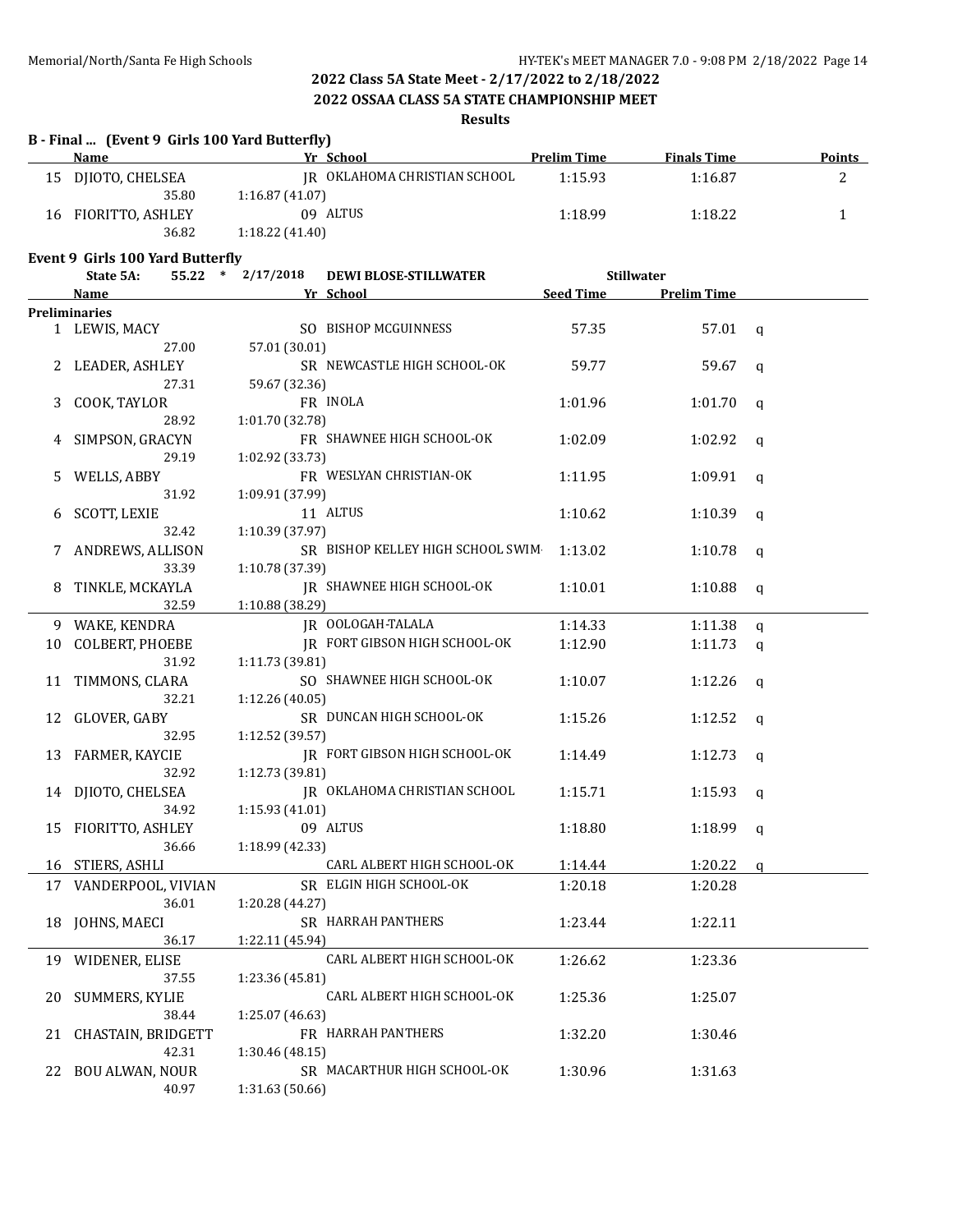**Preliminaries ... (Event 9 Girls 100 Yard Butterfly)**

# **2022 Class 5A State Meet - 2/17/2022 to 2/18/2022**

#### **2022 OSSAA CLASS 5A STATE CHAMPIONSHIP MEET**

### **Results**

|                  | Name                             |                        | Yr School                         | <b>Seed Time</b>   | <b>Prelim Time</b> |               |
|------------------|----------------------------------|------------------------|-----------------------------------|--------------------|--------------------|---------------|
|                  | 23 CRANFORD, EMMALILY            |                        | SO HARRAH PANTHERS                | 1:43.47            | 1:37.22            |               |
|                  | 24 WOOD, SYDNEY                  |                        | SR DUNCAN HIGH SCHOOL-OK          | 1:35.55            | 1:38.70            |               |
|                  | 45.39                            | 1:38.70 (53.31)        |                                   |                    |                    |               |
|                  | Event 10 Boys 100 Yard Butterfly |                        |                                   |                    |                    |               |
|                  | State 5A:                        | $50.64$ *<br>2/17/2018 | PATRICK CALLAN-BISHOP KELLEY      | <b>Kelley</b>      |                    |               |
|                  | <b>Name</b>                      |                        | Yr School                         | <b>Prelim Time</b> | <b>Finals Time</b> | <b>Points</b> |
| A - Final        |                                  |                        |                                   |                    |                    |               |
|                  | 1 BAIN, CANYON                   |                        | 12 ALTUS                          | 53.06              | 52.36              | 20            |
|                  | 24.57                            | 52.36 (27.79)          |                                   |                    |                    |               |
|                  | 2 LASSITER, KEEGAN               |                        | SO MOUNT ST MARY                  | 55.24              | 54.06              | 17            |
|                  | 25.80                            | 54.06 (28.26)          |                                   |                    |                    |               |
| 3                | HOANG, PRESTON                   |                        | IR BISHOP KELLEY HIGH SCHOOL SWIM | 55.56              | 54.86              | 16            |
|                  | 25.11                            | 54.86 (29.75)          |                                   |                    |                    |               |
| 4                | OLLER, ETHAN                     |                        | JR SHAWNEE HIGH SCHOOL-OK         | 55.39              | 55.05              | 15            |
|                  | 25.47                            | 55.05 (29.58)          |                                   |                    |                    |               |
| 5                | CONRAD, SAM                      |                        | FR WESLYAN CHRISTIAN-OK           | 54.80              | 55.06              | 14            |
|                  | 25.80                            | 55.06 (29.26)          |                                   |                    |                    |               |
|                  | KILLE, AIDEN                     |                        | 12 ALTUS                          | 57.48              | 57.40              | 13            |
|                  | 26.09                            | 57.40 (31.31)          |                                   |                    |                    |               |
| 7                | DAVOULT, GAGE                    |                        | JR MARLOW                         | 58.64              | 57.93              | 12            |
|                  | 26.88                            | 57.93 (31.05)          |                                   |                    |                    |               |
| 8.               | TASH, VINCENT                    |                        | <b>JR SHAWNEE HIGH SCHOOL-OK</b>  | 59.15              | 58.47              | 11            |
|                  | 27.22                            | 58.47 (31.25)          |                                   |                    |                    |               |
| <b>B</b> - Final |                                  |                        |                                   |                    |                    |               |
|                  | 9 HERNANDEZ, DAVID               |                        | SR BISHOP MCGUINNESS              | 59.79              | 59.75              | 9             |
|                  | 26.63                            | 59.75 (33.12)          |                                   |                    |                    |               |
|                  | 10 PHILBECK, JACOB               |                        | IR BISHOP KELLEY HIGH SCHOOL SWIM | 1:00.95            | 59.80              | 7             |
|                  | 28.20                            | 59.80 (31.60)          |                                   |                    |                    |               |
| 11               | CLOWER, MATT                     |                        | JR BISHOP KELLEY HIGH SCHOOL SWIM | 1:00.80            | 1:00.19            | 6             |
|                  | 28.18                            | 1:00.19 (32.01)        |                                   |                    |                    |               |
| 12               | HAMON, GUNNER                    |                        | 11 ALTUS                          | 1:00.22            | 1:00.56            | 5             |
|                  | 26.87                            | 1:00.56 (33.69)        |                                   |                    |                    |               |
| 13               | CERVANTES, ADEN                  |                        | SR SHAWNEE HIGH SCHOOL-OK         | 1:01.95            | 1:02.32            | 4             |
|                  | 29.02                            | 1:02.32 (33.30)        |                                   |                    |                    |               |
|                  | 14 BALES, JACKSON                |                        | CARL ALBERT HIGH SCHOOL-OK        | 1:04.77            | 1:03.67            | 3             |
|                  | 28.92                            | 1:03.67(34.75)         |                                   |                    |                    |               |
| 15               | MASSAD, BRODEY                   |                        | SO FORT GIBSON HIGH SCHOOL-OK     | 1:03.31            | 1:04.13            | 2             |
|                  | 28.74                            | 1:04.13 (35.39)        |                                   |                    |                    |               |
| 16               | NGUYEN, JAMES                    |                        | SO BISHOP MCGUINNESS              | 1:03.26            | 1:04.35            | $\mathbf{1}$  |
|                  | 29.30                            | 1:04.35(35.05)         |                                   |                    |                    |               |
|                  |                                  |                        |                                   |                    |                    |               |

#### **Event 10 Boys 100 Yard Butterfly**

| State 5A:            | 50.64 | $\ast$ | 2/17/2018     | <b>PATRICK CALLAN-BISHOP KELLEY</b> | <b>Kelley</b>    |                    |  |
|----------------------|-------|--------|---------------|-------------------------------------|------------------|--------------------|--|
| Name                 |       |        |               | Yr School                           | <b>Seed Time</b> | <b>Prelim Time</b> |  |
| <b>Preliminaries</b> |       |        |               |                                     |                  |                    |  |
| BAIN, CANYON         |       |        |               | 12 ALTUS                            | 54.03            | $53.06$ q          |  |
|                      | 24.56 |        | 53.06 (28.50) |                                     |                  |                    |  |
| 2 CONRAD, SAM        |       |        | FR            | WESLYAN CHRISTIAN-OK                | 55.82            | 54.80 g            |  |
|                      | 25.76 |        | 54.80 (29.04) |                                     |                  |                    |  |
| LASSITER, KEEGAN     |       |        |               | SO MOUNT ST MARY                    | 54.25            | $55.24 \quad q$    |  |
|                      | 26.59 |        | 55.24 (28.65) |                                     |                  |                    |  |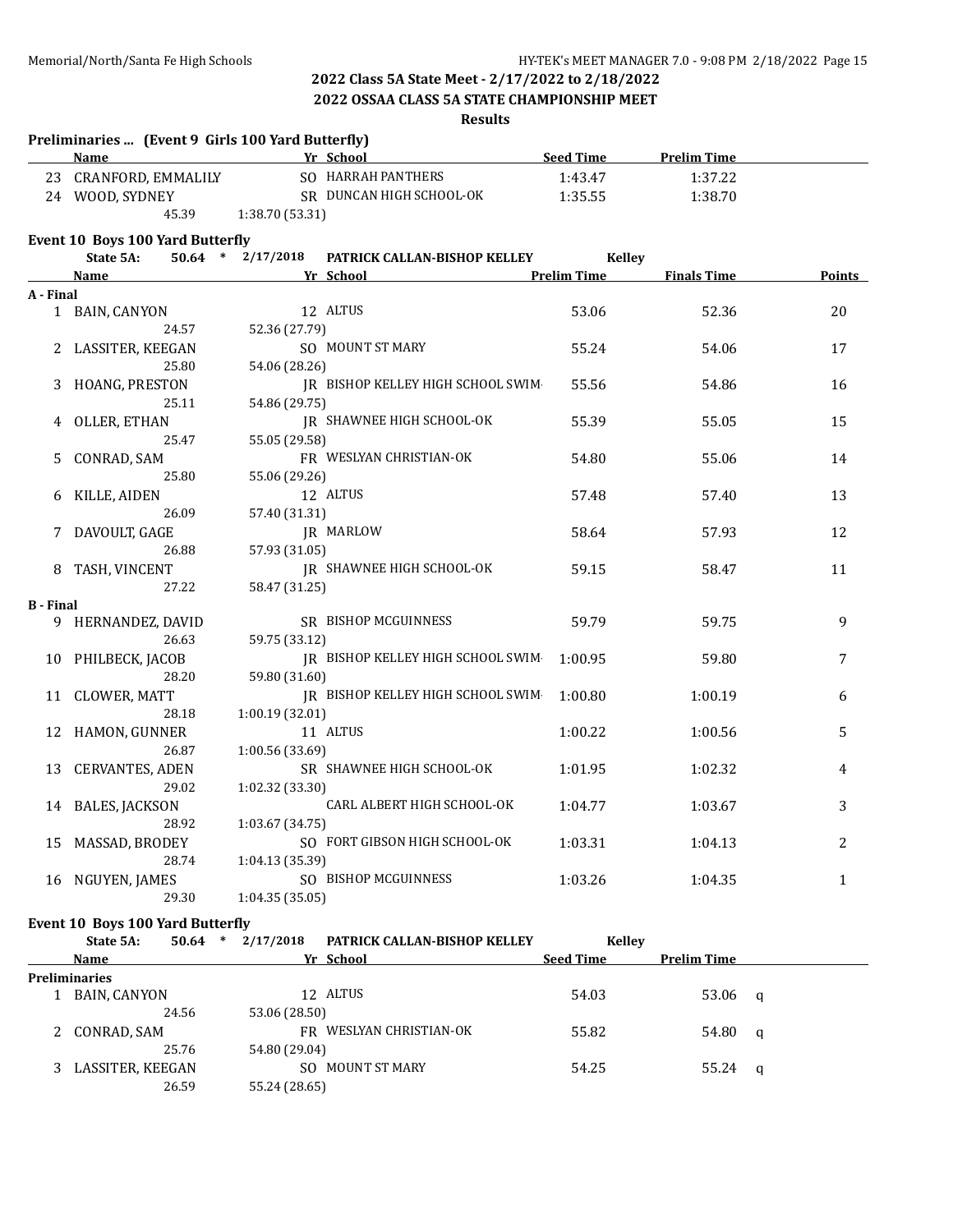**2022 OSSAA CLASS 5A STATE CHAMPIONSHIP MEET**

### **Results**

#### **Preliminaries ... (Event 10 Boys 100 Yard Butterfly)**

|    | <b>Name</b>            | Yr School                         | <b>Seed Time</b> | <b>Prelim Time</b> |              |
|----|------------------------|-----------------------------------|------------------|--------------------|--------------|
|    | 4 OLLER, ETHAN         | JR SHAWNEE HIGH SCHOOL-OK         | 56.43            | 55.39              | q            |
|    | 26.64                  | 55.39 (28.75)                     |                  |                    |              |
| 5  | HOANG, PRESTON         | JR BISHOP KELLEY HIGH SCHOOL SWIM | 56.08            | 55.56              | q            |
|    | 25.27                  | 55.56 (30.29)                     |                  |                    |              |
| 6  | KILLE, AIDEN           | 12 ALTUS                          | 58.63            | 57.48              | q            |
|    | 26.68                  | 57.48 (30.80)                     |                  |                    |              |
|    | DAVOULT, GAGE          | JR MARLOW                         | 59.60            | 58.64              | $\mathbf q$  |
|    | 27.47                  | 58.64 (31.17)                     |                  |                    |              |
| 8  | TASH, VINCENT          | JR SHAWNEE HIGH SCHOOL-OK         | 58.91            | 59.15              | q            |
|    | 27.69                  | 59.15 (31.46)                     |                  |                    |              |
|    | 9 HERNANDEZ, DAVID     | SR BISHOP MCGUINNESS              | 1:00.83          | 59.79              | $\mathsf{q}$ |
|    | 26.41                  | 59.79 (33.38)                     |                  |                    |              |
|    | 10 HAMON, GUNNER       | 11 ALTUS                          | 1:00.11          | 1:00.22            | $\mathbf q$  |
|    | 26.45                  | 1:00.22 (33.77)                   |                  |                    |              |
|    | 11 CLOWER, MATT        | IR BISHOP KELLEY HIGH SCHOOL SWIM | 1:05.88          | 1:00.80            | q            |
|    | 28.48                  | 1:00.80 (32.32)                   |                  |                    |              |
|    | 12 PHILBECK, JACOB     | JR BISHOP KELLEY HIGH SCHOOL SWIM | 1:05.41          | 1:00.95            | q            |
|    | 28.64                  | 1:00.95(32.31)                    |                  |                    |              |
| 13 | <b>CERVANTES, ADEN</b> | SR SHAWNEE HIGH SCHOOL-OK         | 1:02.11          | 1:01.95            | q            |
|    | 29.41                  | 1:01.95 (32.54)                   |                  |                    |              |
| 14 | NGUYEN, JAMES          | SO BISHOP MCGUINNESS              | 1:03.24          | 1:03.26            | q            |
|    | 29.23                  | 1:03.26 (34.03)                   |                  |                    |              |
| 15 | MASSAD, BRODEY         | SO FORT GIBSON HIGH SCHOOL-OK     | 1:02.96          | 1:03.31            | $\mathbf q$  |
|    | 28.55                  | 1:03.31 (34.76)                   |                  |                    |              |
|    | 16 BALES, JACKSON      | CARL ALBERT HIGH SCHOOL-OK        | 1:05.78          | 1:04.77            | q            |
|    | 29.52                  | 1:04.77 (35.25)                   |                  |                    |              |
| 17 | STRICKLAND, KALE       | 12 ALTUS                          | 1:05.86          | 1:05.06            |              |
|    | 29.76                  | 1:05.06 (35.30)                   |                  |                    |              |
| 18 | POWELL, JACK           | FR HARDING CHARTER PREP           | 1:04.95          | 1:05.41            |              |
|    | 30.94                  | 1:05.41 (34.47)                   |                  |                    |              |
|    | 19 CANTERO, LUCAS      | SR DUNCAN HIGH SCHOOL-OK          | 1:03.85          | 1:06.22            |              |
|    | 30.25                  | 1:06.22 (35.97)                   |                  |                    |              |
| 20 | STEELE, ELI            | CARL ALBERT HIGH SCHOOL-OK        | 1:04.98          | 1:06.54            |              |
|    | 29.76                  | 1:06.54 (36.78)                   |                  |                    |              |
|    | 21 LORENZ, JACKSON     | CARL ALBERT HIGH SCHOOL-OK        | 1:10.03          | 1:09.85            |              |
|    | 32.14                  | 1:09.85 (37.71)                   |                  |                    |              |
| 22 | CARR, GAVIN            | FR BYNG HIGH SCHOOL-OK            | 1:10.22          | 1:11.93            |              |
|    | 32.22                  | 1:11.93 (39.71)                   |                  |                    |              |
| 23 | KAGAN, JEREMIAH        | JR PLAINVIEW HIGH SCHOOL          | 1:12.83          | 1:16.41            |              |
|    | 40.03                  | 1:16.41 (36.38)                   |                  |                    |              |
|    |                        |                                   |                  |                    |              |

#### **Event 11 Girls 100 Yard Freestyle**

| 2010<br>51.47<br>State 5A: | <b>CHELSEA YE - CLASSEN</b> |
|----------------------------|-----------------------------|
|----------------------------|-----------------------------|

|           | Name               | Yr School                         | <b>Prelim Time</b> | <b>Finals Time</b> | <b>Points</b> |
|-----------|--------------------|-----------------------------------|--------------------|--------------------|---------------|
| A - Final |                    |                                   |                    |                    |               |
|           | BEESON, DYLAN      | HERITAGE HALL<br>SR               | 54.27              | 53.20              | 20            |
|           | 25.49              | 53.20 (27.71)                     |                    |                    |               |
|           | *2 CRANE, SAMANTHA | FR CASCIA HALL PREPARATORY SCHOOL | 54.47              | 54.18              | 16.50         |
|           | 26.18              | 54.18 (28.00)                     |                    |                    |               |
| $*2$      | LEWIS, ALLIE       | BISHOP MCGUINNESS<br>IR           | 55.38              | 54.18              | 16.50         |
|           | 25.87              | 54.18 (28.31)                     |                    |                    |               |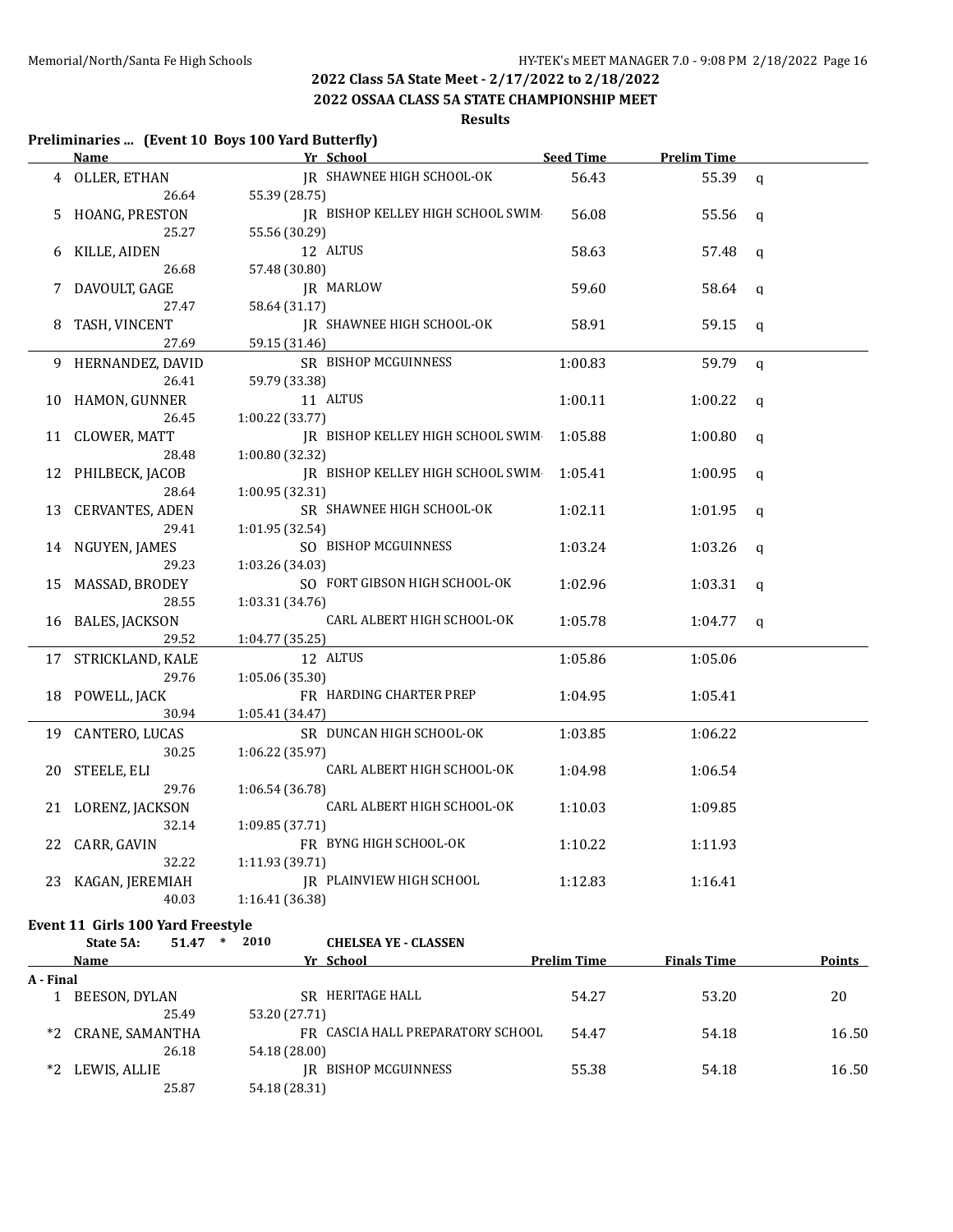#### **2022 OSSAA CLASS 5A STATE CHAMPIONSHIP MEET**

#### **Results**

#### **A - Final ... (Event 11 Girls 100 Yard Freestyle)**

|                  | Name                 | Yr School                     | <b>Prelim Time</b> | <b>Finals Time</b> | <b>Points</b> |
|------------------|----------------------|-------------------------------|--------------------|--------------------|---------------|
|                  | 4 PENDLETON, MIA     | SR OOLOGAH-TALALA             | 55.31              | 54.45              | 15            |
|                  | 25.89                | 54.45 (28.56)                 |                    |                    |               |
| 5.               | SIMPSON, GRACYN      | FR SHAWNEE HIGH SCHOOL-OK     | 58.37              | 56.80              | 14            |
|                  | 27.00                | 56.80 (29.80)                 |                    |                    |               |
| 6                | <b>SNOOKS, ABBEY</b> | CARL ALBERT HIGH SCHOOL-OK    | 58.26              | 57.56              | 13            |
|                  | 27.67                | 57.56 (29.89)                 |                    |                    |               |
| 7                | RAMSEY, ANSLEY       | SO OOLOGAH-TALALA             | 58.77              | 58.99              | 12            |
|                  | 28.39                | 58.99 (30.60)                 |                    |                    |               |
| 8                | SIMMONS, KAITLYN     | SO HARDING CHARTER PREP       | 1:02.17            | 1:00.44            | 11            |
|                  | 28.67                | 1:00.44(31.77)                |                    |                    |               |
| <b>B</b> - Final |                      |                               |                    |                    |               |
|                  | 9 PRICE, SHELBIE     | CARL ALBERT HIGH SCHOOL-OK    | 1:02.36            | 1:01.38            | 9             |
|                  | 28.67                | 1:01.38(32.71)                |                    |                    |               |
|                  | 10 BLONIEN, NATALIE  | 10 ALTUS                      | 1:03.41            | 1:01.88            | 7             |
|                  | 29.61                | 1:01.88 (32.27)               |                    |                    |               |
|                  | 11 JONES, BROOKLYN   | CARL ALBERT HIGH SCHOOL-OK    | 1:03.38            | 1:01.94            | 6             |
|                  | 29.11                | 1:01.94 (32.83)               |                    |                    |               |
|                  | 12 TONEY, BRYLEE     | CARL ALBERT HIGH SCHOOL-OK    | 1:03.91            | 1:02.76            | 5             |
|                  | 29.82                | 1:02.76 (32.94)               |                    |                    |               |
| 13               | BONDS, NEELY         | 09 ALTUS                      | 1:03.01            | 1:03.17            | 4             |
|                  | 30.10                | 1:03.17 (33.07)               |                    |                    |               |
|                  | 14 BABB, ABBY        | SR OKLAHOMA CHRISTIAN SCHOOL  | 1:04.11            | 1:03.22            | 3             |
|                  | 29.12                | 1:03.22(34.10)                |                    |                    |               |
| 15               | HEIN, KALYSTA        | FR HARRAH PANTHERS            | 1:04.04            | 1:04.35            | 2             |
|                  | 29.97                | 1:04.35 (34.38)               |                    |                    |               |
|                  | 16 FRENCH, ANNA      | SR FORT GIBSON HIGH SCHOOL-OK | 1:05.58            | 1:05.42            | $\mathbf{1}$  |
|                  | 30.71                | 1:05.42 (34.71)               |                    |                    |               |

# **Event 11 Girls 100 Yard Freestyle<br>State 54: 51.47**  $*$  **2010**

|    | State 5A:            | 51.47 | $\ast$ | 2010            | <b>CHELSEA YE - CLASSEN</b>       |                  |                    |          |
|----|----------------------|-------|--------|-----------------|-----------------------------------|------------------|--------------------|----------|
|    | Name                 |       |        |                 | Yr School                         | <b>Seed Time</b> | <b>Prelim Time</b> |          |
|    | <b>Preliminaries</b> |       |        |                 |                                   |                  |                    |          |
|    | 1 BEESON, DYLAN      |       |        |                 | SR HERITAGE HALL                  | 59.06            | 54.27 q            |          |
|    |                      | 26.16 |        | 54.27 (28.11)   |                                   |                  |                    |          |
|    | CRANE, SAMANTHA      |       |        |                 | FR CASCIA HALL PREPARATORY SCHOOL | 54.60            | 54.47              | $\alpha$ |
|    |                      | 26.53 |        | 54.47 (27.94)   |                                   |                  |                    |          |
| 3  | PENDLETON, MIA       |       |        |                 | SR OOLOGAH-TALALA                 | 54.85            | 55.31              | $\alpha$ |
|    |                      | 26.32 |        | 55.31 (28.99)   |                                   |                  |                    |          |
| 4  | LEWIS, ALLIE         |       |        |                 | IR BISHOP MCGUINNESS              | 54.34            | 55.38              | $\alpha$ |
|    |                      | 26.27 |        | 55.38 (29.11)   |                                   |                  |                    |          |
| 5. | SNOOKS, ABBEY        |       |        |                 | CARL ALBERT HIGH SCHOOL-OK        | 58.60            | 58.26              | $\alpha$ |
|    |                      | 28.27 |        | 58.26 (29.99)   |                                   |                  |                    |          |
| 6  | SIMPSON, GRACYN      |       |        |                 | FR SHAWNEE HIGH SCHOOL-OK         | 59.99            | 58.37              | a        |
|    |                      | 27.67 |        | 58.37 (30.70)   |                                   |                  |                    |          |
|    | RAMSEY, ANSLEY       |       |        |                 | SO OOLOGAH-TALALA                 | 1:00.52          | 58.77              | a        |
|    |                      | 28.54 |        | 58.77 (30.23)   |                                   |                  |                    |          |
| 8  | SIMMONS, KAITLYN     |       |        |                 | SO HARDING CHARTER PREP           | 1:01.79          | $1:02.17$ q        |          |
|    |                      | 29.52 |        | 1:02.17(32.65)  |                                   |                  |                    |          |
| 9  | PRICE, SHELBIE       |       |        |                 | CARL ALBERT HIGH SCHOOL-OK        | 1:01.87          | 1:02.36            | a        |
|    |                      | 29.40 |        | 1:02.36(32.96)  |                                   |                  |                    |          |
| 10 | <b>BONDS, NEELY</b>  |       |        |                 | 09 ALTUS                          | 1:05.34          | 1:03.01            | a        |
|    |                      | 30.37 |        | 1:03.01 (32.64) |                                   |                  |                    |          |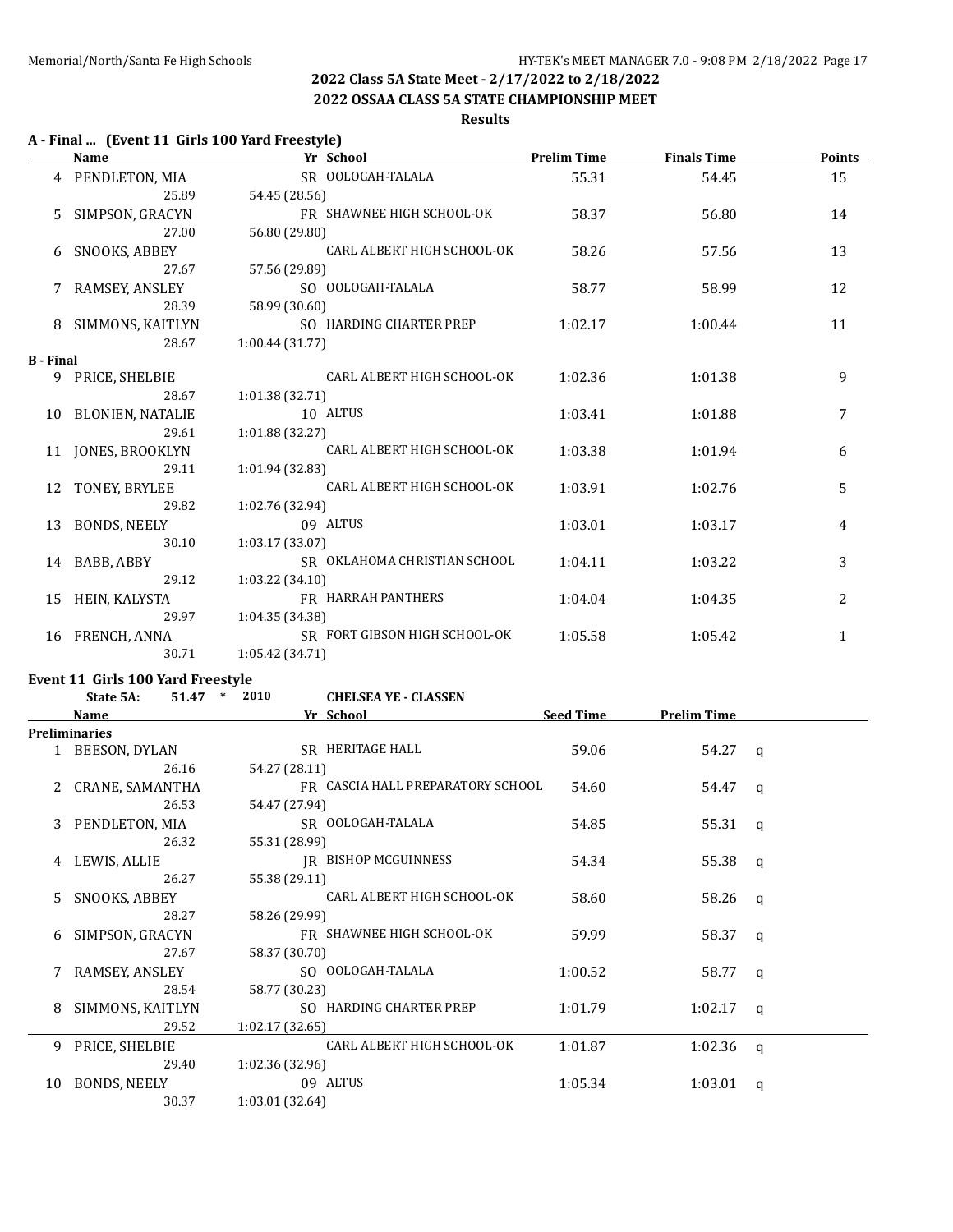**2022 OSSAA CLASS 5A STATE CHAMPIONSHIP MEET**

### **Results**

# **Preliminaries ... (Event 11 Girls 100 Yard Freestyle)**

|           | remimining in preners and footunancestyle<br><u>Name_</u> |                   | Yr School                         | <b>Seed Time</b>   | <b>Prelim Time</b> |        |
|-----------|-----------------------------------------------------------|-------------------|-----------------------------------|--------------------|--------------------|--------|
|           | 11 JONES, BROOKLYN                                        |                   | CARL ALBERT HIGH SCHOOL-OK        | 1:05.59            | 1:03.38            |        |
|           | 30.36                                                     | 1:03.38 (33.02)   |                                   |                    |                    | q      |
|           | 12 BLONIEN, NATALIE                                       |                   | 10 ALTUS                          | 1:01.97            | 1:03.41            | q      |
|           | 30.05                                                     | 1:03.41 (33.36)   |                                   |                    |                    |        |
| 13        | TONEY, BRYLEE                                             |                   | CARL ALBERT HIGH SCHOOL-OK        | 1:03.48            | 1:03.91            | q      |
|           | 30.46                                                     | 1:03.91 (33.45)   |                                   |                    |                    |        |
|           | 14 HEIN, KALYSTA                                          |                   | FR HARRAH PANTHERS                | 1:02.48            | 1:04.04            | q      |
|           | 30.05                                                     | 1:04.04 (33.99)   |                                   |                    |                    |        |
| 15        | BABB, ABBY                                                |                   | SR OKLAHOMA CHRISTIAN SCHOOL      | 1:04.14            | 1:04.11            | q      |
|           | 30.10                                                     | 1:04.11(34.01)    |                                   |                    |                    |        |
|           | 16 FRENCH, ANNA                                           |                   | SR FORT GIBSON HIGH SCHOOL-OK     | 1:06.93            | 1:05.58            | q      |
|           | 31.02                                                     | 1:05.58 (34.56)   |                                   |                    |                    |        |
|           | 17 GOODMAN, WHITNEY                                       |                   | FR HERITAGE HALL                  | 1:06.07            | 1:05.62            |        |
|           | 31.46                                                     | 1:05.62 (34.16)   |                                   |                    |                    |        |
|           | 18 GAVULA, LILIANNA                                       |                   | SR BISHOP MCGUINNESS              | 1:05.93            | 1:05.82            |        |
|           | 31.44                                                     | 1:05.82 (34.38)   |                                   |                    |                    |        |
|           | 19 WHITE, ASPEN                                           |                   | FR FORT GIBSON HIGH SCHOOL-OK     | 1:06.25            | 1:06.14            |        |
|           | 31.32                                                     | 1:06.14 (34.82)   |                                   |                    |                    |        |
|           | 20 ZIMMERMAN, BELLA                                       |                   | IR BISHOP KELLEY HIGH SCHOOL SWIM | 1:06.33            | 1:06.40            |        |
|           | 21 ZALVALZA, KATHY                                        |                   | SO GUYMON HIGH SCHOOL             | 1:06.26            | 1:07.20            |        |
|           | 31.52                                                     | 1:07.20 (35.68)   |                                   |                    |                    |        |
|           | 22 PATTERSON, JORDAN                                      |                   | SR DUNCAN HIGH SCHOOL-OK          | 1:06.36            | 1:08.13            |        |
|           | 32.08                                                     | 1:08.13 (36.05)   |                                   |                    |                    |        |
|           | 23 DETERMAN, JACKLYNN                                     |                   | JR HARRAH PANTHERS                | 1:06.78            | 1:08.27            |        |
|           | 32.98                                                     | 1:08.27 (35.29)   |                                   |                    |                    |        |
|           | 24 ROUSE, ADDISON                                         |                   | FR FORT GIBSON HIGH SCHOOL-OK     | 1:07.55            | 1:09.30            |        |
|           | 31.95                                                     | 1:09.30 (37.35)   |                                   |                    |                    |        |
|           | Event 12 Boys 100 Yard Freestyle                          |                   |                                   |                    |                    |        |
|           | State 5A:                                                 | 44.32 * 2/17/2018 | PATRICK CALLAN-BISHOP KELLEY      | <b>Kelley</b>      |                    |        |
|           | <u>Name</u>                                               |                   | Yr School                         | <b>Prelim Time</b> | <b>Finals Time</b> | Points |
| A - Final |                                                           |                   |                                   |                    |                    |        |
|           | 1 WILSON, IAN                                             |                   | SR BISHOP KELLEY HIGH SCHOOL SWIM | 50.37              | 48.15              | 20     |
|           | 23.06                                                     | 48.15 (25.09)     |                                   |                    |                    |        |
|           | 2 ROSS, DALTON                                            |                   | SR FORT GIBSON HIGH SCHOOL-OK     | 49.29              | 49.01              | 17     |
|           | 22.85                                                     | 49.01 (26.16)     |                                   |                    |                    |        |
|           | 3 MUSSMAN, THOMAS                                         |                   | SR GUYMON HIGH SCHOOL             | 51.34              | 50.13              | 16     |
|           | 23.64                                                     | 50.13 (26.49)     |                                   |                    |                    |        |
|           | 4 TASH, VINCENT                                           |                   | IR SHAWNEE HIGH SCHOOL-OK         | 54.74              | 52.87              | 15     |
|           | 25.52                                                     | 52.87 (27.35)     |                                   |                    |                    |        |
| 5         | MOAD, JACOB                                               |                   | <b>IR BISHOP MCGUINNESS</b>       | 53.28              | 52.92              | 14     |
|           | 25.28                                                     | 52.92 (27.64)     |                                   |                    |                    |        |
| 6         | SOCHA, GEORGE                                             |                   | 11 ALTUS                          | 52.83              | 53.40              | 13     |
|           | 25.58                                                     | 53.40 (27.82)     |                                   |                    |                    |        |
| 7         | GOMEZ, GAGE                                               |                   | SO GUYMON HIGH SCHOOL             | 54.70              | 54.35              | 12     |
|           | 25.92                                                     | 54.35 (28.43)     |                                   |                    |                    |        |
| 8         | GILLIAM, MICHAEL                                          |                   | CARL ALBERT HIGH SCHOOL-OK        | 55.43              | 55.08              | 11     |

#### **B - Final**

9 HARDY, ZACH SR FORT GIBSON HIGH SCHOOL-OK 56.27 54.32 54.32

25.28 54.32 (29.04)

25.21 55.08 (29.87)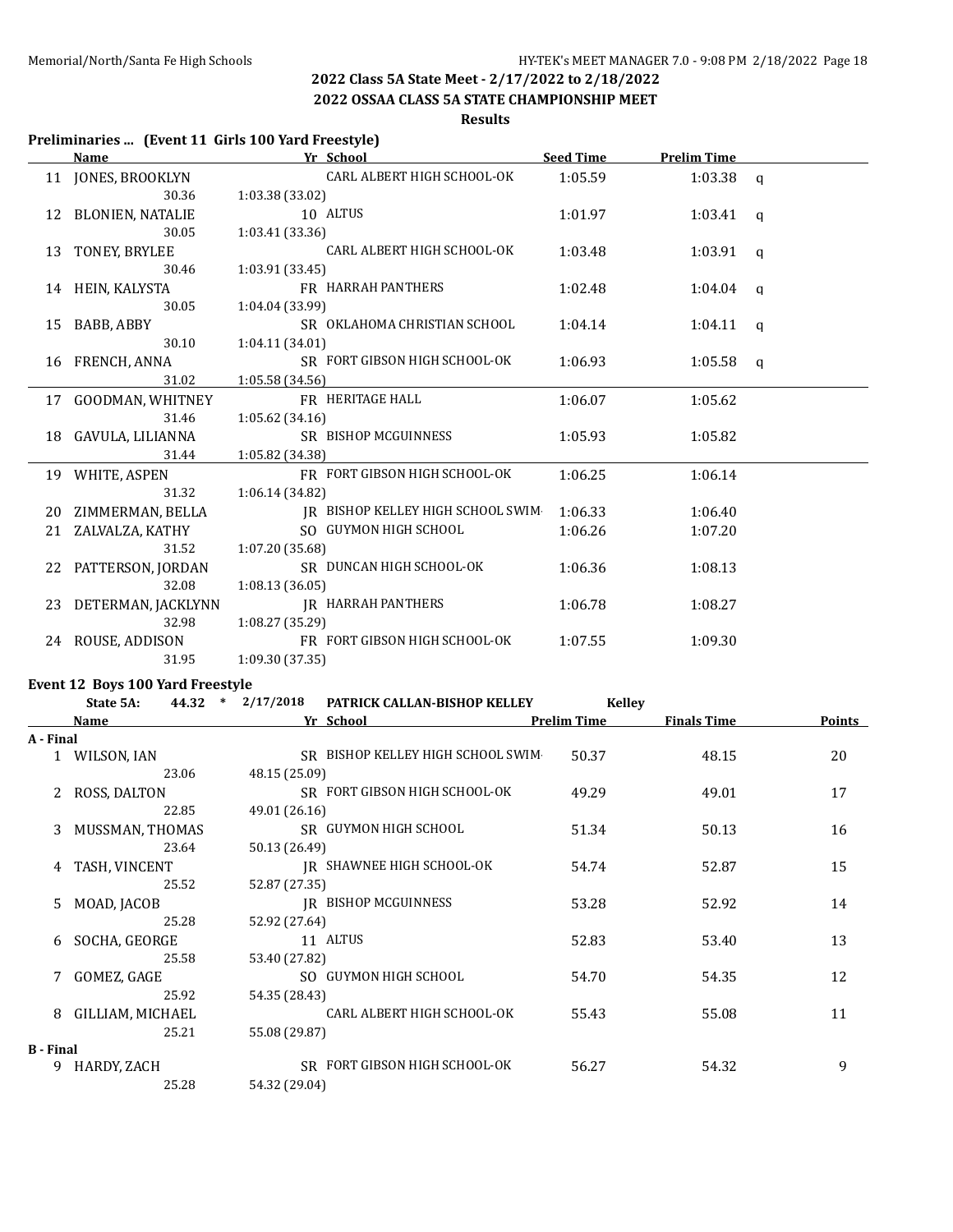$\overline{a}$ 

# **2022 Class 5A State Meet - 2/17/2022 to 2/18/2022**

**2022 OSSAA CLASS 5A STATE CHAMPIONSHIP MEET**

#### **Results**

#### **B - Final ... (Event 12 Boys 100 Yard Freestyle)**

|    | Name                        | Yr School                         | <b>Prelim Time</b> | <b>Finals Time</b> | Points |
|----|-----------------------------|-----------------------------------|--------------------|--------------------|--------|
| 10 | BERG, PATRICK               | FR BISHOP KELLEY HIGH SCHOOL SWIM | 55.61              | 54.63              | 7      |
|    | 25.85                       | 54.63 (28.78)                     |                    |                    |        |
| 11 | DUNCAN, NICK                | 12 ALTUS                          | 55.47              | 54.65              | 6      |
|    | 26.33                       | 54.65 (28.32)                     |                    |                    |        |
| 12 | WATTS, BEN                  | SR FORT GIBSON HIGH SCHOOL-OK     | 55.65              | 55.23              | 5      |
|    | 26.02                       | 55.23 (29.21)                     |                    |                    |        |
| 13 | <b>SCHOEFFLER, NICHOLAS</b> | <b>IR BISHOP MCGUINNESS</b>       | 57.22              | 56.71              | 4      |
|    | 27.05                       | 56.71 (29.66)                     |                    |                    |        |
| 14 | JENKINS, JOSHUA             | 10 ALTUS                          | 56.59              | 57.15              | 3      |
|    | 27.43                       | 57.15 (29.72)                     |                    |                    |        |
| 15 | DUNCAN, TODD                | 11 ALTUS                          | 57.15              | 57.76              | 2      |
|    | 27.11                       | 57.76 (30.65)                     |                    |                    |        |
| 16 | WILLIAMSON, MALACHI         | OKLAHOMA CHRISTIAN SCHOOL         | 57.02              | 58.26              |        |
|    | 26.35                       | 58.26 (31.91)                     |                    |                    |        |

#### **Event 12 Boys 100 Yard Freestyle**

|   | 44.32 * 2/17/2018<br>State 5A: | PATRICK CALLAN-BISHOP KELLEY      | <b>Kelley</b> |                    |              |
|---|--------------------------------|-----------------------------------|---------------|--------------------|--------------|
|   | Name                           | Yr School                         | Seed Time     | <b>Prelim Time</b> |              |
|   | <b>Preliminaries</b>           |                                   |               |                    |              |
|   | 1 ROSS, DALTON                 | SR FORT GIBSON HIGH SCHOOL-OK     | 49.43         | 49.29 q            |              |
|   | 23.36                          | 49.29 (25.93)                     |               |                    |              |
|   | 2 WILSON, IAN                  | SR BISHOP KELLEY HIGH SCHOOL SWIM | 50.66         | 50.37 $q$          |              |
|   | 24.32                          | 50.37 (26.05)                     |               |                    |              |
| 3 | MUSSMAN, THOMAS                | SR GUYMON HIGH SCHOOL             | 50.13         | 51.34              | q            |
|   | 24.45                          | 51.34 (26.89)                     |               |                    |              |
|   | 4 SOCHA, GEORGE                | 11 ALTUS                          | 52.96         | 52.83              | q            |
|   | 25.19                          | 52.83 (27.64)                     |               |                    |              |
| 5 | MOAD, JACOB                    | <b>IR BISHOP MCGUINNESS</b>       | 52.80         | 53.28              | q            |
|   | 25.52                          | 53.28 (27.76)                     |               |                    |              |
|   | 6 GOMEZ, GAGE                  | SO GUYMON HIGH SCHOOL             | 55.45         | 54.70              | $\mathsf{q}$ |
|   | 25.84                          | 54.70 (28.86)                     |               |                    |              |
| 7 | TASH, VINCENT                  | JR SHAWNEE HIGH SCHOOL-OK         | 54.32         | 54.74              | q            |
|   | 26.11                          | 54.74 (28.63)                     |               |                    |              |
|   | GILLIAM, MICHAEL               | CARL ALBERT HIGH SCHOOL-OK        | 55.63         | 55.43              | $\mathbf{q}$ |
|   | 25.72                          | 55.43 (29.71)                     |               |                    |              |
|   | 9 DUNCAN, NICK                 | 12 ALTUS                          | 55.14         | 55.47 q            |              |
|   | 26.61                          | 55.47 (28.86)                     |               |                    |              |
|   | 10 BERG, PATRICK               | FR BISHOP KELLEY HIGH SCHOOL SWIM | 56.31         | 55.61              | $\mathbf{q}$ |
|   | 26.25                          | 55.61 (29.36)                     |               |                    |              |
|   | 11 WATTS, BEN                  | SR FORT GIBSON HIGH SCHOOL-OK     | 55.78         | 55.65              | <b>a</b>     |
|   | 26.20                          | 55.65 (29.45)                     |               |                    |              |
|   | 12 HARDY, ZACH                 | SR FORT GIBSON HIGH SCHOOL-OK     | 55.09         | 56.27              | q            |
|   | 25.57                          | 56.27 (30.70)                     |               |                    |              |
|   | 13 JENKINS, JOSHUA             | 10 ALTUS                          | 58.07         | 56.59              | $\mathsf{q}$ |
|   | 27.21                          | 56.59 (29.38)                     |               |                    |              |
|   | 14 WILLIAMSON, MALACHI         | OKLAHOMA CHRISTIAN SCHOOL         | 59.12         | 57.02              | q            |
|   | 26.43                          | 57.02 (30.59)                     |               |                    |              |
|   | 15 DUNCAN, TODD                | 11 ALTUS                          | 59.37         | 57.15              | q            |
|   | 27.61                          | 57.15 (29.54)                     |               |                    |              |
|   | 16 SCHOEFFLER, NICHOLAS        | IR BISHOP MCGUINNESS              | 58.09         | 57.22              | q            |
|   | 27.31                          | 57.22 (29.91)                     |               |                    |              |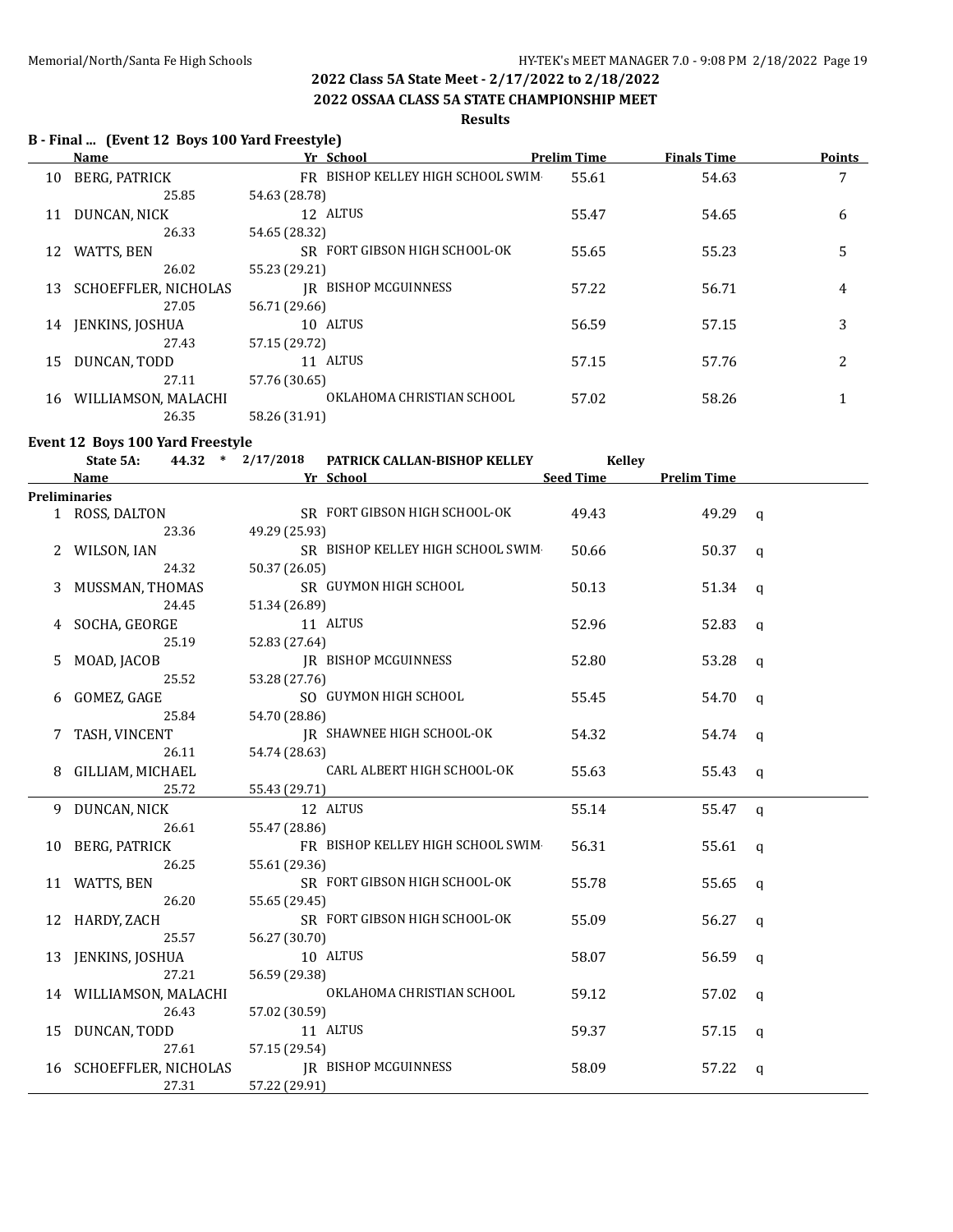**Preliminaries ... (Event 12 Boys 100 Yard Freestyle)**

# **2022 Class 5A State Meet - 2/17/2022 to 2/18/2022**

**2022 OSSAA CLASS 5A STATE CHAMPIONSHIP MEET**

#### **Results**

|           | Name                              | Yr School                          |                                           |                                    | <b>Seed Time</b>   | <b>Prelim Time</b> |        |
|-----------|-----------------------------------|------------------------------------|-------------------------------------------|------------------------------------|--------------------|--------------------|--------|
|           | 17 POLLOCK, ASA                   |                                    | SO DUNCAN HIGH SCHOOL-OK                  |                                    | 58.07              | 57.48              |        |
|           | 27.34                             | 57.48 (30.14)                      |                                           |                                    |                    |                    |        |
|           | 18 RAMIREZ, OWEN                  |                                    | CARL ALBERT HIGH SCHOOL-OK                |                                    | 56.78              | 57.57              |        |
|           | 26.65                             | 57.57 (30.92)                      |                                           |                                    |                    |                    |        |
|           | 19 HERNANDEZ, DAVID               |                                    | SR BISHOP MCGUINNESS                      |                                    | 56.73              | 57.94              |        |
|           | 26.75                             | 57.94 (31.19)                      |                                           |                                    |                    |                    |        |
|           | 20 FORD, TONY                     |                                    | SR ELGIN HIGH SCHOOL-OK                   |                                    | 58.20              | 59.49              |        |
|           | 28.66                             | 59.49 (30.83)                      |                                           |                                    |                    |                    |        |
|           | 21 CROWL, LIAM                    |                                    | CHICKASHA HIGH SCHOOL-OK                  |                                    | 1:00.06            | 59.94              |        |
|           | 30.04                             | 59.94 (29.90)                      |                                           |                                    |                    |                    |        |
|           | 22 MILLER, JAXON                  |                                    | SO GUYMON HIGH SCHOOL                     |                                    | 59.73              | 1:00.16            |        |
|           | 28.19                             | 1:00.16 (31.97)                    |                                           |                                    |                    |                    |        |
|           |                                   |                                    |                                           |                                    |                    |                    |        |
|           | Event 13 Girls 500 Yard Freestyle |                                    |                                           |                                    |                    |                    |        |
|           | 5:05.29 * 2014<br>State 5A:       |                                    | <b>JESSI HILDEBRAND -NEWCASTLE</b>        |                                    |                    |                    |        |
|           | <b>Name</b>                       | Yr School                          |                                           |                                    | <b>Prelim Time</b> | <b>Finals Time</b> | Points |
| A - Final | 1 WHITBECK, VICTORIA              |                                    | <b>IR BISHOP MCGUINNESS</b>               |                                    | 5:25.82            | 5:19.40            | 20     |
|           | 26.84                             | 56.66 (29.82)                      | 1:27.72 (31.06)                           | 1:59.77 (32.05)                    |                    |                    |        |
|           | 2:32.39 (32.62)                   | 3:05.56 (33.17)                    | 3:38.83 (33.27)                           | 4:12.26 (33.43)                    |                    |                    |        |
|           | 4:46.00 (33.74)                   | 5:19.40 (33.40)                    |                                           |                                    |                    |                    |        |
|           |                                   |                                    | SO BISHOP KELLEY HIGH SCHOOL SWIM 5:29.83 |                                    |                    | 5:24.33            | 17     |
|           | 2 LANE, ALEX<br>27.88             |                                    |                                           | 2:04.43 (32.98)                    |                    |                    |        |
|           |                                   | 59.22 (31.34)<br>3:10.67(32.94)    | 1:31.45 (32.23)<br>3:43.96 (33.29)        | 4:17.84 (33.88)                    |                    |                    |        |
|           | 2:37.73 (33.30)                   |                                    |                                           |                                    |                    |                    |        |
|           | 4:51.82 (33.98)                   | 5:24.33 (32.51)<br>12 ALTUS        |                                           |                                    |                    |                    |        |
|           | 3 ALLEMEIER, KYLIE<br>28.49       |                                    |                                           |                                    | 5:28.90            | 5:29.14            | 16     |
|           |                                   | 59.85 (31.36)                      | 1:32.43 (32.58)                           | 2:05.32 (32.89)<br>4:21.25 (34.82) |                    |                    |        |
|           | 2:38.57 (33.25)                   | 3:12.39 (33.82)                    | 3:46.43 (34.04)                           |                                    |                    |                    |        |
|           | 4:55.70 (34.45)                   | 5:29.14 (33.44)                    | JR MOUNT ST MARY                          |                                    |                    |                    |        |
|           | 4 BROWN, SYDNEY                   |                                    |                                           |                                    | 5:39.60            | 5:40.82            | 15     |
|           | 30.50                             | 1:03.70(33.20)                     | 1:37.89 (34.19)                           | 2:12.65 (34.76)                    |                    |                    |        |
|           | 2:47.62 (34.97)                   | 3:22.77 (35.15)                    | 3:57.89 (35.12)                           | 4:32.87 (34.98)                    |                    |                    |        |
|           | 5:07.73 (34.86)                   | 5:40.82 (33.09)                    | <b>JR METRO CHRISTIAN</b>                 |                                    |                    |                    |        |
| 5.        | PACKARD, GABRIELLE<br>29.49       |                                    |                                           |                                    | 5:48.27            | 5:43.20            | 14     |
|           |                                   | 1:02.24 (32.75)                    | 1:35.90 (33.66)                           | 2:10.56 (34.66)                    |                    |                    |        |
|           | 2:45.83 (35.27)                   | 3:21.13 (35.30)                    | 3:56.55 (35.42)                           | 4:32.22 (35.67)                    |                    |                    |        |
|           | 5:07.75 (35.53)                   | 5:43.20 (35.45)                    |                                           |                                    |                    |                    |        |
|           | 6 TIMMONS, CLARA                  |                                    | SO SHAWNEE HIGH SCHOOL-OK                 |                                    | 5:59.19            | 6:01.63            | 13     |
|           | 31.96                             | 1:06.57 (34.61)<br>3:33.76 (36.97) | 1:42.68 (36.11)<br>4:11.38 (37.62)        | 2:19.26 (36.58)                    |                    |                    |        |
|           | 2:56.79 (37.53)                   |                                    |                                           | 4:48.84 (37.46)                    |                    |                    |        |
|           | 5:25.90 (37.06)                   | 6:01.63 (35.73)                    | SO HARDING CHARTER PREP                   |                                    |                    |                    |        |
| 7         | SIMMONS, KAITLYN                  |                                    |                                           |                                    | 6:07.24            | 6:01.71            | 12     |
|           | 30.59                             | 1:05.56 (34.97)                    | 1:42.24 (36.68)                           | 2:19.91 (37.67)                    |                    |                    |        |
|           | 2:56.81 (36.90)                   | 3:34.33 (37.52)                    | 4:12.90 (38.57)                           | 4:50.53 (37.63)                    |                    |                    |        |
|           | 5:27.60 (37.07)                   | 6:01.71 (34.11)                    |                                           |                                    |                    |                    |        |
| 8         | OLLER, EMMA                       |                                    | SO SHAWNEE HIGH SCHOOL-OK                 |                                    | 6:08.98            | 6:14.10            | 11     |
|           | 31.80                             | 1:06.76 (34.96)                    | 1:43.00 (36.24)                           | 2:19.63 (36.63)                    |                    |                    |        |
|           | 2:57.48 (37.85)                   | 3:36.46 (38.98)                    | 4:16.03 (39.57)                           | 4:55.48 (39.45)                    |                    |                    |        |
|           | 5:35.09 (39.61)                   | 6:14.10 (39.01)                    |                                           |                                    |                    |                    |        |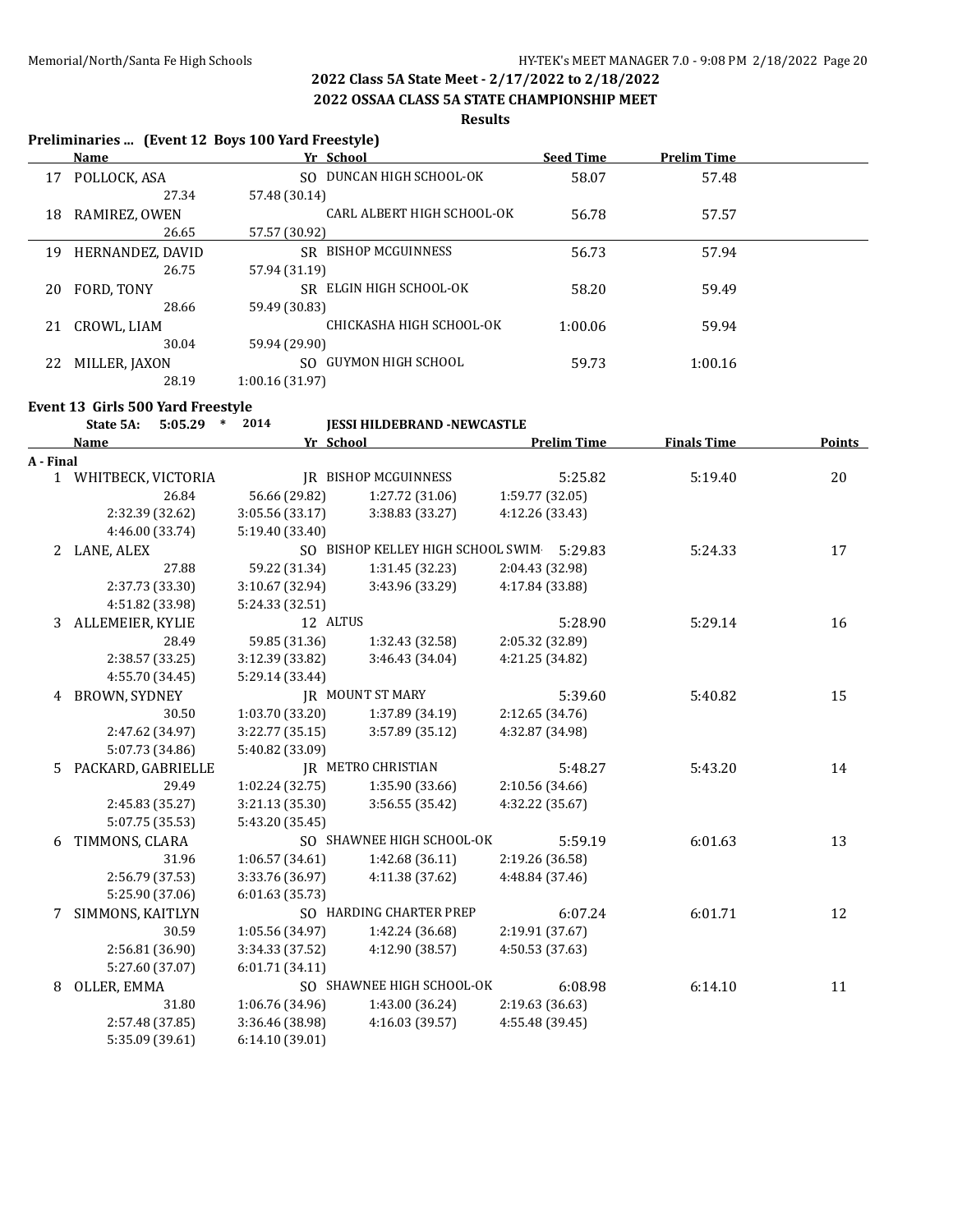#### **2022 OSSAA CLASS 5A STATE CHAMPIONSHIP MEET**

#### **Results**

#### **B - Final ... (Event 13 Girls 500 Yard Freestyle)**

|                  | <b>Name</b>             | Yr School       |                                           | <b>Prelim Time</b> | <b>Finals Time</b> | <b>Points</b> |
|------------------|-------------------------|-----------------|-------------------------------------------|--------------------|--------------------|---------------|
| <b>B</b> - Final |                         |                 |                                           |                    |                    |               |
|                  | 9 EL AMOUDI, LAUREN     |                 | <b>IR GUYMON HIGH SCHOOL</b>              | 6:22.79            | 6:23.70            | 9             |
|                  | 33.61                   | 1:10.38 (36.77) | 1:48.83 (38.45)                           | 2:28.40 (39.57)    |                    |               |
|                  | 3:08.27 (39.87)         | 3:48.14 (39.87) | 4:28.51 (40.37)                           | 5:07.88 (39.37)    |                    |               |
|                  | 5:47.37 (39.49)         | 6:23.70 (36.33) |                                           |                    |                    |               |
| 10               | STACH, KASSIE           |                 | SO FORT GIBSON HIGH SCHOOL-OK             | 6:32.85            | 6:30.73            | 7             |
|                  | 34.00                   | 1:11.93 (37.93) | 1:50.84 (38.91)                           | 2:30.76 (39.92)    |                    |               |
|                  | 3:11.07 (40.31)         | 3:51.40 (40.33) | 4:31.76 (40.36)                           | 5:12.16 (40.40)    |                    |               |
|                  | 5:52.79 (40.63)         | 6:30.73 (37.94) |                                           |                    |                    |               |
|                  | 11 WARREN, MORGAN       | JR MARLOW       |                                           | 6:39.56            | 6:36.20            | 6             |
|                  | 33.37                   | 1:11.75 (38.38) | 1:51.33 (39.58)                           | 2:32.41 (41.08)    |                    |               |
|                  | 3:13.72 (41.31)         | 3:54.85(41.13)  | 4:36.43 (41.58)                           | 5:17.82 (41.39)    |                    |               |
|                  | 5:58.88 (41.06)         | 6:36.20 (37.32) |                                           |                    |                    |               |
| 12               | <b>COLBERT, PHOEBE</b>  |                 | IR FORT GIBSON HIGH SCHOOL-OK             | 6:41.32            | 6:39.63            | 5             |
|                  | 34.27                   | 1:13.34 (39.07) | 1:53.36 (40.02)                           | 2:33.55 (40.19)    |                    |               |
|                  | 3:14.02 (40.47)         | 3:55.16(41.14)  | 4:36.83 (41.67)                           | 5:18.22 (41.39)    |                    |               |
|                  | 5:59.65 (41.43)         | 6:39.63 (39.98) |                                           |                    |                    |               |
| 13               | FORD, AVA               |                 | SO BISHOP KELLEY HIGH SCHOOL SWIM 6:51.14 |                    | 6:46.24            | 4             |
|                  | 35.01                   | 1:14.03 (39.02) | 1:53.41 (39.38)                           | 2:33.90 (40.49)    |                    |               |
|                  | 3:15.08(41.18)          | 3:57.41 (42.33) | 4:40.93 (43.52)                           | 5:24.76 (43.83)    |                    |               |
|                  | 6:07.65 (42.89)         | 6:46.24(38.59)  |                                           |                    |                    |               |
|                  | 14 STRICKLAND, HARLEIGH |                 | SO MACARTHUR HIGH SCHOOL-OK               | 7:01.00            | 6:49.61            | 3             |
|                  | 35.76                   | 1:14.28(38.52)  | 1:55.36 (41.08)                           | 2:37.22 (41.86)    |                    |               |
|                  | 3:19.39 (42.17)         | 4:01.90 (42.51) | 4:44.58 (42.68)                           | 5:27.51 (42.93)    |                    |               |
|                  | 6:10.63(43.12)          | 6:49.61 (38.98) |                                           |                    |                    |               |
| 15               | HIATT, ALINA            | 12 ALTUS        |                                           | 6:56.60            | 6:54.20            | 2             |
|                  | 33.72                   | 1:13.67 (39.95) | 1:54.58 (40.91)                           | 2:37.43 (42.85)    |                    |               |
|                  | 3:20.21 (42.78)         | 4:04.31 (44.10) | 4:48.04 (43.73)                           | 5:31.07 (43.03)    |                    |               |
|                  | 6:13.48 (42.41)         | 6:54.20 (40.72) |                                           |                    |                    |               |
| 16               | HOWARD, BRYLEE          |                 | SO HARRAH PANTHERS                        | 6:55.84            | 6:56.92            | 1             |
|                  | 36.95                   | 1:17.36 (40.41) | 1:59.39 (42.03)                           | 2:41.66 (42.27)    |                    |               |
|                  | 3:24.51 (42.85)         | 4:07.46 (42.95) | 4:50.47 (43.01)                           | 5:33.71 (43.24)    |                    |               |
|                  | 6:16.28(42.57)          | 6:56.92 (40.64) |                                           |                    |                    |               |

#### **Event 13 Girls 500 Yard Freestyle**

|   | $\ast$<br>State 5A:<br>5:05.29 | 2014            | <b>JESSI HILDEBRAND -NEWCASTLE</b> |                  |                    |   |
|---|--------------------------------|-----------------|------------------------------------|------------------|--------------------|---|
|   | Name                           | Yr School       |                                    | <b>Seed Time</b> | <b>Prelim Time</b> |   |
|   | Preliminaries                  |                 |                                    |                  |                    |   |
|   | WHITBECK, VICTORIA             | IR              | <b>BISHOP MCGUINNESS</b>           | 5:32.66          | 5:25.82            | q |
|   | 28.28                          | 59.71 (31.43)   | 1:32.13 (32.42)                    | 2:04.93 (32.80)  |                    |   |
|   | 2:37.90 (32.97)                | 3:11.36 (33.46) | 3:45.04 (33.68)                    | 4:18.80 (33.76)  |                    |   |
|   | 4:52.64 (33.84)                | 5:25.82 (33.18) |                                    |                  |                    |   |
| 2 | ALLEMEIER, KYLIE               | 12 ALTUS        |                                    | 5:27.63          | 5:28.90            | q |
|   | 29.48                          | 1:01.84(32.36)  | 1:35.03(33.19)                     | 2:08.39 (33.36)  |                    |   |
|   | 2:41.76 (33.37)                | 3:15.69 (33.93) | 3:49.55(33.86)                     | 4:23.06 (33.51)  |                    |   |
|   | 4:56.32 (33.26)                | 5:28.90 (32.58) |                                    |                  |                    |   |
| 3 | LANE, ALEX                     |                 | SO BISHOP KELLEY HIGH SCHOOL SWIM  | 5:34.97          | 5:29.83            | q |
|   | 28.65                          | 1:00.47 (31.82) | 1:33.66 (33.19)                    | 2:06.58 (32.92)  |                    |   |
|   | 2:40.30 (33.72)                | 3:14.04 (33.74) | 3:47.95 (33.91)                    | 4:22.46 (34.51)  |                    |   |
|   | 4:57.18 (34.72)                | 5:29.83 (32.65) |                                    |                  |                    |   |
| 4 | BROWN, SYDNEY                  |                 | IR MOUNT ST MARY                   | 5:45.39          | 5:39.60            | q |
|   | 31.01                          | 1:04.19(33.18)  | 1:38.14(33.95)                     | 2:12.43 (34.29)  |                    |   |
|   | 2:47.09 (34.66)                | 3:21.74 (34.65) | 3:56.60(34.86)                     | 4:31.25 (34.65)  |                    |   |
|   | 5:05.84 (34.59)                | 5:39.60 (33.76) |                                    |                  |                    |   |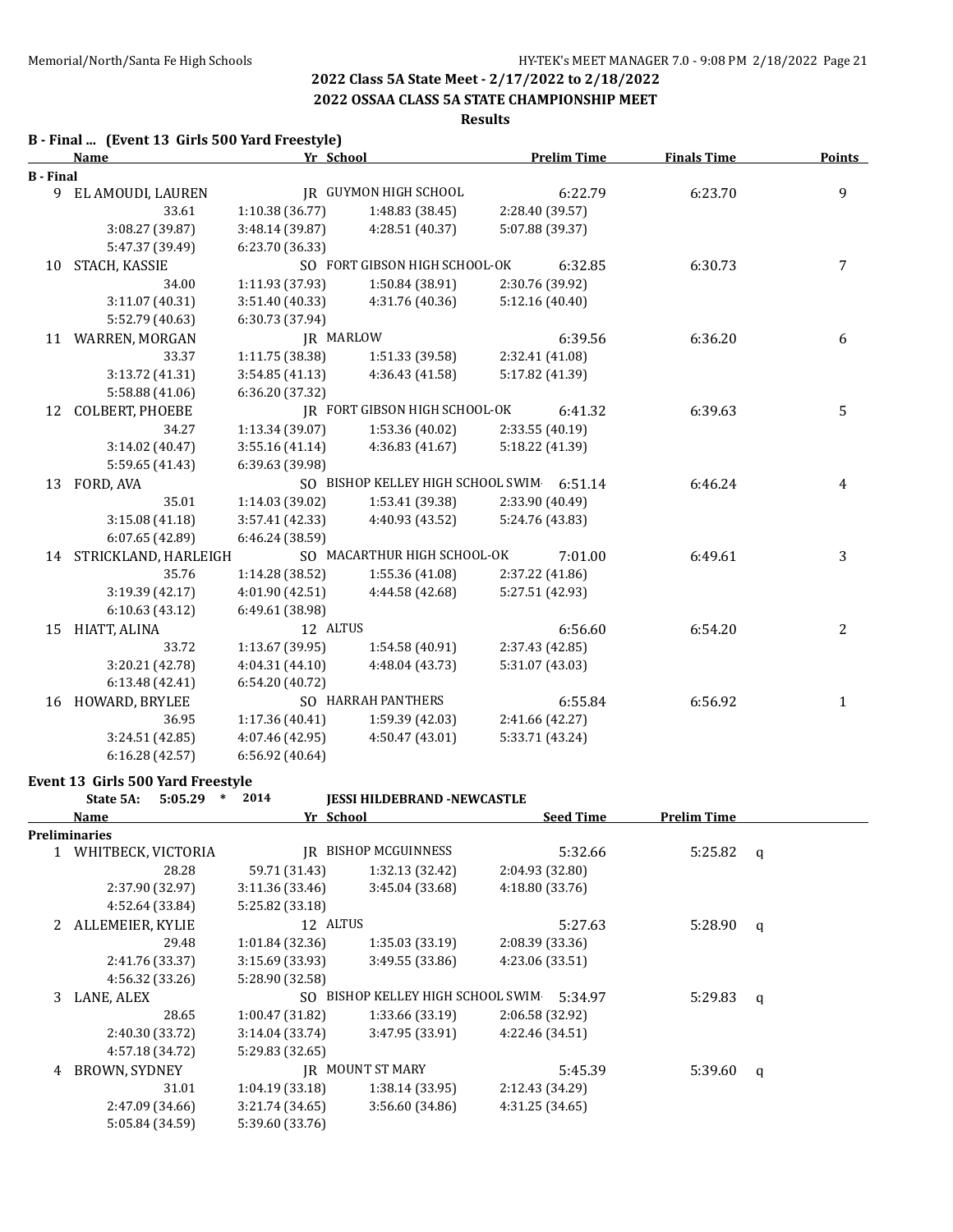### **2022 OSSAA CLASS 5A STATE CHAMPIONSHIP MEET**

# **Results**

#### **Preliminaries ... (Event 13 Girls 500 Yard Freestyle)**

|    | <b>Name</b>          | Yr School       |                                           |                 | <b>Seed Time</b> | <b>Prelim Time</b> |   |
|----|----------------------|-----------------|-------------------------------------------|-----------------|------------------|--------------------|---|
|    | 5 PACKARD, GABRIELLE |                 | <b>IR METRO CHRISTIAN</b>                 |                 | 5:53.81          | 5:48.27            | q |
|    | 30.69                | 1:04.41 (33.72) | 1:39.69 (35.28)                           | 2:15.36 (35.67) |                  |                    |   |
|    | 2:50.84 (35.48)      | 3:26.50 (35.66) | 4:02.68 (36.18)                           | 4:38.00 (35.32) |                  |                    |   |
|    | 5:13.71 (35.71)      | 5:48.27 (34.56) |                                           |                 |                  |                    |   |
| 6  | TIMMONS, CLARA       |                 | SO SHAWNEE HIGH SCHOOL-OK                 |                 | 5:57.32          | 5:59.19            | q |
|    | 32.40                | 1:07.56(35.16)  | 1:43.52 (35.96)                           | 2:19.61 (36.09) |                  |                    |   |
|    | 2:55.82 (36.21)      | 3:32.79 (36.97) | 4:09.64 (36.85)                           | 4:46.51 (36.87) |                  |                    |   |
|    | 5:23.68 (37.17)      | 5:59.19 (35.51) |                                           |                 |                  |                    |   |
| 7  | SIMMONS, KAITLYN     |                 | SO HARDING CHARTER PREP                   |                 | 6:10.56          | $6:07.24$ q        |   |
|    | 31.92                | 1:07.75 (35.83) | 1:45.08 (37.33)                           | 2:23.09 (38.01) |                  |                    |   |
|    | 3:00.91 (37.82)      | 3:38.40 (37.49) | 4:15.99 (37.59)                           | 4:54.10 (38.11) |                  |                    |   |
|    | 5:31.67 (37.57)      | 6.07.24(35.57)  |                                           |                 |                  |                    |   |
|    |                      |                 | SO SHAWNEE HIGH SCHOOL-OK                 |                 |                  |                    |   |
| 8  | OLLER, EMMA          |                 |                                           |                 | 6:10.97          | 6:08.98            | q |
|    | 32.22                | 1:07.30 (35.08) | 1:43.68 (36.38)                           | 2:21.02 (37.34) |                  |                    |   |
|    | 2:59.02 (38.00)      | 3:36.34 (37.32) | 4:14.35 (38.01)                           | 4:53.31 (38.96) |                  |                    |   |
|    | 5:31.77 (38.46)      | 6:08.98 (37.21) |                                           |                 |                  |                    |   |
|    | 9 EL AMOUDI, LAUREN  |                 | <b>IR GUYMON HIGH SCHOOL</b>              |                 | 6:31.96          | 6:22.79            | q |
|    | 33.83                | 1:10.72 (36.89) | 1:49.43 (38.71)                           | 2:28.52 (39.09) |                  |                    |   |
|    | 3:08.30 (39.78)      | 3:48.09 (39.79) | 4:28.05 (39.96)                           | 5:07.16 (39.11) |                  |                    |   |
|    | 5:46.15 (38.99)      | 6:22.79 (36.64) |                                           |                 |                  |                    |   |
|    | 10 STACH, KASSIE     |                 | SO FORT GIBSON HIGH SCHOOL-OK             |                 | 6:36.15          | 6:32.85            | q |
|    | 34.70                | 1:13.34 (38.64) | 1:52.86 (39.52)                           | 2:32.31 (39.45) |                  |                    |   |
|    | 3:12.46 (40.15)      | 3:52.44 (39.98) | 4:32.99 (40.55)                           | 5:13.91 (40.92) |                  |                    |   |
|    | 5:54.17 (40.26)      | 6:32.85 (38.68) |                                           |                 |                  |                    |   |
|    | 11 WARREN, MORGAN    |                 | JR MARLOW                                 |                 | 6:40.45          | 6:39.56            | q |
|    | 33.56                | 1:13.34 (39.78) | 1:55.08 (41.74)                           | 2:36.36 (41.28) |                  |                    |   |
|    | 3:16.89 (40.53)      | 3:58.31 (41.42) | 4:41.15 (42.84)                           | 5:22.75 (41.60) |                  |                    |   |
|    | 6:02.82 (40.07)      | 6:39.56 (36.74) |                                           |                 |                  |                    |   |
|    | 12 COLBERT, PHOEBE   |                 | IR FORT GIBSON HIGH SCHOOL-OK             |                 | 6:36.41          | 6:41.32            | q |
|    | 34.93                | 1:14.58(39.65)  | 1:55.31 (40.73)                           | 2:36.12 (40.81) |                  |                    |   |
|    | 3:17.41 (41.29)      | 3:58.64 (41.23) | 4:40.30 (41.66)                           | 5:22.19 (41.89) |                  |                    |   |
|    | 6:02.49 (40.30)      | 6:41.32 (38.83) |                                           |                 |                  |                    |   |
|    | 13 FORD, AVA         |                 | SO BISHOP KELLEY HIGH SCHOOL SWIM 6:58.92 |                 |                  | 6:51.14 $q$        |   |
|    | 36.95                | 1:17.75 (40.80) |                                           |                 | 2:40.82()        |                    |   |
|    | 3:22.45 (41.63)      | 4:04.92 (42.47) | 4:47.27 (42.35)                           | 5:30.15 (42.88) |                  |                    |   |
|    | 6:12.03 (41.88)      | 6:51.14(39.11)  |                                           |                 |                  |                    |   |
|    | 14 HOWARD, BRYLEE    |                 | SO HARRAH PANTHERS                        |                 | 7:00.18          | 6:55.84            | q |
|    | 36.42                | 1:16.90 (40.48) | 1:59.06 (42.16)                           | 2:41.91 (42.85) |                  |                    |   |
|    | 3:24.39 (42.48)      | 4:07.26 (42.87) | 4:49.80 (42.54)                           | 5:32.41 (42.61) |                  |                    |   |
|    | 6:15.09 (42.68)      | 6:55.84 (40.75) |                                           |                 |                  |                    |   |
| 15 | HIATT, ALINA         | 12 ALTUS        |                                           |                 | 7:04.61          | 6:56.60            | q |
|    | 34.70                | 1:15.46 (40.76) | 1:57.31 (41.85)                           | 2:39.04 (41.73) |                  |                    |   |
|    | 3:21.84 (42.80)      | 4:05.80 (43.96) | 4:50.08 (44.28)                           | 5:33.26 (43.18) |                  |                    |   |
|    | 6:15.94 (42.68)      | 6:56.60 (40.66) |                                           |                 |                  |                    |   |
| 16 | STRICKLAND, HARLEIGH |                 | SO MACARTHUR HIGH SCHOOL-OK               |                 | 7:10.64          | 7:01.00            | q |
|    | 35.26                | 1:14.44 (39.18) | 1:56.66 (42.22)                           | 2:40.04 (43.38) |                  |                    |   |
|    | 3:23.99 (43.95)      | 4:07.66 (43.67) | 4:51.93 (44.27)                           | 5:36.01 (44.08) |                  |                    |   |
|    |                      | 7:01.00 (40.66) |                                           |                 |                  |                    |   |
|    | 6:20.34 (44.33)      |                 |                                           |                 |                  |                    |   |
| 17 | JOHNS, MAECI         |                 | SR HARRAH PANTHERS                        |                 | 7:05.12          | 7:04.90            |   |
|    | 35.59                | 1:14.87 (39.28) | 1:55.73 (40.86)                           | 2:38.18 (42.45) |                  |                    |   |
|    | 3:21.48 (43.30)      | 4:06.55 (45.07) | 4:50.87 (44.32)                           | 5:36.78 (45.91) |                  |                    |   |
|    | 6:21.54 (44.76)      | 7:04.90 (43.36) |                                           |                 |                  |                    |   |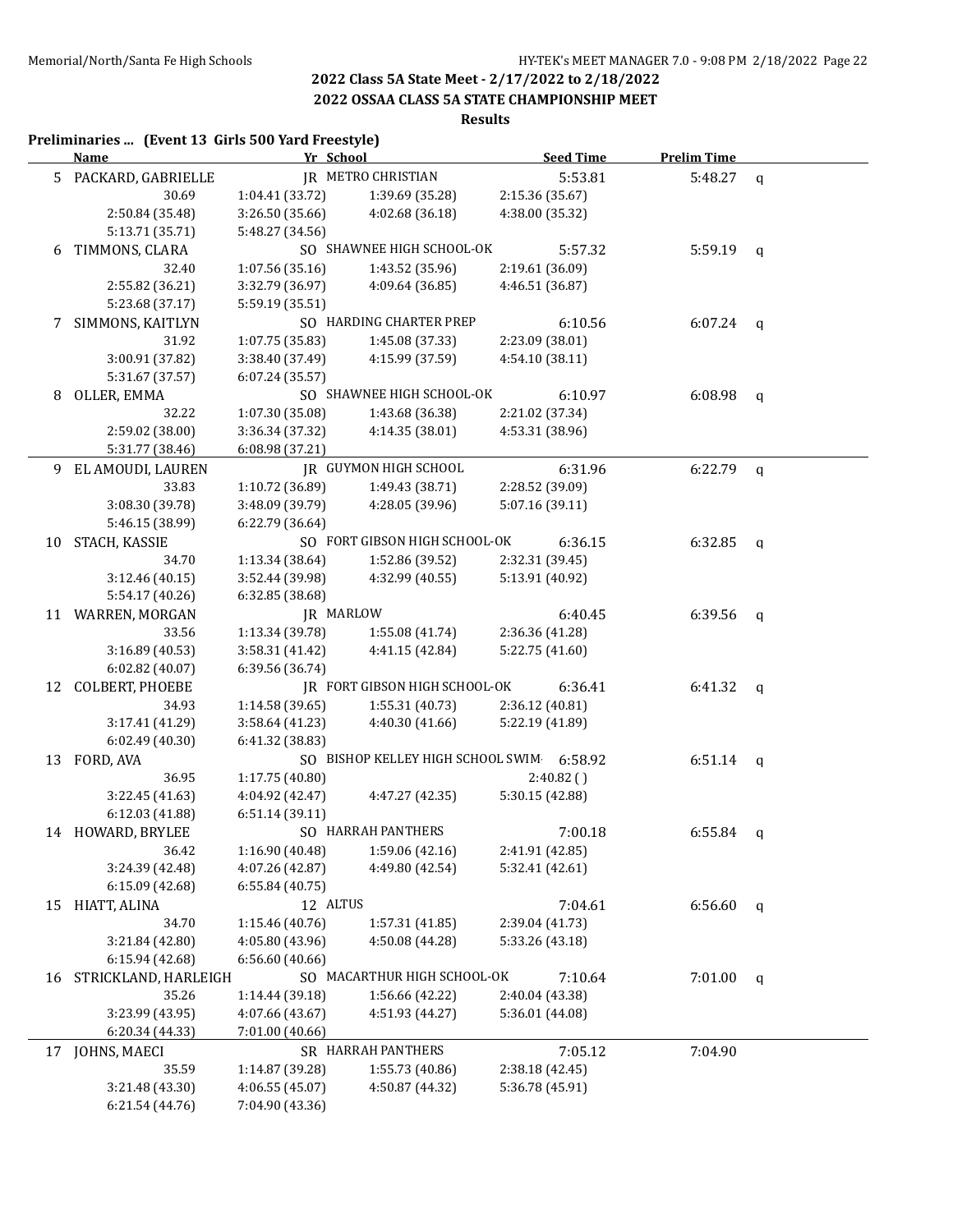## **2022 OSSAA CLASS 5A STATE CHAMPIONSHIP MEET**

# **Results**

|    | Preliminaries  (Event 13 Girls 500 Yard Freestyle) |                 |                                   |                 |                  |                    |  |
|----|----------------------------------------------------|-----------------|-----------------------------------|-----------------|------------------|--------------------|--|
|    | <b>Name</b>                                        | Yr School       |                                   |                 | <b>Seed Time</b> | <b>Prelim Time</b> |  |
| 18 | CHARRON, TAYLOR                                    |                 | <b>CARL ALBERT HIGH SCHOOL-OK</b> |                 | 7:07.93          | 7:05.57            |  |
|    | 36.70                                              | 1:18.38(41.68)  | 2:01.67 (43.29)                   | 2:45.21 (43.54) |                  |                    |  |
|    | 3:29.27 (44.06)                                    | 4:13.57 (44.30) | 4:58.55 (44.98)                   | 5:43.56 (45.01) |                  |                    |  |
|    | 6:28.04 (44.48)                                    | 7:05.57 (37.53) |                                   |                 |                  |                    |  |
| 19 | BLACKWELL, JOURNEY                                 |                 | CARL ALBERT HIGH SCHOOL-OK        |                 | 7:23.99          | 7:05.60            |  |
|    | 36.02                                              | 1:18.16(42.14)  | 2:01.69(43.53)                    | 2:46.51 (44.82) |                  |                    |  |
|    | 3:30.55 (44.04)                                    | 4:14.66 (44.11) | 4:58.45 (43.79)                   | 5:41.45(43.00)  |                  |                    |  |
|    | 6:24.85 (43.40)                                    | 7:05.60 (40.75) |                                   |                 |                  |                    |  |
| 20 | RYAN, KIWI                                         |                 | IR OOLOGAH-TALALA                 |                 | 7:30.73          | 7:09.55            |  |
|    | 36.23                                              | 1:16.19(39.96)  | 1:59.65(43.46)                    | 2:43.68 (44.03) |                  |                    |  |
|    | 3:26.29 (42.61)                                    | 4:10.49 (44.20) | 4:56.27 (45.78)                   | 5:41.49 (45.22) |                  |                    |  |
|    | 6:27.93 (46.44)                                    | 7:09.55 (41.62) |                                   |                 |                  |                    |  |
| 21 | BROCK, BLAIR                                       |                 | SR SHAWNEE HIGH SCHOOL-OK         |                 | 7:22.42          | 7:13.74            |  |
|    | 35.65                                              | 1:16.04(40.39)  | 1:59.06 (43.02)                   | 2:43.04 (43.98) |                  |                    |  |
|    | 3:28.01 (44.97)                                    | 4:14.13 (46.12) | 5:00.05 (45.92)                   | 5:46.74 (46.69) |                  |                    |  |
|    | 6:31.80(45.06)                                     | 7:13.74 (41.94) |                                   |                 |                  |                    |  |
| 22 | JOHNSON, TATUM                                     |                 | CARL ALBERT HIGH SCHOOL-OK        |                 | 7:22.58          | 7:18.09            |  |
|    | 35.32                                              | 1:15.55(40.23)  | 1:58.26 (42.71)                   | 2:42.26 (44.00) |                  |                    |  |
|    | 3:26.72 (44.46)                                    | 4:12.50 (45.78) | 4:58.89 (46.39)                   | 5:46.77 (47.88) |                  |                    |  |
|    | 6:33.30 (46.53)                                    | 7:18.09 (44.79) |                                   |                 |                  |                    |  |
| 23 | DURBIN, CARLEE                                     |                 | FR HARRAH PANTHERS                |                 | 7:21.52          | 7:31.05            |  |
|    | 38.15                                              | 1:20.68 (42.53) | 2:06.80 (46.12)                   | 2:54.81 (48.01) |                  |                    |  |
|    | 3:43.05 (48.24)                                    | 4:30.91 (47.86) | 5:18.42(47.51)                    | 6:04.60(46.18)  |                  |                    |  |
|    | 7:31.05 (1:26.45)                                  |                 |                                   |                 |                  |                    |  |

#### **Event 14 Boys 500 Yard Freestyle**

|           | State 5A:               | $4:37.74$ * $2/21/2020$ | <b>JACK CALLAN</b>        |                    | <b>BISHOP KELLEY</b> |        |
|-----------|-------------------------|-------------------------|---------------------------|--------------------|----------------------|--------|
|           | Name                    | Yr School               |                           | <b>Prelim Time</b> | <b>Finals Time</b>   | Points |
| A - Final |                         |                         |                           |                    |                      |        |
|           | 1 SCHENK, WILLIAM       |                         | SO HOLLAND HALL           | 5:03.95            | 5:04.75              | 20     |
|           | 25.55                   | 53.52 (27.97)           | 1:23.11 (29.59)           | 1:53.22(30.11)     |                      |        |
|           | 2:24.73 (31.51)         | 2:56.09 (31.36)         | 3:27.95 (31.86)           | 4:00.57 (32.62)    |                      |        |
|           | 4:33.17 (32.60)         | 5:04.75 (31.58)         |                           |                    |                      |        |
| 2         | LEE, THURMAN            |                         | IR SHAWNEE HIGH SCHOOL-OK | 5:08.64            | 5:09.23              | 17     |
|           | 26.79                   | 56.74 (29.95)           | 1:27.31 (30.57)           | 1:58.59 (31.28)    |                      |        |
|           | 2:30.26 (31.67)         | 3:02.28 (32.02)         | 3:34.59 (32.31)           | 4:06.85 (32.26)    |                      |        |
|           | 4:39.06 (32.21)         | 5:09.23 (30.17)         |                           |                    |                      |        |
| 3         | TERRELL, KARSTEN        | <b>IR MARLOW</b>        |                           | 5:18.31            | 5:18.65              | 16     |
|           | 27.20                   | 57.21 (30.01)           | 1:28.67 (31.46)           | 2:00.83 (32.16)    |                      |        |
|           | 2:33.68 (32.85)         | 3:06.43 (32.75)         | 3:39.86 (33.43)           | 4:13.27 (33.41)    |                      |        |
|           | 4:46.50 (33.23)         | 5:18.65(32.15)          |                           |                    |                      |        |
| 4         | <b>CLENDENNEN, TREY</b> | 12 ALTUS                |                           | 5:18.68            | 5:20.65              | 15     |
|           | 27.38                   | 57.97 (30.59)           | 1:29.62 (31.65)           | 2:02.54 (32.92)    |                      |        |
|           | 2:35.82 (33.28)         | 3:09.17 (33.35)         | 3:42.76 (33.59)           | 4:15.90 (33.14)    |                      |        |
|           | 4:48.96 (33.06)         | 5:20.65 (31.69)         |                           |                    |                      |        |
| 5.        | HARMS, JOSHUA           | 09 ALTUS                |                           | 5:25.22            | 5:23.92              | 14     |
|           | 28.65                   | 1:00.39 (31.74)         | 1:33.03 (32.64)           | 2:05.73 (32.70)    |                      |        |
|           | 2:39.20 (33.47)         | 3:12.40 (33.20)         | 3:45.89 (33.49)           | 4:20.31 (34.42)    |                      |        |
|           | 4:54.29 (33.98)         | 5:23.92 (29.63)         |                           |                    |                      |        |
| 6         | DEAL, ZANE              |                         | FR WESLYAN CHRISTIAN-OK   | 5:25.94            | 5:24.39              | 13     |
|           | 27.78                   | 58.23 (30.45)           | 1:30.30 (32.07)           | 2:02.83 (32.53)    |                      |        |
|           | 2:36.20 (33.37)         | 3:09.76 (33.56)         | 3:43.25 (33.49)           | 4:17.37 (34.12)    |                      |        |
|           | 4:51.05 (33.68)         | 5:24.39 (33.34)         |                           |                    |                      |        |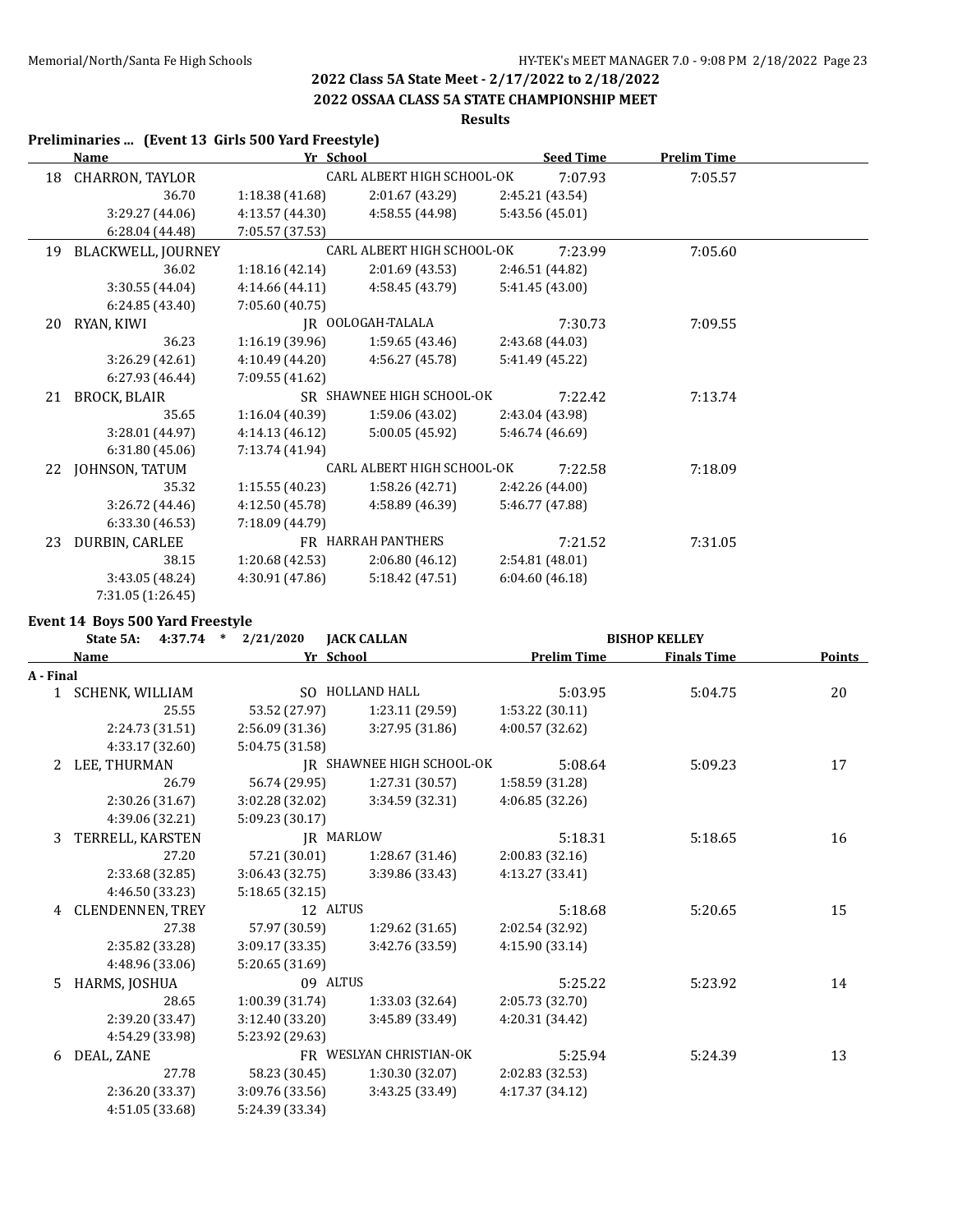#### **2022 OSSAA CLASS 5A STATE CHAMPIONSHIP MEET**

# **Results**

#### **A - Final ... (Event 14 Boys 500 Yard Freestyle)**

|                  | <b>Name</b>            | Yr School       |                                           | <b>Prelim Time</b> | <b>Finals Time</b> | <b>Points</b> |
|------------------|------------------------|-----------------|-------------------------------------------|--------------------|--------------------|---------------|
|                  | 7 MASSAD, BRODEY       |                 | SO FORT GIBSON HIGH SCHOOL-OK             | 5:29.68            | 5:25.54            | 12            |
|                  | 28.80                  | 1:00.43 (31.63) | 1:32.84 (32.41)                           | 2:05.89 (33.05)    |                    |               |
|                  | 2:39.37 (33.48)        | 3:12.69 (33.32) | 3:46.25 (33.56)                           | 4:19.94 (33.69)    |                    |               |
|                  | 4:53.34 (33.40)        | 5:25.54 (32.20) |                                           |                    |                    |               |
|                  | 8 PHILLIPS, COOPER     |                 | FR PLAINVIEW HIGH SCHOOL                  | 5:37.53            | 5:45.97            | 11            |
|                  | 29.96                  | 1:02.45 (32.49) | 1:36.51 (34.06)                           | 2:11.52 (35.01)    |                    |               |
|                  | 2:46.65 (35.13)        | 3:22.50(35.85)  | 3:58.75 (36.25)                           | 4:35.40 (36.65)    |                    |               |
|                  | 5:11.41 (36.01)        | 5:45.97 (34.56) |                                           |                    |                    |               |
| <b>B</b> - Final |                        |                 |                                           |                    |                    |               |
|                  | 9 ELLIOTT, TUCK        | 11 ALTUS        |                                           | 5:39.70            | 5:34.82            | 9             |
|                  | 29.52                  | 1:01.90 (32.38) | 1:34.66 (32.76)                           | 2:08.75 (34.09)    |                    |               |
|                  | 2:42.91 (34.16)        | 3:17.44(34.53)  | 3:52.39 (34.95)                           | 4:27.52 (35.13)    |                    |               |
|                  | 5:01.96 (34.44)        | 5:34.82 (32.86) |                                           |                    |                    |               |
|                  | 10 FINCH, LUKE         | 12 ALTUS        |                                           | 5:39.56            | 5:39.95            | 7             |
|                  | 29.96                  | 1:03.52 (33.56) | 1:37.47 (33.95)                           | 2:11.34 (33.87)    |                    |               |
|                  | 2:45.63 (34.29)        | 3:20.69(35.06)  | 3:55.91 (35.22)                           | 4:31.56 (35.65)    |                    |               |
|                  | 5:07.08 (35.52)        | 5:39.95 (32.87) |                                           |                    |                    |               |
|                  | 11 RANALLO, WILLIAM    |                 | SO BISHOP KELLEY HIGH SCHOOL SWIM 5:42.47 |                    | 5:40.71            | 6             |
|                  | 29.72                  | 1:02.71 (32.99) | 1:37.28 (34.57)                           | 2:11.63 (34.35)    |                    |               |
|                  | 2:46.54 (34.91)        | 3:21.92 (35.38) | 3:57.54 (35.62)                           | 4:33.17 (35.63)    |                    |               |
|                  | 5:08.73 (35.56)        | 5:40.71 (31.98) |                                           |                    |                    |               |
|                  | 12 RAYMER IV, VANCE    |                 | CARL ALBERT HIGH SCHOOL-OK                | 5:46.45            | 5:43.24            | 5             |
|                  | 28.56                  | 1:02.31 (33.75) | 1:36.34 (34.03)                           | 2:11.06 (34.72)    |                    |               |
|                  | 2:46.69 (35.63)        | 3:22.33 (35.64) | 3:58.31 (35.98)                           | 4:34.74 (36.43)    |                    |               |
|                  | 5:10.28 (35.54)        | 5:43.24 (32.96) |                                           |                    |                    |               |
|                  | 13 POWELL, JACK        |                 | FR HARDING CHARTER PREP                   | 5:46.56            | 5:43.78            | 4             |
|                  | 30.97                  | 1:05.07 (34.10) | 1:39.91 (34.84)                           | 2:14.85 (34.94)    |                    |               |
|                  | 2:50.15 (35.30)        | 3:25.51 (35.36) | 4:00.70 (35.19)                           | 4:35.30 (34.60)    |                    |               |
|                  | 5:10.33 (35.03)        | 5:43.78 (33.45) |                                           |                    |                    |               |
|                  | 14 HERNANDEZ, SANTIAGO |                 | SO BISHOP MCGUINNESS                      | 5:45.93            | 5:50.04            | 3             |
|                  | 30.17                  | 1:03.36 (33.19) | 1:37.49 (34.13)                           | 2:12.66 (35.17)    |                    |               |
|                  | 2:47.94 (35.28)        | 3:23.94(36.00)  | 4:00.28 (36.34)                           | 4:36.51 (36.23)    |                    |               |
|                  | 5:50.04 (1:13.53)      |                 |                                           |                    |                    |               |
| 15               | NGUYEN, JAMES          |                 | SO BISHOP MCGUINNESS                      | 5:48.71            | 5:55.41            | 2             |
|                  | 29.68                  | 1:03.04 (33.36) | 1:38.04 (35.00)                           | 2:13.93 (35.89)    |                    |               |
|                  | 2:50.54 (36.61)        | 3:27.07 (36.53) | 4:04.30 (37.23)                           | 4:41.67 (37.37)    |                    |               |
|                  | 5:19.02 (37.35)        | 5:55.41 (36.39) |                                           |                    |                    |               |
|                  | 16 KOLB, JACK          |                 | SO FORT GIBSON HIGH SCHOOL-OK             | 5:57.42            | 6:02.89            | $\mathbf{1}$  |
|                  | 30.27                  | 1:05.75 (35.48) | 1:41.94 (36.19)                           | 2:20.20 (38.26)    |                    |               |
|                  | 2:58.32 (38.12)        | 3:35.90 (37.58) | 4:12.52 (36.62)                           | 4:50.18 (37.66)    |                    |               |
|                  | 5:27.47 (37.29)        | 6:02.89 (35.42) |                                           |                    |                    |               |

#### **Event 14 Boys 500 Yard Freestyle**

| State 5A:              | 4:37.74         | $\ast$ | 2/21/2020       | <b>JACK CALLAN</b>        |                  | <b>BISHOP KELLEY</b> |                    |  |
|------------------------|-----------------|--------|-----------------|---------------------------|------------------|----------------------|--------------------|--|
| Name                   |                 |        |                 | Yr School                 | <b>Seed Time</b> |                      | <b>Prelim Time</b> |  |
| <b>Preliminaries</b>   |                 |        |                 |                           |                  |                      |                    |  |
| <b>SCHENK, WILLIAM</b> |                 |        | SO.             | HOLLAND HALL              | 5:06.89          |                      | 5:03.95 q          |  |
|                        | 26.48           |        | 55.30 (28.82)   | 1:25.47(30.17)            | 1:56.32(30.85)   |                      |                    |  |
|                        | 2:27.09 (30.77) |        | 2:58.33(31.24)  | 3:30.03(31.70)            | 4:01.84(31.81)   |                      |                    |  |
|                        | 4:33.76 (31.92) |        | 5:03.95(30.19)  |                           |                  |                      |                    |  |
| LEE, THURMAN           |                 |        |                 | IR SHAWNEE HIGH SCHOOL-OK | 5:14.52          |                      | $5:08.64$ q        |  |
|                        | 26.85           |        | 57.32 (30.47)   | 1:28.25 (30.93)           | 1:59.67 (31.42)  |                      |                    |  |
|                        | 2:31.55(31.88)  |        | 3:03.22(31.67)  | 3:34.97(31.75)            | 4:07.67 (32.70)  |                      |                    |  |
|                        | 4:39.86 (32.19) |        | 5:08.64 (28.78) |                           |                  |                      |                    |  |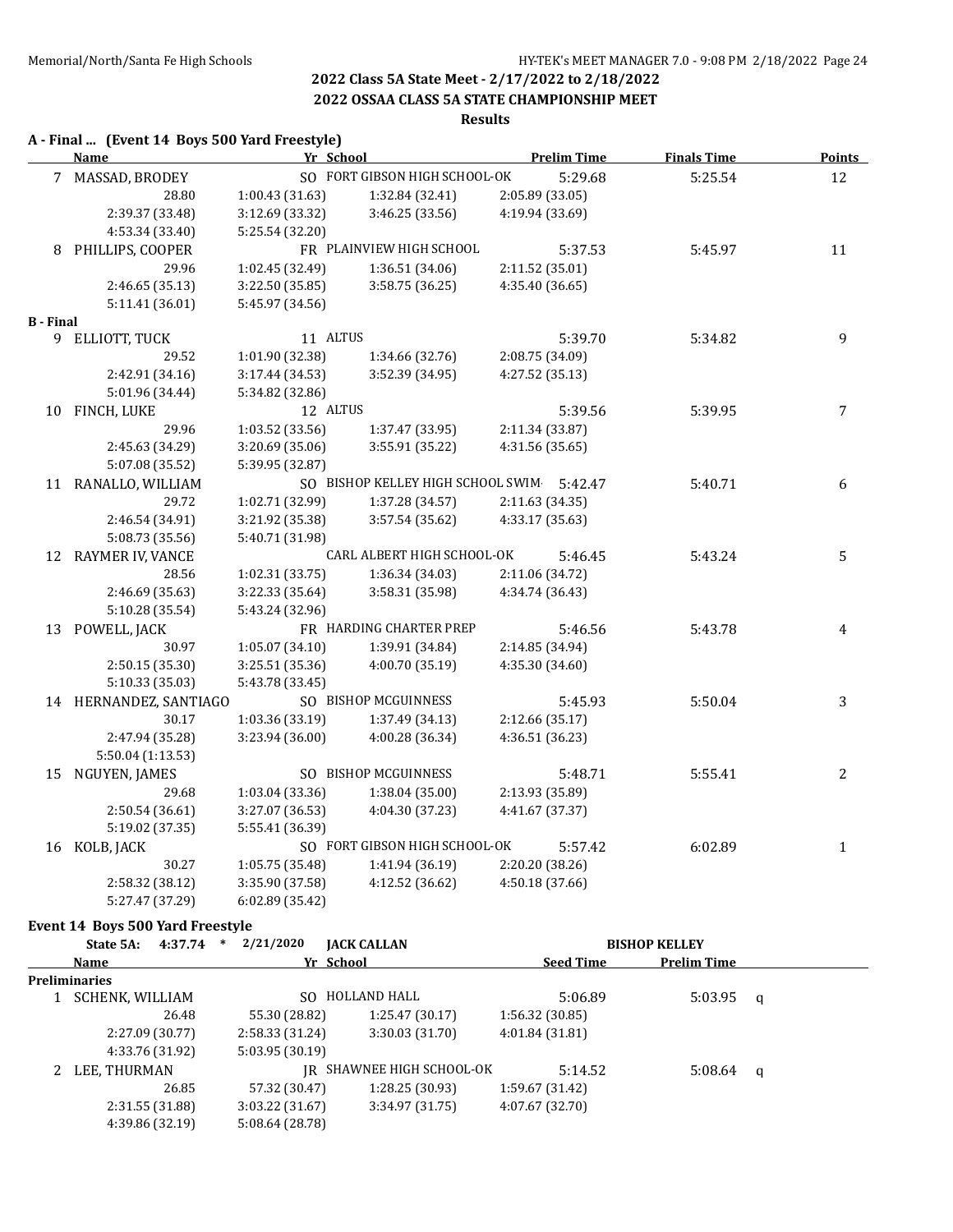#### **2022 OSSAA CLASS 5A STATE CHAMPIONSHIP MEET**

# **Results**

#### **Preliminaries ... (Event 14 Boys 500 Yard Freestyle)**

|    | <b>Name</b>              | Yr School                          |                                    |                                    | <b>Seed Time</b> | <b>Prelim Time</b> |              |
|----|--------------------------|------------------------------------|------------------------------------|------------------------------------|------------------|--------------------|--------------|
|    | 3 TERRELL, KARSTEN       | JR MARLOW                          |                                    |                                    | 5:21.94          | 5:18.31            | $\mathsf{q}$ |
|    | 26.80                    | 56.87 (30.07)                      | 1:28.31 (31.44)                    | 2:01.46 (33.15)                    |                  |                    |              |
|    | 2:34.07 (32.61)          | 3:06.78 (32.71)                    | 3:40.58 (33.80)                    | 4:13.59 (33.01)                    |                  |                    |              |
|    | 4:46.47 (32.88)          | 5:18.31 (31.84)                    |                                    |                                    |                  |                    |              |
|    | 4 CLENDENNEN, TREY       | 12 ALTUS                           |                                    |                                    | 5:32.81          | 5:18.68 $q$        |              |
|    | 27.49                    | 58.19 (30.70)                      | 1:29.56 (31.37)                    | 2:02.21 (32.65)                    |                  |                    |              |
|    | 2:35.37 (33.16)          | 3:08.48 (33.11)                    | 3:42.13 (33.65)                    | 4:15.66 (33.53)                    |                  |                    |              |
|    | 4:48.02 (32.36)          | 5:18.68 (30.66)                    |                                    |                                    |                  |                    |              |
| 5. | HARMS, JOSHUA            | 09 ALTUS                           |                                    |                                    | 5:26.80          | $5:25.22$ q        |              |
|    | 28.49                    | 59.55 (31.06)                      | 1:31.69 (32.14)                    | 2:04.61 (32.92)                    |                  |                    |              |
|    | 2:37.84 (33.23)          | 3:11.60 (33.76)                    | 3:45.55 (33.95)                    | 4:19.64 (34.09)                    |                  |                    |              |
|    | 4:53.89 (34.25)          | 5:25.22 (31.33)                    |                                    |                                    |                  |                    |              |
| 6  | DEAL, ZANE               |                                    | FR WESLYAN CHRISTIAN-OK            |                                    | 5:30.96          | $5:25.94$ q        |              |
|    | 28.49                    | 58.86 (30.37)                      | 1:30.52 (31.66)                    | 2:02.90 (32.38)                    |                  |                    |              |
|    | 2:36.15 (33.25)          | 3:09.58 (33.43)                    | 3:43.60 (34.02)                    | 4:18.28 (34.68)                    |                  |                    |              |
|    | 4:52.67 (34.39)          | 5:25.94 (33.27)                    |                                    |                                    |                  |                    |              |
| 7  | MASSAD, BRODEY           |                                    | SO FORT GIBSON HIGH SCHOOL-OK      |                                    | 5:35.37          | 5:29.68            | q            |
|    | 28.90                    | 1:00.40(31.50)                     | 1:33.45 (33.05)                    | 2:07.37 (33.92)                    |                  |                    |              |
|    | 2:41.86 (34.49)          | 3:15.60(33.74)                     | 3:49.42 (33.82)                    | 4:23.49 (34.07)                    |                  |                    |              |
|    | 4:57.20 (33.71)          | 5:29.68 (32.48)                    |                                    |                                    |                  |                    |              |
| 8  | PHILLIPS, COOPER         |                                    | FR PLAINVIEW HIGH SCHOOL           |                                    | 5:46.02          | 5:37.53            | q            |
|    | 30.20                    | 1:03.35(33.15)                     | 1:36.99 (33.64)                    | 2:11.08 (34.09)                    |                  |                    |              |
|    | 2:45.66 (34.58)          | 3:20.01 (34.35)                    | 3:54.83 (34.82)                    | 4:29.31 (34.48)                    |                  |                    |              |
|    | 5:03.94 (34.63)          | 5:37.53 (33.59)                    |                                    |                                    |                  |                    |              |
|    | 9 FINCH, LUKE            | 12 ALTUS                           |                                    |                                    | 5:49.67          | 5:39.56            | $\mathbf{q}$ |
|    | 29.66                    | 1:02.59 (32.93)                    | 1:36.36 (33.77)                    | 2:10.56 (34.20)                    |                  |                    |              |
|    |                          | 3:19.50()                          | 3:55.12 (35.62)                    | 4:30.52 (35.40)                    |                  |                    |              |
|    | 5:05.50 (34.98)          | 5:39.56 (34.06)                    |                                    |                                    |                  |                    |              |
| 10 | ELLIOTT, TUCK            | 11 ALTUS                           |                                    |                                    | 5:41.37          | 5:39.70            | $\mathsf{q}$ |
|    | 29.78                    | 1:02.66 (32.88)                    | 1:36.01 (33.35)                    | 2:10.34 (34.33)                    |                  |                    |              |
|    | 2:45.83 (35.49)          | 3:20.75 (34.92)                    | 3:56.42 (35.67)                    | 4:31.85 (35.43)                    |                  |                    |              |
|    | 5:06.73 (34.88)          | 5:39.70 (32.97)                    |                                    |                                    |                  |                    |              |
| 11 | RANALLO, WILLIAM         |                                    | SO BISHOP KELLEY HIGH SCHOOL SWIM  |                                    | 5:49.84          | 5:42.47            | q            |
|    | 29.86                    | 1:03.18 (33.32)                    | 1:37.50 (34.32)                    | 2:11.99 (34.49)                    |                  |                    |              |
|    | 2:46.92 (34.93)          | 3:22.39 (35.47)                    | 3:57.86 (35.47)                    | 4:34.10 (36.24)                    |                  |                    |              |
|    | 5:09.63 (35.53)          | 5:42.47 (32.84)                    |                                    |                                    |                  |                    |              |
|    | 12 HERNANDEZ, SANTIAGO   |                                    | SO BISHOP MCGUINNESS               |                                    | 6:11.22          | 5:45.93            | q            |
|    | 30.75                    | 1:04.48 (33.73)                    | 1:39.54 (35.06)                    | 2:14.60 (35.06)                    |                  |                    |              |
|    | 2:50.21 (35.61)          | 3:26.88 (36.67)                    | 4:02.35 (35.47)                    | 4:37.48 (35.13)                    |                  |                    |              |
|    | 5:12.82 (35.34)          | 5:45.93 (33.11)                    |                                    |                                    |                  |                    |              |
| 13 | <b>RAYMER IV, VANCE</b>  |                                    | CARL ALBERT HIGH SCHOOL-OK         |                                    | 5:51.91          | 5:46.45            | q            |
|    | 29.02                    | 1:02.69 (33.67)                    | 1:36.97 (34.28)                    | 2:11.59 (34.62)                    |                  |                    |              |
|    | 2:47.53 (35.94)          | 3:23.74 (36.21)                    | 4:00.36 (36.62)                    | 4:37.61 (37.25)                    |                  |                    |              |
|    | 5:13.76 (36.15)          | 5:46.45 (32.69)                    |                                    |                                    |                  |                    |              |
|    | 14 POWELL, JACK          |                                    | FR HARDING CHARTER PREP            |                                    | 5:47.21          | 5:46.56            | q            |
|    | 31.75                    | 1:06.42 (34.67)                    | 1:42.17 (35.75)                    | 2:17.95 (35.78)                    |                  |                    |              |
|    | 2:53.60 (35.65)          | 3:29.01 (35.41)                    | 4:03.93 (34.92)                    | 4:38.80 (34.87)                    |                  |                    |              |
|    | 5:13.63 (34.83)          | 5:46.56 (32.93)                    |                                    |                                    |                  |                    |              |
| 15 | NGUYEN, JAMES            |                                    | SO BISHOP MCGUINNESS               |                                    | 5:45.90          | 5:48.71            | q            |
|    | 29.75<br>2:48.37 (35.44) | 1:03.22 (33.47)<br>3:24.22 (35.85) | 1:37.69 (34.47)<br>4:00.46 (36.24) | 2:12.93 (35.24)<br>4:37.37 (36.91) |                  |                    |              |
|    | 5:13.66 (36.29)          | 5:48.71 (35.05)                    |                                    |                                    |                  |                    |              |
|    |                          |                                    |                                    |                                    |                  |                    |              |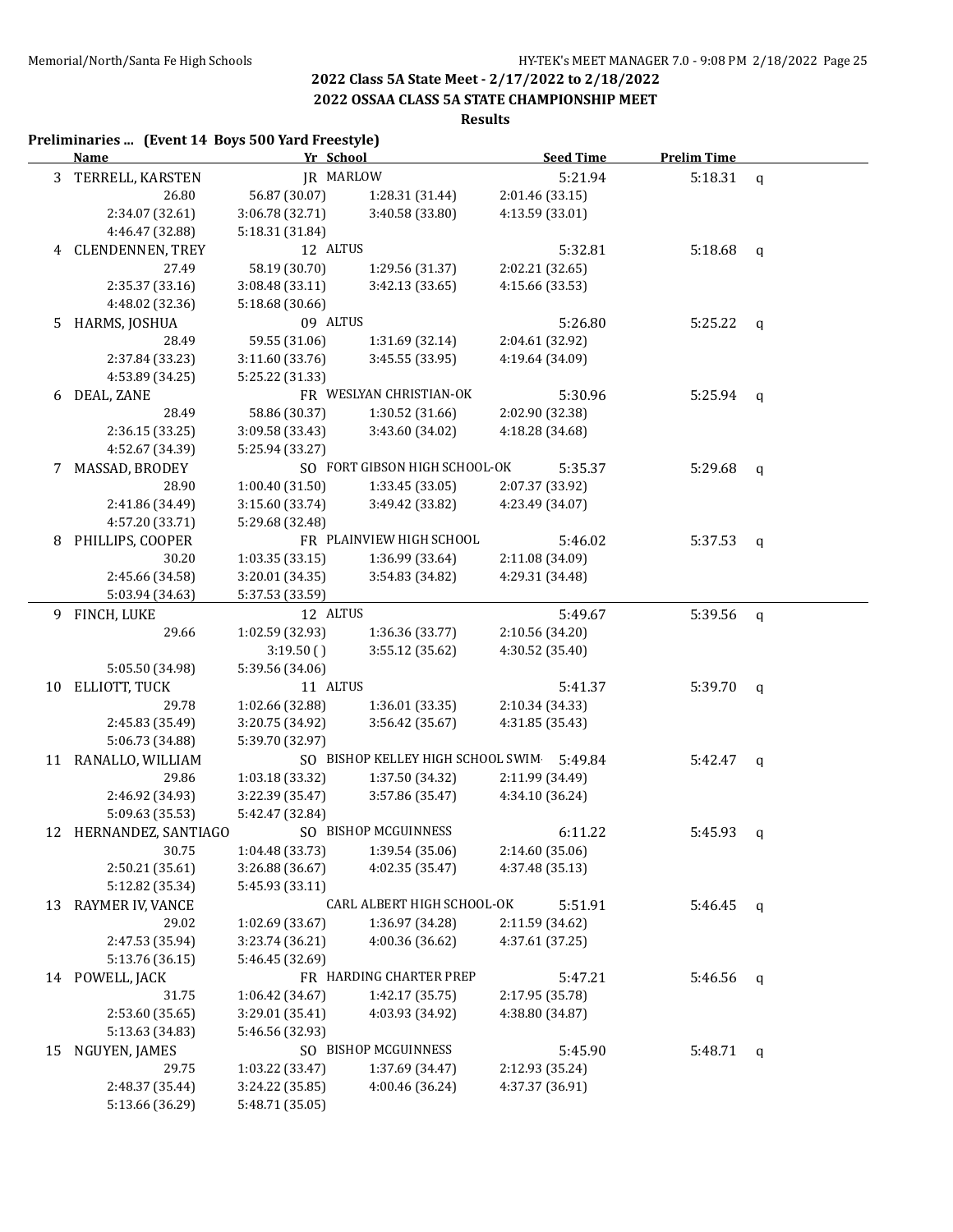**2022 OSSAA CLASS 5A STATE CHAMPIONSHIP MEET**

#### **Results**

#### **Preliminaries ... (Event 14 Boys 500 Yard Freestyle) Name Yr School Seed Time Prelim Time** 16 KOLB, JACK SO FORT GIBSON HIGH SCHOOL-OK 5:55.32 5:57.42 q 29.34 1:03.39 (34.05) 1:38.61 (35.22) 2:15.57 (36.96) 2:53.17 (37.60) 3:31.29 (38.12) 4:08.34 (37.05) 4:45.82 (37.48) 5:22.54 (36.72) 5:57.42 (34.88) 17 WATSON, REINES SR HARRAH PANTHERS 6:01.66 6:04.47 31.57 1:06.82 (35.25) 1:43.19 (36.37) 2:19.80 (36.61) 2:56.88 (37.08) 3:34.72 (37.84) 4:11.34 (36.62) 4:49.13 (37.79) 5:27.97 (38.84) 6:04.47 (36.50) 18 RAKESTRAW, TRAYDN SO SHAWNEE HIGH SCHOOL-OK 6:17.94 6:08.60 29.88 1:03.97 (34.09) 1:39.71 (35.74) 2:17.33 (37.62) 2:55.94 (38.61) 3:34.64 (38.70) 4:14.40 (39.76) 4:54.74 (40.34) 5:32.55 (37.81) 6:08.60 (36.05) 19 BOURBONNAIS, JOSH FR OOLOGAH-TALALA 6:36.05 6:11.86 29.22 1:04.46 (35.24) 1:40.18 (35.72) 2:17.87 (37.69) 2:57.38 (39.51) 3:36.87 (39.49) 4:16.46 (39.59) 4:56.49 (40.03) 5:36.02 (39.53) 6:11.86 (35.84) 20 DENIS, RILEY SR BISHOP KELLEY HIGH SCHOOL SWIM 6:38.23 6:18.36 30.98 1:05.73 (34.75) 1:42.84 (37.11) 2:20.43 (37.59) 2:59.15 (38.72) 3:40.26 (41.11) 4:19.45 (39.19) 5:00.16 (40.71) 5:41.59 (41.43) 6:18.36 (36.77) 21 RAMSEY, CALEB SO DUNCAN HIGH SCHOOL-OK 6:34.75 6:29.15 31.21 1:07.86 (36.65) 1:46.17 (38.31) 2:26.44 (40.27) 3:06.49 (40.05) 3:48.30 (41.81) 4:29.25 (40.95) 5:10.68 (41.43) 5:52.18 (41.50) 6:29.15 (36.97) 22 DOZIER, BRAXTON CARL ALBERT HIGH SCHOOL-OK 6:43.50 6:33.45 30.83 1:06.12 (35.29) 1:44.12 (38.00) 2:24.49 (40.37) 3:05.18 (40.69) 3:48.49 (43.31) 4:31.67 (43.18) 5:14.09 (42.42) 5:55.58 (41.49) 6:33.45 (37.87) 23 MCCLUNG, SHANE CARL ALBERT HIGH SCHOOL-OK 6:42.34 6:33.78 32.22 1:08.26 (36.04) 1:46.66 (38.40) 2:26.33 (39.67) 3:07.61 (41.28) 3:49.67 (42.06) 4:32.13 (42.46) 5:14.84 (42.71) 5:56.41 (41.57) 6:33.78 (37.37) 24 HILLMAN, HARRY FR BISHOP KELLEY HIGH SCHOOL SWIM 6:34.57 6:36.49 32.29 1:09.88 (37.59) 1:49.86 (39.98) 2:30.53 (40.67) 3:13.10 (42.57) 3:54.86 (41.76) 4:37.00 (42.14) 5:18.02 (41.02) 5:59.27 (41.25) 6:36.49 (37.22)

#### **Event 15 Girls 200 Yard Freestyle Relay**

|           | 1:42.42<br>$\ast$<br>State 5A: | 2/17/2018          | <b>STILLWATER</b>      | <b>Still</b>             |                      |               |
|-----------|--------------------------------|--------------------|------------------------|--------------------------|----------------------|---------------|
|           | <b>Team</b>                    |                    | Relay                  | <b>Prelim Time</b>       | <b>Finals Time</b>   | <b>Points</b> |
| A - Final |                                |                    |                        |                          |                      |               |
|           | <b>BISHOP MCGUINNESS</b>       | A                  |                        | 1:44.46                  | 1:42.60              | 40            |
|           | 1) LEWIS, MACY SO              |                    | 2) GAVULA, LILIANNA SR | 3) WHITBECK, VICTORIA JR | 4) LEWIS, ALLIE JR   |               |
|           | 24.72                          | 52.59 (27.87)      | 1:17.81 (25.22)        | 1:42.60 (24.79)          |                      |               |
|           | OOLOGAH-TALALA                 | A                  |                        | 1:49.19                  | 1:46.37              | 34            |
|           | 1) RAMSEY, ANSLEY SO           | 2) WAKE, KENDRA JR |                        | 3) BOTTIN, YLONA JR      | 4) PENDLETON, MIA SR |               |
|           | 26.81                          | 54.88 (28.07)      | 1:21.53(26.65)         | 1:46.37 (24.84)          |                      |               |
| 3         | BISHOP KELLEY HIGH SCHOOL S    | A                  |                        | 1:49.44                  | 1:46.86              | 32            |
|           | 1) HOYT, REGAN JR              |                    | 2) ZIMMERMAN, BELLA JR | 3) MUNSON, ASHLAN JR     | 4) LANE, ALEX SO     |               |
|           | 26.00                          | 53.72 (27.72)      | 1:22.18 (28.46)        | 1:46.86 (24.68)          |                      |               |
| 4         | <b>ALTUS</b>                   | A                  |                        | 1:52.16                  | 1:52.19              | 30            |
|           | 1) SCOTT, LEXIE 11             | 2) BONDS, NEELY 09 |                        | 3) DAVIS, CAISYN 09      | 4) JOHANES, KIARA 12 |               |
|           | 28.39                          | 56.30 (27.91)      | 1:24.41(28.11)         | 1:52.19 (27.78)          |                      |               |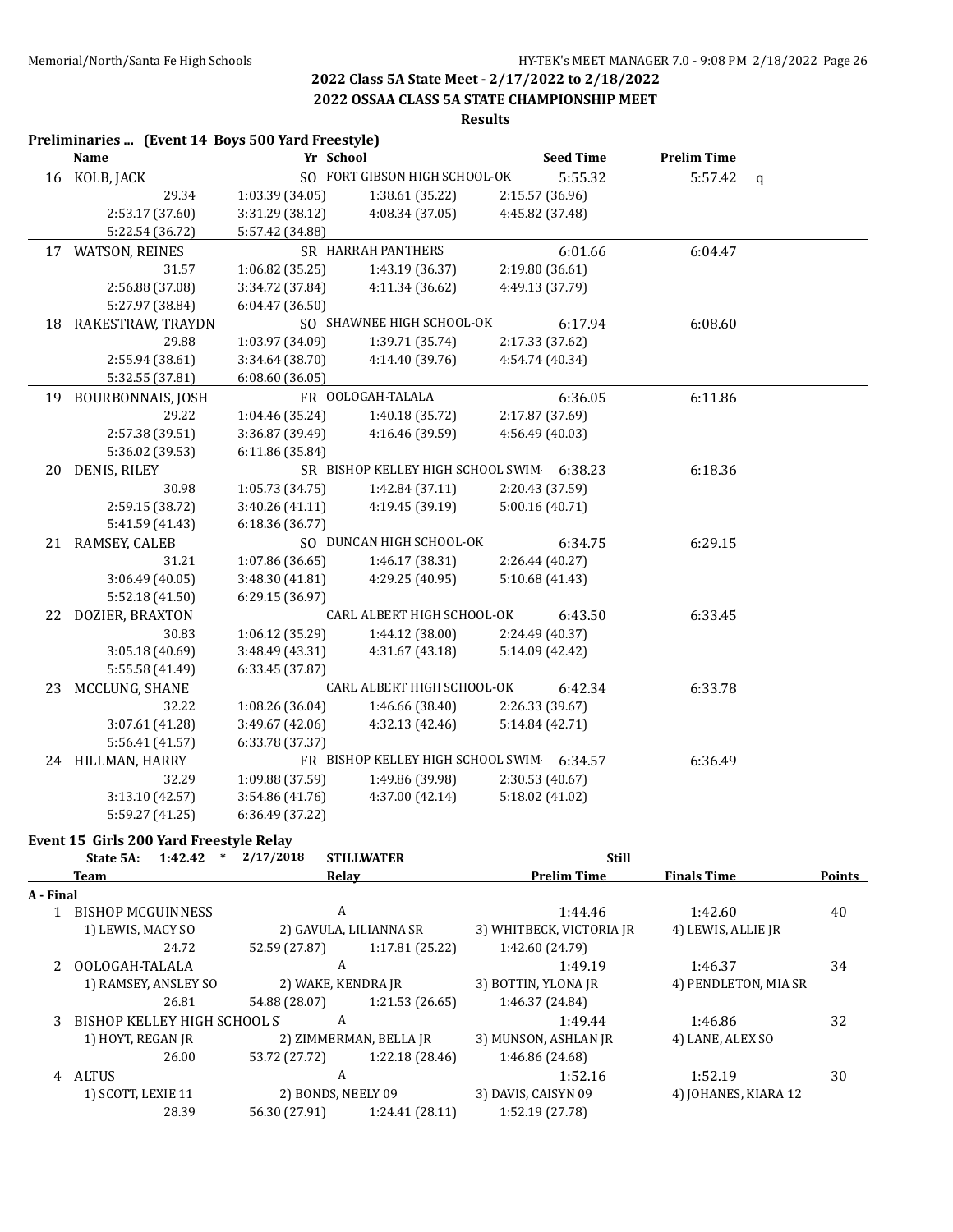### **2022 OSSAA CLASS 5A STATE CHAMPIONSHIP MEET**

#### **Results**

#### **A - Final ... (Event 15 Girls 200 Yard Freestyle Relay)**

|                  | Team                                        | Relay                               |                                   | <b>Prelim Time</b>    | <b>Finals Time</b>      | <b>Points</b> |
|------------------|---------------------------------------------|-------------------------------------|-----------------------------------|-----------------------|-------------------------|---------------|
|                  | 5 HARRAH PANTHERS                           | A                                   |                                   | 1:54.40               | 1:52.85                 | 28            |
|                  | 1) HEIN, KALYSTA FR                         |                                     | 2) DETERMAN, JACKLYNN JR          | 3) KUZNIAR, EMMA JR   | 4) MIDDENDORF, MACIE JR |               |
|                  | 28.01                                       |                                     | 57.05 (29.04) 1:25.57 (28.52)     | 1:52.85 (27.28)       |                         |               |
|                  | 6 CARL ALBERT HIGH SCHOOL-OK                | $\overline{A}$                      |                                   | 1:54.09               | 1:53.26                 | 26            |
|                  | 1) TONEY, BRYLEE                            |                                     | 2) STIERS, ASHLI                  | 3) JONES, BROOKLYN    | 4) PRICE, SHELBIE       |               |
|                  | 28.44                                       |                                     | $1:01.50(33.06)$ $1:25.22(23.72)$ | 1:53.26 (28.04)       |                         |               |
|                  | 7 FORT GIBSON HIGH SCHOOL-OK                | $\overline{A}$                      |                                   | 1:59.55               | 1:58.14                 | 24            |
|                  | 1) MARTINEZ, JOANNA JR                      |                                     | 2) WHITE, ASPEN FR                | 3) ROUSE, ADDISON FR  | 4) FRENCH, ANNA SR      |               |
|                  | 30.60                                       | 59.35 (28.75)                       | 1:28.46 (29.11)                   | 1:58.14 (29.68)       |                         |               |
| 8                | ELGIN HIGH SCHOOL-OK                        | A                                   |                                   | 2:04.80               | 2:04.42                 | 22            |
|                  | 1) ARMENDARIZ, AMAYA JR 2) NATALIA, DECK FR |                                     |                                   | 3) SVEC, AUBRI JR     | 4) PEARSON, JOSIE FR    |               |
|                  | 30.64                                       |                                     | 48.15 (17.51) 1:35.15 (47.00)     | 2:04.42 (29.27)       |                         |               |
| <b>B</b> - Final |                                             |                                     |                                   |                       |                         |               |
|                  | 9 HARDING CHARTER PREP                      | A                                   |                                   | 2:12.29               | 2:07.86                 | 18            |
|                  | 1) SUN, REYNA SR                            |                                     | 2) PETERSON, MAGGIE SO            | 3) MORRISON, FAITH SR | 4) SIMMONS, KAITLYN SO  |               |
|                  | 39.56                                       | $1:09.97(30.41)$ $1:38.91(28.94)$   |                                   | 2:07.86 (28.95)       |                         |               |
| 10               | BETHANY HIGH SCHOOL-OK                      | A                                   |                                   | 2:10.43               | 2:11.42                 | 14            |
|                  | 1) KERR, AIDAN SR 2) SALYERS, ADDIE JR      |                                     |                                   | 3) BERRY, LILY FR     | 4) MARTIN, BAILEY FR    |               |
|                  | 32.14                                       |                                     | $1:07.10(34.96)$ $1:42.18(35.08)$ | 2:11.42 (29.24)       |                         |               |
| 11               | CHICKASHA HIGH SCHOOL-OK                    | $\overline{A}$                      |                                   | 2:13.11               | 2:14.94                 | 12            |
|                  | 1) JONES, AVERY                             | 2) BOHOT, MAYSUN                    |                                   | 3) PALESANO, GRACE    | 4) CASON, BREE          |               |
|                  | 32.13                                       | $1:12.81(40.68)$ $2:14.94(1:02.13)$ |                                   |                       |                         |               |
| 12               | DUNCAN HIGH SCHOOL-OK                       | A                                   |                                   | 2:17.54               | 2:16.82                 | 10            |
|                  | 1) HUTTO, ANNA JR                           |                                     |                                   |                       | 4) WOOD, SYDNEY SR      |               |
|                  | 34.97                                       |                                     | $1:18.56(43.59)$ $1:42.43(23.87)$ | 2:16.82 (34.39)       |                         |               |
|                  |                                             |                                     |                                   |                       |                         |               |

#### **Event 15 Girls 200 Yard Freestyle Relay**

|       | State 5A: 1:42.42 *         | 2/17/2018          | <b>STILLWATER</b>             | <b>Still</b>             |                         |
|-------|-----------------------------|--------------------|-------------------------------|--------------------------|-------------------------|
|       | Team                        | Relay              |                               | <b>Seed Time</b>         | <b>Prelim Time</b>      |
|       | <b>Preliminaries</b>        |                    |                               |                          |                         |
|       | 1 BISHOP MCGUINNESS         | A                  |                               | 1:45.91                  | $1:44.46$ q             |
|       | 1) LEWIS, MACY SO           |                    | 2) GAVULA, LILIANNA SR        | 3) WHITBECK, VICTORIA JR | 4) LEWIS, ALLIE JR      |
|       | 24.81                       |                    | 53.05 (28.24) 1:18.97 (25.92) | 1:44.46 (25.49)          |                         |
|       | OOLOGAH-TALALA              | $\mathbf{A}$       |                               | 1:48.75                  | 1:49.19 $q$             |
|       | 1) RAMSEY, ANSLEY SO        | 2) WAKE, KENDRA JR |                               | 3) BOTTIN, YLONA JR      | 4) PENDLETON, MIA SR    |
|       | 27.83                       | 56.92 (29.09)      | 1:23.76 (26.84)               | 1:49.19 (25.43)          |                         |
|       | BISHOP KELLEY HIGH SCHOOL S | A                  |                               | 1:49.99                  | $1:49.44$ a             |
|       | 1) HOYT, REGAN JR           |                    | 2) ZIMMERMAN, BELLA JR        | 3) MUNSON, ASHLAN JR     | 4) LANE, ALEX SO        |
|       | 26.95                       |                    | 55.71 (28.76) 1:23.35 (27.64) | 1:49.44 (26.09)          |                         |
|       | 4 ALTUS                     | $\mathbf{A}$       |                               | 1:53.12                  | $1:52.16$ q             |
|       | 1) SCOTT, LEXIE 11          | 2) BONDS, NEELY 09 |                               | 3) DAVIS, CAISYN 09      | 4) JOHANES, KIARA 12    |
|       | 28.85                       | 56.36 (27.51)      | 1:24.66 (28.30)               | 1:52.16(27.50)           |                         |
| $5 -$ | CARL ALBERT HIGH SCHOOL-OK  | A                  |                               | 1:55.86                  | $1:54.09$ q             |
|       | 1) TONEY, BRYLEE            | 2) STIERS, ASHLI   |                               | 3) JONES, BROOKLYN       | 4) PRICE, SHELBIE       |
|       | 28.69                       |                    | 1:26.30()                     | 1:54.09 (27.79)          |                         |
| 6     | <b>HARRAH PANTHERS</b>      | $\mathbf{A}$       |                               | 1:54.21                  | $1:54.40$ q             |
|       | 1) HEIN, KALYSTA FR         |                    | 2) DETERMAN, JACKLYNN JR      | 3) KUZNIAR, EMMA JR      | 4) MIDDENDORF, MACIE JR |
|       | 27.83                       |                    | 57.56 (29.73) 1:27.06 (29.50) | 1:54.40 (27.34)          |                         |
|       | FORT GIBSON HIGH SCHOOL-OK  | A                  |                               | 2:00.21                  | 1:59.55 $q$             |
|       | 1) MARTINEZ, JOANNA JR      | 2) WHITE, ASPEN FR |                               | 3) ROUSE, ADDISON FR     | 4) FRENCH, ANNA SR      |
|       | 30.27                       | 59.34 (29.07)      | 1:29.64 (30.30)               | 1:59.55 (29.91)          |                         |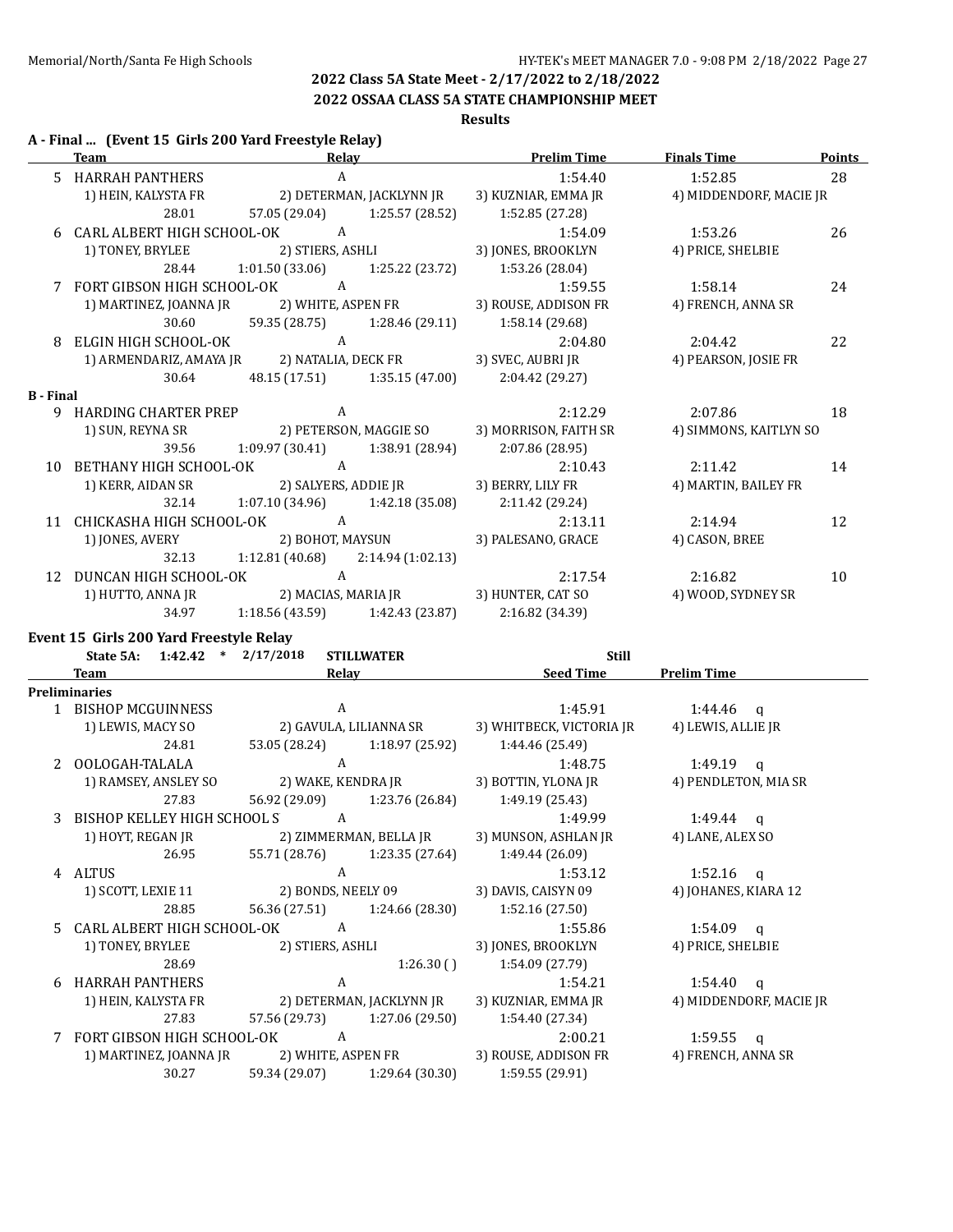**2022 OSSAA CLASS 5A STATE CHAMPIONSHIP MEET**

**Results**

#### **Preliminaries ... (Event 15 Girls 200 Yard Freestyle Relay)**

|     | Team                                        | <b>Relav</b>                      |                                   | <b>Seed Time</b>      | <b>Prelim Time</b>     |
|-----|---------------------------------------------|-----------------------------------|-----------------------------------|-----------------------|------------------------|
|     | ELGIN HIGH SCHOOL-OK<br>$\mathbf{A}$        |                                   | 2:08.42                           | $2:04.80$ q           |                        |
|     | 1) ARMENDARIZ, AMAYA JR 2) NATALIA, DECK FR |                                   |                                   | 3) SVEC, AUBRI JR     | 4) PEARSON, JOSIE FR   |
|     | 30.96                                       |                                   | $1:03.77(32.81)$ $1:35.66(31.89)$ | 2:04.80 (29.14)       |                        |
| 9   | BETHANY HIGH SCHOOL-OK                      | $\overline{A}$                    |                                   | 2:12.59               | $2:10.43$ a            |
|     | 1) KERR, AIDAN SR                           |                                   | 2) SALYERS, ADDIE JR              | 3) CLIFTON, ALAINA SO | 4) MARTIN, BAILEY FR   |
|     | 32.69                                       |                                   | $1:07.51(34.82)$ $1:39.59(32.08)$ | 2:10.43(30.84)        |                        |
| 10. | <b>HARDING CHARTER PREP</b>                 | A                                 |                                   | 2:14.42               | $2:12.29$ a            |
|     | 1) SUN, REYNA SR 2) PETERSON, MAGGIE SO     |                                   |                                   | 3) MORRISON, FAITH SR | 4) SIMMONS, KAITLYN SO |
|     | 42.46                                       |                                   | $1:10.95(28.49)$ $1:41.69(30.74)$ | 2:12.29(30.60)        |                        |
| 11  | CHICKASHA HIGH SCHOOL-OK A                  |                                   |                                   | 2:12.93               | $2:13.11$ q            |
|     | 1) JONES, AVERY                             | 2) BOHOT, MAYSUN                  |                                   | 3) KENNEDY, ADDISON   | 4) CASON, BREE         |
|     | 33.25                                       |                                   | $1:07.95(34.70)$ $1:42.95(35.00)$ | 2:13.11(30.16)        |                        |
| 12  | DUNCAN HIGH SCHOOL-OK                       | $\overline{A}$                    |                                   | 2:20.07               | $2:17.54$ q            |
|     | 1) HUTTO, ANNA JR 2) MACIAS, MARIA JR       |                                   |                                   | 3) HUNTER, CAT SO     | 4) WOOD, SYDNEY SR     |
|     | 35.28                                       |                                   | $1:08.84(33.56)$ $1:42.42(33.58)$ | 2:17.54(35.12)        |                        |
|     | SHAWNEE HIGH SCHOOL-OK                      | A                                 |                                   | 2:00.53               | DQ                     |
|     |                                             |                                   |                                   | 3) TIMMONS, CLARA SO  | 4) OLLER, EMMA SO      |
|     | 27.71                                       | 1:00.69 (32.98)                   | 1:30.72 (30.03)                   |                       |                        |
|     | OKLAHOMA CHRISTIAN SCHOOL                   | A                                 |                                   | 2:01.38               | DQ                     |
|     | 1) DJIOTO, CHELSEA JR                       | 2) WRIGHT, EVELYN SO              |                                   | 3) SAGE, STELLA SO    | 4) BABB, ABBY SR       |
|     | 29.13                                       | $1:00.38(31.25)$ $1:30.25(29.87)$ |                                   |                       |                        |

**Event 16 Boys 200 Yard Freestyle Relay**

**State 5A: 1:28.23 \* 2/22/2020 BISHOP KELLEY HIGH SCHOOL SWIM BISHOP KELLEY I Wilson, P Hunt, P Hoang, J Callan**

|           | <b>Team</b>                            | Relav         |                               | <b>Prelim Time</b>         | <b>Finals Time</b>    | <b>Points</b> |
|-----------|----------------------------------------|---------------|-------------------------------|----------------------------|-----------------------|---------------|
| A - Final |                                        |               |                               |                            |                       |               |
|           | 1 BISHOP KELLEY HIGH SCHOOL S          | A             |                               | 1:35.77                    | 1:34.29               | 40            |
|           | 1) PHILBECK, JACOB JR                  |               | 2) GILBERT, CALEB JR          | 3) BERG, PATRICK FR        | 4) WILSON, IAN SR     |               |
|           | 24.10                                  | 48.73 (24.63) | 1:12.69 (23.96)               | 1:34.29 (21.60)            |                       |               |
| 2         | GUYMON HIGH SCHOOL                     | $\mathbf{A}$  |                               | 1:35.28                    | 1:35.36               | 34            |
|           | 1) MERWIN, MACKOBE SR                  |               | 2) GOMEZ, GAGE SO             | 3) OAKES, HARRISON SO      | 4) MUSSMAN, THOMAS SR |               |
|           | 24.13                                  | 49.16 (25.03) | 1:13.07 (23.91)               | 1:35.36 (22.29)            |                       |               |
|           | 3 CARL ALBERT HIGH SCHOOL-OK           | A             |                               | 1:36.98                    | 1:36.91               | 32            |
|           | 1) BALES, JACKSON                      |               | 2) RAYMER IV, VANCE           | 3) LAM, BRIAN              | 4) GILLIAM, MICHAEL   |               |
|           | 24.65                                  |               | 49.04 (24.39) 1:13.41 (24.37) | 1:36.91 (23.50)            |                       |               |
|           | 4 ALTUS                                | A             |                               | 1:36.85                    | 1:37.93               | 30            |
|           | 1) WEHMEYER, BRYCE 12                  |               | 2) FINCH, LUKE 12             | 3) HAMON, GUNNER 11        | 4) SOCHA, GEORGE 11   |               |
|           | 25.13                                  |               | 49.84 (24.71) 1:14.06 (24.22) | 1:37.93 (23.87)            |                       |               |
| 5.        | FORT GIBSON HIGH SCHOOL-OK             | A             |                               | 1:41.69                    | 1:41.40               | 28            |
|           | 1) BATES, ZACKARY SO                   |               | 2) MASSAD, BRODEY SO          | 3) KOLB, JACK SO           | 4) WATTS, BEN SR      |               |
|           | 25.70                                  |               | 50.72 (25.02) 1:16.25 (25.53) | 1:41.40(25.15)             |                       |               |
|           | 6 BISHOP MCGUINNESS                    | $\mathbf{A}$  |                               | 1:43.14                    | 1:41.75               | 26            |
|           | 1) BUNNAG, MAX JR                      |               | 2) PARENT, ALEXANDER JR       | 3) SCHOEFFLER, NICHOLAS JR | 4) ISON, HENRY JR     |               |
|           | 25.16                                  |               | 51.23 (26.07) 1:16.66 (25.43) | 1:41.75 (25.09)            |                       |               |
|           | 7 DUNCAN HIGH SCHOOL-OK                | A             |                               | 1:46.53                    | 1:44.29               | 24            |
|           | 1) POLLOCK, ASA SO 2) MIKES, XAVIER SR |               |                               | 3) GUERNSEY III, TREY SR   | 4) RAMSEY, CALEB SO   |               |
|           | 25.26                                  |               | 50.80 (25.54) 1:17.25 (26.45) | 1:44.29 (27.04)            |                       |               |
| 8         | ELGIN HIGH SCHOOL-OK                   | $\mathbf{A}$  |                               | 1:48.70                    | 1:46.97               | 22            |
|           | 1) THOMPSON, MASON JR                  |               | 2) BRADLEY, MURDOC SO         | 3) BRONKEMA, NOAH SO       | 4) FORD, TONY SR      |               |
|           | 27.64                                  |               | 54.99 (27.35) 1:21.69 (26.70) | 1:46.97 (25.28)            |                       |               |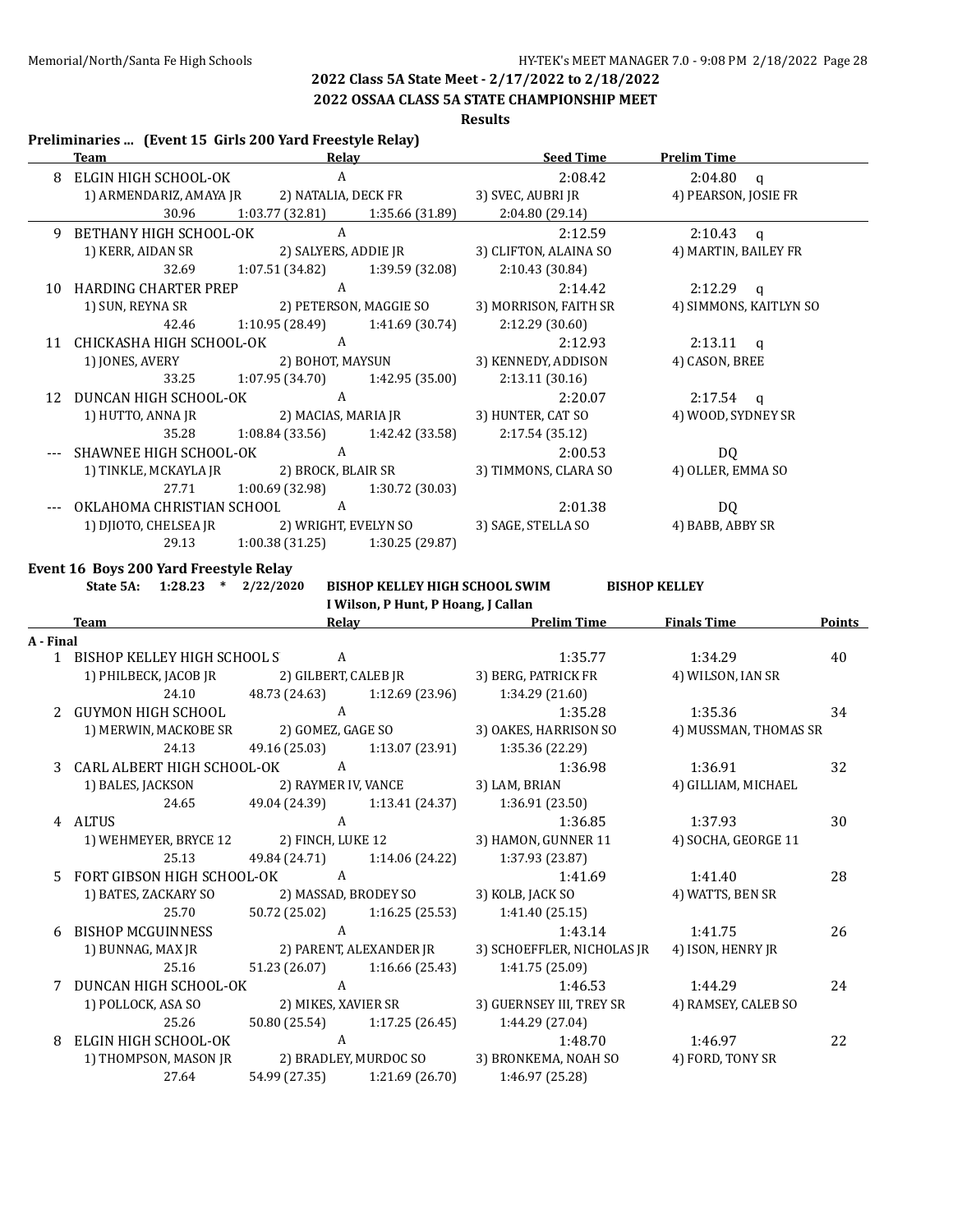**2022 OSSAA CLASS 5A STATE CHAMPIONSHIP MEET**

**Results**

|                  | B - Final  (Event 16 Boys 200 Yard Freestyle Relay)<br><b>Team</b> | <b>Example 2</b> Relay                  | <b>Example 2 Prelim Time</b> | <b>Finals Time</b><br><b>Points</b> |
|------------------|--------------------------------------------------------------------|-----------------------------------------|------------------------------|-------------------------------------|
| <b>B</b> - Final |                                                                    |                                         |                              |                                     |
|                  | 9 OOLOGAH-TALALA                                                   | A                                       | 1:50.18                      | 18<br>1:47.30                       |
|                  | 1) BOURBONNAIS, JOSH FR                                            | 2) AUSTIN, ELIJAH SO                    | 3) GIERTZ, CARSON FR         | 4) LANGBEHN, BRADEN JR              |
|                  | 25.03                                                              | 53.75 (28.72)<br>1:21.01 (27.26)        | 1:47.30 (26.29)              |                                     |
|                  | 10 BETHANY HIGH SCHOOL-OK                                          | $\mathbf{A}$                            |                              | 14                                  |
|                  |                                                                    |                                         | 1:51.08                      | 1:51.76                             |
|                  | 1) DUKE, KHY JR                                                    | 2) WILLIAMS, CHARLES SR                 | 3) WALSH, CONNOR SR          | 4) NYGREN, ETHAN SO                 |
|                  | 27.44                                                              | 56.69 (29.25)<br>1:24.98 (28.29)        | 1:51.76 (26.78)              |                                     |
|                  | 11 MOUNT ST MARY                                                   | $\mathbf{A}$                            | 1:57.75                      | 12<br>1:56.18                       |
|                  | 1) AMSLER, RILEY JR                                                | 2) RIEGER, TRAVIS JR                    | 3) RODRIGUEZ, JUAN FR        | 4) LASSITER, KEEGAN SO              |
|                  | 28.57                                                              | 1:01.44 (32.87)<br>1:33.05 (31.61)      | 1:56.18 (23.13)              |                                     |
|                  | 12 MACARTHUR HIGH SCHOOL-OK                                        | A                                       | 1:59.28                      | 1:57.71<br>10                       |
|                  | 1) BENTLEY, HAYDEN JR                                              | 2) MURPHY, TRAVIS SO                    | 3) WEAVER, ALEX JR           | 4) CHANDLER, CHRIS JR               |
|                  | 32.16                                                              | 1:02.85(30.69)<br>1:31.29 (28.44)       | 1:57.71 (26.42)              |                                     |
|                  | Event 16 Boys 200 Yard Freestyle Relay                             |                                         |                              |                                     |
|                  | State 5A: 1:28.23 * 2/22/2020                                      | <b>BISHOP KELLEY HIGH SCHOOL SWIM</b>   |                              | <b>BISHOP KELLEY</b>                |
|                  |                                                                    | I Wilson, P Hunt, P Hoang, J Callan     |                              |                                     |
|                  | <b>Team</b>                                                        | <b>Relay Example 2018</b>               | <b>Seed Time</b>             | <b>Prelim Time</b>                  |
|                  | <b>Preliminaries</b>                                               |                                         |                              |                                     |
|                  | 1 GUYMON HIGH SCHOOL                                               | A                                       | 1:37.51                      | 1:35.28 $q$                         |
|                  | 1) MERWIN, MACKOBE SR                                              | 2) GOMEZ, GAGE SO                       | 3) OAKES, HARRISON SO        | 4) MUSSMAN, THOMAS SR               |
|                  |                                                                    |                                         |                              |                                     |
|                  | 24.62                                                              | 49.04 (24.42)<br>1:13.31 (24.27)        | 1:35.28 (21.97)              |                                     |
|                  | 2 BISHOP KELLEY HIGH SCHOOL S                                      | $\mathbf{A}$                            | 1:40.63                      | $1:35.77$ q                         |
|                  | 1) PHILBECK, JACOB JR                                              | 2) GILBERT, CALEB JR                    | 3) BERG, PATRICK FR          | 4) WILSON, IAN SR                   |
|                  | 23.90                                                              | 48.86 (24.96)<br>1:13.64 (24.78)        | 1:35.77(22.13)               |                                     |
|                  | 3 ALTUS                                                            | $\mathbf{A}$                            | 1:38.70                      | 1:36.85 $q$                         |
|                  |                                                                    | 1) WEHMEYER, BRYCE 12 2) FINCH, LUKE 12 | 3) HAMON, GUNNER 11          | 4) SOCHA, GEORGE 11                 |
|                  | 24.41                                                              | 49.36 (24.95) 1:13.16 (23.80)           | 1:36.85 (23.69)              |                                     |
|                  | 4 CARL ALBERT HIGH SCHOOL-OK                                       | $\overline{A}$                          | 1:37.21                      | 1:36.98 $q$                         |
|                  | 1) BALES, JACKSON                                                  | 2) RAYMER IV, VANCE                     | 3) LAM, BRIAN                | 4) GILLIAM, MICHAEL                 |
|                  | 24.19                                                              | 48.70 (24.51)<br>1:13.33(24.63)         | 1:36.98 (23.65)              |                                     |
| 5.               | FORT GIBSON HIGH SCHOOL-OK                                         | $\overline{A}$                          | 1:42.14                      | 1:41.69 $q$                         |
|                  | 1) BATES, ZACKARY SO                                               | 2) MASSAD, BRODEY SO                    | 3) KOLB, JACK SO             | 4) WATTS, BEN SR                    |
|                  | 26.03                                                              | 50.82 (24.79)<br>1:16.40(25.58)         | 1:41.69 (25.29)              |                                     |
|                  | 6 BISHOP MCGUINNESS                                                | $\boldsymbol{A}$                        | 1:42.34                      | 1:43.14 $q$                         |
|                  | 1) BUNNAG, MAX JR                                                  | 2) PARENT, ALEXANDER JR                 | 3) SCHOEFFLER, NICHOLAS JR   | 4) ISON, HENRY JR                   |
|                  | 25.21                                                              | 51.98 (26.77) 1:17.72 (25.74)           | 1:43.14 (25.42)              |                                     |
| 7                | DUNCAN HIGH SCHOOL-OK                                              | A                                       | 1:47.53                      | 1:46.53 $q$                         |
|                  | 1) POLLOCK, ASA SO                                                 | 2) MIKES, XAVIER SR                     | 3) GUERNSEY III, TREY SR     | 4) RAMSEY, CALEB SO                 |
|                  | 26.39                                                              | 51.99 (25.60)<br>1:18.70 (26.71)        | 1:46.53 (27.83)              |                                     |
|                  |                                                                    | $\boldsymbol{A}$                        |                              |                                     |
| 8                | ELGIN HIGH SCHOOL-OK                                               |                                         | 1:50.00                      | 1:48.70 $q$                         |
|                  | 1) BRONKEMA, NOAH SO                                               | 2) BRADLEY, MURDOC SO                   | 3) THOMPSON, MASON JR        | 4) FORD, TONY SR                    |
|                  | 27.80                                                              | 55.77 (27.97)<br>1:23.03 (27.26)        | 1:48.70 (25.67)              |                                     |
| 9.               | OOLOGAH-TALALA                                                     | A                                       | 1:56.63                      | 1:50.18<br>q                        |
|                  | 1) BOURBONNAIS, JOSH FR                                            | 2) AUSTIN, ELIJAH SO                    | 3) GIERTZ, CARSON FR         | 4) LANGBEHN, BRADEN JR              |
|                  | 26.34                                                              | 55.44 (29.10)<br>1:23.88 (28.44)        | 1:50.18 (26.30)              |                                     |
| 10               | BETHANY HIGH SCHOOL-OK                                             | $\boldsymbol{A}$                        | 1:53.69                      | 1:51.08<br>$\mathbf{q}$             |
|                  | 1) DUKE, KHY JR                                                    | 2) WILLIAMS, CHARLES SR                 | 3) WALSH, CONNOR SR          | 4) NYGREN, ETHAN SO                 |
|                  | 27.18                                                              | 55.94 (28.76)<br>1:24.10 (28.16)        | 1:51.08 (26.98)              |                                     |
| 11               | <b>MOUNT ST MARY</b>                                               | $\boldsymbol{A}$                        | 2:00.26                      | 1:57.75<br>q                        |
|                  | 1) AMSLER, RILEY JR                                                | 2) RIEGER, TRAVIS JR                    | 3) RODRIGUEZ, JUAN FR        | 4) LASSITER, KEEGAN SO              |
|                  | 28.74                                                              | 1:02.11 (33.37)<br>1:35.07 (32.96)      | 1:57.75 (22.68)              |                                     |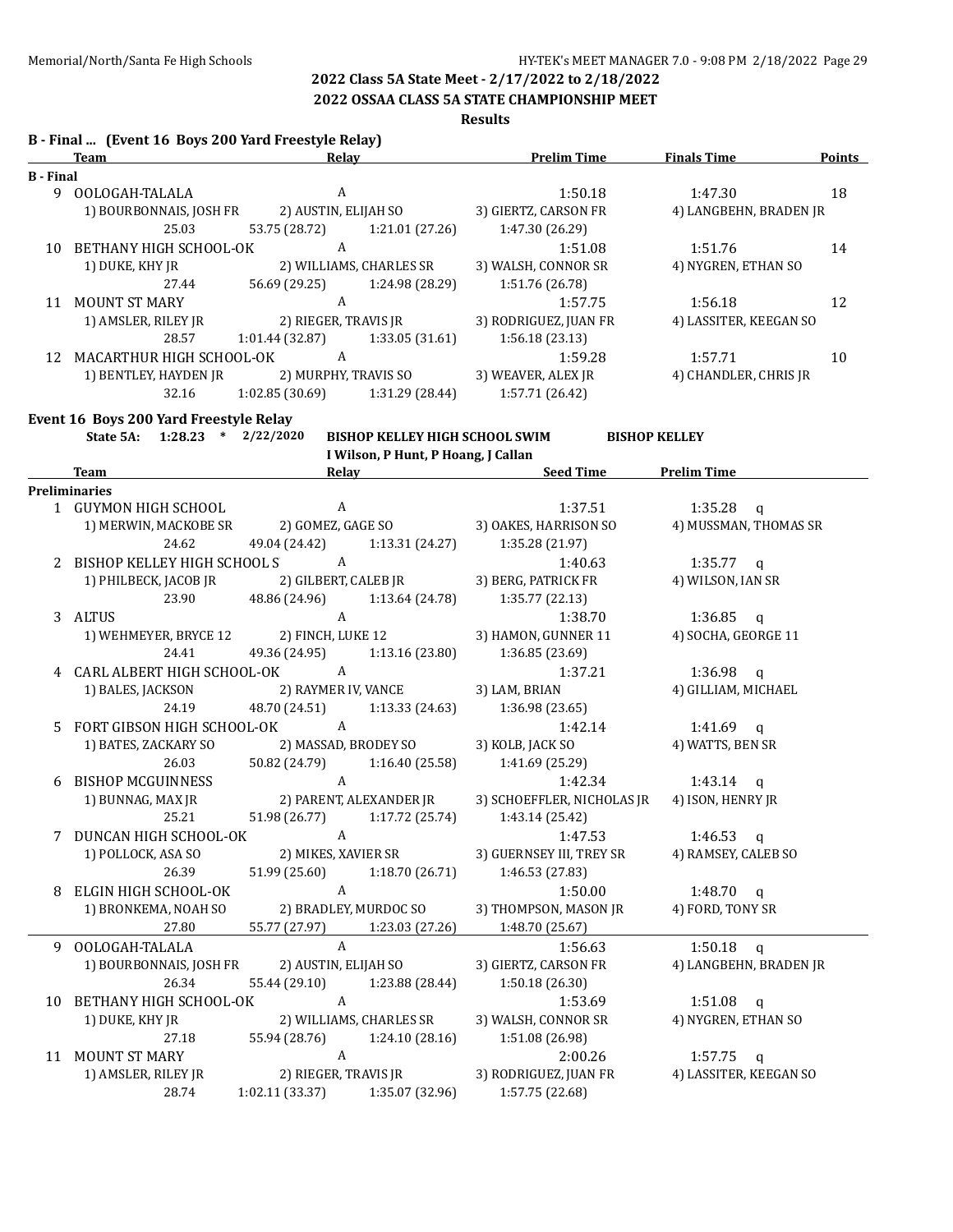#### **2022 OSSAA CLASS 5A STATE CHAMPIONSHIP MEET**

# **Results**

#### **Preliminaries ... (Event 16 Boys 200 Yard Freestyle Relay)**

|    | Team                     | Relay                |                   | <b>Seed Time</b>      | <b>Prelim Time</b>      |
|----|--------------------------|----------------------|-------------------|-----------------------|-------------------------|
| 12 | MACARTHUR HIGH SCHOOL-OK | A                    |                   | 1:58.91               | 1:59.28<br>$\mathbf{q}$ |
|    | 1) BENTLEY, HAYDEN JR    | 2) MURPHY, TRAVIS SO |                   | 3) WEAVER, ALEX JR    | 4) CHANDLER, CHRIS JR   |
|    | 33.07                    | 1:03.89(30.82)       | 1:32.77 (28.88)   | 1:59.28 (26.51)       |                         |
|    | CHICKASHA HIGH SCHOOL-OK | A                    |                   | 1:56.55               | DQ                      |
|    | 1) CASTRELLON, CAYDEN    | 2) WOODS, BRANT      |                   | 3) LIM, DAO HONG      | 4) CROWL, LIAM          |
|    | 28.16                    | 57.75 (29.59)        | 1:25.45 (27.70)   |                       |                         |
|    | SHAWNEE HIGH SCHOOL-OK   | A                    |                   | 1:49.92               | DQ                      |
|    | 1) RAKESTRAW, TRAYDN SO  | 2) HAIR, JACKSON SR  |                   | 3) SMITH, MADDOX JR   | 4) CERVANTES, ADEN SR   |
|    | 26.33                    | 53.87 (27.54)        | 1:20.46 (26.59)   |                       |                         |
|    | MARLOW                   | A                    |                   | 1:37.09               | DQ                      |
|    | 1) DAVOULT, GAGE IR      | 2) BANKS, LUKE JR    |                   | 3) RAMSEY, BRAXTON SR | 4) TERRELL, KARSTEN JR  |
|    | 22.98                    | 47.09 (24.11)        | 1:12.28 (25.19)   |                       |                         |
|    | <b>HERITAGE HALL</b>     | A                    |                   | 1:49.92               | DQ                      |
|    | 1) FOWLER, JACKSON JR    |                      | 2) THOMAS, BEN FR | 3) ACOSTA, LUCAS FR   | 4) FLYNN, OWEN SR       |
|    | 28.28                    | 56.16 (27.88)        | 1:24.44 (28.28)   |                       |                         |

#### **Event 17 Girls 100 Yard Backstroke**

|                  | State 5A:<br>55.41  | * $2/18/2022$<br><b>PIPER MCNEIL</b> | <b>SHAWNEE</b>     |                    |                |
|------------------|---------------------|--------------------------------------|--------------------|--------------------|----------------|
|                  | <b>Name</b>         | Yr School                            | <b>Prelim Time</b> | <b>Finals Time</b> | <b>Points</b>  |
| A - Final        |                     |                                      |                    |                    |                |
|                  | 1 MCNEIL, PIPER     | IR SHAWNEE HIGH SCHOOL-OK            | 56.07              | $55.41*$           | 20             |
|                  | 26.75               | 55.41 (28.66)                        |                    |                    |                |
|                  | SHAPARD, GRACIE     | SR HERITAGE HALL                     | 1:00.27            | 59.93              | 17             |
|                  | 28.53               | 59.93 (31.40)                        |                    |                    |                |
| 3                | SNOOKS, ABBEY       | CARL ALBERT HIGH SCHOOL-OK           | 1:05.70            | 1:04.35            | 16             |
|                  | 31.40               | 1:04.35 (32.95)                      |                    |                    |                |
|                  | 4 MIDDENDORF, MACIE | <b>JR HARRAH PANTHERS</b>            | 1:05.41            | 1:04.93            | 15             |
|                  | 31.96               | 1:04.93 (32.97)                      |                    |                    |                |
| 5                | MCDONALD, ASHLEY    | FR SHAWNEE HIGH SCHOOL-OK            | 1:07.31            | 1:06.24            | 14             |
|                  | 32.96               | 1:06.24 (33.28)                      |                    |                    |                |
|                  | 6 HAMMOND, HELEN    | CARL ALBERT HIGH SCHOOL-OK           | 1:09.60            | 1:09.65            | 13             |
|                  | 33.29               | 1:09.65(36.36)                       |                    |                    |                |
|                  | 7 FARMER, KAYCIE    | JR FORT GIBSON HIGH SCHOOL-OK        | 1:10.89            | 1:11.49            | 12             |
|                  | 33.71               | 1:11.49 (37.78)                      |                    |                    |                |
|                  | TOLL, ADDY          | SO HERITAGE HALL                     | 1:12.14            | 1:11.73            | 11             |
|                  | 34.64               | 1:11.73 (37.09)                      |                    |                    |                |
| <b>B</b> - Final |                     |                                      |                    |                    |                |
|                  | 9 SCOTT, LEXIE      | 11 ALTUS                             | 1:12.57            | 1:12.46            | 9              |
|                  | 34.63               | 1:12.46 (37.83)                      |                    |                    |                |
|                  | 10 SLAMA, MADELINE  | <b>JR HARRAH PANTHERS</b>            | 1:13.38            | 1:13.42            | 7              |
|                  | 35.45               | 1:13.42 (37.97)                      |                    |                    |                |
|                  | 11 KUEHNERT, KIM    | SO BISHOP KELLEY HIGH SCHOOL SWIM    | 1:14.73            | 1:13.86            | 6              |
|                  | 34.99               | 1:13.86 (38.87)                      |                    |                    |                |
|                  | 12 ANDREWS, ALLISON | SR BISHOP KELLEY HIGH SCHOOL SWIM    | 1:12.92            | 1:14.30            | 5              |
|                  | 36.01               | 1:14.30 (38.29)                      |                    |                    |                |
| 13               | DAVIS, CAISYN       | 09 ALTUS                             | 1:16.80            | 1:14.91            | 4              |
|                  | 35.70               | 1:14.91 (39.21)                      |                    |                    |                |
| 14               | ROE, JESSICA        | CARL ALBERT HIGH SCHOOL-OK           | 1:15.70            | 1:14.94            | 3              |
|                  | 35.96               | 1:14.94 (38.98)                      |                    |                    |                |
| 15               | STACH, KASSIE       | SO FORT GIBSON HIGH SCHOOL-OK        | 1:16.95            | 1:17.01            | $\overline{c}$ |
|                  | 36.87               | 1:17.01(40.14)                       |                    |                    |                |
|                  | 16 DELOZIER, KYLIE  | IR ELGIN HIGH SCHOOL-OK              | 1:16.07            | 1:17.06            | 1              |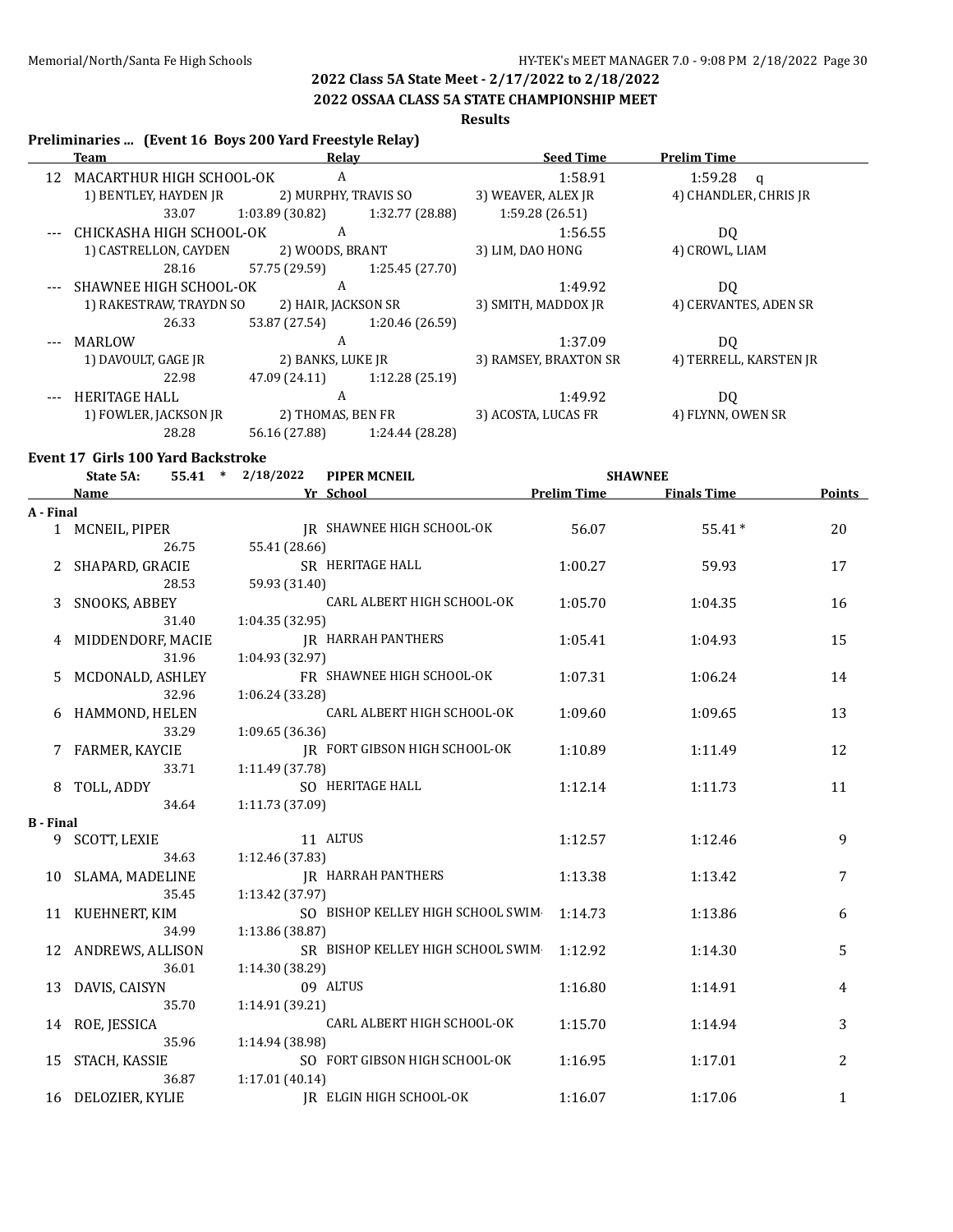# **2022 OSSAA CLASS 5A STATE CHAMPIONSHIP MEET**

# **Results**

# **Event 17 Girls 100 Yard Backstroke**

|    | State 5A:             | 55.41 * 2/18/2022 | <b>PIPER MCNEIL</b>               | <b>SHAWNEE</b>   |                    |              |
|----|-----------------------|-------------------|-----------------------------------|------------------|--------------------|--------------|
|    | Name                  |                   | Yr School                         | <b>Seed Time</b> | <b>Prelim Time</b> |              |
|    | <b>Preliminaries</b>  |                   |                                   |                  |                    |              |
|    | 1 MCNEIL, PIPER       |                   | JR SHAWNEE HIGH SCHOOL-OK         | 56.59            | 56.07              | q            |
|    | 27.06                 | 56.07 (29.01)     |                                   |                  |                    |              |
|    | 2 SHAPARD, GRACIE     |                   | SR HERITAGE HALL                  | 1:01.10          | 1:00.27            | q            |
|    | 28.87                 | 1:00.27 (31.40)   |                                   |                  |                    |              |
| 3  | MIDDENDORF, MACIE     |                   | <b>JR HARRAH PANTHERS</b>         | 1:07.25          | 1:05.41            | q            |
|    | 31.82                 | 1:05.41 (33.59)   |                                   |                  |                    |              |
|    | 4 SNOOKS, ABBEY       |                   | CARL ALBERT HIGH SCHOOL-OK        | 1:06.08          | 1:05.70            | q            |
|    | 31.87                 | 1:05.70 (33.83)   |                                   |                  |                    |              |
| 5. | MCDONALD, ASHLEY      |                   | FR SHAWNEE HIGH SCHOOL-OK         | 1:08.67          | 1:07.31            | q            |
|    | 33.05                 | 1:07.31 (34.26)   |                                   |                  |                    |              |
| 6  | HAMMOND, HELEN        |                   | CARL ALBERT HIGH SCHOOL-OK        | 1:12.03          | 1:09.60            | $\mathsf{q}$ |
|    | 32.93                 | 1:09.60 (36.67)   |                                   |                  |                    |              |
| 7  | FARMER, KAYCIE        |                   | JR FORT GIBSON HIGH SCHOOL-OK     | 1:12.16          | 1:10.89            | q            |
|    | 33.62                 | 1:10.89 (37.27)   |                                   |                  |                    |              |
| 8  | TOLL, ADDY            |                   | SO HERITAGE HALL                  | 1:13.26          | 1:12.14            | q            |
|    | 34.94                 | 1:12.14 (37.20)   |                                   |                  |                    |              |
| 9  | SCOTT, LEXIE          |                   | 11 ALTUS                          | 1:10.88          | 1:12.57            | q            |
|    | 34.40                 | 1:12.57 (38.17)   |                                   |                  |                    |              |
|    | 10 ANDREWS, ALLISON   |                   | SR BISHOP KELLEY HIGH SCHOOL SWIM | 1:15.93          | 1:12.92            | q            |
|    | 35.24                 | 1:12.92 (37.68)   |                                   |                  |                    |              |
|    | 11 SLAMA, MADELINE    |                   | <b>IR HARRAH PANTHERS</b>         | 1:15.22          | 1:13.38            | q            |
|    | 36.05                 | 1:13.38 (37.33)   |                                   |                  |                    |              |
|    | 12 KUEHNERT, KIM      |                   | SO BISHOP KELLEY HIGH SCHOOL SWIM | 1:16.46          | 1:14.73            | q            |
|    | 35.25                 | 1:14.73 (39.48)   |                                   |                  |                    |              |
|    | 13 ROE, JESSICA       |                   | CARL ALBERT HIGH SCHOOL-OK        | 1:16.24          | 1:15.70            | q            |
|    | 36.26                 | 1:15.70 (39.44)   |                                   |                  |                    |              |
|    | 14 DELOZIER, KYLIE    |                   | <b>IR ELGIN HIGH SCHOOL-OK</b>    | 1:15.89          | 1:16.07            | q            |
| 15 | DAVIS, CAISYN         |                   | 09 ALTUS                          | 1:14.11          | 1:16.80            | q            |
| 16 | STACH, KASSIE         |                   | SO FORT GIBSON HIGH SCHOOL-OK     | 1:18.47          | 1:16.95            | q            |
|    | 36.93                 | 1:16.95(40.02)    |                                   |                  |                    |              |
|    | 17 CHASTAIN, BRIDGETT |                   | FR HARRAH PANTHERS                | 1:18.41          | 1:18.16            |              |
| 18 | <b>CASON, BREE</b>    |                   | CHICKASHA HIGH SCHOOL-OK          | 1:19.66          | 1:19.78            |              |
|    | 38.86                 | 1:19.78 (40.92)   |                                   |                  |                    |              |
|    | 19 MILLER, JAYLAN     |                   | SR BYNG HIGH SCHOOL-OK            | 1:16.94          | 1:19.83            |              |
|    | 38.12                 | 1:19.83 (41.71)   |                                   |                  |                    |              |
| 20 | PACHECO, LEXUS        |                   | FR HARRAH PANTHERS                | 1:22.88          | 1:19.99            |              |
| 21 | MATTESON, PEYTON      |                   | <b>JR BISHOP MCGUINNESS</b>       | 1:17.64          | 1:20.18            |              |
|    | 38.26                 | 1:20.18 (41.92)   |                                   |                  |                    |              |
| 22 | <b>GRAY, SHYANN</b>   |                   | FR FORT GIBSON HIGH SCHOOL-OK     | 1:19.04          | 1:20.24            |              |
| 23 | <b>GASTON, EMMA</b>   |                   | JR LONE GROVE HIGH SCHOOL         | 1:21.25          | 1:21.38            |              |
|    | 38.62                 | 1:21.38 (42.76)   |                                   |                  |                    |              |
| 24 | CONDIT, ASPEN         |                   | SO DUNCAN HIGH SCHOOL-OK          | 1:22.64          | 1:24.37            |              |
|    | 39.49                 | 1:24.37 (44.88)   |                                   |                  |                    |              |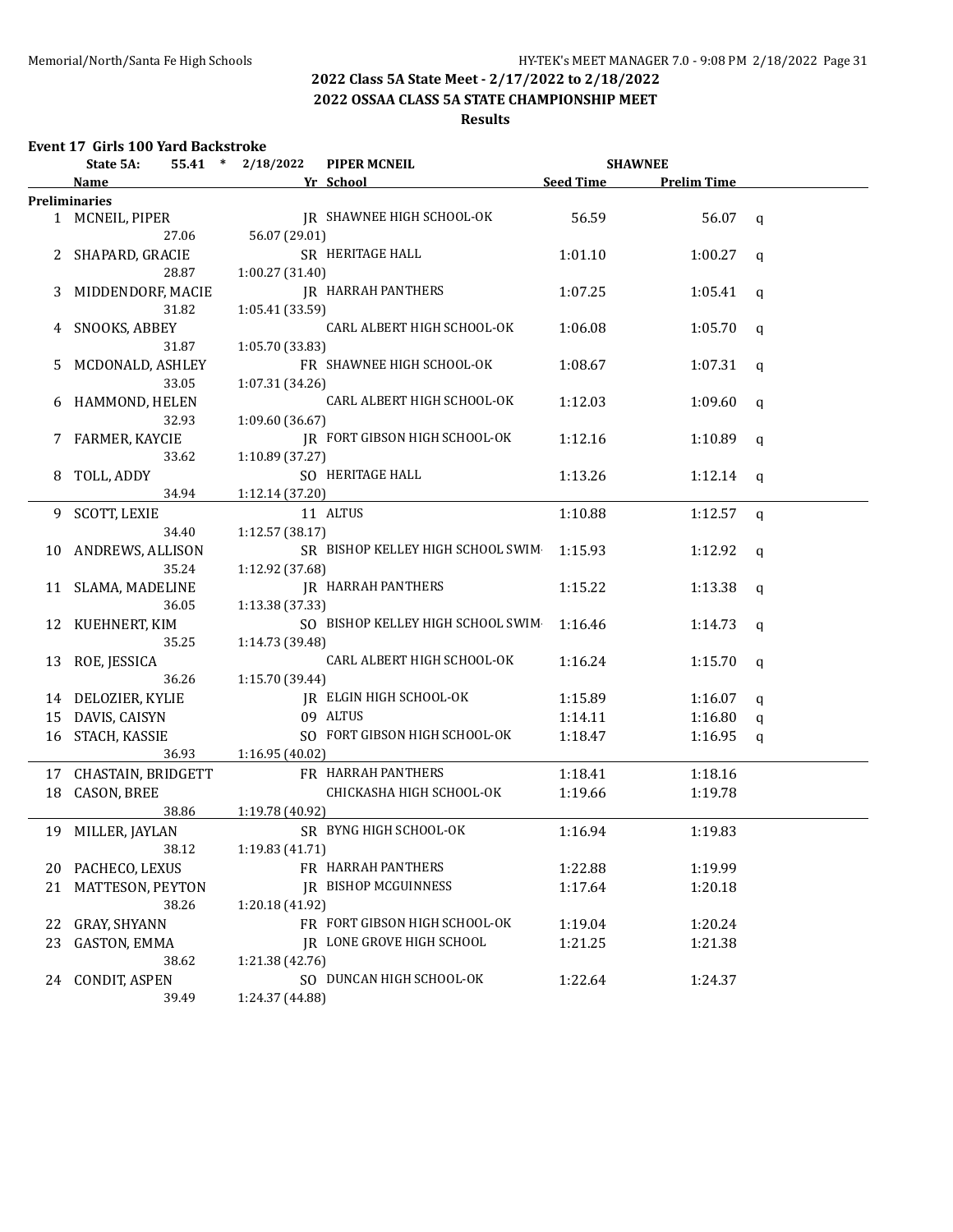### **2022 OSSAA CLASS 5A STATE CHAMPIONSHIP MEET**

#### **Results**

#### **Event 18 Boys 100 Yard Backstroke**

|                        | State 5A:            | $\ast$<br>51.20 | 2010            | NARAYAN NAIK - HERITAGE HALL      |                    |                    |               |
|------------------------|----------------------|-----------------|-----------------|-----------------------------------|--------------------|--------------------|---------------|
|                        | <b>Name</b>          |                 |                 | Yr School                         | <b>Prelim Time</b> | <b>Finals Time</b> | <b>Points</b> |
| A - Final              |                      |                 |                 |                                   |                    |                    |               |
|                        | 1 PERRYMAN, JACOB    |                 |                 | JR ADAIR                          | 53.39              | 52.52              | 20            |
|                        | 25.29                |                 | 52.52 (27.23)   |                                   |                    |                    |               |
|                        | 2 HELGASON, CLIFFORD |                 |                 | TULSA MEMORIAL-OK                 | 58.05              | 55.29              | 17            |
|                        | 26.71                |                 | 55.29 (28.58)   |                                   |                    |                    |               |
| 3                      | ROSS, DALTON         |                 |                 | SR FORT GIBSON HIGH SCHOOL-OK     | 55.64              | 55.93              | 16            |
|                        | 26.52                |                 | 55.93 (29.41)   |                                   |                    |                    |               |
|                        | 4 FROHNAPFEL, COGAN  |                 |                 | SR BISHOP KELLEY HIGH SCHOOL SWIM | 1:00.05            | 59.16              | 15            |
|                        | 28.26                |                 | 59.16 (30.90)   |                                   |                    |                    |               |
| 5.                     | HOLTER, BRYCE        |                 |                 | SR SHAWNEE HIGH SCHOOL-OK         | 1:00.72            | 59.54              | 14            |
|                        | 28.59                |                 | 59.54 (30.95)   |                                   |                    |                    |               |
|                        | 6 STRICKLAND, SCOTTY |                 |                 | SR MACARTHUR HIGH SCHOOL-OK       | 1:00.59            | 59.97              | 13            |
|                        | 28.56                |                 | 59.97 (31.41)   |                                   |                    |                    |               |
| 7                      | MOAD, JACOB          |                 |                 | <b>JR BISHOP MCGUINNESS</b>       | 1:01.75            | 1:00.04            | 12            |
|                        | 28.75                |                 | 1:00.04 (31.29) |                                   |                    |                    |               |
| 8                      | ANDERSON, OWEN       |                 |                 | JR BISHOP KELLEY HIGH SCHOOL SWIM | 1:00.90            | 1:01.52            | 11            |
|                        | 29.49                |                 | 1:01.52 (32.03) |                                   |                    |                    |               |
| <b>B</b> - Final<br>9. | DUNCAN, NICK         |                 |                 | 12 ALTUS                          | 1:02.32            | 1:02.46            | 9             |
|                        | 30.84                |                 | 1:02.46 (31.62) |                                   |                    |                    |               |
|                        | 10 WEHMEYER, BRYCE   |                 |                 | 12 ALTUS                          | 1:03.75            | 1:03.24            | 7             |
|                        | 30.98                |                 | 1:03.24 (32.26) |                                   |                    |                    |               |
|                        | 11 GARCIA, DYLAN     |                 |                 | CARL ALBERT HIGH SCHOOL-OK        | 1:02.80            | 1:03.83            | 6             |
|                        | 30.75                |                 | 1:03.83 (33.08) |                                   |                    |                    |               |
| 12                     | BATES, ZACKARY       |                 |                 | SO FORT GIBSON HIGH SCHOOL-OK     | 1:03.70            | 1:04.00            | 5             |
|                        | 30.65                |                 | 1:04.00(33.35)  |                                   |                    |                    |               |
| 13                     | JONES, JACE          |                 |                 | SO HARRAH PANTHERS                | 1:05.52            | 1:05.64            | 4             |
|                        | 31.71                |                 | 1:05.64 (33.93) |                                   |                    |                    |               |
|                        | 14 COREY, MASON      |                 |                 | CARL ALBERT HIGH SCHOOL-OK        | 1:06.43            | 1:06.41            | 3             |
|                        | 31.33                |                 | 1:06.41 (35.08) |                                   |                    |                    |               |
| 15                     | LOE, ERIC            |                 |                 | 11 ALTUS                          | 1:05.21            | 1:06.48            | 2             |
|                        | 31.90                |                 | 1:06.48 (34.58) |                                   |                    |                    |               |
| 16                     | STRICKLAND, KALE     |                 |                 | 12 ALTUS                          | 1:06.39            | 1:08.58            | $\mathbf{1}$  |
|                        | 33.15                |                 | 1:08.58 (35.43) |                                   |                    |                    |               |

# **Event 18 Boys 100 Yard Backstroke**<br>**State 5A:** 51.20  $*$  2010

|   | State 5A:            | 51.20 | 2010           | <b>NARAYAN NAIK - HERITAGE HALL</b> |                  |                    |          |
|---|----------------------|-------|----------------|-------------------------------------|------------------|--------------------|----------|
|   | <b>Name</b>          |       |                | Yr School                           | <b>Seed Time</b> | <b>Prelim Time</b> |          |
|   | <b>Preliminaries</b> |       |                |                                     |                  |                    |          |
|   | 1 PERRYMAN, JACOB    |       |                | IR ADAIR                            | 53.22            | 53.39              | q        |
|   |                      | 25.85 | 53.39 (27.54)  |                                     |                  |                    |          |
|   | 2 ROSS, DALTON       |       |                | SR FORT GIBSON HIGH SCHOOL-OK       | 56.15            | $55.64 \quad a$    |          |
|   |                      | 26.66 | 55.64 (28.98)  |                                     |                  |                    |          |
| 3 | HELGASON, CLIFFORD   |       |                | TULSA MEMORIAL-OK                   | 58.32            | 58.05              | $\alpha$ |
|   |                      | 28.12 | 58.05 (29.93)  |                                     |                  |                    |          |
| 4 | FROHNAPFEL, COGAN    |       |                | SR BISHOP KELLEY HIGH SCHOOL SWIM   | 1:00.67          | 1:00.05            | a        |
|   |                      | 28.82 | 1:00.05(31.23) |                                     |                  |                    |          |
|   | 5 STRICKLAND, SCOTTY |       |                | SR MACARTHUR HIGH SCHOOL-OK         | 1:02.46          | 1:00.59            | q        |
|   |                      | 28.79 | 1:00.59(31.80) |                                     |                  |                    |          |
| 6 | HOLTER, BRYCE        |       |                | SR SHAWNEE HIGH SCHOOL-OK           | 1:00.94          | 1:00.72            | q        |
|   |                      | 29.45 | 1:00.72(31.27) |                                     |                  |                    |          |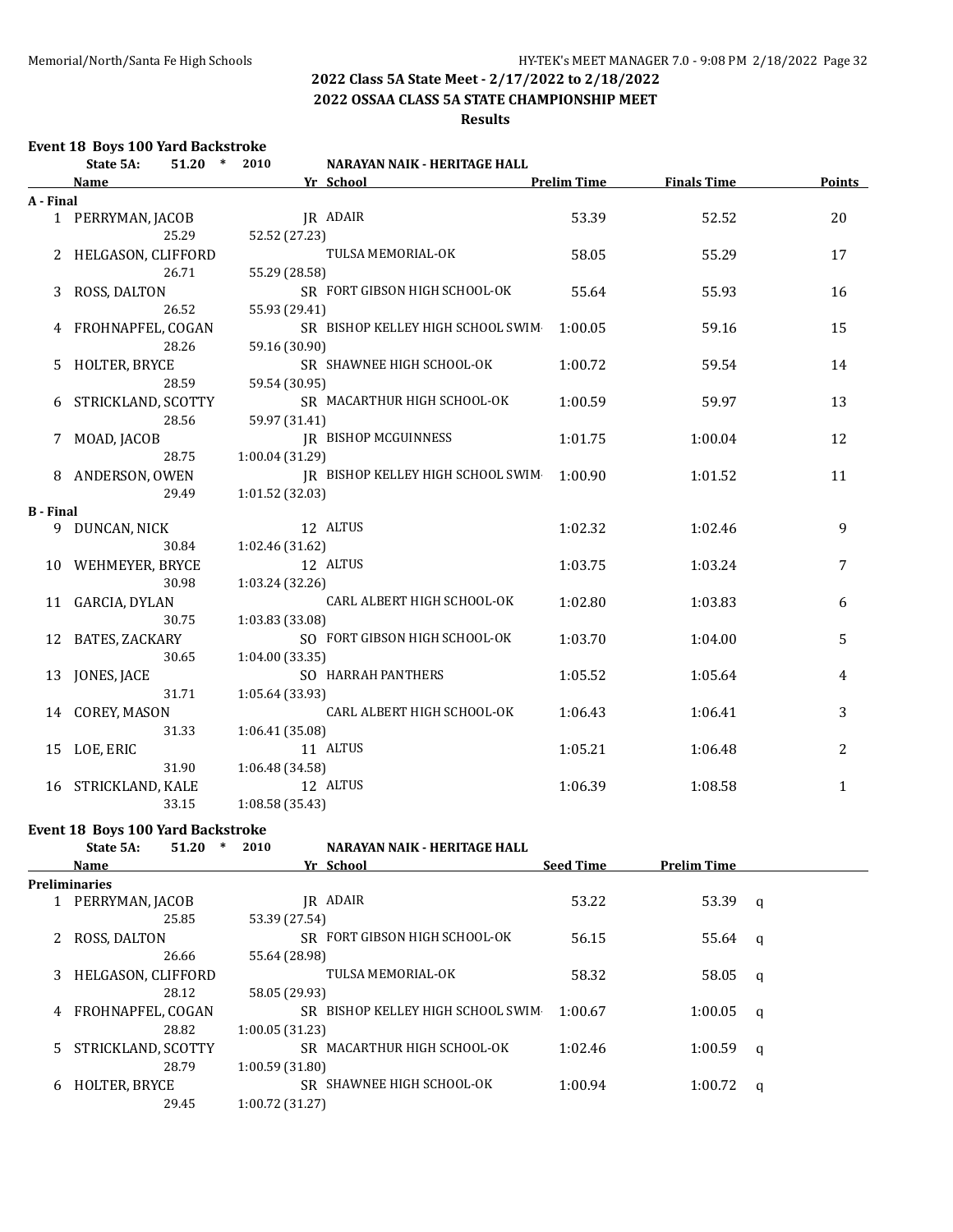**2022 OSSAA CLASS 5A STATE CHAMPIONSHIP MEET**

**Results**

#### **Preliminaries ... (Event 18 Boys 100 Yard Backstroke)**

|       | Name and the same state of the state of the state of the state of the state of the state of the state of the state of the state of the state of the state of the state of the state of the state of the state of the state of | Yr School                                 | Seed Time | <b>Prelim Time</b> |              |
|-------|-------------------------------------------------------------------------------------------------------------------------------------------------------------------------------------------------------------------------------|-------------------------------------------|-----------|--------------------|--------------|
|       | 7 ANDERSON, OWEN                                                                                                                                                                                                              | JR BISHOP KELLEY HIGH SCHOOL SWIM 1:03.12 |           | $1:00.90$ q        |              |
|       | 29.21                                                                                                                                                                                                                         | 1:00.90(31.69)                            |           |                    |              |
| 8     | MOAD, JACOB                                                                                                                                                                                                                   | <b>IR BISHOP MCGUINNESS</b>               | 1:01.84   | 1:01.75            | $\mathbf{q}$ |
|       | 30.06                                                                                                                                                                                                                         | 1:01.75 (31.69)                           |           |                    |              |
|       | 9 DUNCAN, NICK                                                                                                                                                                                                                | 12 ALTUS                                  | 1:01.69   | 1:02.32            | $\mathbf{q}$ |
|       | 30.63                                                                                                                                                                                                                         | 1:02.32 (31.69)                           |           |                    |              |
|       | 10 GARCIA, DYLAN                                                                                                                                                                                                              | CARL ALBERT HIGH SCHOOL-OK                | 1:02.74   | 1:02.80            | q            |
|       | 30.35                                                                                                                                                                                                                         | 1:02.80 (32.45)                           |           |                    |              |
|       | 11 BATES, ZACKARY                                                                                                                                                                                                             | SO FORT GIBSON HIGH SCHOOL-OK             | 1:03.90   | 1:03.70            | q            |
|       | 30.63                                                                                                                                                                                                                         | 1:03.70 (33.07)                           |           |                    |              |
|       | 12 WEHMEYER, BRYCE                                                                                                                                                                                                            | 12 ALTUS                                  | 1:05.85   | 1:03.75            | q            |
|       | 31.29                                                                                                                                                                                                                         | 1:03.75 (32.46)                           |           |                    |              |
|       | 13 LOE, ERIC                                                                                                                                                                                                                  | 11 ALTUS                                  | 1:06.33   | 1:05.21            | $\mathbf q$  |
|       | 31.42                                                                                                                                                                                                                         | 1:05.21 (33.79)                           |           |                    |              |
|       | 14 JONES, JACE                                                                                                                                                                                                                | SO HARRAH PANTHERS                        | 1:06.54   | 1:05.52            | $\mathbf{q}$ |
|       | 31.73                                                                                                                                                                                                                         | 1:05.52 (33.79)                           |           |                    |              |
|       | 15 STRICKLAND, KALE                                                                                                                                                                                                           | 12 ALTUS                                  | 1:09.11   | 1:06.39            | $\mathsf{q}$ |
|       | 32.28                                                                                                                                                                                                                         | 1:06.39 (34.11)                           |           |                    |              |
|       | 16 COREY, MASON                                                                                                                                                                                                               | CARL ALBERT HIGH SCHOOL-OK                | 1:07.99   | 1:06.43            | q            |
|       | 31.82                                                                                                                                                                                                                         | 1:06.43 (34.61)                           |           |                    |              |
|       | 17 COOK, COLTON                                                                                                                                                                                                               | SO OKLAHOMA CHRISTIAN SCHOOL              | 1:11.21   | J1:06.43           |              |
|       | 31.94                                                                                                                                                                                                                         | 1:06.43 (34.49)                           |           |                    |              |
|       | 18 RAKESTRAW, TRAYDN                                                                                                                                                                                                          | SO SHAWNEE HIGH SCHOOL-OK                 | 1:11.47   | 1:07.43            |              |
|       | 19 SUTTERFIELD, BEN                                                                                                                                                                                                           | CARL ALBERT HIGH SCHOOL-OK                | 1:08.07   | 1:07.49            |              |
|       | 31.94                                                                                                                                                                                                                         | 1:07.49(35.55)                            |           |                    |              |
|       | 20 ISON, HENRY                                                                                                                                                                                                                | <b>IR BISHOP MCGUINNESS</b>               | 1:08.11   | 1:07.97            |              |
|       | 33.09                                                                                                                                                                                                                         | 1:07.97 (34.88)                           |           |                    |              |
|       | 21 SHAO, TRISTAN                                                                                                                                                                                                              | FR BISHOP MCGUINNESS                      | 1:11.55   | 1:08.27            |              |
|       | 32.71                                                                                                                                                                                                                         | 1:08.27 (35.56)                           |           |                    |              |
|       | 22 RAMSEY, CODY                                                                                                                                                                                                               | SO DUNCAN HIGH SCHOOL-OK                  | 1:10.88   | 1:09.12            |              |
|       | 33.63                                                                                                                                                                                                                         | 1:09.12 (35.49)                           |           |                    |              |
|       | 23 OAKES, HARRISON                                                                                                                                                                                                            | SO GUYMON HIGH SCHOOL                     | 1:12.95   | 1:11.51            |              |
|       | 34.78                                                                                                                                                                                                                         | 1:11.51 (36.73)                           |           |                    |              |
| $---$ | GOMEZ, GAGE                                                                                                                                                                                                                   | SO GUYMON HIGH SCHOOL                     | 1:04.09   | DQ                 |              |
|       | 31.45                                                                                                                                                                                                                         | DQ (33.37)                                |           |                    |              |

#### **Event 19 Girls 100 Yard Breaststroke**

|           | State 5A:              | 1:01.58<br>$\ast$ | 2/20/2018       | <b>HANNA NEWBY</b>             |                    | <b>McGuiness</b>   |        |
|-----------|------------------------|-------------------|-----------------|--------------------------------|--------------------|--------------------|--------|
|           | <b>Name</b>            |                   |                 | Yr School                      | <b>Prelim Time</b> | <b>Finals Time</b> | Points |
| A - Final |                        |                   |                 |                                |                    |                    |        |
|           | LEADER, ASHLEY         |                   | SR.             | NEWCASTLE HIGH SCHOOL-OK       | 1:05.99            | 1:05.25            | 20     |
|           | 30.82                  |                   | 1:05.25(34.43)  |                                |                    |                    |        |
|           | NEWHOUSE, ELLA         |                   | SO.             | CASCIA HALL PREPARATORY SCHOOL | 1:11.77            | 1:09.53            | 17     |
|           | 32.66                  |                   | 1:09.53(36.87)  |                                |                    |                    |        |
| 3         | RYLEIGH, WELLS         |                   |                 | FR ADAIR                       | 1:11.87            | 1:11.99            | 16     |
|           | 33.61                  |                   | 1:11.99 (38.38) |                                |                    |                    |        |
| 4         | <b>SELMAN, NATALIE</b> |                   |                 | IR SHAWNEE HIGH SCHOOL-OK      | 1:12.33            | 1:12.55            | 15     |
|           | 33.42                  |                   | 1:12.55(39.13)  |                                |                    |                    |        |
| 5.        | BOTTIN, YLONA          |                   |                 | IR OOLOGAH-TALALA              | 1:17.28            | 1:16.93            | 14     |
|           | 36.12                  |                   | 1:16.93(40.81)  |                                |                    |                    |        |
| 6         | RAUSCHER, ALYSSA       |                   | IR              | MACARTHUR HIGH SCHOOL-OK       | 1:18.32            | 1:18.66            | 13     |
|           | 35.53                  |                   | 1:18.66(43.13)  |                                |                    |                    |        |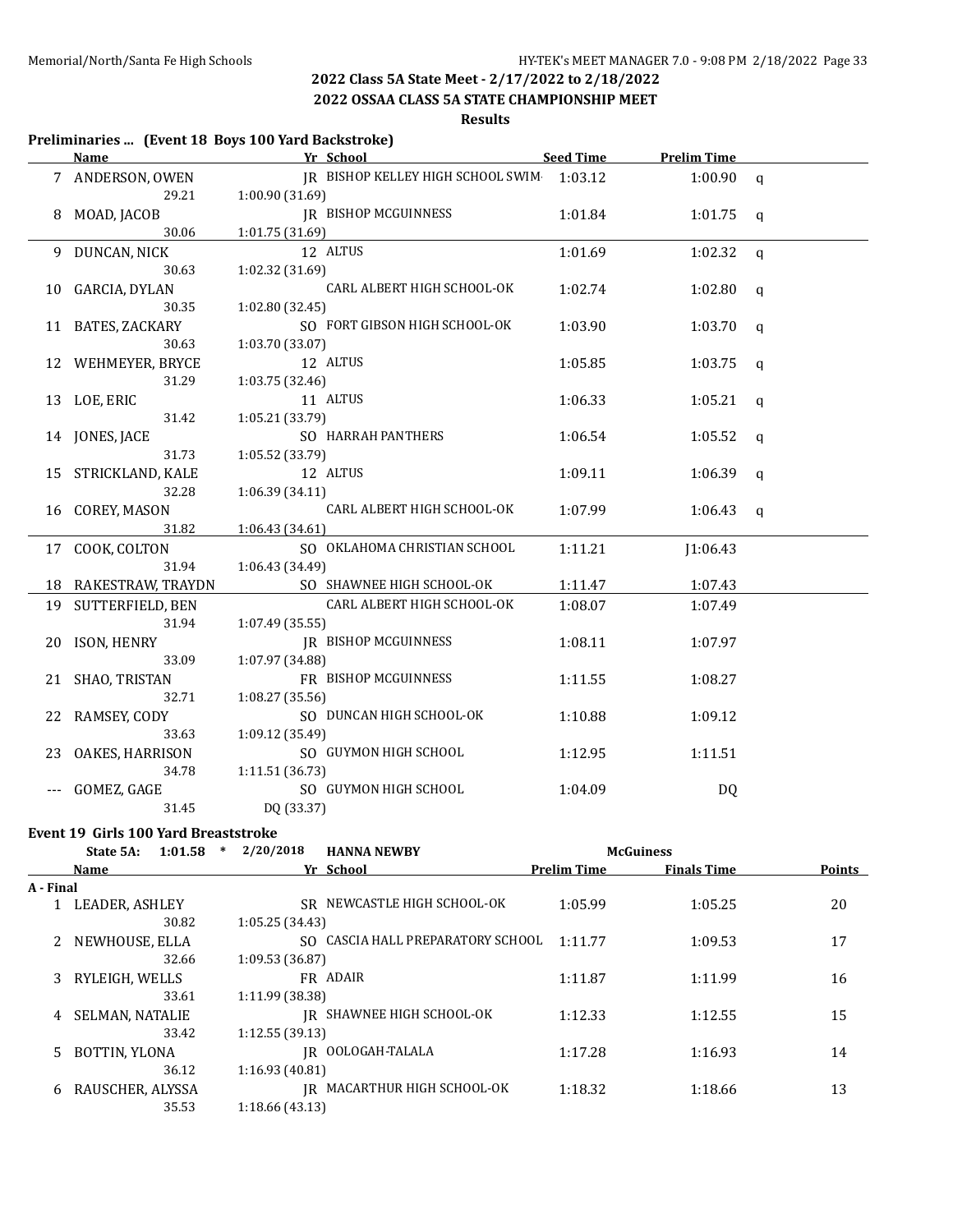#### **2022 OSSAA CLASS 5A STATE CHAMPIONSHIP MEET**

#### **Results**

#### **A - Final ... (Event 19 Girls 100 Yard Breaststroke)**

|                  | Name                 | Yr School                         | <b>Prelim Time</b> | <b>Finals Time</b> | <b>Points</b> |
|------------------|----------------------|-----------------------------------|--------------------|--------------------|---------------|
|                  | 7 BLONIEN, NATALIE   | 10 ALTUS                          | 1:20.17            | 1:19.65            | 12            |
|                  | 37.26                | 1:19.65 (42.39)                   |                    |                    |               |
| 8                | JOHANES, KIARA       | 12 ALTUS                          | 1:19.72            | 1:21.25            | 11            |
|                  | 37.32                | 1:21.25 (43.93)                   |                    |                    |               |
| <b>B</b> - Final |                      |                                   |                    |                    |               |
| 9                | HOYT, REGAN          | IR BISHOP KELLEY HIGH SCHOOL SWIM | 1:20.29            | 1:19.37            | 9             |
|                  | 36.58                | 1:19.37(42.79)                    |                    |                    |               |
|                  | 10 ALLEMEIER, BAILEY | 10 ALTUS                          | 1:20.85            | 1:23.05            | 7             |
|                  | 39.11                | 1:23.05 (43.94)                   |                    |                    |               |
|                  | 11 DUKELOW, ABIE     | IR CASCIA HALL PREPARATORY SCHOOL | 1:22.48            | 1:23.11            | 6             |
|                  | 37.86                | 1:23.11(45.25)                    |                    |                    |               |
| 12               | CLY, TALAN           | SO OOLOGAH-TALALA                 | 1:25.79            | 1:24.83            | 5             |
|                  | 39.78                | 1:24.83(45.05)                    |                    |                    |               |
| 13               | DEVINE, MADI         | IR HARRAH PANTHERS                | 1:24.08            | 1:25.17            | 4             |
|                  | 40.60                | 1:25.17(44.57)                    |                    |                    |               |
| 14               | LANDERS, SYDNEY      | SR GUYMON HIGH SCHOOL             | 1:26.32            | 1:25.68            | 3             |
|                  | 39.18                | 1:25.68(46.50)                    |                    |                    |               |
| 15               | LENZ, RHIANNON       | CARL ALBERT HIGH SCHOOL-OK        | 1:25.83            | 1:25.77            | 2             |
|                  | 40.42                | 1:25.77(45.35)                    |                    |                    |               |
| 16               | SUN, REYNA           | SR HARDING CHARTER PREP           | 1:25.57            | 1:25.85            | $\mathbf{1}$  |
|                  | 40.58                | 1:25.85 (45.27)                   |                    |                    |               |

#### **Event 19 Girls 100 Yard Breaststroke**

|   | State 5A:            | $1:01.58$ * $2/20/2018$ | <b>HANNA NEWBY</b>                        | <b>McGuiness</b> |                    |          |
|---|----------------------|-------------------------|-------------------------------------------|------------------|--------------------|----------|
|   | Name                 |                         | Yr School                                 | <b>Seed Time</b> | <b>Prelim Time</b> |          |
|   | <b>Preliminaries</b> |                         |                                           |                  |                    |          |
|   | 1 LEADER, ASHLEY     |                         | SR NEWCASTLE HIGH SCHOOL-OK               | 1:06.81          | $1:05.99$ q        |          |
|   | 31.15                | 1:05.99 (34.84)         |                                           |                  |                    |          |
|   | NEWHOUSE, ELLA       |                         | SO CASCIA HALL PREPARATORY SCHOOL         | 1:10.05          | $1:11.77$ q        |          |
|   | 33.71                | 1:11.77(38.06)          |                                           |                  |                    |          |
|   | 3 RYLEIGH, WELLS     |                         | FR ADAIR                                  | 1:10.36          | $1:11.87$ q        |          |
|   | 33.68                | 1:11.87 (38.19)         |                                           |                  |                    |          |
|   | 4 SELMAN, NATALIE    |                         | IR SHAWNEE HIGH SCHOOL-OK                 | 1:12.57          | 1:12.33            | <b>a</b> |
|   | 33.84                | 1:12.33 (38.49)         |                                           |                  |                    |          |
|   | 5 BOTTIN, YLONA      |                         | JR OOLOGAH-TALALA                         | 1:17.08          | 1:17.28            | $\alpha$ |
|   | 35.77                | 1:17.28 (41.51)         |                                           |                  |                    |          |
| 6 | RAUSCHER, ALYSSA     |                         | JR MACARTHUR HIGH SCHOOL-OK               | 1:19.67          | 1:18.32            | $\alpha$ |
|   | 36.70                | 1:18.32 (41.62)         |                                           |                  |                    |          |
|   | 7 JOHANES, KIARA     |                         | 12 ALTUS                                  | 1:19.47          | 1:19.72            | $\alpha$ |
|   | 38.07                | 1:19.72(41.65)          |                                           |                  |                    |          |
|   | BLONIEN, NATALIE     |                         | 10 ALTUS                                  | 1:19.98          | $1:20.17$ q        |          |
|   | 37.77                | 1:20.17 (42.40)         |                                           |                  |                    |          |
|   | 9 HOYT, REGAN        |                         | IR BISHOP KELLEY HIGH SCHOOL SWIM         | 1:19.85          | $1:20.29$ q        |          |
|   | 36.88                | 1:20.29 (43.41)         |                                           |                  |                    |          |
|   | 10 ALLEMEIER, BAILEY |                         | 10 ALTUS                                  | 1:21.33          | 1:20.85            | $\alpha$ |
|   | 38.07                | 1:20.85 (42.78)         |                                           |                  |                    |          |
|   | 11 DUKELOW, ABIE     |                         | IR CASCIA HALL PREPARATORY SCHOOL 1:23.33 |                  | $1:22.48$ q        |          |
|   | 38.18                | 1:22.48 (44.30)         |                                           |                  |                    |          |
|   | 12 DEVINE, MADI      |                         | IR HARRAH PANTHERS                        | 1:26.73          | 1:24.08            | $\alpha$ |
|   | 40.09                | 1:24.08 (43.99)         |                                           |                  |                    |          |
|   | 13 SUN, REYNA        |                         | SR HARDING CHARTER PREP                   | 1:27.37          | 1:25.57            | q        |
|   | 41.37                | 1:25.57 (44.20)         |                                           |                  |                    |          |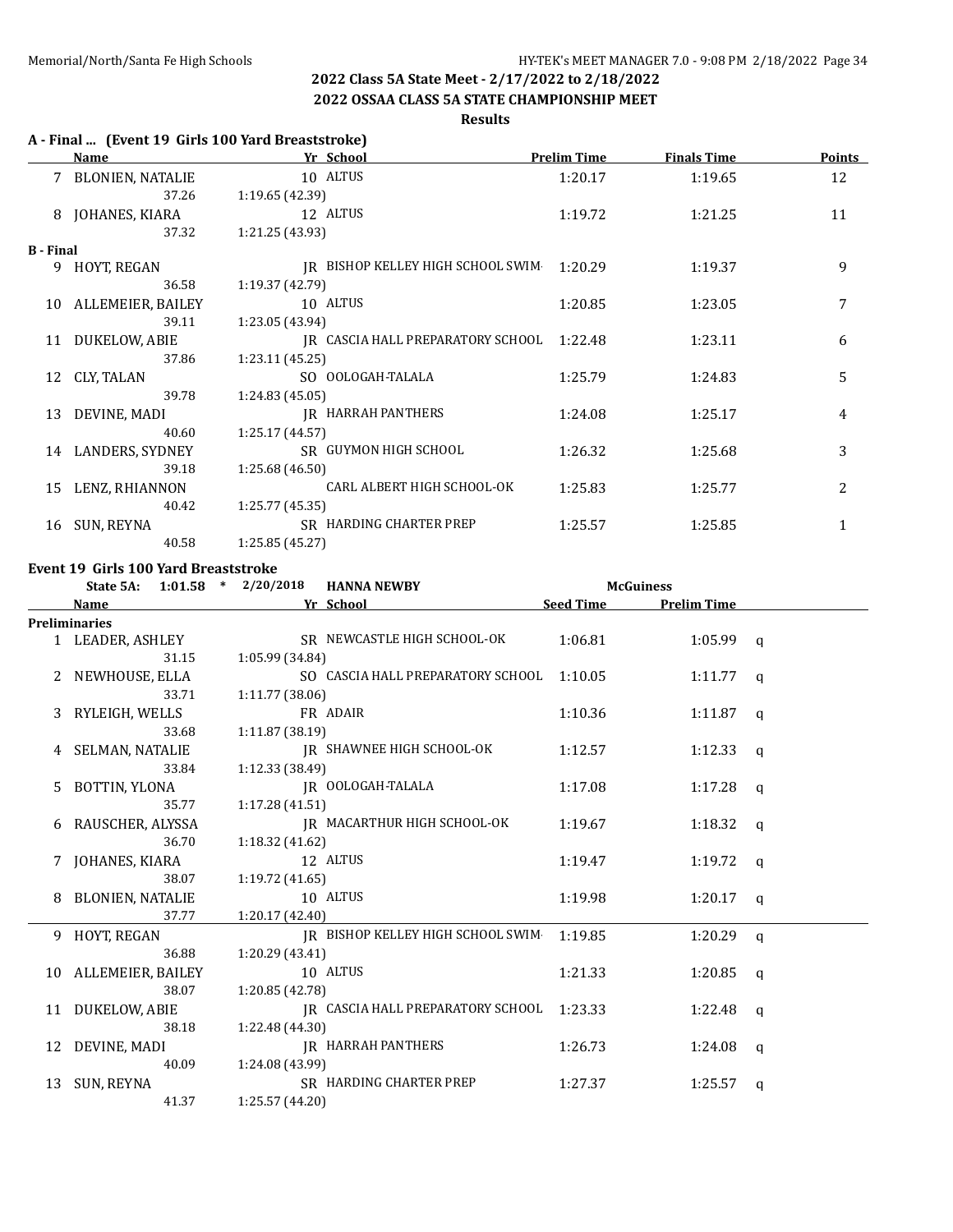**2022 OSSAA CLASS 5A STATE CHAMPIONSHIP MEET**

#### **Results**

#### **Preliminaries ... (Event 19 Girls 100 Yard Breaststroke)**

|    | Name                     | Yr School                     | <b>Seed Time</b> | <b>Prelim Time</b> |   |
|----|--------------------------|-------------------------------|------------------|--------------------|---|
|    | 14 CLY, TALAN            | SO OOLOGAH-TALALA             | 1:24.77          | 1:25.79 $q$        |   |
|    | 39.60                    | 1:25.79 (46.19)               |                  |                    |   |
|    | 15 LENZ, RHIANNON        | CARL ALBERT HIGH SCHOOL-OK    | 1:22.91          | 1:25.83            | q |
|    | 38.71                    | 1:25.83 (47.12)               |                  |                    |   |
|    | 16 LANDERS, SYDNEY       | SR GUYMON HIGH SCHOOL         | 1:23.67          | 1:26.32 $q$        |   |
|    | 39.03                    | 1:26.32 (47.29)               |                  |                    |   |
| 17 | BROCK, BLAIR             | SR SHAWNEE HIGH SCHOOL-OK     | 1:29.10          | 1:28.27            |   |
|    | 41.77                    | 1:28.27(46.50)                |                  |                    |   |
|    | 18 JONES, AVERY          | CHICKASHA HIGH SCHOOL-OK      | 1:27.82          | 1:28.99            |   |
|    | 42.08                    | 1:28.99 (46.91)               |                  |                    |   |
|    | 19 MEYER, MCKENZIE       | TULSA MEMORIAL-OK             | 1:27.15          | 1:28.99            |   |
|    | 42.07                    | 1:28.99 (46.92)               |                  |                    |   |
| 20 | FRITZE, AVA              | CARL ALBERT HIGH SCHOOL-OK    | 1:28.34          | 1:29.29            |   |
|    | 41.08                    | 1:29.29 (48.21)               |                  |                    |   |
|    | 21 COLBERT, MAGGIE       | SO FORT GIBSON HIGH SCHOOL-OK | 1:31.75          | 1:30.39            |   |
|    | 43.76                    | 1:30.39(46.63)                |                  |                    |   |
|    | 22 ELSER, STEPHANIE      | SR DUNCAN HIGH SCHOOL-OK      | 1:32.33          | 1:31.50            |   |
|    | 43.10                    | 1:31.50(48.40)                |                  |                    |   |
| 23 | BENOIT, ADRIA            | SO MACARTHUR HIGH SCHOOL-OK   | 1:31.33          | 1:32.71            |   |
|    | 44.65                    | 1:32.71 (48.06)               |                  |                    |   |
|    | 24 GALLARDO OWENS, DULCE | CARL ALBERT HIGH SCHOOL-OK    | 1:29.16          | 1:35.67            |   |
|    | 44.11                    | 1:35.67 (51.56)               |                  |                    |   |

# **Event 20 Boys 100 Yard Breaststroke**<br>**State 5A:** 56.57 \* 2010

#### **State 5A: 56.57 \* 2010 TYP WHINNERY - DEER CREEK**

|                  | Name                   | Yr School                         | <b>Prelim Time</b> | <b>Finals Time</b> | <b>Points</b> |
|------------------|------------------------|-----------------------------------|--------------------|--------------------|---------------|
| A - Final        |                        |                                   |                    |                    |               |
|                  | 1 BAIN, CANYON         | 12 ALTUS                          | 59.18              | 58.79              | 20            |
|                  | 27.99                  | 58.79 (30.80)                     |                    |                    |               |
|                  | FLYNN, OWEN            | SR HERITAGE HALL                  | 1:02.38            | 59.02              | 17            |
|                  | 27.97                  | 59.02 (31.05)                     |                    |                    |               |
|                  | MARTIN, COLIN          | SR FORT GIBSON HIGH SCHOOL-OK     | 1:03.38            | 1:03.45            | 16            |
|                  | 30.16                  | 1:03.45 (33.29)                   |                    |                    |               |
| 4                | LAM, BRIAN             | CARL ALBERT HIGH SCHOOL-OK        | 1:05.27            | 1:03.58            | 15            |
|                  | 29.34                  | 1:03.58 (34.24)                   |                    |                    |               |
| 5.               | <b>SCHENK, WILLIAM</b> | SO HOLLAND HALL                   | 1:06.19            | 1:04.55            | 14            |
|                  | 29.77                  | 1:04.55 (34.78)                   |                    |                    |               |
| 6                | EVANS, NOAH            | CARL ALBERT HIGH SCHOOL-OK        | 1:05.72            | 1:05.97            | 13            |
|                  | 30.47                  | 1:05.97 (35.50)                   |                    |                    |               |
|                  | BUNNAG, MAX            | <b>IR BISHOP MCGUINNESS</b>       | 1:05.91            | 1:06.73            | 12            |
|                  | 30.37                  | 1:06.73(36.36)                    |                    |                    |               |
|                  | 8 GILBERT, CALEB       | IR BISHOP KELLEY HIGH SCHOOL SWIM | 1:05.49            | 1:07.53            | 11            |
|                  | 31.14                  | 1:07.53 (36.39)                   |                    |                    |               |
| <b>B</b> - Final |                        |                                   |                    |                    |               |
| 9                | <b>BANKS, LUKE</b>     | <b>IR MARLOW</b>                  | 1:07.26            | 1:05.86            | 9             |
|                  | 31.40                  | 1:05.86(34.46)                    |                    |                    |               |
|                  | 10 HAMON, GUNNER       | 11 ALTUS                          | 1:06.31            | 1:06.17            | 7             |
|                  | 31.78                  | 1:06.17(34.39)                    |                    |                    |               |
| 11               | KYSER, KEEGAN          | 12 ALTUS                          | 1:07.32            | 1:07.66            | 6             |
|                  | 32.26                  | 1:07.66 (35.40)                   |                    |                    |               |
|                  | 12 LONG, TUCKER        | SR LONE GROVE HIGH SCHOOL         | 1:08.05            | 1:08.06            | 5             |
|                  | 31.57                  | 1:08.06 (36.49)                   |                    |                    |               |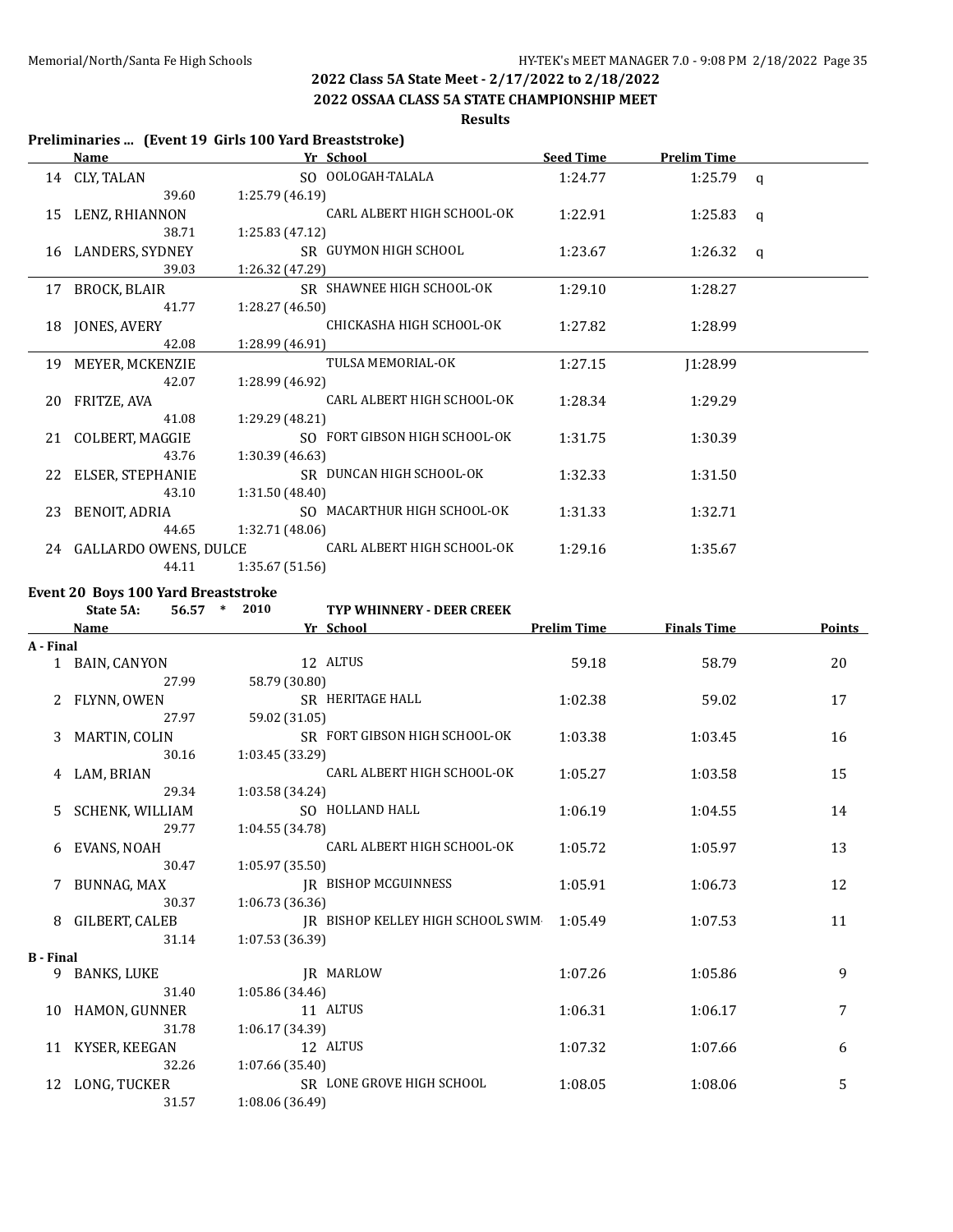**2022 OSSAA CLASS 5A STATE CHAMPIONSHIP MEET**

#### **Results**

# **B - Final ... (Event 20 Boys 100 Yard Breaststroke)**

|    | Name               | Yr School                     | <b>Prelim Time</b> | <b>Finals Time</b> | <b>Points</b> |
|----|--------------------|-------------------------------|--------------------|--------------------|---------------|
| 13 | MERWIN, MACKOBE    | SR GUYMON HIGH SCHOOL         | 1:08.07            | 1:09.03            | 4             |
|    | 32.11              | 1:09.03(36.92)                |                    |                    |               |
| 14 | CASTRELLON, CAYDEN | CHICKASHA HIGH SCHOOL-OK      | 1:15.62            | 1:14.63            | 3             |
|    | 34.74              | 1:14.63(39.89)                |                    |                    |               |
| 15 | SMITH, MADDOX      | IR SHAWNEE HIGH SCHOOL-OK     | 1:14.14            | 1:14.67            |               |
|    | 33.80              | 1:14.67 (40.87)               |                    |                    |               |
| 16 | NYGREN, CALEB      | BETHANY HIGH SCHOOL-OK<br>SO. | 1:14.53            | 1:15.39            |               |
|    | 33.93              | 1:15.39(41.46)                |                    |                    |               |

# **Event 20 Boys 100 Yard Breaststroke**<br>State 54: 56.57  $*$  2010

|    | State 5A:<br>$56.57$ *    | 2010            | TYP WHINNERY - DEER CREEK         |           |                    |                |
|----|---------------------------|-----------------|-----------------------------------|-----------|--------------------|----------------|
|    | <b>Name</b>               |                 | Yr School                         | Seed Time | <b>Prelim Time</b> |                |
|    | <b>Preliminaries</b>      |                 |                                   |           |                    |                |
|    | 1 BAIN, CANYON            |                 | 12 ALTUS                          | 1:00.12   | 59.18              | $\mathbf{q}$   |
|    | 28.25                     | 59.18 (30.93)   |                                   |           |                    |                |
|    | FLYNN, OWEN               |                 | SR HERITAGE HALL                  | 1:03.94   | 1:02.38            | $\mathsf{q}$   |
|    | 29.58                     | 1:02.38 (32.80) |                                   |           |                    |                |
| 3  | MARTIN, COLIN             |                 | SR FORT GIBSON HIGH SCHOOL-OK     | 1:05.29   | 1:03.38            | $\mathbf{q}$   |
|    | 30.66                     | 1:03.38 (32.72) |                                   |           |                    |                |
| 4  | LAM, BRIAN                |                 | CARL ALBERT HIGH SCHOOL-OK        | 1:04.46   | 1:05.27            | $\mathbf{q}$   |
|    | 30.01                     | 1:05.27 (35.26) |                                   |           |                    |                |
| 5. | <b>GILBERT, CALEB</b>     |                 | JR BISHOP KELLEY HIGH SCHOOL SWIM | 1:08.10   | 1:05.49            | $\mathbf{q}$   |
|    | 31.30                     | 1:05.49 (34.19) |                                   |           |                    |                |
| 6  | EVANS, NOAH               |                 | CARL ALBERT HIGH SCHOOL-OK        | 1:06.56   | 1:05.72            | $\mathbf q$    |
|    | 30.21                     | 1:05.72 (35.51) |                                   |           |                    |                |
| 7  | BUNNAG, MAX               |                 | <b>IR BISHOP MCGUINNESS</b>       | 1:05.72   | 1:05.91            | $\mathbf{q}$   |
|    | 30.39                     | 1:05.91(35.52)  |                                   |           |                    |                |
| 8  | SCHENK, WILLIAM           |                 | SO HOLLAND HALL                   | 1:04.72   | 1:06.19            | $\mathfrak{a}$ |
|    | 30.60                     | 1:06.19 (35.59) |                                   |           |                    |                |
|    | 9 HAMON, GUNNER           |                 | 11 ALTUS                          | 1:05.35   | 1:06.31            | $\mathbf q$    |
|    | 31.93                     | 1:06.31 (34.38) |                                   |           |                    |                |
| 10 | <b>BANKS, LUKE</b>        |                 | JR MARLOW                         | 1:07.39   | 1:07.26            | $\mathbf q$    |
|    | 31.56                     | 1:07.26 (35.70) |                                   |           |                    |                |
|    | 11 KYSER, KEEGAN          |                 | 12 ALTUS                          | 1:07.15   | 1:07.32            | q              |
|    | 32.28                     | 1:07.32(35.04)  |                                   |           |                    |                |
|    | 12 LONG, TUCKER           |                 | SR LONE GROVE HIGH SCHOOL         | 1:10.39   | 1:08.05            | $\mathbf q$    |
|    | 31.07                     | 1:08.05 (36.98) |                                   |           |                    |                |
| 13 | MERWIN, MACKOBE           |                 | SR GUYMON HIGH SCHOOL             | 1:08.53   | 1:08.07            | q              |
|    | 31.58                     | 1:08.07 (36.49) |                                   |           |                    |                |
| 14 | SMITH, MADDOX             |                 | JR SHAWNEE HIGH SCHOOL-OK         | 1:13.67   | 1:14.14            | $\mathbf q$    |
|    | 33.99                     | 1:14.14 (40.15) |                                   |           |                    |                |
| 15 | NYGREN, CALEB             |                 | SO BETHANY HIGH SCHOOL-OK         | 1:17.62   | 1:14.53            | q              |
|    | 33.74                     | 1:14.53 (40.79) |                                   |           |                    |                |
| 16 | <b>CASTRELLON, CAYDEN</b> |                 | CHICKASHA HIGH SCHOOL-OK          | 1:17.00   | 1:15.62            | q              |
|    | 35.01                     | 1:15.62(40.61)  |                                   |           |                    |                |
|    | 17 RAMIREZ, OWEN          |                 | CARL ALBERT HIGH SCHOOL-OK        | 1:17.10   | 1:16.71            |                |
|    | 34.84                     | 1:16.71 (41.87) |                                   |           |                    |                |
|    | 18 GIERTZ, CARSON         |                 | FR OOLOGAH-TALALA                 | 1:19.39   | 1:17.06            |                |
|    | 36.81                     | 1:17.06 (40.25) |                                   |           |                    |                |
|    | 19 PARENT, ALEXANDER      |                 | <b>IR BISHOP MCGUINNESS</b>       | 1:18.40   | 1:17.31            |                |
|    | 36.62                     | 1:17.31 (40.69) |                                   |           |                    |                |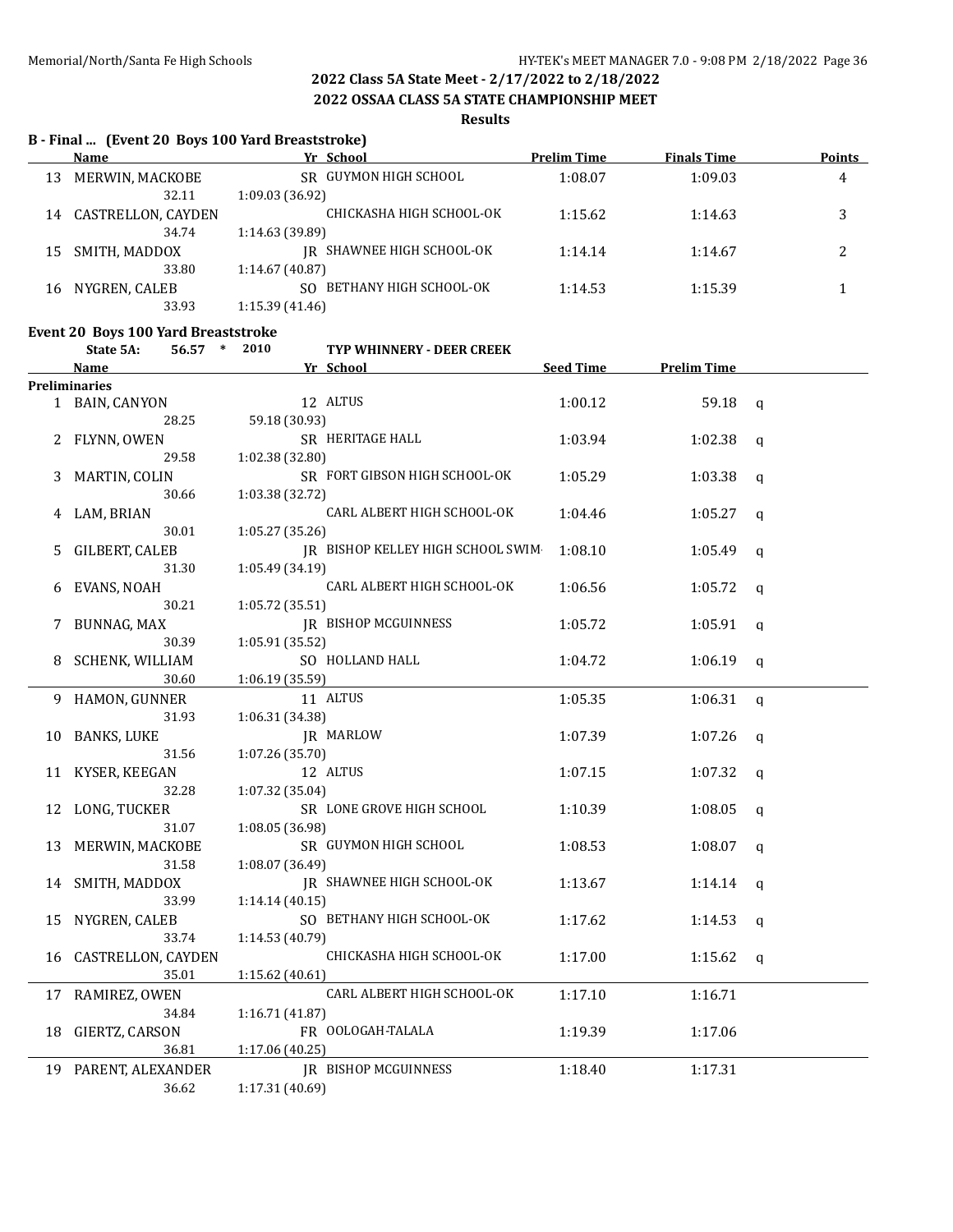**2022 OSSAA CLASS 5A STATE CHAMPIONSHIP MEET**

**Results**

|                  | Preliminaries  (Event 20 Boys 100 Yard Breaststroke) |                         |                            |                          |                         |        |
|------------------|------------------------------------------------------|-------------------------|----------------------------|--------------------------|-------------------------|--------|
|                  | <b>Name</b>                                          | Yr School               |                            | <b>Seed Time</b>         | <b>Prelim Time</b>      |        |
|                  | 20 MORRIS, LOGAN<br>34.20                            | 1:17.87 (43.67)         | SR DUNCAN HIGH SCHOOL-OK   | 1:19.64                  | 1:17.87                 |        |
| 21               | THOMAS, BEN                                          |                         | FR HERITAGE HALL           | 1:20.42                  | 1:21.80                 |        |
|                  | 38.41                                                | 1:21.80 (43.39)         |                            |                          |                         |        |
|                  | 22 SETZER, JEVIN                                     |                         | FR GUYMON HIGH SCHOOL      | 1:20.93                  | 1:21.99                 |        |
|                  | 37.82                                                | 1:21.99 (44.17)         |                            |                          |                         |        |
|                  | LOCKE, AIDEN                                         |                         | IR DUNCAN HIGH SCHOOL-OK   | 1:13.34                  | DQ                      |        |
|                  | Event 21 Girls 400 Yard Freestyle Relay<br>State 5A: | $3:38.32$ * $2/17/2016$ | <b>STILLWATER PIONEERS</b> | <b>Stillwater</b>        |                         |        |
|                  | <b>Team</b>                                          | Relay                   |                            | <b>Prelim Time</b>       | <b>Finals Time</b>      | Points |
| A - Final        |                                                      |                         |                            |                          |                         |        |
|                  | 1 BISHOP MCGUINNESS                                  | A                       |                            | 3:51.79                  | 3:44.99                 | 40     |
|                  | 1) LEWIS, MACY SO                                    |                         | 2) GAVULA, LILIANNA SR     | 3) WHITBECK, VICTORIA JR | 4) LEWIS, ALLIE JR      |        |
|                  | 25.65                                                | 53.18 (53.18)           | 1:22.90 (29.72)            | 1:57.08 (1:03.90)        |                         |        |
|                  | 2:22.89 (25.81)                                      | 2:50.92 (53.84)         | 3:16.12(25.20)             | 3:44.99 (54.07)          |                         |        |
|                  | 2 SHAWNEE HIGH SCHOOL-OK                             | A                       |                            | 3:48.76                  | 3:46.07                 | 34     |
|                  | 1) MCNEIL, PIPER JR                                  |                         | 2) MCDONALD, ASHLEY FR     | 3) SELMAN, NATALIE JR    | 4) SIMPSON, GRACYN FR   |        |
|                  | 24.97                                                | 51.47 (51.47)           | 1:19.27 (27.80)            | 1:50.25 (58.78)          |                         |        |
|                  | 2:18.15 (27.90)                                      | 2:49.91 (59.66)         | 3:15.96(26.05)             | 3:46.07 (56.16)          |                         |        |
|                  | 3 HERITAGE HALL                                      | A                       |                            | 4:02.79                  | 3:57.45                 | 32     |
|                  | 1) BEESON, DYLAN SR                                  |                         | 2) GOODMAN, WHITNEY FR     | 3) TOLL, ADDY SO         | 4) SHAPARD, GRACIE SR   |        |
|                  | 25.83                                                | 54.35 (54.35)           | 1:25.47 (31.12)            | 1:59.38 (1:05.03)        |                         |        |
|                  | 2:29.56 (30.18)                                      | 3:01.22 (1:01.84)       | 3:27.30 (26.08)            | 3:57.45 (56.23)          |                         |        |
|                  | 4 OOLOGAH-TALALA                                     | $\boldsymbol{A}$        |                            | 4:05.21                  | 4:02.10                 | 30     |
|                  |                                                      | 2) WAKE, KENDRA JR      |                            | 3) BOTTIN, YLONA JR      | 4) PENDLETON, MIA SR    |        |
|                  | 1) RAMSEY, ANSLEY SO<br>28.23                        | 59.25 (59.25)           | 1:30.89 (31.64)            |                          |                         |        |
|                  |                                                      |                         |                            | 2:05.19 (1:05.94)        |                         |        |
|                  | 2:34.08 (28.89)                                      | 3:05.22 (1:00.03)       | 3:31.65(26.43)             | 4:02.10 (56.88)          |                         |        |
|                  | 5 ALTUS                                              | $\mathbf{A}$            |                            | 4:05.63                  | 4:05.07                 | 28     |
|                  | 1) SCOTT, LEXIE 11                                   |                         | 2) ALLEMEIER, BAILEY 10    | 3) BLONIEN, NATALIE 10   | 4) ALLEMEIER, KYLIE 12  |        |
|                  | 30.00                                                | 1:02.98 (1:02.98)       | 1:33.19(30.21)             | 2:05.32 (1:02.34)        |                         |        |
|                  | 2:35.08 (29.76)                                      | 3:08.38(1:03.06)        | 3:35.60 (27.22)            | 4:05.07 (56.69)          |                         |        |
| 6                | CARL ALBERT HIGH SCHOOL-OK                           | A                       |                            | 4:10.38                  | 4:10.29                 | 26     |
|                  | 1) STIERS, ASHLI                                     | 2) TONEY, BRYLEE        |                            | 3) JONES, BROOKLYN       | 4) SNOOKS, ABBEY        |        |
|                  | 30.34                                                | 1:11.32 (1:11.32)       | 1:35.80 (24.48)            | 2:08.99 (57.67)          |                         |        |
|                  | 2:38.22 (29.23)                                      | 3:11.65(1:02.66)        | 3:40.12 (28.47)            | 4:10.29 (58.64)          |                         |        |
|                  | FORT GIBSON HIGH SCHOOL-OK                           | A                       |                            | 4:20.82                  | 4:18.39                 | 24     |
|                  | 1) WHITE, ASPEN FR                                   | 2) FARMER, KAYCIE JR    |                            | 3) FRENCH, ANNA SR       | 4) STACH, KASSIE SO     |        |
|                  | 31.32                                                | 1:06.28 (1:06.28)       | 1:36.93 (30.65)            | 2:09.72 (1:03.44)        |                         |        |
|                  | 2:40.13 (30.41)                                      | 3:15.69 (1:05.97)       | 3:45.41 (29.72)            | 4:18.39 (1:02.70)        |                         |        |
|                  | BISHOP KELLEY HIGH SCHOOL S                          | A                       |                            | 4:11.59                  | DQ                      |        |
|                  | 1) LANE, ALEX SO                                     |                         | 2) ZIMMERMAN, BELLA JR     | 3) ANDREWS, ALLISON SR   | 4) HOYT, REGAN JR       |        |
|                  | 26.55                                                | 56.60 (56.60)           | 1:25.84 (29.24)            | 2:00.34 (1:03.74)        |                         |        |
|                  | 2:31.04 (30.70)                                      | 3:05.31 (1:04.97)       | 3:32.70 (27.39)            |                          |                         |        |
| <b>B</b> - Final |                                                      |                         |                            |                          |                         |        |
| 9                | <b>HARRAH PANTHERS</b>                               | A                       |                            | 4:28.69                  | 4:26.86                 | 18     |
|                  | 1) KUZNIAR, EMMA JR                                  |                         | 2) SLAMA, MADELINE JR      | 3) DETERMAN, JACKLYNN JR | 4) SLATON, MELODY SR    |        |
|                  | 31.71                                                | 1:07.11(1:07.11)        | 1:38.30 (31.19)            | 2:13.07 (1:05.96)        |                         |        |
|                  | 2:44.32 (31.25)                                      | 3:19.44 (1:06.37)       | 3:52.53 (33.09)            | 4:26.86 (1:07.42)        |                         |        |
| 10               | <b>GUYMON HIGH SCHOOL</b>                            | A                       |                            | 4:32.59                  | 4:27.61                 | 14     |
|                  | 1) ZALVALZA, KATHY SO                                | 2) LONG, LARAMIE FR     |                            | 3) LANDERS, SYDNEY SR    | 4) EL AMOUDI, LAUREN JR |        |
|                  | 29.85                                                | 1:05.05(1:05.05)        | 1:37.98 (32.93)            | 2:15.93 (1:10.88)        |                         |        |
|                  | 2:47.02 (31.09)                                      | 3:23.21 (1:07.28)       | 3:54.56 (31.35)            | 4:27.61 (1:04.40)        |                         |        |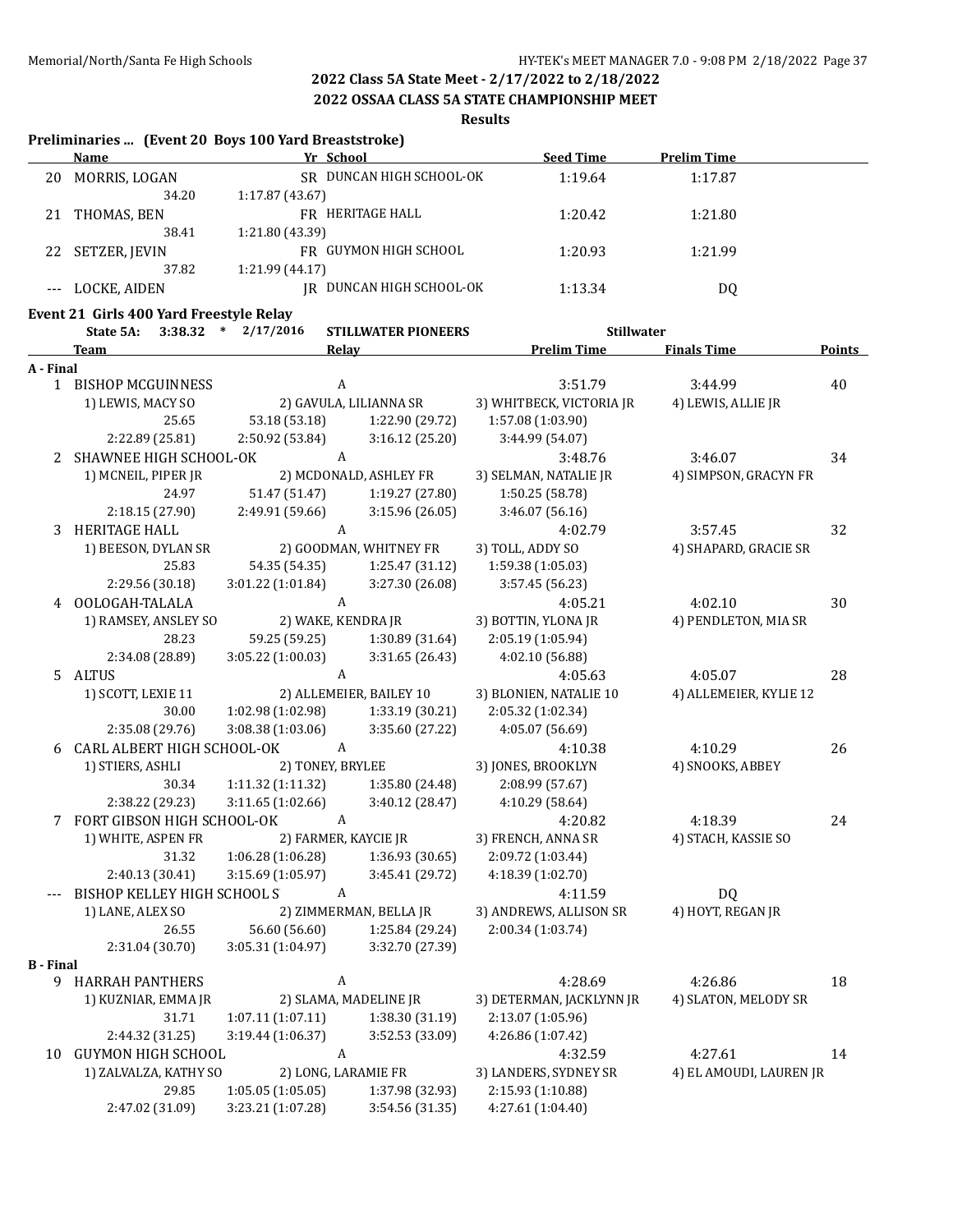**2022 OSSAA CLASS 5A STATE CHAMPIONSHIP MEET**

# **Results**

#### **B - Final ... (Event 21 Girls 400 Yard Freestyle Relay)**

|    | <b>Team</b>                                          | <b>Relay</b>                          |                            | <b>Prelim Time</b>                   | <b>Finals Time</b>               | <b>Points</b> |
|----|------------------------------------------------------|---------------------------------------|----------------------------|--------------------------------------|----------------------------------|---------------|
|    | 11 ELGIN HIGH SCHOOL-OK                              | A                                     |                            | 4:31.92                              | 4:28.98                          | 12            |
|    | 1) VANDERPOOL, VIVIAN SR                             |                                       | 2) ARMENDARIZ, AMAYA JR    | 3) DELOZIER, KYLIE JR                | 4) STEVENSON, ELLIE SO           |               |
|    | 31.80                                                | 1:06.79 (1:06.79)                     | 1:38.13 (31.34)            | 2:15.18 (1:08.39)                    |                                  |               |
|    | 2:47.31 (32.13)                                      | 3:22.28 (1:07.10)                     | 3:53.66 (31.38)            | 4:28.98 (1:06.70)                    |                                  |               |
|    | 12 DUNCAN HIGH SCHOOL-OK                             | A                                     |                            | 4:36.30                              | 4:36.08                          | 10            |
|    | 1) PATTERSON, JORDAN SR                              |                                       | 2) ELSER, STEPHANIE SR     | 3) CONDIT, ASPEN SO                  | 4) GLOVER, GABY SR               |               |
|    | 30.94                                                | 1:06.96(1:06.96)                      | 1:41.60 (34.64)            | 2:21.22 (1:14.26)                    |                                  |               |
|    | 2:53.62 (32.40)                                      | 3:34.01 (1:12.79)                     | 4:03.19 (29.18)            | 4:36.08 (1:02.07)                    |                                  |               |
| 13 | BETHANY HIGH SCHOOL-OK                               | $\mathbf{A}$                          |                            | 5:00.28                              | 4:59.99                          | 8             |
|    | 1) KERR, AIDAN SR                                    | 2) CARIKER, CHLOE JR                  |                            | 3) BERRY, LILY FR                    | 4) MARTIN, BAILEY FR             |               |
|    | 34.28                                                | 1:17.00(1:17.00)                      | 1:53.57 (36.57)            | 2:34.77 (1:17.77)                    |                                  |               |
|    | 3:11.35 (36.58)                                      | 3:51.11(1:16.34)                      | 4:22.78 (31.67)            | 4:59.99 (1:08.88)                    |                                  |               |
|    | 14 MACARTHUR HIGH SCHOOL-OK                          | $\mathbf{A}$                          |                            | 5:02.54                              | 5:01.07                          | 6             |
|    | 1) STRICKLAND, HARLEIGH SO 2) BOU ALWAN, NOUR SR     |                                       |                            | 3) BENOIT, ADRIA SO                  | 4) RAUSCHER, ALYSSA JR           |               |
|    | 36.28                                                | 1:16.33(1:16.33)                      | 1:52.28(35.95)             | 2:34.18 (1:17.85)                    |                                  |               |
|    | 3:10.47 (36.29)                                      | 3:52.89(1:18.71)                      | 4:26.01(33.12)             | 5:01.07 (1:08.18)                    |                                  |               |
|    |                                                      |                                       |                            |                                      |                                  |               |
|    | Event 21 Girls 400 Yard Freestyle Relay<br>State 5A: | $3:38.32$ * $2/17/2016$               | <b>STILLWATER PIONEERS</b> | <b>Stillwater</b>                    |                                  |               |
|    | <b>Team</b>                                          | Relay                                 |                            | <b>Seed Time</b>                     | <b>Prelim Time</b>               |               |
|    | <b>Preliminaries</b>                                 |                                       |                            |                                      |                                  |               |
|    | 1 SHAWNEE HIGH SCHOOL-OK                             | $\mathbf{A}$                          |                            | 3:53.39                              | 3:48.76<br>$\mathbf{q}$          |               |
|    | 1) MCNEIL, PIPER JR                                  |                                       | 2) MCDONALD, ASHLEY FR     | 3) SELMAN, NATALIE JR                | 4) SIMPSON, GRACYN FR            |               |
|    | 25.40                                                | 52.63 (52.63)                         | 1:20.14(27.51)             | 1:51.51 (58.88)                      |                                  |               |
|    | 2:19.83 (28.32)                                      | 2:51.82 (1:00.31)                     | 3:18.70(26.88)             | 3:48.76 (56.94)                      |                                  |               |
|    | 2 BISHOP MCGUINNESS                                  | $\mathbf{A}$                          |                            | 3:52.54                              | $3:51.79$ q                      |               |
|    | 1) LEWIS, MACY SO                                    |                                       | 2) GAVULA, LILIANNA SR     | 3) WHITBECK, VICTORIA JR             | 4) LEWIS, ALLIE JR               |               |
|    | 26.76                                                | 54.55 (54.55)                         | 1:25.83 (31.28)            | 1:59.96 (1:05.41)                    |                                  |               |
|    | 2:26.88 (26.92)                                      | 2:56.17(56.21)                        | 3:22.60 (26.43)            | 3:51.79 (55.62)                      |                                  |               |
| 3  | <b>HERITAGE HALL</b>                                 | $\mathbf{A}$                          |                            | 4:07.52                              | 4:02.79 $q$                      |               |
|    | 1) BEESON, DYLAN SR                                  |                                       | 2) GOODMAN, WHITNEY FR     | 3) TOLL, ADDY SO                     | 4) SHAPARD, GRACIE SR            |               |
|    | 26.36                                                | 55.83 (55.83)                         | 1:28.02 (32.19)            | 2:03.42 (1:07.59)                    |                                  |               |
|    | 2:33.51 (30.09)                                      | 3:06.41 (1:02.99)                     | 3:32.79 (26.38)            | 4:02.79 (56.38)                      |                                  |               |
|    | 4 OOLOGAH-TALALA                                     | $\mathbf{A}$                          |                            | 4:08.59                              | 4:05.21<br>$\mathsf{q}$          |               |
|    | 1) RAMSEY, ANSLEY SO                                 | 2) WAKE, KENDRA JR                    |                            | 3) PENDLETON, MIA SR                 | 4) BOTTIN, YLONA JR              |               |
|    | 28.62                                                | 1:00.20(1:00.20)                      | 1:32.74 (32.54)            | 2:13.74 (1:13.54)                    |                                  |               |
|    | 2:33.67 (19.93)                                      | 3:04.17(50.43)                        | 3:33.68 (29.51)            | 4:05.21 (1:01.04)                    |                                  |               |
|    | 5 ALTUS                                              | A                                     |                            | 4:05.30                              | 4:05.63                          |               |
|    | 1) SCOTT, LEXIE 11                                   |                                       | 2) ALLEMEIER, BAILEY 10    | 3) BLONIEN, NATALIE 10               | q<br>4) ALLEMEIER, KYLIE 12      |               |
|    | 30.41                                                | 1:03.07 (1:03.07)                     | 1:33.40 (30.33)            | 2:05.49 (1:02.42)                    |                                  |               |
|    | 2:36.08 (30.59)                                      | 3:09.45 (1:03.96)                     | 3:36.55 (27.10)            | 4:05.63(56.18)                       |                                  |               |
| 6  | CARL ALBERT HIGH SCHOOL-OK                           | $\boldsymbol{A}$                      |                            |                                      | 4:10.38                          |               |
|    | 1) STIERS, ASHLI                                     | 2) TONEY, BRYLEE                      |                            | 4:13.15<br>3) JONES, BROOKLYN        | $\mathbf{q}$<br>4) SNOOKS, ABBEY |               |
|    | 30.22                                                | 1:04.54 (1:04.54)                     | 1:34.53 (29.99)            |                                      |                                  |               |
|    | 2:37.43 (29.61)                                      |                                       | 3:39.83 (28.51)            | 2:07.82 (1:03.28)<br>4:10.38 (59.06) |                                  |               |
|    | <b>BISHOP KELLEY HIGH SCHOOL S</b>                   | 3:11.32 (1:03.50)<br>$\boldsymbol{A}$ |                            |                                      |                                  |               |
| 7  |                                                      |                                       |                            | 4:11.85                              | 4:11.59 $q$                      |               |
|    | 1) LANE, ALEX SO                                     |                                       | 2) ZIMMERMAN, BELLA JR     | 3) ANDREWS, ALLISON SR               | 4) HOYT, REGAN JR                |               |
|    | 27.01                                                | 57.65 (57.65)                         | 1:29.04 (31.39)            |                                      |                                  |               |
|    | 2:36.96(                                             | 3:11.84()                             | 3:40.13 (28.29)            | 4:11.59 (59.75)                      |                                  |               |
| 8  | FORT GIBSON HIGH SCHOOL-OK                           | A                                     |                            | 4:23.38                              | 4:20.82<br>q                     |               |
|    | 1) WHITE, ASPEN FR                                   | 2) FARMER, KAYCIE JR                  |                            | 3) FRENCH, ANNA SR                   | 4) STACH, KASSIE SO              |               |
|    | 31.39                                                | 1:06.23 (1:06.23)                     | 1:37.48 (31.25)            | 2:10.92 (1:04.69)                    |                                  |               |
|    | 2:41.80 (30.88)                                      | 3:17.19 (1:06.27)                     | 3:47.31 (30.12)            | 4:20.82 (1:03.63)                    |                                  |               |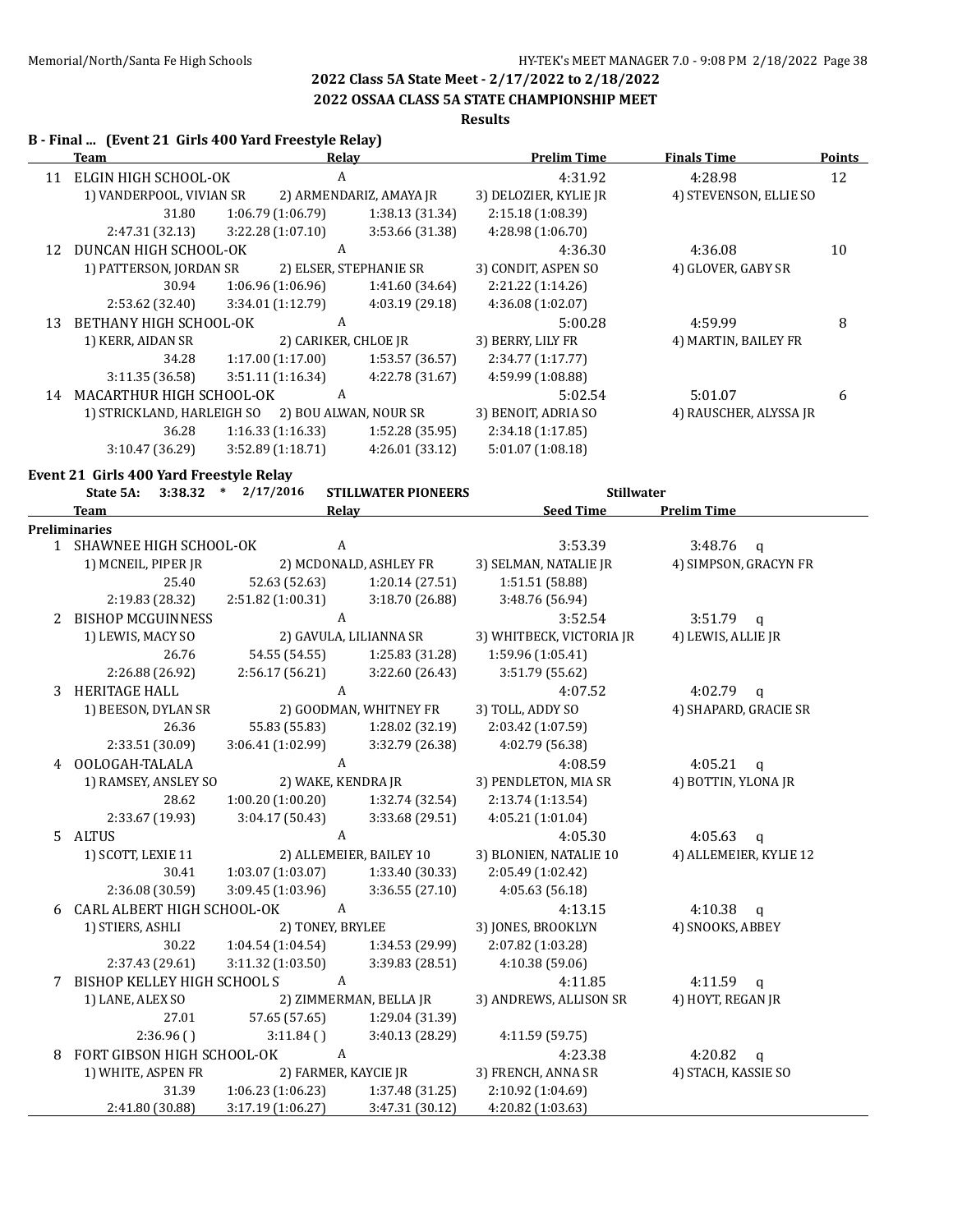# **2022 OSSAA CLASS 5A STATE CHAMPIONSHIP MEET**

**Results**

| Preliminaries  (Event 21 Girls 400 Yard Freestyle Relay) |  |  |
|----------------------------------------------------------|--|--|
|                                                          |  |  |

|           | <b>Team</b>                                      | Relay                   |                         | <b>Seed Time</b>         | <b>Prelim Time</b>      |        |
|-----------|--------------------------------------------------|-------------------------|-------------------------|--------------------------|-------------------------|--------|
|           | 9 HARRAH PANTHERS                                | $\mathbf{A}$            |                         | 4:35.75                  | 4:28.69<br>$\mathsf{q}$ |        |
|           | 1) KUZNIAR, EMMA JR                              | 2) SLAMA, MADELINE JR   |                         | 3) DETERMAN, JACKLYNN JR | 4) SLATON, MELODY SR    |        |
|           | 31.58                                            | 1:07.67(1:07.67)        | 1:39.56 (31.89)         | 2:16.44 (1:08.77)        |                         |        |
|           | 2:46.29 (29.85)                                  | 3:21.31 (1:04.87)       | 3:53.09 (31.78)         | 4:28.69 (1:07.38)        |                         |        |
|           | 10 ELGIN HIGH SCHOOL-OK                          | $\mathbf{A}$            |                         | 4:35.79                  | 4:31.92 $q$             |        |
|           | 1) VANDERPOOL, VIVIAN SR                         |                         | 2) ARMENDARIZ, AMAYA JR | 3) DELOZIER, KYLIE JR    | 4) STEVENSON, ELLIE SO  |        |
|           | 31.51                                            | 1:06.42(1:06.42)        | 1:38.67 (32.25)         | 2:16.37 (1:09.95)        |                         |        |
|           | 2:49.32 (32.95)                                  | 3:25.02(1:08.65)        | 3:56.84 (31.82)         | 4:31.92 (1:06.90)        |                         |        |
|           | 11 GUYMON HIGH SCHOOL                            | $\mathbf{A}$            |                         | 4:36.45                  | 4:32.59<br>$\mathsf{q}$ |        |
|           | 1) ZALVALZA, KATHY SO                            | 2) LONG, LARAMIE FR     |                         | 3) LANDERS, SYDNEY SR    | 4) EL AMOUDI, LAUREN JR |        |
|           | 31.69                                            | 1:06.86(1:06.86)        | 1:39.56(32.70)          | 2:17.65 (1:10.79)        |                         |        |
|           | 2:50.02 (32.37)                                  | 3:27.84(1:10.19)        | 3:58.69(30.85)          | 4:32.59 (1:04.75)        |                         |        |
|           | 12 DUNCAN HIGH SCHOOL-OK                         | $\mathbf{A}$            |                         | 4:39.63                  | $4:36.30$ q             |        |
|           | 1) PATTERSON, JORDAN SR                          |                         | 2) ELSER, STEPHANIE SR  | 3) CONDIT, ASPEN SO      | 4) GLOVER, GABY SR      |        |
|           | 32.06                                            | 1:07.34 (1:07.34)       | 1:41.44 (34.10)         | 2:19.36 (1:12.02)        |                         |        |
|           | 2:54.11 (34.75)                                  | 3:34.13(1:14.77)        | 4:03.03 (28.90)         | 4:36.30 (1:02.17)        |                         |        |
| 13        | BETHANY HIGH SCHOOL-OK                           | A                       |                         | 4:59.35                  | $5:00.28$ q             |        |
|           | 1) CLIFTON, ALAINA SO                            | 2) CARIKER, CHLOE JR    |                         | 3) KERR, AIDAN SR        | 4) MARTIN, BAILEY FR    |        |
|           | 36.30                                            | 1:16.14(1:16.14)        | 1:52.37 (36.23)         | 2:33.92 (1:17.78)        |                         |        |
|           | 3:08.63 (34.71)                                  | 3:51.98(1:18.06)        | 4:23.01(31.03)          | 5:00.28 (1:08.30)        |                         |        |
|           | 14 MACARTHUR HIGH SCHOOL-OK                      | $\mathbf{A}$            |                         | 5:08.26                  | $5:02.54$ q             |        |
|           | 1) STRICKLAND, HARLEIGH SO 2) BOU ALWAN, NOUR SR |                         |                         | 3) BENOIT, ADRIA SO      | 4) RAUSCHER, ALYSSA JR  |        |
|           | 36.03                                            | 1:16.71(1:16.71)        | 1:53.27 (36.56)         | 2:43.72 (1:27.01)        |                         |        |
|           | 3:13.32(29.60)                                   | 3:54.85(1:11.13)        | 4:27.53 (32.68)         | 5:02.54 (1:07.69)        |                         |        |
|           | <b>Event 22 Boys 400 Yard Freestyle Relay</b>    |                         |                         |                          |                         |        |
|           | State 5A:                                        | $3:15.62$ * $2/17/2018$ | <b>BISHOP KELLEY</b>    | Kelle                    |                         |        |
|           | <b>Team</b>                                      | Relay                   |                         | <b>Prelim Time</b>       | <b>Finals Time</b>      | Points |
| A - Final |                                                  |                         |                         |                          |                         |        |
|           | 1 BISHOP KELLEY HIGH SCHOOL S                    | A                       |                         | 3:24.87                  | 3:20.58                 | 40     |
|           | 1) WILSON, IAN SR                                | 2) ANDERSON, OWEN JR    |                         | 3) FROHNAPFEL, COGAN SR  | 4) HOANG, PRESTON JR    |        |
|           | 23.42                                            | 49.16 (49.16)           | 1:13.79(24.63)          | 1:41.13 (51.97)          |                         |        |
|           | 2:05.29(24.16)                                   | 2:32.03 (50.90)         | 2:54.63(22.60)          | 3:20.58(48.55)           |                         |        |
|           | 2 SHAWNEE HIGH SCHOOL-OK                         | $\mathbf{A}$            |                         | 3:30.04                  | 3:28.48                 | 34     |
|           | 1) TASH, VINCENT JR                              | 2) HOLTER, BRYCE SR     |                         | 3) OLLER, ETHAN JR       | 4) LEE, THURMAN JR      |        |

| 2   | SHAWNEE HIGH SCHOOL-OK     | A                   |                            | 3:30.04             | 3:28.48             | 34 |
|-----|----------------------------|---------------------|----------------------------|---------------------|---------------------|----|
|     | 1) TASH, VINCENT JR        | 2) HOLTER, BRYCE SR |                            | 3) OLLER, ETHAN JR  | 4) LEE, THURMAN JR  |    |
|     | 25.33                      | 52.89 (52.89)       | 1:18.28 (25.39)            | 1:46.99(54.10)      |                     |    |
|     | 2:11.55(24.56)             | 2:38.82 (51.83)     | 3:02.74(23.92)             | 3:28.48(49.66)      |                     |    |
| 3   | <b>ALTUS</b>               | A                   |                            | 3:32.40             | 3:29.41             | 32 |
|     | 1) CLENDENNEN, TREY 12     | 2) HARMS, JOSHUA 09 |                            | 3) SOCHA, GEORGE 11 | 4) BAIN, CANYON 12  |    |
|     | 25.64                      | 53.70 (53.70)       | 1:20.11(26.41)             | 1:47.80 (54.10)     |                     |    |
|     | 2:12.66(24.86)             | 2:40.29 (52.49)     | 3:03.33(23.04)             | 3:29.41 (49.12)     |                     |    |
|     | FORT GIBSON HIGH SCHOOL-OK | A                   |                            | 3:35.63             | 3:32.54             | 30 |
|     | 1) WATTS, BEN SR           | 2) HARDY, ZACH SR   |                            | 3) MARTIN, COLIN SR | 4) ROSS, DALTON SR  |    |
|     | 26.23                      | 55.50 (55.50)       | 1:20.66 (25.16)            | 1:49.58 (54.08)     |                     |    |
|     | 2:15.30 (25.72)            | 2:43.81 (54.23)     | 3:06.70 (22.89)            | 3:32.54(48.73)      |                     |    |
| .5. | MARLOW                     | A                   |                            | 3:41.82             | 3:34.77             | 28 |
|     | 1) TERRELL, KARSTEN JR     |                     | 2) RAMSEY, BRAXTON SR      | 3) BANKS, LUKE JR   | 4) DAVOULT, GAGE JR |    |
|     | 24.06                      | 50.88 (50.88)       | 1:18.45(27.57)             | 1:48.96 (58.08)     |                     |    |
|     | 2:14.85(25.89)             | 2:43.56 (54.60)     | 3:07.54(23.98)             | 3:34.77(51.21)      |                     |    |
| 6   | <b>BISHOP MCGUINNESS</b>   | A                   |                            | 3:47.54             | 3:41.42             | 26 |
|     | 1) HERNANDEZ, DAVID SR     |                     | 2) SCHOEFFLER, NICHOLAS JR | 3) ISON, HENRY JR   | 4) MOAD, JACOB JR   |    |
|     | 25.48                      | 54.57 (54.57)       | 1:21.88 (27.31)            | 1:51.72(57.15)      |                     |    |
|     | 2:17.81(26.09)             | 2:46.79(55.07)      | 3:12.71(25.92)             | 3:41.42 (54.63)     |                     |    |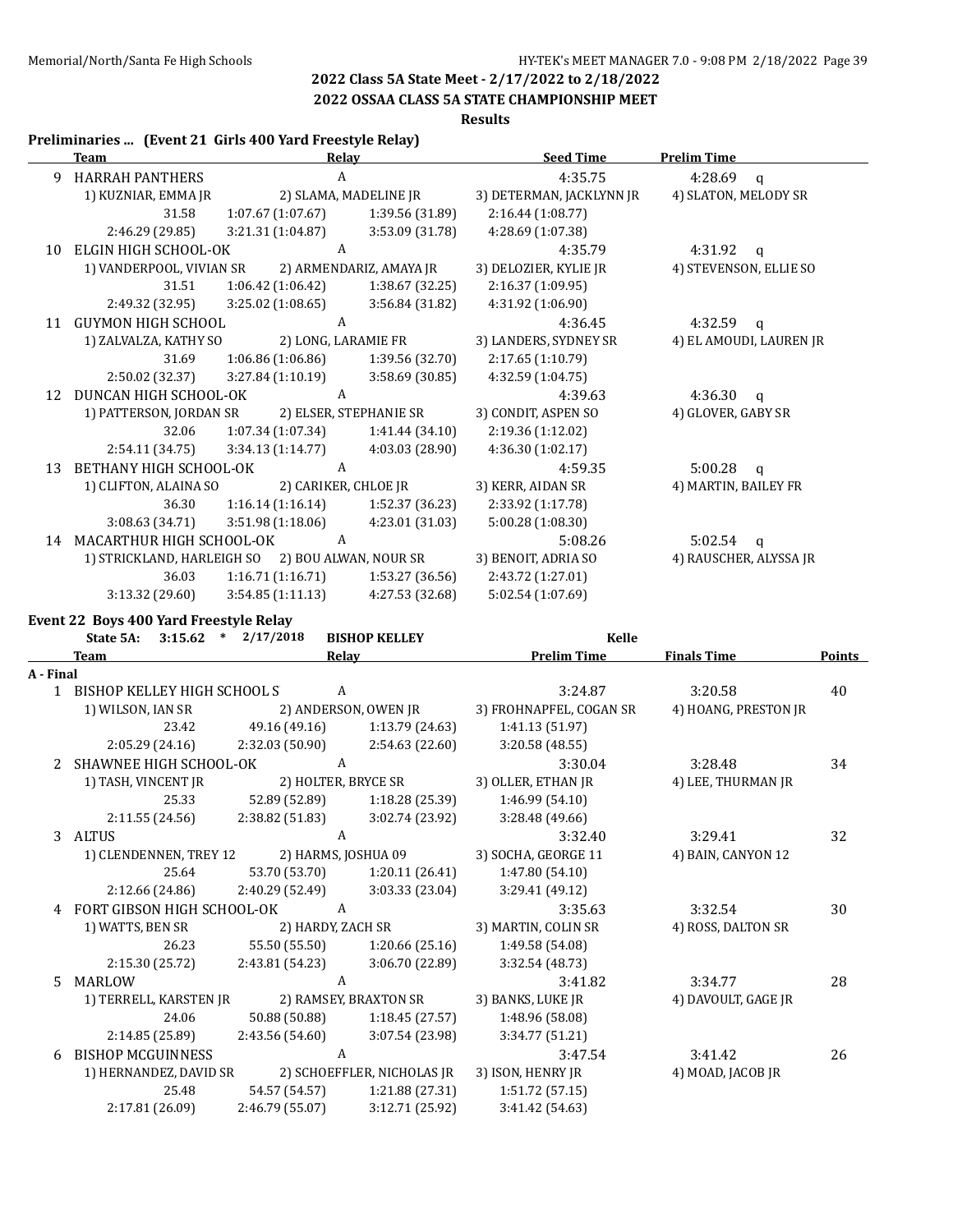# **2022 OSSAA CLASS 5A STATE CHAMPIONSHIP MEET**

# **Results**

|                  | A - Final  (Event 22 Boys 400 Yard Freestyle Relay)<br>Team | Relay                   |                                 | <b>Prelim Time</b>      | <b>Finals Time</b>       | <b>Points</b> |
|------------------|-------------------------------------------------------------|-------------------------|---------------------------------|-------------------------|--------------------------|---------------|
|                  | 7 MACARTHUR HIGH SCHOOL-OK                                  | $\boldsymbol{A}$        |                                 | 3:54.80                 | 3:54.99                  | 24            |
|                  | 1) CHANDLER, CHRIS JR                                       |                         | 2) BLACKMON, WALKER SR          | 3) SALIBA, DANIEL JR    | 4) STRICKLAND, SCOTTY SR |               |
|                  | 27.73                                                       | 1:00.27 (1:00.27)       | 1:28.17 (27.90)                 | 2:00.09 (59.82)         |                          |               |
|                  | 2:27.77 (27.68)                                             | 3:00.01 (59.92)         | 3:26.03 (26.02)                 | 3:54.99 (54.98)         |                          |               |
| 8                | ELGIN HIGH SCHOOL-OK                                        | A                       |                                 | 4:07.15                 | 4:05.87                  | 22            |
|                  | 1) THOMPSON, MASON JR                                       | 2) LUND, SHAUN FR       |                                 | 3) BRONKEMA, NOAH SO    | 4) FORD, TONY SR         |               |
|                  | 29.28                                                       | 1:02.93 (1:02.93)       | 1:32.02 (29.09)                 | 2:06.77 (1:03.84)       |                          |               |
|                  | 2:34.86 (28.09)                                             | 3:08.79 (1:02.02)       | 3:35.41 (26.62)                 | 4:05.87 (57.08)         |                          |               |
| <b>B</b> - Final |                                                             |                         |                                 |                         |                          |               |
|                  | 9 HERITAGE HALL                                             | $\boldsymbol{A}$        |                                 | 4:08.23                 | 4:00.84                  | 18            |
|                  | 1) FLYNN, OWEN SR                                           |                         | 2) FOWLER, JACKSON JR           | 3) ACOSTA, LUCAS FR     | 4) THOMAS, BEN FR        |               |
|                  | 24.18                                                       | 50.21 (50.21)           | 1:19.69 (29.48)                 | 1:54.74 (1:04.53)       |                          |               |
|                  | 2:25.06 (30.32)                                             | 2:59.28 (1:04.54)       | 3:28.93 (29.65)                 | 4:00.84 (1:01.56)       |                          |               |
| 10               | <b>HARRAH PANTHERS</b>                                      | A                       |                                 | 4:08.81                 | 4:11.13                  | 14            |
|                  | 1) MORGAN, ALEX SR                                          |                         | 2) LONGLEY, LANDRY JR           | 3) DETERMAN, TURNER SO  | 4) WATSON, REINES SR     |               |
|                  | 32.59                                                       | 1:13.33(1:13.33)        | 1:40.50(27.17)                  | 2:11.35 (58.02)         |                          |               |
|                  |                                                             | 3:12.09 (1:00.74)       | 3:39.55 (27.46)                 | 4:11.13 (59.04)         |                          |               |
|                  | 2:39.90 (28.55)                                             | A                       |                                 |                         |                          |               |
|                  | 11 GUYMON HIGH SCHOOL                                       |                         |                                 | 4:19.37                 | 4:13.97                  | 12            |
|                  | 1) MAINS, CASH SO                                           | 2) SAENZ, JOSE SO       |                                 | 3) SETZER, JEVIN FR     | 4) MILLER, JAXON SO      |               |
|                  | 30.31                                                       | 1:02.99 (1:02.99)       | 1:33.92 (30.93)                 | 2:08.25 (1:05.26)       |                          |               |
|                  | 2:39.45 (31.20)                                             | 3:14.51(1:06.26)        | 3:42.71 (28.20)                 | 4:13.97 (59.46)         |                          |               |
|                  | Event 22 Boys 400 Yard Freestyle Relay                      |                         |                                 |                         |                          |               |
|                  | State 5A:                                                   | $3:15.62$ * $2/17/2018$ | <b>BISHOP KELLEY</b>            | Kelle                   |                          |               |
|                  | <b>Team</b>                                                 | Relay                   |                                 | Seed Time               | <b>Prelim Time</b>       |               |
|                  | <b>Preliminaries</b>                                        |                         |                                 |                         |                          |               |
|                  | 1 BISHOP KELLEY HIGH SCHOOL S                               | A                       |                                 | 3:25.44                 | 3:24.87<br>$\mathbf q$   |               |
|                  | 1) WILSON, IAN SR                                           |                         | 2) ANDERSON, OWEN JR            | 3) FROHNAPFEL, COGAN SR | 4) HOANG, PRESTON JR     |               |
|                  | 24.12                                                       | 50.35 (50.35)           | 1:16.02 (25.67)                 | 1:44.37 (54.02)         |                          |               |
|                  | 2:09.11 (24.74)                                             | 2:36.30 (51.93)         | 2:59.51 (23.21)                 | 3:24.87 (48.57)         |                          |               |
| 2                | SHAWNEE HIGH SCHOOL-OK                                      | A                       |                                 | 3:33.64                 | 3:30.04<br>$\mathsf{q}$  |               |
|                  | 1) TASH, VINCENT JR                                         | 2) HOLTER, BRYCE SR     |                                 | 3) OLLER, ETHAN JR      | 4) LEE, THURMAN JR       |               |
|                  | 24.92                                                       | 52.14 (52.14)           | 1:17.72 (25.58)                 | 1:46.84 (54.70)         |                          |               |
|                  | 2:11.80 (24.96)                                             | 2:39.06 (52.22)         | 3:03.42 (24.36)                 | 3:30.04 (50.98)         |                          |               |
|                  | 3 ALTUS                                                     | A                       |                                 | 3:33.16                 | 3:32.40<br>q             |               |
|                  | 1) CLENDENNEN, TREY 12                                      | 2) HARMS, JOSHUA 09     |                                 | 3) SOCHA, GEORGE 11     | 4) BAIN, CANYON 12       |               |
|                  | 25.86                                                       | 53.84 (53.84)           | 1:20.43 (26.59)                 | 1:48.21 (54.37)         |                          |               |
|                  | 2:13.37 (25.16)                                             |                         | 2:41.10 (52.89) 3:04.95 (23.85) | 3:32.40 (51.30)         |                          |               |
|                  | 4 FORT GIBSON HIGH SCHOOL-OK                                | A                       |                                 | 3:34.14                 | $3:35.63$ q              |               |
|                  | 1) WATTS, BEN SR                                            | 2) HARDY, ZACH SR       |                                 | 3) MARTIN, COLIN SR     | 4) ROSS, DALTON SR       |               |
|                  | 26.68                                                       | 55.78 (55.78)           | 1:21.73 (25.95)                 | 1:50.91 (55.13)         |                          |               |
|                  |                                                             |                         |                                 |                         |                          |               |
|                  | 2:17.08 (26.17)                                             | 2:45.81 (54.90)         | 3:09.31 (23.50)                 | 3:35.63 (49.82)         |                          |               |
| 5.               | MARLOW                                                      | A                       |                                 | 3:41.98                 | $3:41.82$ q              |               |
|                  | 1) TERRELL, KARSTEN JR                                      |                         | 2) RAMSEY, BRAXTON SR           | 3) BANKS, LUKE JR       | 4) DAVOULT, GAGE JR      |               |
|                  | 24.60                                                       | 52.30 (52.30)           | 1:20.31 (28.01)                 | 1:52.27 (59.97)         |                          |               |
|                  | 2:19.68 (27.41)                                             | 2:49.20 (56.93)         | 3:14.35(25.15)                  | 3:41.82 (52.62)         |                          |               |
| 6                | <b>BISHOP MCGUINNESS</b>                                    | A                       |                                 | 3:49.87                 | $3:47.54$ q              |               |
|                  | 1) HERNANDEZ, DAVID SR                                      |                         | 2) SCHOEFFLER, NICHOLAS JR      | 3) ISON, HENRY JR       | 4) MOAD, JACOB JR        |               |
|                  | 26.37                                                       | 55.62 (55.62)           | 1:23.36 (27.74)                 | 1:52.71 (57.09)         |                          |               |
|                  | 2:20.10 (27.39)                                             | 2:51.28 (58.57)         | 3:18.04 (26.76)                 | 3:47.54 (56.26)         |                          |               |
| 7                | MACARTHUR HIGH SCHOOL-OK                                    | A                       |                                 | 3:55.31                 | 3:54.80<br>$\mathsf{q}$  |               |
|                  |                                                             |                         | 2) BLACKMON, WALKER SR          | 3) SALIBA, DANIEL JR    | 4) STRICKLAND, SCOTTY SR |               |
|                  | 1) CHANDLER, CHRIS JR                                       |                         |                                 |                         |                          |               |
|                  | 27.87                                                       | 59.73 (59.73)           | 1:28.01 (28.28)                 | 1:59.85 (1:00.12)       |                          |               |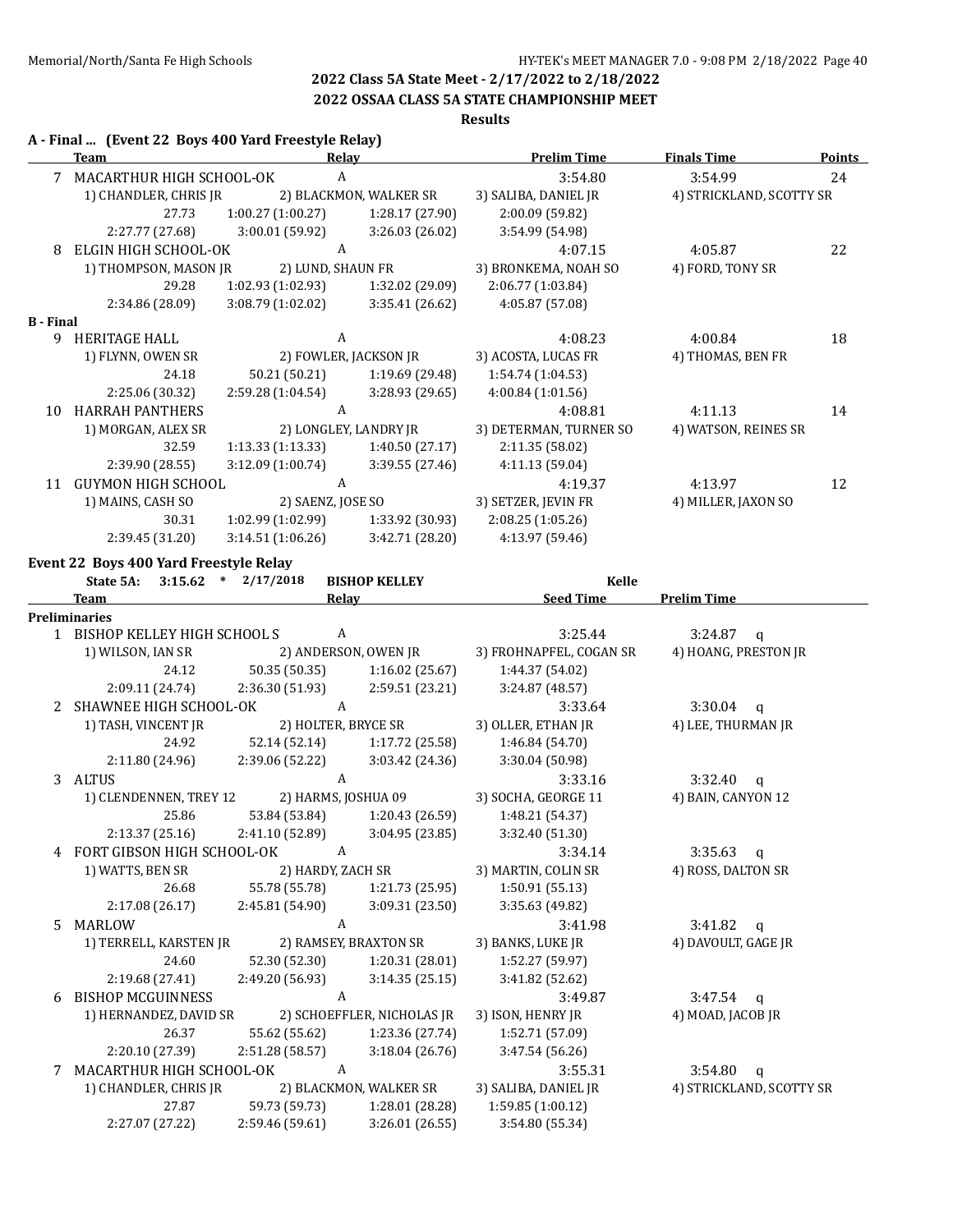#### **2022 OSSAA CLASS 5A STATE CHAMPIONSHIP MEET**

# **Results**

#### **Preliminaries ... (Event 22 Boys 400 Yard Freestyle Relay)**

|            | Team                                        |                   | <b>Relay</b>                        | <b>Seed Time</b>       | <b>Prelim Time</b>        |
|------------|---------------------------------------------|-------------------|-------------------------------------|------------------------|---------------------------|
| 8          | ELGIN HIGH SCHOOL-OK                        |                   | A                                   | 4:14.57                | 4:07.15<br>q              |
|            | 1) THOMPSON, MASON JR                       |                   | 2) LUND, SHAUN FR                   | 3) BRONKEMA, NOAH SO   | 4) FORD, TONY SR          |
|            | 29.85                                       | 1:02.81(1:02.81)  | 1:33.54(30.73)                      | 2:06.53 (1:03.72)      |                           |
|            | 2:34.76 (28.23)                             | 3:09.01 (1:02.48) | 3:36.19 (27.18)                     | 4:07.15(58.14)         |                           |
| 9          | <b>HERITAGE HALL</b>                        |                   | A                                   | 4:21.50                | 4:08.23<br>q              |
|            | 1) FOWLER, JACKSON JR                       |                   | 2) THOMAS, BEN FR                   | 3) ACOSTA, LUCAS FR    | 4) FLYNN, OWEN SR         |
|            | 29.42                                       | 1:04.29(1:04.29)  | 1:36.24(31.95)                      | 2:10.07 (1:05.78)      |                           |
|            | 2:40.54 (30.47)                             | 3:16.30(1:06.23)  | 3:41.26 (24.96)                     | 4:08.23 (51.93)        |                           |
| 10         | <b>HARRAH PANTHERS</b>                      |                   | A                                   | 4:01.61                | 4:08.81<br>$\mathsf{q}$   |
|            | 1) BELL, LOGAN JR                           |                   | 2) LONGLEY, LANDRY JR               | 3) DETERMAN, TURNER SO | 4) WATSON, REINES SR      |
|            | 32.59                                       | 1:11.07(1:11.07)  | 1:39.00 (27.93)                     | 2:09.65 (58.58)        |                           |
|            | 2:37.53 (27.88)                             | 3:09.50(59.85)    | 3:25.01(15.51)                      | 4:08.81 (59.31)        |                           |
| 11         | <b>GUYMON HIGH SCHOOL</b>                   |                   | A                                   | 4:25.07                | 4:19.37<br>$\mathfrak{a}$ |
|            | 1) MAINS, CASH SO                           | 2) SAENZ, JOSE SO |                                     | 3) SETZER, JEVIN FR    | 4) MILLER, JAXON SO       |
|            | 30.81                                       | 1:04.53(1:04.53)  | 1:36.23(31.70)                      | 2:11.56 (1:07.03)      |                           |
|            | 2:43.49 (31.93)                             | 3:19.29 (1:07.73) | 3:47.65(28.36)                      | 4:19.37 (1:00.08)      |                           |
|            | OOLOGAH-TALALA                              |                   | A                                   | 4:24.45                | <b>DQ</b>                 |
|            | 1) BOURBONNAIS, JOSH FR                     |                   | 2) AUSTIN, ELIJAH SO                | 3) MOORE, AIDEN FR     | 4) LANGBEHN, BRADEN JR    |
|            | 28.01                                       | 1:00.00(1:00.00)  | 1:30.07(30.07)                      | 2:06.25(1:06.25)       |                           |
|            | 2:34.58 (28.33)                             | 3:10.92 (1:04.67) | 3:39.90 (28.98)                     |                        |                           |
|            | Event 118 Boys 100 Yard Backstroke Swim-off |                   |                                     |                        |                           |
|            | 51.20<br>State 5A:                          | 2010<br>$\ast$    | <b>NARAYAN NAIK - HERITAGE HALL</b> |                        |                           |
|            | <b>Name</b>                                 |                   | Yr School                           | <b>Seed Time</b>       | <b>Finals Time</b>        |
| - Swim-off |                                             |                   |                                     |                        |                           |
|            | COREY, MASON                                |                   | CARL ALBERT HIGH SCHOOL-OK          | 1:06.43                | 1:05.48                   |
|            | 29.84                                       | 1:05.48 (35.64)   |                                     |                        |                           |

#### **Event 119 Girls 50 Yard Breaststroke Swim-off**

31.82 1:07.32 (35.50)

| Name                  | School<br>Vг              | <b>Seed Time</b> | <b>Finals Time</b> |  |
|-----------------------|---------------------------|------------------|--------------------|--|
| - Swim-off            |                           |                  |                    |  |
| JONES, AVERY<br>18    | CHICKASHA HIGH SCHOOL-OK- | 1:28.99          | 138.14             |  |
| 19<br>MEYER. MCKENZIE | TULSA MEMORIAL-OK         | 1:28.99          | 140.27             |  |

2 COOK, COLTON SO OKLAHOMA CHRISTIAN SCHOOL  $1:06.43$  1:07.32

#### **Scores - Women**

#### Women - Team Rankings - Through Event 119

| 1. Shawnee High School            | 255   | 2. Altus                           | 214  |
|-----------------------------------|-------|------------------------------------|------|
| 3. Bishop McGuinness              | 197.5 | 4. Oologah-Talala                  | 173  |
| 4. Carl Albert High School        | 173   | 6. Heritage Hall                   | 155  |
| 7. Bishop Kelley High School Swim | 146   | 8. Harrah Panthers                 | 131  |
| 9. Fort Gibson High School        | 115   | 10. Cascia Hall Preparatory School | 72.5 |
| 11. Elgin High School             | 59    | 12. Duncan High School             | 54   |
| 13. Harding Charter Prep          | 52    | 14. Guymon High School             | 43   |
| 15. Newcastle High School         | 37    | 16. MacArthur High School          | 34   |
| 17. Inola                         | 32    | 18. Adair                          | 30   |
| 19. Mount St Mary                 | 28    | 20. Weslyan Christian              | 27   |
| 21. Metro Christian               | 26    | 22. Bethany High School            | 22   |
| 23. Chickasha High School         | 18    | 24. Oklahoma Christian School      | 14   |